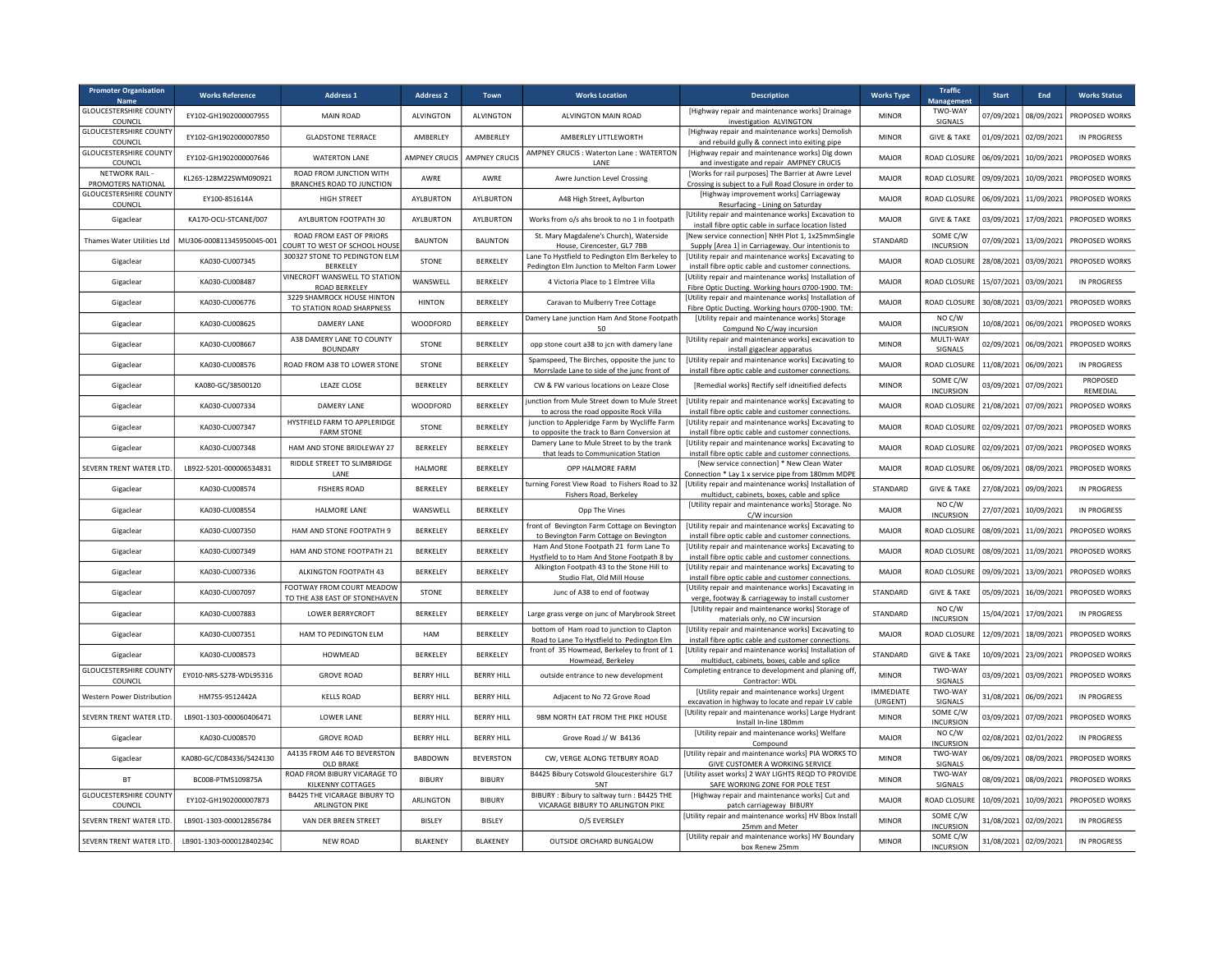| <b>GLOUCESTERSHIRE COUNTY</b><br>COUNCIL       | EY100-853137              | <b>HIGH STREET</b>                                             | <b>BLAKENEY</b>                 | <b>BLAKENEY</b>                | A48 High Street, Blakeney                                                           | [Highway improvement works] Carriageway<br>Resurfacing                                                                                                                   | MAJOR                        | ROAD CLOSURE                                     | 16/08/2021 | 03/09/2021 | <b>IN PROGRESS</b> |
|------------------------------------------------|---------------------------|----------------------------------------------------------------|---------------------------------|--------------------------------|-------------------------------------------------------------------------------------|--------------------------------------------------------------------------------------------------------------------------------------------------------------------------|------------------------------|--------------------------------------------------|------------|------------|--------------------|
| <b>GLOUCESTERSHIRE COUNTY</b><br>COUNCIL       | EY100-853137A             | A48 FROM HIGH STREET TO<br>JUNCTION WITH LENSBROOK             | NIBLEY HILL                     | BLAKENEY                       | A48 from High Street to Jct with Lensbrook,<br><b>Blakeney</b>                      | [Highway improvement works] Carriageway<br>Resurfacing                                                                                                                   | MAJOR                        | ROAD CLOSURE                                     | 16/08/2021 | 03/09/2021 | IN PROGRESS        |
| <b>GLOUCESTERSHIRE COUNTY</b><br>COUNCIL       | EY102-GH1902000005634     | NEW ROAD                                                       | BLAKENEY                        | <b>BLAKENEY</b>                | BLAKENEY : Landslip, New rd, Blakeney, GL15<br>4DG: NEW ROAD                        | [Highway repair and maintenance works] Maintain site<br>and diversion route due to collapsed road BLAKENEY                                                               | MAJOR                        | ROAD CLOSURE                                     | 01/02/2021 | 01/02/2022 | <b>IN PROGRESS</b> |
| Thames Water Utilities Ltd                     | MU306-000806899210045-001 | <b>LOWER STREET</b>                                            | <b>BLOCKLEY</b>                 | <b>BLOCKLEY</b>                | : Bier House, Lower Street, Blockley,<br>Gloucestershire, GL56 9D                   | New service connection] NHH,Plot 1,1x32mm BP mtrd<br>TBS/retn Conx in Carriageway. Our intention isto                                                                    | STANDARD                     | <b>TWO-WAY</b><br><b>SIGNALS</b>                 | 07/09/2021 | 13/09/2021 | PROPOSED WORKS     |
| Thames Water Utilities Ltd                     | MU306-000811315860045-001 | PARK ROAD                                                      | <b>BLOCKLEY</b>                 | <b>BLOCKLEY</b>                | Opposite of Luke House, Park Road, Moreton-In<br>Marsh, GL56 9BY                    | [New service connection] NHH BW, 1x25 mm MDPE<br>Single Supply in Carriageway. Our intention is                                                                          | STANDARD                     | SOME C/W<br><b>INCURSION</b>                     | 09/09/2021 | 15/09/2021 | PROPOSED WORKS     |
| Gigaclear                                      | KA080-GC/C225130/S555315  | <b>UPPER RODLEY ROAD</b>                                       | <b>BOLLOW</b>                   | <b>BOLLOW</b>                  | CW, VERGE FROM OS THE FIRS - SPRINGFIELD                                            | [Utility repair and maintenance works] Locating and<br>resolving blockages                                                                                               | <b>MINOR</b>                 | SOME C/W<br><b>INCURSION</b>                     | 03/09/2021 | 07/09/2021 | PROPOSED WORKS     |
| Thames Water Utilities Ltd                     | MU306-000810085790045-001 | 444 FROM BOURTON ROAD TO FIVE<br>MILE DRIVE                    | <b>BOURTON-ON</b><br>THE-HILL   | BOURTON-ON-<br>THE-HILL        | St Lawrence's Church, Moreton-In-Marsh, GL56<br>9AH                                 | [New service connection] NHH Plot 1, 1x25mm BP<br>mtrd Supply in Carriageway. Our intention is                                                                           | MAJOR                        | ROAD CLOSURE                                     | 31/08/2021 | 03/09/2021 | PROPOSED WORKS     |
| <b>GLOUCESTERSHIRE COUNT</b><br>COUNCIL        | EY030-1335/MORETONSHOWA   | A44 FROM BOURTON ROAD TO FIVE<br>MILE DRIVE                    | BOURTON-ON-<br>THE-HILL         | BOURTON-ON-<br>THE-HILL        | Junction A44/B4479                                                                  | 2 Way light to assist event traffic from the Moreton in<br>the Marsh Show turning onto the A44                                                                           | <b>MINOR</b>                 | MULTI-WAY<br><b>SIGNALS</b>                      | 04/09/2021 | 04/09/2021 | PROPOSED WORKS     |
| Thames Water Utilities Ltd                     | MU306-000810151710040-001 | BOURTON ON THE WATER<br>FOOTPATH 4                             | <b>BOURTON-ON-</b><br>THE-WATER | <b>BOURTON-ON</b><br>THE-WATER | Location on The Avenue footway.                                                     | [New service connection] Excavation in verge and<br>ootway, required to install new service. inFo otway. ir                                                              | STANDARD                     | NO C/W<br><b>INCURSION</b>                       | 26/08/2021 | 02/09/2021 | IN PROGRESS        |
| <b>Thames Water Utilities Ltd</b>              | MU305-000031666899-001    | MELVILLE ESTATE                                                | BOURTON-ON-<br>THE-WATER        | BOURTON-ON-<br>THE-WATER       | 12                                                                                  | [Utility repair and maintenance works] B Box Exchange<br>>33mm Fway in Footway                                                                                           | <b>IMMEDIATE</b><br>(URGENT) | SOME C/W<br><b>INCURSION</b>                     | 31/08/2021 | 03/09/2021 | IN PROGRESS        |
| <b>GLOUCESTERSHIRE COUNTY</b><br><b>COUNCI</b> | EY100-870709              | FOSSEWAY                                                       | BOURTON-ON-<br>THE-WATER        | BOURTON-ON-<br>THE-WATER       | A429 Fosseway, Bourton-on-the-Water                                                 | [Highway improvement works] Carriageway<br>Resurfacing                                                                                                                   | MAJOR                        | ROAD CLOSURE                                     | 31/08/2021 | 15/09/2021 | <b>IN PROGRESS</b> |
| <b>GLOUCESTERSHIRE COUNTY</b><br>COUNCIL       | EY099-S50-00887           | <b>BOURTON INDUSTRIAL PARK</b>                                 | BOURTON-ON-<br>THE-WATER        | BOURTON-ON-<br>THE-WATER       | from electricty sub station to new unit 5 & 6                                       | New LV electric connection, Contractor: Rock Power<br><b>Connections Ltd</b>                                                                                             | STANDARD                     | <b>GIVE &amp; TAKE</b>                           | 06/09/2021 | 17/09/2021 | PROPOSED WORKS     |
| SEVERN TRENT WATER LTD.                        | LB901-1303-000012868448   | <b>HIGHBURY ROAD</b>                                           | <b>BREAM</b>                    | <b>BREAM</b>                   | OS 30                                                                               | Utility repair and maintenance works] HV Bbox Renew<br>25mm add Meter                                                                                                    | <b>MINOR</b>                 | SOME C/W<br><b>INCURSION</b>                     | 31/08/2021 | 02/09/2021 | PROPOSED WORKS     |
| Gigaclear                                      | KA170-OCU-BREYNY/0022     | GREENACRE                                                      | <b>BREAM</b>                    | <b>BREAM</b>                   | Works located in greenacre, GL15 6AW                                                | [Utility repair and maintenance works] Excavation to<br>install fibre optic cable in surface location listed                                                             | MAJOR                        | <b>GIVE &amp; TAKE</b>                           | 19/08/2021 | 03/09/2021 | <b>IN PROGRESS</b> |
| Gigaclear                                      | KA170-OCU-BREYNY/0020     | <b>HIGHBURY ROAD</b>                                           | <b>BRFAM</b>                    | <b>BREAM</b>                   | Works located on Highbuy road, GL15 6AW                                             | [Utility repair and maintenance works] Excavation to<br>install fibre optic cable in surface location listed                                                             | MAIOR                        | TWO-WAY<br>SIGNALS                               | 07/04/2021 | 08/09/2021 | IN PROGRESS        |
| Gigaclear                                      | KA170-OCU-BREYNY/0032     | <b>RYELANDS ROAD</b>                                           | <b>BREAM</b>                    | <b>BRFAM</b>                   | Works from cul-de-sac o/s no23 to no 11, GL15<br>6 <sub>IH</sub>                    | [Utility repair and maintenance works] Excavation to                                                                                                                     | MAJOR                        | TWO-WAY<br>SIGNALS                               | 25/08/2021 | 09/09/2021 | <b>IN PROGRESS</b> |
| Gigaclear                                      | KA170-OCU-CRYY/008        | <b>LYDNEY ROAD</b>                                             | <b>BREAM</b>                    | <b>BREAM</b>                   | From jnc leading to Maypole House to<br><b>Woodville Cottage</b>                    | install fibre optic cable in surface location listed<br>Remedial works] Excavation to install fibre optic cable<br>in surface location listed Approx [*]M of works to be | STANDARD                     | MULTI-WAY<br>SIGNALS                             | 27/08/2021 | 09/09/2021 | <b>IN PROGRESS</b> |
| Gigaclear                                      | KA170-OCU-BREYNY/0026     | TRENCHARD ROAD                                                 | <b>BREAM</b>                    | <b>BRFAM</b>                   | Works located in Trenchard road,                                                    | [Utility repair and maintenance works] Excavation to                                                                                                                     | MAJOR                        | <b>GIVE &amp; TAKE</b>                           | 23/07/2021 | 10/09/2021 | <b>IN PROGRESS</b> |
| Gigaclear                                      | KA170-OCU-BREYNY/0012     | <b>NEW ROAD</b>                                                | <b>BREAM</b>                    | <b>BREAM</b>                   | from jnc o/s the turfs to forest view cottage,                                      | install fibre optic cable in surface location listed<br>[Utility repair and maintenance works] Excavation to                                                             | MAJOR                        | MULTI-WAY<br>SIGNALS                             | 02/02/2021 | 13/09/2021 | <b>IN PROGRESS</b> |
| SEVERN TRENT WATER LTD                         | LB901-1303-000012868448A  | <b>HIGHBURY ROAD</b>                                           | <b>BREAM</b>                    | <b>BREAM</b>                   | GL15 6HH<br>OUTSIDE NUMBER 30                                                       | install fibre optic cable in surface location listed<br>[Utility repair and maintenance works] * Bbox Renev<br>25mm add Meter                                            | <b>MINOR</b>                 | SOME C/W<br><b>INCURSION</b>                     | 10/09/2021 | 14/09/2021 | PROPOSED WORKS     |
| Gigaclear                                      | KA170-OCU-BREYNY/COM2     | GREENACRE                                                      | <b>BREAM</b>                    | <b>BREAM</b>                   | Works located on Greenacre                                                          | [Utility repair and maintenance works] Permit to cover                                                                                                                   | MAJOR                        | <b>GIVE &amp; TAKE</b>                           | 06/08/2021 | 30/09/2021 | <b>IN PROGRESS</b> |
| Western Power Distributior                     | HM753-0697831             | TOADSMOOR ROAD                                                 | <b>BRIMSCOMBE</b>               | BRIMSCOMBE                     | Outside No 1                                                                        | materials & storage for works near site.<br>[Utility repair and maintenance works] Tree trimming                                                                         | <b>MINOR</b>                 | TWO-WAY<br>SIGNALS                               | 06/09/2021 | 06/09/2021 | PROPOSED WORKS     |
| SEVERN TRENT WATER LTD.                        | LB701-2302-000012853468   | <b>LONDON ROAD</b>                                             | <b>BRIMSCOMBE</b>               | BRIMSCOMBE                     | <b>OUTSIDE ROSEACRE</b>                                                             | No excavation<br>[Utility repair and maintenance works] * FC - COLUS                                                                                                     | <b>MINOR</b>                 | <b>GIVE &amp; TAKE</b>                           | 08/09/2021 | 08/09/2021 | PROPOSED WORKS     |
| <b>NETWORK RAIL</b><br>PROMOTERS NATIONAL      | KL237-01576BBE07/09/2021  | LONDON ROAD                                                    | <b>BRIMSCOMBE</b>               | <b>BRIMSCOMBE</b>              | London Road, Brimscome                                                              | REPAIR/REPLACE DEFECTIVE FRAME AND COVER<br>[Works for rail purposes] Installing new boundary                                                                            | MAIOR                        | TWO-WAY<br>SIGNALS                               | 07/09/2021 | 28/09/2021 | PROPOSED WORKS     |
| Gigaclear                                      | KA080-GC/C225944/S450540  | <b>BROADWAY ROAD</b>                                           | SNOWSHILL                       | <b>BROADWAY</b>                | CW AT ENT TO MIDDLE MANOR BARN                                                      | Fence along the railway.<br>[Utility repair and maintenance works] Relocating pots                                                                                       | <b>MINOR</b>                 | SOME C/W                                         | 06/09/2021 | 08/09/2021 | PROPOSED WORKS     |
| <b>GLOUCESTERSHIRE COUNTY</b>                  | EY020-GB0909              | <b>HIGH STREET</b>                                             | <b>STANTON</b>                  | <b>BROADWAY</b>                | Stanton village                                                                     | to customer boundary<br><b>BBC Filming (Amberon TM)</b>                                                                                                                  | <b>MINOR</b>                 | <b>INCURSION</b><br>STOP/GO                      | 09/09/2021 | 10/09/2021 | PROPOSED WORKS     |
| COUNCIL<br><b>BT</b>                           | BC410-TM00000500314400801 | <b>CHURCH ROAD</b>                                             | BROADWELL                       | BROADWELL                      | 208M N/E FROM JUC OF FOSSEWAY ON,                                                   | [Utility asset works] Build 1 precast jointing                                                                                                                           | <b>MINOR</b>                 | <b>BOARDS</b><br>SOME C/W                        | 31/08/2021 | 02/09/2021 | IN PROGRESS        |
| Thames Water Utilities Ltd                     | MU306-000810782250080-001 | 3/133 BROADWELL TO STOW ROAD                                   | BROADWELL                       | BROADWELL                      | <b>CHURCH ROAD</b><br>Broadwell Hill, Broadwell, Moretonin Marsh<br><b>GL56 OUD</b> | chamber(s) (350mm x 200mm) 300mm<br>[New service connection] HH 1x63mm mtrd Barrier                                                                                      | STANDARD                     | <b>INCURSION</b><br>SOME C/W<br><b>INCURSION</b> | 01/09/2021 | 03/09/2021 | IN PROGRESS        |
| <b>GLOUCESTERSHIRE COUNTY</b><br>COUNCIL       | EY102-GH1902000008060     | SPEECH HOUSE ROAD                                              | BROADWELL                       | BROADWELL                      | BROADWELL : Speech House Road (cannop x-<br>roads to Broadwell) : SPEECH HOUSE ROAD | upply in Carriageway. Our intention is tocomplete the<br>[Highway repair and maintenance works] GripFibre<br>work:                                                       | MAJOR                        | ROAD CLOSURE                                     | 02/09/2021 | 03/09/2021 | PROPOSED WORKS     |
| <b>GLOUCESTERSHIRE COUNTY</b><br>COUNCIL       | EY102-GH1902000008122     | SPEECH HOUSE ROAD                                              | BROADWELL                       | BROADWELL                      | BROADWELL : Speech House Road (cannop x-<br>roads to Broadwell) : SPEECH HOUSE ROAD | [Highway repair and maintenance works] GripFibre<br>works                                                                                                                | <b>IMMEDIATE</b><br>(URGENT) | ROAD CLOSURE                                     | 02/09/2021 | 03/09/2021 | <b>IN PROGRESS</b> |
| Wales& West Utilities                          | XY244-004000172236        | CAMPBELL ROAD                                                  | BROADWELL                       | BROADWELL                      | O/S SOUTH VIEW                                                                      | [Utility repair and maintenance works] LAY NEW GAS<br>SERVICE 6M PUBLIC                                                                                                  | STANDARD                     | <b>GIVE &amp; TAKE</b>                           | 03/09/2021 | 08/09/2021 | PROPOSED WORKS     |
| Thames Water Utilities Ltd                     | MU305-000031644302-001    | <b>CHAPEL STREET</b>                                           | BROADWELL                       | BROADWELL                      | <b>TEMPLE FARMHOUSE</b>                                                             | [Utility repair and maintenance works] Service Pipe<br>Repair <33mm Fway in Footway.                                                                                     | <b>MINOR</b>                 | SOME C/W<br><b>INCURSION</b>                     | 08/09/2021 | 10/09/2021 | PROPOSED WORKS     |
| NFTWORK RAIL<br>PROMOTERS NATIONAL             | KL233-OWW88M64C250121     | ROAD FROM BROADWELL TO<br><b>RAILWAY LINE</b>                  | BROADWELL                       | BROADWELL                      | ROAD OVER RIAL BRIDGE NAMED: STOCKS                                                 | [Works for rail purposes] Road closure to enable<br>bridge deck replacement. Works will be a mixture of                                                                  | MAJOR                        | ROAD CLOSURE                                     | 25/01/2021 | 12/09/2021 | <b>IN PROGRESS</b> |
| SEVERN TRENT WATER LTD.                        | LB901-1303-000012742976   | <b>BEACH LANE</b>                                              | BROMSBERROW<br><b>HEATH</b>     | <b>BROMSBERROW</b><br>HEATH    | <b>CROFT VILLA</b>                                                                  | [Utility repair and maintenance works] Stop tap Reset<br>lid                                                                                                             | MAJOR                        | ROAD CLOSURE                                     | 06/09/2021 | 06/09/2021 | PROPOSED WORKS     |
| SEVERN TRENT WATER LTD.                        | LB901-1303-000012868849   | ROAD FROM WOODEND STREET TO BROMSBERROW<br>HAMMERSTONE COTTAGE | <b>HEATH</b>                    | BROMSBERROW<br><b>HEATH</b>    | 92M WEST OF LETTERHOUSE                                                             | [Utility repair and maintenance works] Short Comm<br>Pipe Repair .5'                                                                                                     | <b>MINOR</b>                 | TWO-WAY<br>SIGNALS                               | 08/09/2021 | 10/09/2021 | PROPOSED WORKS     |
| <b>GLOUCESTERSHIRE COUNTY</b><br>COUNCIL       | EY050-VDK11320610         | <b>KNAPP LANE</b>                                              | CAM                             | CAM                            | 22                                                                                  | <b>VDK</b>                                                                                                                                                               | <b>MINOR</b>                 | SOME C/W<br><b>INCURSION</b>                     | 10/09/2021 | 10/09/2021 | PROPOSED WORKS     |
| <b>GLOUCESTERSHIRE COUNTY</b>                  | EY102-GH1902000007887     | <b>BOX ROAD</b>                                                | CAM                             | CAM                            | CAM : Junction with Box Rd Avenue near Bovis                                        | [Highway repair and maintenance works] EMER OOH                                                                                                                          | <b>IMMEDIATE</b>             | TWO-WAY                                          | 09/08/2021 | 30/09/2021 | <b>IN PROGRESS</b> |
| COUNCIL                                        |                           |                                                                |                                 |                                | Homes development : FROM JUNCTION WITH                                              | Ringway Emergency - Hydraulic oil spilled on road.                                                                                                                       | (URGENT)                     | SIGNALS                                          |            |            |                    |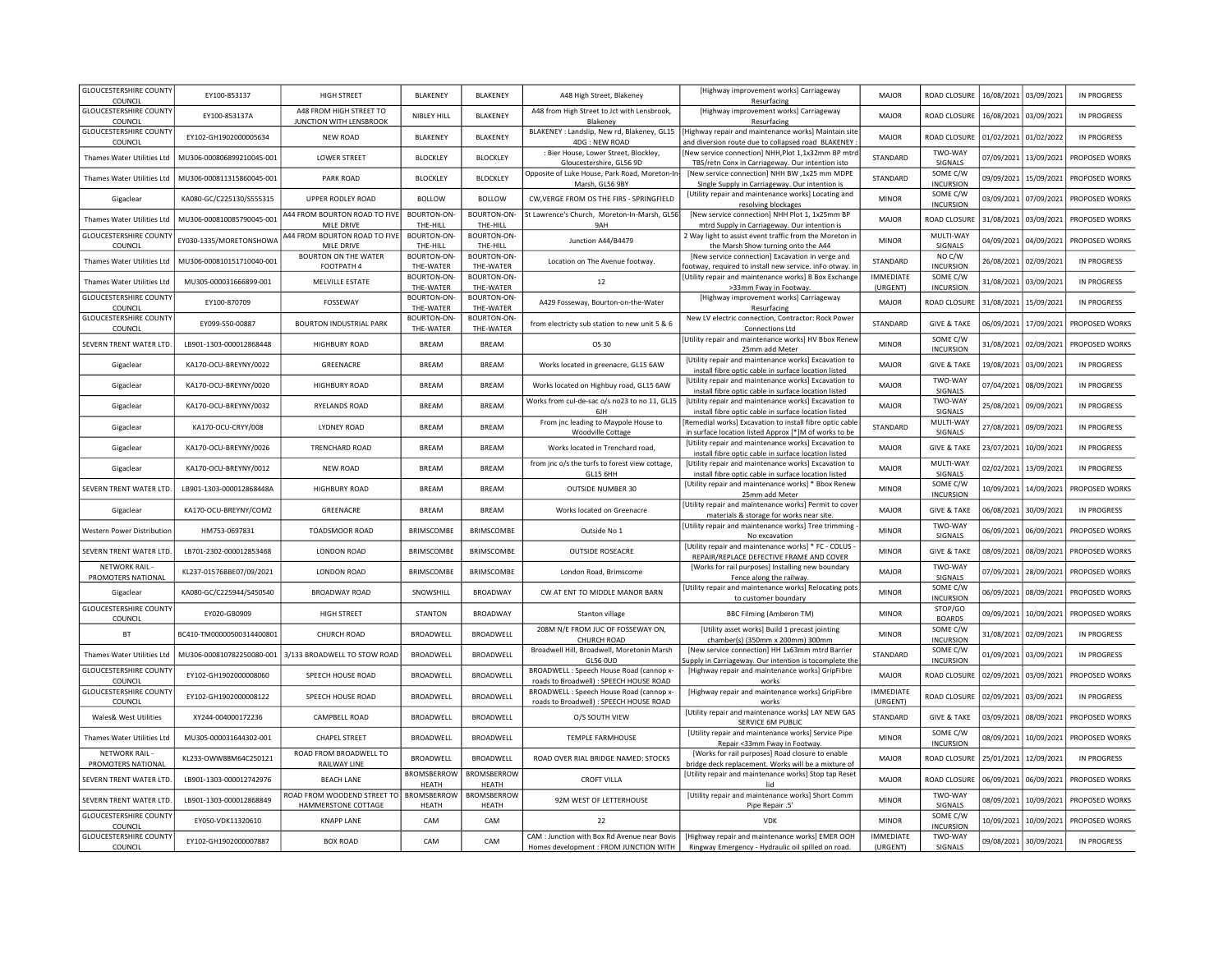| Gigaclear                                      | KA030-CU008190            | ELMCOTE LANE                                           | CAMBRIDGE             | CAMBRIDGE          | Entrance into the Farm called Elmcote Farm to<br>At the property boundary of Elmcote Farm | [Utility repair and maintenance works] Installation<br>multiduct, cabinets, boxes, cabling and splicing       | MAJOR                        | ROAD CLOSURE                        | 04/09/2021 | 09/09/2021 | PROPOSED WORKS     |
|------------------------------------------------|---------------------------|--------------------------------------------------------|-----------------------|--------------------|-------------------------------------------------------------------------------------------|---------------------------------------------------------------------------------------------------------------|------------------------------|-------------------------------------|------------|------------|--------------------|
| SEVERN TRENT WATER LTD.                        | LB901-1303-000060407684   | A38 LAYBY OFF A38 CAMBRIDGE                            | CAMBRIDGE             | CAMBRIDGE          | <b>FIM VIEW</b>                                                                           | APPROX 95 M NORHT OF PROPERTY KNOWN AS [Utility repair and maintenance works] * Marker post<br>Install        | <b>MINOR</b>                 | <b>GIVE &amp; TAKE</b>              | 07/09/2021 | 09/09/2021 | PROPOSED WORKS     |
| <b>GLOUCESTERSHIRE COUNTY</b><br><b>COUNCI</b> | EY102-GH1901000005690     | ROAD FROM WICKWATER LANE TO<br><b>CERNEY WICK LANE</b> | <b>CERNEY WICK</b>    | <b>CERNEY WICK</b> | Wickwater Lane South Cerney 8070                                                          | [Highway repair and maintenance works] Pre Surface<br>Dressing Patching Wickwater Lane South Cerney           | MAJOR                        | ROAD CLOSURE                        | 08/09/2021 | 09/09/2021 | PROPOSED WORKS     |
| <b>GLOUCESTERSHIRE COUNTY</b><br>COUNCIL       | EY102-GH1901000006446     | <b>SUFFOLK ROAD</b>                                    | CHELTENHAM            | CHELTENHAM         | CHELTENHAM : Suffolk road, Cheltenham :<br><b>SUFFOLK ROAD</b>                            | [Highway repair and maintenance works] EMER In<br>Hours Unsafe Asset - footpath emergency closure due         | <b>IMMEDIATE</b><br>(URGENT) | SOME C/W<br><b>INCURSION</b>        | 27/04/2021 | 02/09/2021 | IN PROGRESS        |
| SEVERN TRENT WATER LTD.                        | LB901-1303-000060403246   | <b>HIGH STREET</b>                                     | CHELTENHAM            | CHELTENHAM         | O/S 174                                                                                   | [Utility repair and maintenance works] Washout<br>Renew                                                       | <b>MINOR</b>                 | SOME C/W<br><b>INCURSION</b>        | 26/08/2021 | 02/09/2021 | IN PROGRESS        |
| Western Power Distribution                     | HM751-2317500B            | MOOREND STREET                                         | CHELTENHAM            | CHELTENHAM         | outside 18                                                                                | [Utility repair and maintenance works] Urgent<br>excavation in highway to locate and repair street light      | <b>IMMEDIATE</b><br>(URGENT) | SOME C/W<br><b>INCURSION</b>        | 26/08/2021 | 02/09/2021 | IN PROGRESS        |
| SEVERN TRENT WATER LTD.                        | LB901-1303-000012858047   | SOLWAY ROAD                                            | CHELTENHAM            | CHELTENHAM         | O/S <sub>2</sub>                                                                          | [Utility repair and maintenance works] Short Comm<br>Pipe Repair 25mm                                         | <b>MINOR</b>                 | <b>GIVE &amp; TAKE</b>              | 31/08/2021 | 02/09/2021 | PROPOSED WORKS     |
| CityFibre                                      | KG046-CHE-1-FTTH-PN256-26 | WINDYRIDGE ROAD                                        | CHELTENHAM            | CHELTENHAM         | Windyridge Road, Cheltenham, GL519LF                                                      | [Utility repair and maintenance works] To clear two<br>blockage on Stanwick Gardens between JUF 6 - 105       | <b>MINOR</b>                 | SOME C/W<br><b>INCURSION</b>        | 01/09/2021 | 02/09/2021 | IN PROGRESS        |
| <b>BT</b>                                      | BC007-WCNRMK6W01          | RODNEY ROAD                                            | CHELTENHAM            | CHELTENHAM         | OUTSIDE FLAT 2 RODNEY ROAD CHELTENH, AM<br><b>GL50 1HX</b>                                | [Utility repair and maintenance works] excavation in<br>f, way to clear blockage in telecoms duct             | <b>MINOR</b>                 | <b>GIVE &amp; TAKE</b>              | 31/08/2021 | 02/09/2021 | PROPOSED WORKS     |
| SEVERN TRENT WATER LTD.                        | LB901-1303-000060407819   | PORTLAND SQUARE                                        | CHELTENHAM            | CHELTENHAM         | 25                                                                                        | [Utility repair and maintenance works] HV Stop tap<br>Rebuild chamber                                         | <b>IMMEDIATE</b><br>(URGENT) | SOME C/W<br><b>INCURSION</b>        | 31/08/2021 | 02/09/2021 | IN PROGRESS        |
| Western Power Distribution                     | HM751-2312284             | <b>BIBURY ROAD</b>                                     | CHELTENHAM            | CHELTENHAM         | Outside No 39 to outside 42                                                               | [Utility asset works] 1 joint hole in modular footway<br>and 14m trenching in modular footway for new supply  | STANDARD                     | SOME C/W<br><b>INCURSION</b>        | 25/08/2021 | 02/09/2021 | PROPOSED WORKS     |
| SEVERN TRENT WATER LTD.                        | LB901-1303-000012874053   | <b>TURKDEAN ROAD</b>                                   | CHELTENHAM            | CHELTENHAM         | O/S <sub>48</sub>                                                                         | [Utility repair and maintenance works] * HV Bbox<br>Install 25mm and Meter * significant leak                 | <b>IMMEDIATE</b><br>(URGENT) | <b>GIVE &amp; TAKE</b>              | 31/08/2021 | 02/09/2021 | <b>IN PROGRESS</b> |
| <b>BT</b>                                      | BC410-TM00000500314699000 | <b>BEAUMONT ROAD</b>                                   | CHELTENHAM            | CHELTENHAM         | O/S 96 TO O/S 90, BEAUMONT ROAD                                                           | [New service connection] 1 , Install 17m of 1 way poly<br>duct in Footway                                     | <b>MINOR</b>                 | SOME C/W<br><b>INCURSION</b>        | 31/08/2021 | 02/09/2021 | IN PROGRESS        |
| Western Power Distribution                     | HM751-6003342             | THE GROVE                                              | <b>HALES ROAD</b>     | CHELTENHAM         | outside 50                                                                                | [Utility repair and maintenance works] Urgent<br>excavation in highway to locate and repair LV cable          | <b>IMMFDIATE</b><br>(URGENT) | SOME C/W<br><b>INCURSION</b>        | 26/08/2021 | 02/09/2021 | IN PROGRESS        |
| <b>BT</b>                                      | BC008-02SEPSS1FCH46       | <b>SWINDON LANE</b>                                    | CHELTENHAM            | CHELTENHAM         | NEAR JUNCTION ENRANCE TO PADDOCK LANE<br>ON SWINDON LANE CHELTENHAM                       | [Utility repair and maintenance works] URGENT<br>ACCESS TO UNDERGROUND BOX FOR CABLE FAULT                    | <b>IMMEDIATE</b><br>(URGENT) | MULTI-WAY<br>SIGNALS                | 02/09/2021 | 02/09/2021 | IN PROGRESS        |
| CityFibre                                      | KG046-CHE-1-FTTH-PN307-21 | <b>BAYSHILL ROAD</b>                                   | CHELTENHAM            | CHELTENHAM         | USRN: 6700882 - O/S MAPLE HOUSE, BAYSHILL<br>ROAD, CHELTENHAM, GL50 3AW                   | [Utility repair and maintenance works] To clear 1 x                                                           | <b>MINOR</b>                 | SOME C/W<br><b>INCURSION</b>        | 01/09/2021 | 02/09/2021 | IN PROGRESS        |
| Western Power Distribution                     | HM751-2317500A            | MOOREND CRESCENT                                       | CHELTENHAM            | CHELTENHAM         | Opposite no 3                                                                             | blockage o/s Maple House, Bayshill Road<br>[Utility repair and maintenance works] Urgent                      | <b>IMMEDIATE</b>             | SOME C/W                            | 26/08/2021 | 02/09/2021 | <b>IN PROGRESS</b> |
| SEVERN TRENT WATER LTD.                        | LB901-1303-000012871719   | SILK MILL LANE                                         | WINCHCOMBE            | CHELTENHAM         | SIDE OF PICKETT MEAD CASTLE STREET                                                        | excavation in highway to locate and repair street light<br>[Utility repair and maintenance works] * Long Comm | (URGENT)<br><b>IMMEDIATE</b> | <b>INCURSION</b><br>ROAD CLOSURE    | 30/08/2021 | 02/09/2021 | <b>IN PROGRESS</b> |
| SEVERN TRENT WATER LTD.                        | LB901-1303-000012874164   | <b>CULLS MEADOW</b>                                    | <b>TODDINGTON</b>     | CHELTENHAM         | O/S <sub>6</sub>                                                                          | Pipe Repair 25mm * visilbe Leak<br>[Utility repair and maintenance works] *                                   | (URGENT)<br><b>IMMEDIATE</b> | SOME C/W                            | 31/08/2021 | 02/09/2021 | <b>IN PROGRESS</b> |
| SEVERN TRENT WATER LTD.                        | LB901-1303-000012873906   | <b>CLEEVE HILL</b>                                     | CHELTENHAM            | CHELTENHAM         | O/S BRAEMAR                                                                               | CARRIAGEWAY TYPE 4 (UP TO 0.5 MSA) * Small Main<br>[Utility repair and maintenance works] Sluice Valve        | (URGENT)<br><b>IMMEDIATE</b> | <b>INCURSION</b><br>TWO-WAY         | 30/08/2021 | 02/09/2021 | IN PROGRESS        |
| <b>GLOUCESTERSHIRE COUNTY</b>                  | EY020-JH-TREECUT-08       | SHURDINGTON ROAD                                       | BADGEWORTH            | CHELTENHAM         | Outside Elm Cottage                                                                       | Reset lid<br><b>Tree Cutting</b>                                                                              | (URGENT)<br><b>MINOR</b>     | SIGNALS<br>TWO-WAY                  | 02/09/2021 | 02/09/2021 | PROPOSED WORKS     |
| <b>COUNCI</b><br>Wales& West Utilities         | XY245-001003942002        | MILL LANE                                              | CHELTENHAM            | CHELTENHAM         | <b>OUTSIDE THE MILL</b>                                                                   | [Utility repair and maintenance works] TRACE AND                                                              | <b>IMMEDIATE</b>             | SIGNALS<br>SOME C/W                 | 26/08/2021 | 02/09/2021 | IN PROGRESS        |
| <b>GLOUCESTERSHIRE COUNTY</b>                  |                           |                                                        |                       |                    | HELTENHAM : On grassed area opposite Spirax                                               | REPAIR GAS ESCAPE AND PERMANENTLY REINSTATE<br>[Highway repair and maintenance works] Reset 4x                | (EMERGENCY)                  | <b>INCURSION</b>                    |            |            |                    |
| COUNCIL                                        | EY102-GH1902000007075     | <b>CIRENCESTER ROAD</b>                                | <b>CHARLTON KINGS</b> | CHELTENHAM         | Sarco, GL53 8EP : CIRENCESTER ROAD                                                        | timber bollards with new foundations CHELTENHAN<br>[Utility repair and maintenance works] [Statutory          | <b>MINOR</b>                 | <b>GIVE &amp; TAKE</b><br>MULTI-WAY | 02/09/2021 | 03/09/2021 | IN PROGRESS        |
| CityFibre                                      | KG046-CHE-1-FTTH-PN309-9  | <b>GLOUCESTER ROAD</b>                                 | CHELTENHAM            | CHELTENHAM         | JN OF ST GEORGES ROAD JN OF QUEENS ROAD                                                   | nfrastructure Work] INSTALL FIBRE OPTIC APPARATU!                                                             | MAJOR                        | SIGNALS<br>SOME C/W                 | 05/07/2021 | 03/09/2021 | IN PROGRESS        |
| Netomnia Ltd                                   | D2003-LSCHPOLE8543        | JOYNER ROAD                                            | CHELTENHAM            | CHELTENHAM         | OS 79 JOYNER ROAD                                                                         | [Utility asset works] Installing Pole for Telecoms                                                            | <b>MINOR</b>                 | <b>INCURSION</b>                    | 01/09/2021 | 03/09/2021 | IN PROGRESS        |
| Netomnia Ltd                                   | D2003-LSCH41586-B29       | <b>PRESTBURY ROAD</b>                                  | CHELTENHAM            | CHELTENHAM         | R/O 6-17 Welland Court on Prestbury Road                                                  | [Utility asset works] Excavation required to install<br>approximately 4m of new telecoms ducting              | <b>MINOR</b>                 | SOME C/W<br><b>INCURSION</b>        | 01/09/2021 | 03/09/2021 | <b>IN PROGRESS</b> |
| Netomnia Ltd                                   | D2003-LSCH41586-B30       | PRESTBURY ROAD                                         | CHELTENHAM            | CHELTENHAM         | S/O 234 Prestbury Road                                                                    | [Utility asset works] Excavation required to install<br>approximately 8m of new telecoms ducting              | <b>MINOR</b>                 | SOME C/W<br><b>INCURSION</b>        | 01/09/2021 | 03/09/2021 | IN PROGRESS        |
| CityFibre                                      | KG046-CHE-1-FTTH-PN252-1  | <b>MANDARIN WAY</b>                                    | CHELTENHAM            | CHELTENHAM         | Monderin Way GL50 4RU                                                                     | [Utility repair and maintenance works] To clear two<br>blockages on Mandarin Way between CW 2 - 104 and       | <b>MINOR</b>                 | SOME C/W<br><b>INCURSION</b>        | 01/09/2021 | 03/09/2021 | IN PROGRESS        |
| CityFibre                                      | KG046-CHE-1-FTTH-PN252-2  | <b>MANDARIN WAY</b>                                    | CHELTENHAM            | CHELTENHAM         | Mandarin Way Cheltenham, GL50 4RU                                                         | [Utility repair and maintenance works] To clear two<br>blockages on Mandarin Way between CW 2 - 104 and       | <b>MINOR</b>                 | SOME C/W<br><b>INCURSION</b>        | 01/09/2021 | 03/09/2021 | IN PROGRESS        |
| <b>GLOUCESTERSHIRE COUNTY</b><br>COUNCIL       | EY102-GH1902000007815     | <b>WELLINGTON SQUARE</b>                               | CHELTENHAM            | CHELTENHAM         | CHELTENHAM : off Clarence Square (GL50 4JS)<br><b>WELLINGTON SQUARE</b>                   | [Highway repair and maintenance works] Bollards<br>CHELTENHAM                                                 | <b>MINOR</b>                 | <b>GIVE &amp; TAKE</b>              | 03/09/2021 | 03/09/2021 | PROPOSED WORKS     |
| Netomnia Ltd                                   | D2003-LSCHPOLE8495        | <b>QUEEN STREET</b>                                    | CHELTENHAM            | CHELTENHAM         | 34 QUEEN STREET, CHELTENHAM, GL51 9AU                                                     | [Utility asset works] Excavation to provide pole for<br>Telecoms assets                                       | <b>MINOR</b>                 | SOME C/W<br><b>INCURSION</b>        | 01/09/2021 | 03/09/2021 | IN PROGRESS        |
| Netomnia Ltd                                   | D2003-LSCHPOLE8544        | <b>GEORGE READINGS WAY</b>                             | CHELTENHAM            | CHELTENHAM         | S/O 61 O'brien Road on George Readings Way                                                | [Utility asset works] Excavation required to install<br>telecoms pole                                         | <b>MINOR</b>                 | SOME C/W<br><b>INCURSION</b>        | 01/09/2021 | 03/09/2021 | IN PROGRESS        |
| <b>GLOUCESTERSHIRE COUNTY</b><br>COUNCIL       | EY102-GH1902000008030     | <b>UNION STREET</b>                                    | CHELTENHAM            | CHELTENHAM         | CHELTENHAM UNION STREET                                                                   | [Highway repair and maintenance works] To repair<br>sinkhole/void under the Surface. CHELTENHAM               | <b>MINOR</b>                 | <b>GIVE &amp; TAKE</b>              | 03/09/2021 | 03/09/2021 | PROPOSED WORKS     |
| SEVERN TRENT WATER LTD.                        | LB901-1303-000060407423   | <b>JERSEY STREET</b>                                   | CHELTENHAM            | CHELTENHAM         | OUTSIDE HOLY TRINITY C OF E PRIMARY<br>SCHOOL                                             | [Utility repair and maintenance works] *<br>CARRIAGEWAY TYPE 4 (UP TO 0.5 MSA) * Small Main                   | <b>IMMEDIATE</b><br>(URGENT) | ROAD CLOSURE                        | 01/09/2021 | 03/09/2021 | IN PROGRESS        |
| Western Power Distribution                     | HM751-2318401             | ST STEPHENS ROAD                                       | CHELTENHAM            | CHELTENHAM         | Outside 48                                                                                | [New service connection] 1 joint hole in tarmac<br>footway and 10m trenching in tarmac road for new           | <b>MINOR</b>                 | TWO-WAY<br>SIGNALS                  | 01/09/2021 | 03/09/2021 | IN PROGRESS        |
| CityFibre                                      | KG046-CHE-1-FTTH-PN309-10 | <b>MALVERN ROAD</b>                                    | CHELTENHAM            | CHELTENHAM         | Junction of Gloucester Road, Malvern Road                                                 | [Utility repair and maintenance works] Approx 10m<br>Excavate in Verge, Footpath & Carriageway to install     | MAJOR                        | ROAD CLOSURE                        | 30/08/2021 | 03/09/2021 | PROPOSED WORKS     |
| Netomnia Ltd                                   | D2003-LSCHPOLE9798        | <b>BROOKLYN CLOSE</b>                                  | CHELTENHAM            | CHELTENHAM         | O/S 1 Brooklyn Close                                                                      | [Utility asset works] Excavation required to install<br>telecoms pole for network build                       | <b>MINOR</b>                 | SOME C/W<br><b>INCURSION</b>        | 01/09/2021 | 03/09/2021 | <b>IN PROGRESS</b> |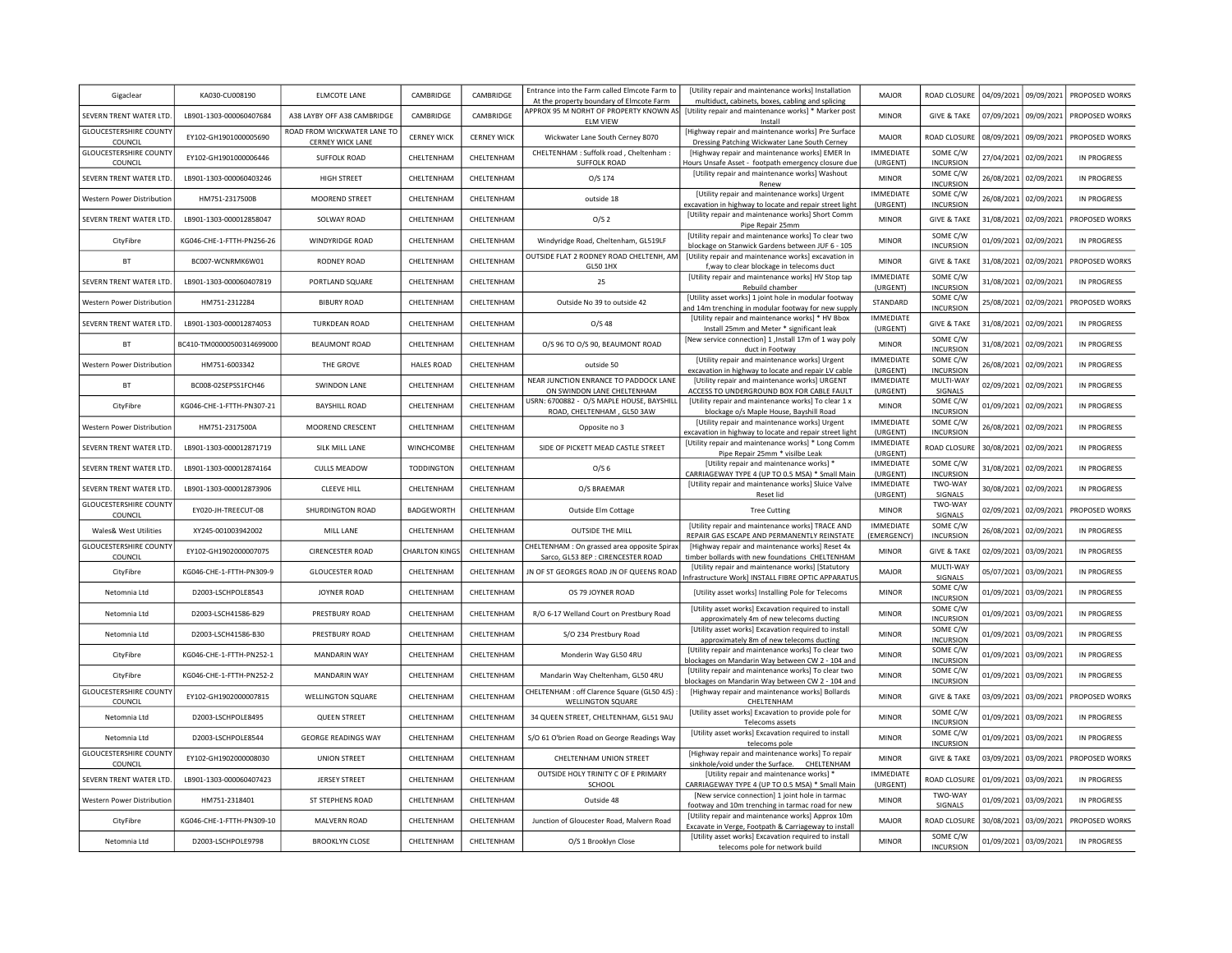| SEVERN TRENT WATER LTD.           | LB901-1303-000012874378   | HATHERLEY COURT ROAD       | CHELTENHAM           | CHELTENHAM        | $\overline{2}$                                                                    | [Remedial works] HV Boundary box Repair                                                                                                                       | <b>IMMEDIATE</b><br>(URGENT) | SOME C/W<br><b>INCURSION</b>               | 01/09/2021 03/09/2021 |                       | IN PROGRESS    |
|-----------------------------------|---------------------------|----------------------------|----------------------|-------------------|-----------------------------------------------------------------------------------|---------------------------------------------------------------------------------------------------------------------------------------------------------------|------------------------------|--------------------------------------------|-----------------------|-----------------------|----------------|
| Netomnia I td                     | D2003-LSCHPOLE9799        | <b>BROOKLYN ROAD</b>       | CHELTENHAM           | <b>CHEITENHAM</b> | S/O 249 Brooklyn Road                                                             | <b>IUtility asset works] Excavation required to install</b><br>telecoms pole for network build                                                                | <b>MINOR</b>                 | NO C/W<br><b>INCURSION</b>                 | 01/09/2021 03/09/2021 |                       | IN PROGRESS    |
| Western Power Distribution        | HM751-0702212             | ST PAULS ROAD              | CHELTENHAM           | CHELTENHAM        | outside the coconut tree                                                          | [Utility repair and maintenance works] Urgent -<br>Maintain, repair or replace link box/ link box lid.                                                        | <b>IMMEDIATE</b><br>(URGENT) | SOME C/W<br><b>INCURSION</b>               | 27/08/2021 03/09/2021 |                       | IN PROGRESS    |
| <b>BT</b>                         | BC410-TM00000500313560801 | MENDIP ROAD                | CHELTENHAM           | CHELTENHAM        | APPROX 16m SOUTH OPP LYNWORTH PLACE,<br>MENDIP ROAD                               | [Utility repair and maintenance works] Provide 1 new<br>pole                                                                                                  | <b>MINOR</b>                 | SOME C/W<br><b>INCURSION</b>               | 02/09/2021            | 03/09/2021            | PROPOSED WORKS |
| Netomnia I td                     | D2003-LSCHPOLE8596        | <b>CLEEVELAND STREET</b>   | CHELTENHAM           | CHELTENHAM        | O/S 39 Cleeveland Street                                                          | [Utility asset works] Excavation required to install<br>telecoms pole for network build                                                                       | <b>MINOR</b>                 | SOME C/W<br><b>INCURSION</b>               | 01/09/2021            | 03/09/2021            | IN PROGRESS    |
| Netomnia Ltd                      | D2003-LSCHPOLE8780        | <b>GREVIL ROAD</b>         | CHELTENHAM           | CHELTENHAM        | O/S 2-20 Grevil Road                                                              | [Utility asset works] Excavation required to install new<br>telecoms pole for network build                                                                   | <b>MINOR</b>                 | SOME C/W<br><b>INCURSION</b>               | 01/09/2021            | 03/09/2021            | IN PROGRESS    |
| <b>GLOUCESTERSHIRE COUNTY</b>     | EY020-NRS-S278-REM93841B  | MALLESON ROAD              | <b>GOTHERINGTON</b>  | CHELTENHAM        | Junc with Gotherington Fields & Malleson Road                                     | S278 remedial works incl amending kerb lines, locating                                                                                                        | STANDARD                     | MULTI-WAY                                  | 23/08/2021            | 04/09/2021            | IN PROGRESS    |
| COUNCIL<br><b>BT</b>              | BC410-TM00000500314926700 | <b>BELLAND DRIVE</b>       | CHELTENHAM           | CHELTENHAM        | SS1FCY37, O/S 14-12 TO O/S 12-10, BELLAND                                         | directionall signs, white lining. Contractor:<br>[New service connection] Install 7m of 1 way poly duct                                                       | <b>IMMEDIATE</b>             | SIGNALS<br>SOME C/W                        | 02/09/2021            | 06/09/2021            | IN PROGRESS    |
| Wales& West Utilities             | XY244-004000172040        | <b>ASHFORD ROAD</b>        | CHELTENHAM           | CHELTENHAM        | <b>DRIVE</b><br>O/S 5 & 5A THE LINDEN                                             | in Footway<br>[Utility repair and maintenance works] LAY NEW GAS                                                                                              | (URGENT)<br>STANDARD         | <b>INCURSION</b><br><b>GIVE &amp; TAKE</b> | 31/08/2021            | 06/09/2021            | IN PROGRESS    |
| <b>BT</b>                         | BC410-TM00000500313874600 | LIDDINGTON CLOSE           | CHELTENHAM           | CHELTENHAM        | SS1EXD73, O/S 18 TO O/S 16 ON, LIDDINGTON                                         | SERVICE 10M PUBLIC<br>[New service connection] Install 15m of 1 way poly                                                                                      | <b>IMMEDIATE</b>             | SOME C/W                                   | 02/09/2021            | 06/09/2021            | IN PROGRESS    |
| CityFibre                         | KG046-CHE-1-FTTH-PN163-11 | CAMBRIDGE AVENUE           | CHELTENHAM           | CHELTENHAM        | CLOSE<br>Juc Devon Ave -Juc Norfolk Ave                                           | duct in Footway<br>[Utility repair and maintenance works] Micro works to                                                                                      | (URGENT)<br>STANDARD         | <b>INCURSION</b><br><b>GIVE &amp; TAKE</b> | 23/08/2021            | 06/09/2021            | IN PROGRESS    |
| Netomnia Ltd                      | D2003-LSCH41586-B27       | PRESTBURY ROAD             | CHELTENHAM           | CHELTENHAM        | O/S 205 Prestbury Road                                                            | feed pole<br>[Utility asset works] Excavation required to repair                                                                                              | <b>MINOR</b>                 | SOME C/W                                   | 02/09/2021            | 06/09/2021            | PROPOSED WORKS |
|                                   |                           |                            |                      |                   |                                                                                   | telecoms ducting<br>[Utility asset works] Excavation required to repair                                                                                       |                              | <b>INCURSION</b><br>SOME C/W               |                       |                       |                |
| Netomnia Ltd                      | D2003-LSCH41586-B28       | PRESTBURY ROAD             | CHELTENHAM           | CHELTENHAM        | O/S 218 Prestbury Road<br>3 way Tm, from outside 29 Hatherley lane to             | telecoms ducting<br>[Utility repair and maintenance works] Installation of                                                                                    | <b>MINOR</b>                 | <b>INCURSION</b><br>MULTI-WAY              | 02/09/2021            | 06/09/2021            | PROPOSED WORKS |
| CityFibre                         | KG046-CHE-1-FTTH-PN113-15 | <b>HATHERLEY LANE</b>      | CHELTENHAM           | CHELTENHAM        | outside 1 Hatherley lane<br>unction of St Pauls Road, Hanover Street and St       | duct for City Fibre build in the footway and the<br>[Utility asset works] Excavation required to locate and                                                   | STANDARD                     | SIGNALS<br>MULTI-WAY                       | 26/08/2021 06/09/2021 |                       | IN PROGRESS    |
| Netomnia Ltd                      | D2003-LSCH41671-B1NLC     | ST PAULS STREET NORTH      | CHELTENHAM           | CHELTENHAM        | Pauls Street North                                                                | clear blockages in telecoms ducting                                                                                                                           | <b>MINOR</b>                 | SIGNALS                                    | 04/09/2021 06/09/2021 |                       | PROPOSED WORKS |
| CityFibre                         | KG046-CHE-1-FTTH-PN113-5  | NETTLETON ROAD             | CHELTENHAM           | CHELTENHAM        | Junc Willersley Road/Nettleton Road and<br>Nettletons Road/Robert burns avenue    | [Utility repair and maintenance works] installation of<br>duct for City Fibre build in the footway with 1 road                                                | MAJOR                        | NO C/W<br><b>INCURSION</b>                 |                       | 16/07/2021 06/09/2021 | IN PROGRESS    |
| Netomnia Ltd                      | D2003-LSCH41676-B3        | <b>LARPUT PLACE</b>        | CHELTENHAM           | CHELTENHAM        | O/S 18 Larput Place                                                               | [Utility asset works] Excavation required to fit ducting<br>for telecoms assets                                                                               | <b>MINOR</b>                 | SOME C/W<br><b>INCURSION</b>               | 02/09/2021 06/09/2021 |                       | IN PROGRESS    |
| Netomnia Ltd                      | D2003-LSCH41676-B4        | <b>LARPUT PLACE</b>        | CHELTENHAM           | CHELTENHAM        | O/S 41-57 Larput Place                                                            | [Utility asset works] Excavation required to locate &<br>clear blockages in telecoms ducts                                                                    | <b>MINOR</b>                 | SOME C/W<br><b>INCURSION</b>               | 02/09/2021 06/09/2021 |                       | IN PROGRESS    |
| CityFibre                         | KG046-CHE-1-FTTH-PN507-3  | <b>EVESHAM ROAD</b>        | CHELTENHAM           | CHELTENHAM        | JUNCTION SWINDON LANE TO JUNCTION<br><b>WELLINGTON ROAD</b>                       | Utility repair and maintenance works] Approx 1200m<br>Excavate in Verge, Footway to determine space to                                                        | STANDARD                     | NO C/W<br><b>INCURSION</b>                 | 23/08/2021 06/09/2021 |                       | IN PROGRESS    |
| CityFibre                         | KG046-CHE-1-FTTH-PN163-13 | <b>ALSTONE LANE</b>        | CHELTENHAM           | CHELTENHAM        | Alstone lane - Brookyn road                                                       | [Utility repair and maintenance works] Alstone lane<br>2way on the carriageway to get past School                                                             | STANDARD                     | TWO-WAY<br>SIGNALS                         | 23/08/2021 06/09/2021 |                       | IN PROGRESS    |
| SEVERN TRENT WATER LTD.           | LB922-5201-000006589934   | PAINSWICK ROAD             | CHELTENHAM           | CHELTENHAM        | OPP NUMBER 102                                                                    | [New service connection] * New Clean Water<br>Connection * Lay 1 x service pipe from 90mm MDPE                                                                | STANDARD                     | TWO-WAY<br>SIGNALS                         | 31/08/2021 06/09/2021 |                       | IN PROGRESS    |
| CityFibre                         | KG046-CHE-1-FTTH-PN160-2  | <b>BROOKLYN ROAD</b>       | CHELTENHAM           | CHELTENHAM        | junc of Arle Road to junc of Orchard way                                          | [Utility repair and maintenance works] micro trench is<br>verge and driveways. Instulation of JBF4                                                            | STANDARD                     | <b>GIVE &amp; TAKE</b>                     | 19/08/2021 06/09/2021 |                       | IN PROGRESS    |
| Netomnia I td                     | D2003-LSCH41506-B31       | PARK LANF                  | PRESTBURY            | CHELTENHAM        | O/S Beechwood to The Firs, on Park Lane                                           | [Utility asset works] Multiple excavations required to<br>fit ducting for telecoms assets                                                                     | <b>MINOR</b>                 | SOME C/W<br><b>INCURSION</b>               | 02/09/2021 06/09/2021 |                       | IN PROGRESS    |
| Netomnia Ltd                      | D2003-LSCH41676-B10       | <b>ST PAULS ROAD</b>       | CHELTENHAM           | CHELTENHAM        | O/S 47 St Pauls Road                                                              | [Utility asset works] Excavation required to locate &<br>clear blockages in telecoms ducts                                                                    | <b>MINOR</b>                 | SOME C/W<br><b>INCURSION</b>               | 02/09/2021 06/09/2021 |                       | IN PROGRESS    |
| Netomnia I td                     | D2003-LSCH41671-B1NLA     | <b>ST PAULS ROAD</b>       | CHELTENHAM           | CHELTENHAM        | unction of St Pauls Road, Hanover Street and St<br>Pauls Street North             | [Utility repair and maintenance works] Excavation<br>required to locate and clear blockages in telecoms                                                       | <b>MINOR</b>                 | MULTI-WAY<br>SIGNALS                       | 04/09/2021            | 06/09/2021            | PROPOSED WORKS |
| CityFibre                         | KG046-CHE-1-FTTH-PN113-4  | <b>ROBERT BURNS AVENUE</b> | CHELTENHAM           | CHELTENHAM        | JN HATHERLY LANE AND BIBURY ROAD                                                  | [Utility repair and maintenance works] Installation of                                                                                                        | <b>MAJOR</b>                 | MULTI-WAY                                  | 27/07/2021 06/09/2021 |                       | IN PROGRESS    |
| Netomnia Ltd                      | D2003-LSCH42957-3         | <b>DEVON AVENUE</b>        | CHELTENHAM           | CHELTENHAM        | O/S 1 Bishop Court to O/S Devon Place on                                          | duct for City Fibre build in the footway and the<br>[Utility asset works] Excavation required to lay                                                          | <b>MINOR</b>                 | SIGNALS<br>SOME C/W                        | 02/09/2021            | 06/09/2021            | PROPOSED WORKS |
| <b>BT</b>                         | BC007-WCNR673F01          | THIRLMERE ROAD             | HATHERLEY            | CHELTENHAM        | Devon Avenue<br>O/S 8 THIRLMERE ROAD CHELTENHAM, GL51                             | approximately 55m of new telecoms ducting<br>[Utility repair and maintenance works] excavation in                                                             | <b>IMMEDIATE</b>             | <b>INCURSION</b><br>SOME C/W               | 31/08/2021 06/09/2021 |                       | IN PROGRESS    |
| Netomnia Ltd                      | D2003-LSCH41671-B1NLB     | <b>HANOVER STREET</b>      | CHELTENHAM           | CHELTENHAM        | 3NO.                                                                              | f, way to clear blockage in telecoms duct due to a<br>unction of St Pauls Road, Hanover Street and St [Utility asset works] Excavation required to locate and | (URGENT)<br><b>MINOR</b>     | <b>INCURSION</b><br>MULTI-WAY              | 04/09/2021            | 06/09/2021            | PROPOSED WORKS |
| <b>BT</b>                         | BC410-TM00000500310065800 | <b>BYFIELD CLOSE</b>       | WOODMANCOTI          | CHELTENHAM        | Pauls Street North<br>O\S NO2 BYFIELD CLOSE,                                      | clear blockages in telecoms ducting<br>[Utility repair and maintenance works] Replace 1                                                                       | <b>MINOR</b>                 | SIGNALS<br>SOME C/W                        | 02/09/2021            | 06/09/2021            | PROPOSED WORKS |
| <b>BT</b>                         | BC410-TM00000500310071400 | <b>CLEEVE HILL</b>         | CHELTENHAM           | CHELTENHAM        | WOODMANCOTE, GL52 9PZ, BYFIELD CLOSE<br>OPP PETTY LANE, B4632 CLEEVE HILL,        | existing pole 0.5m x 0.5m<br>[Utility repair and maintenance works] Replace 1                                                                                 | <b>MINOR</b>                 | <b>INCURSION</b><br>TWO-WAY                | 02/09/2021            | 06/09/2021            |                |
|                                   |                           |                            |                      |                   | 40101244, CLEEVE HILL<br>O\S 'THE STEPS'OPP DRIVEWAY TO NOS 1 &2                  | existing pole 0.5m x 0.5m<br>[Utility repair and maintenance works] Replace 1                                                                                 |                              | SIGNALS<br>TWO-WAY                         |                       |                       | PROPOSED WORKS |
| <b>BT</b>                         | BC410-TM00000500310071300 | <b>CLEEVE HILL</b>         | CHELTENHAM           | CHELTENHAM        | CLEEVE HILL, B4632 CEEVE HILL, GL52 3PX,<br>LECKHAMPTON HILL OPP RAINBOW COTTAGE  | existing pole 0.5m x 0.5m<br>[Utility asset works] traffic management required to                                                                             | <b>MINOR</b>                 | SIGNALS<br>TWO-WAY                         | 02/09/2021            | 06/09/2021            | PROPOSED WORKS |
| <b>BT</b>                         | BC008-PTMS356252A         | <b>LECKHAMPTON HILL</b>    | LECKHAMPTON          | CHELTENHAM        | CHELTENHAM Ullenwood Gloucestershire GL53<br>O/S CREAGH LODGE LAYING TO NEW BUILD | safely access network<br>[Utility repair and maintenance works] LAY NEW GAS                                                                                   | <b>MINOR</b>                 | SIGNALS                                    | 06/09/2021            | 06/09/2021            | PROPOSED WORKS |
| Wales& West Utilities             | XY244-004000172078        | TIMBERCOMBE LANE           | <b>CHARLTON KING</b> | CHELTENHAM        | R/O 33                                                                            | SERVICE 18M PUBLIC                                                                                                                                            | STANDARD                     | <b>GIVE &amp; TAKE</b>                     | 01/09/2021            | 07/09/2021            | PROPOSED WORKS |
| <b>Nestern Power Distribution</b> | HM751-6003565             | ST GEORGES ROAD            | CHELTENHAM           | CHELTENHAM        | outside carpark                                                                   | [Utility repair and maintenance works] Urgent<br>excavation in highway to locate and repair street light                                                      | IMMEDIATE<br>(URGENT)        | SOME C/W<br><b>INCURSION</b>               | 01/09/2021 07/09/2021 |                       | IN PROGRESS    |
| SEVERN TRENT WATER LTD.           | LB521-A6S-125699243A      | ROYAL WELL LANE            | CHELTENHAM           | CHELTENHAM        | O/S Number 53 Royal Well Lane                                                     | [Utility repair and maintenance works] We are<br>maintaining flow monitoring equipment in the dirty                                                           | <b>MINOR</b>                 | SOME C/W<br><b>INCURSION</b>               |                       | 03/09/2021 07/09/2021 | PROPOSED WORKS |
| CityFibre                         | KG046-CHE-1-FTTH-PN307-22 | PARABOLA ROAD              | CHELTENHAM           | CHELTENHAM        | PARABOLA ROAD, CHELTENHAM, GL50 3BB                                               | [Utility repair and maintenance works] To clear 1 x<br>blockage, Parabola Road                                                                                | <b>MINOR</b>                 | SOME C/W<br><b>INCURSION</b>               | 03/09/2021 07/09/2021 |                       | PROPOSED WORKS |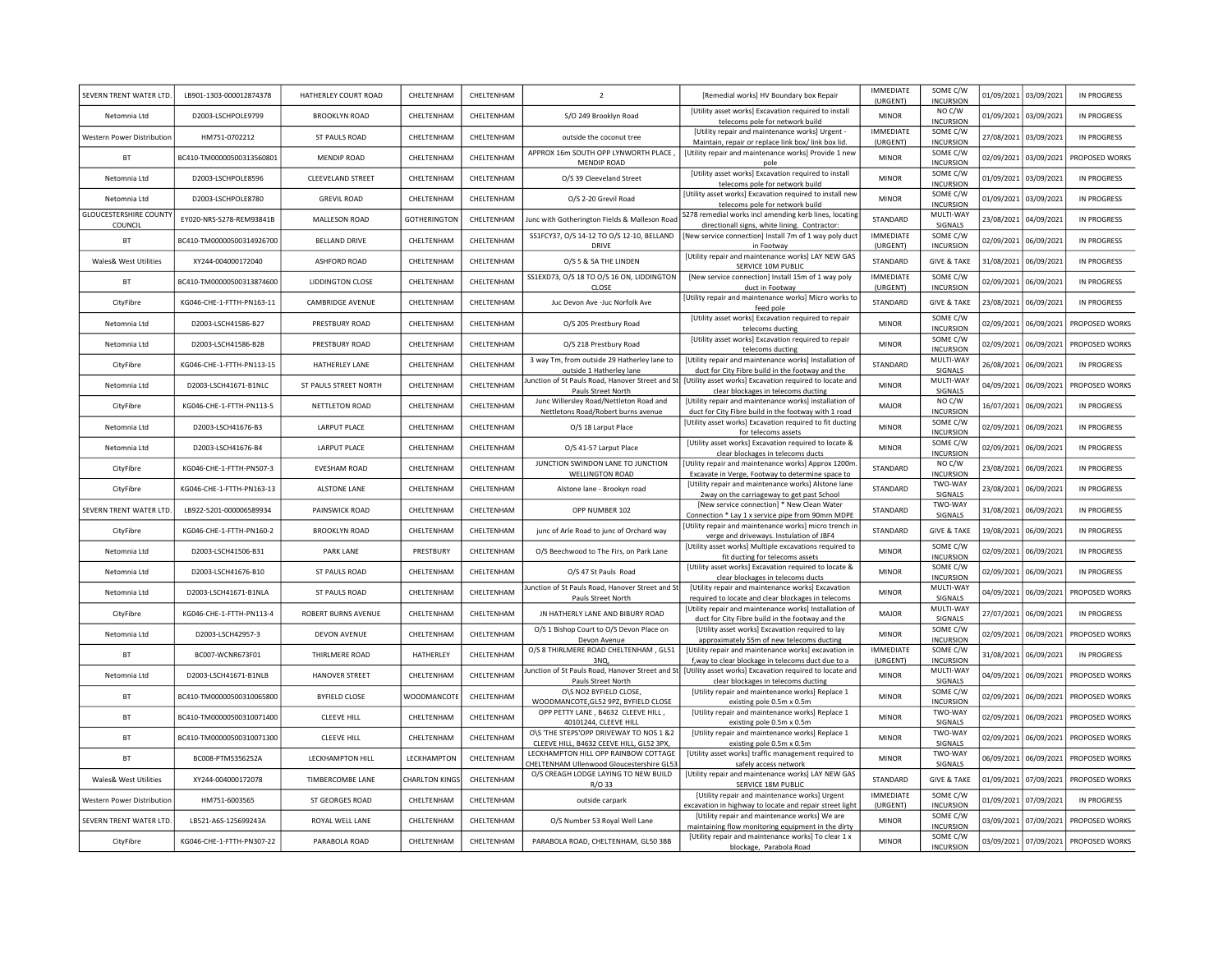| CityFibre                                      | KG046-CHE-1-FTTH-PN307-23 | PARABOLA ROAD            | CHELTENHAM            | CHELTENHAM | O/S ALBONY MEWS, PARABOLA ROAD,<br>CHELTENHAM                                    | [Utility repair and maintenance works] To clear 1 x<br>blockage o/s Albony Mews                                         | <b>MINOR</b>                    | SOME C/W<br><b>INCURSION</b> | 03/09/2021 | 07/09/2021 | PROPOSED WORKS     |
|------------------------------------------------|---------------------------|--------------------------|-----------------------|------------|----------------------------------------------------------------------------------|-------------------------------------------------------------------------------------------------------------------------|---------------------------------|------------------------------|------------|------------|--------------------|
| Netomnia I td                                  | D2003-LSCH42957-B33       | PRIORS ROAD              | CHELTENHAM            | CHELTENHAM | O/S Bush Court on Priors Road                                                    | [Utility asset works] Excavation required to lay 39m of<br>new telecoms ducting                                         | <b>MINOR</b>                    | SOME C/W<br><b>INCURSION</b> | 03/09/2021 | 07/09/2021 | PROPOSED WORKS     |
| CityFibre                                      | KG046-CHE-1-FTTH-PN160-3  | MERRIVILLE ROAD          | CHELTENHAM            | CHELTENHAM | juc Arle road road -juc Alstone lane                                             | [Utility repair and maintenance works] mirco wroks in<br>footway / carriage works to start work on Arle road            | STANDARD                        | <b>GIVE &amp; TAKE</b>       | 24/08/2021 | 07/09/2021 | <b>IN PROGRESS</b> |
| CityFibre                                      | KG046-CHE-1-FTTH-PN152-26 | PENNSYLVANIA AVENUE      | CHELTENHAM            | CHELTENHAM | 37 Pennsylvania Way GL51 7JG, CHELTENHAM                                         | [Utility repair and maintenance works] To clear one<br>blockage on Pennsylvania Way                                     | <b>MINOR</b>                    | NO C/W<br><b>INCURSION</b>   | 03/09/2021 | 07/09/2021 | PROPOSED WORKS     |
| CityFibre                                      | KG046-CHE-1-FTTH-PN152-25 | ORCHARD WAY              | CHELTENHAM            | CHELTENHAM | O/S 25 Orchard Way, GL51 7LA, CHELTENHAM                                         | [Utility repair and maintenance works] To clear one<br>blockage on Orchard Way                                          | <b>MINOR</b>                    | NO C/W<br><b>INCURSION</b>   | 03/09/2021 | 07/09/2021 | PROPOSED WORKS     |
| CityFibre                                      | KG046-CHE-1-FTTH-PN113-6  | <b>WILLERSEY ROAD</b>    | CHELTENHAM            | CHELTENHAM | Junc Willersley Road/Nettleton Road and<br>Willersley Road/Robert burns avenue   | [Utility repair and maintenance works] installation of<br>duct for City Fibre build in the footway with 1 road          | MAJOR                           | MULTI-WAY<br>SIGNALS         | 20/07/2021 | 07/09/2021 | IN PROGRESS        |
| CityFibre                                      | KG046-CHE-1-FTTH-PN160-6  | ARLE ROAD                | CHELTENHAM            | CHELTENHAM | O/S 213 to 243 Arle Road, Cheltenham                                             | [Utility repair and maintenance works] micro trenching<br>through verge and driveways and footway                       | STANDARD                        | <b>GIVE &amp; TAKE</b>       | 02/09/2021 | 07/09/2021 | <b>IN PROGRESS</b> |
| <b>VIRGIN MEDIA</b>                            | NK110-ANSL028266          | <b>ALSTONE AVENUE</b>    | CHELTENHAM            | CHELTENHAM | o/s 40 ALSTONE AVENUE, GLOUCESTERSHIRE,<br><b>GL51 8EJ</b>                       | [Utility repair and maintenance works] CLEAR<br><b>BLOCKAGE IN F/W</b>                                                  | <b>MINOR</b>                    | SOME C/W<br><b>INCURSION</b> | 03/09/2021 | 07/09/2021 | PROPOSED WORKS     |
| Netomnia Ltd                                   | D2003-LSCH42933-B8        | ALL SAINTS ROAD          | CHELTENHAM            | CHELTENHAM | Opp 90-96 Allsaints Road                                                         | [Utility asset works] Excavation required to locate and<br>clear blockages in telecoms ducting and test rod and         | <b>MINOR</b>                    | SOME C/W<br><b>INCURSION</b> | 03/09/2021 | 07/09/2021 | PROPOSED WORKS     |
| Netomnia Ltd                                   | D2003-LSCH42958-B10       | <b>TEWKESBURY ROAD</b>   | CHELTENHAM            | CHELTENHAM | near Tewksbury Bridge on Tewksbury Road                                          | [Utility asset works] Excavation required to carry out<br>repair of telecoms ducting                                    | <b>MINOR</b>                    | SOME C/W<br><b>INCURSION</b> | 03/09/2021 | 07/09/2021 | PROPOSED WORKS     |
| CityFibre                                      | KG046-CHE-1-FTTH-PN304-41 | <b>ALSTONE MEWS</b>      | CHELTENHAM            | CHELTENHAM | o/s 12 Alstone mews                                                              | [Utility repair and maintenance works] o/s 12 Alstone<br>mew to fit SN cab                                              | STANDARD                        | <b>GIVE &amp; TAKE</b>       | 02/09/2021 | 07/09/2021 | PROPOSED WORKS     |
| CityFibre                                      | KG046-CHE-1-FTTH-PN306-17 | <b>BROOKBANK CLOSE</b>   | CHELTENHAM            | CHELTENHAM | 0/S 15 0/S 40 0/S 39 0/S 21 0/S 59<br><b>BROOKBANK CLOSE</b>                     | [Utility repair and maintenance works] TO INSTALL<br>DUCT FOR CITY FIBRE IN FW AND CW                                   | STANDARD                        | SOME C/W<br><b>INCURSION</b> | 24/08/2021 | 07/09/2021 | <b>IN PROGRESS</b> |
| SEVERN TRENT WATER LTD.                        | LB901-1303-000012869054   | <b>RFAD WAY</b>          | <b>BISHOPS CLEEVE</b> | CHELTENHAM | $O/S$ 45                                                                         | [Utility repair and maintenance works] *<br>CARRIAGEWAY TYPE 4 (UP TO 0.5 MSA) * HV Bbox                                | <b>MINOR</b>                    | SOME C/W<br><b>INCURSION</b> | 03/09/2021 | 07/09/2021 | PROPOSED WORKS     |
| SEVERN TRENT WATER LTD.                        | LB901-1303-000012852457   | <b>COLLEGE ROAD</b>      | CHELTENHAM            | CHELTENHAM | O/S <sub>18</sub>                                                                | [Utility repair and maintenance works] * HV Boundary<br>box Renew 25mm * Job in Footway (6mm Bitmac                     | <b>MINOR</b>                    | NO C/W<br><b>INCURSION</b>   | 06/09/2021 | 08/09/2021 | PROPOSED WORKS     |
| Netomnia Ltd                                   | D2003-LSCHS2B6NL          | <b>ROMAN ROAD</b>        | CHELTENHAM            | CHELTENHAM | S/O 249 Gloucester Road on Roman Road to<br>O/S 14 Roman Road                    | [Utility asset works] Excavation required to locate and<br>clear blockages in telecoms ducts                            | MAIOR                           | ROAD CLOSURE                 | 06/09/2021 | 08/09/2021 | PROPOSED WORKS     |
| CityFibre                                      | KG046-CHE-1-FTTH-PN304-43 | <b>STERLING COURT</b>    | CHELTENHAM            | CHELTENHAM | Juc Sterling court                                                               | [Utility repair and maintenance works] SN cab to be<br>fited on fw                                                      | STANDARD                        | <b>GIVE &amp; TAKE</b>       | 03/09/2021 | 08/09/2021 | PROPOSED WORKS     |
| SEVERN TRENT WATER LTD.                        | LB901-1303-000060405792   | ST MICHAELS ROAD         | CHELTENHAM            | CHELTENHAM | $\overline{7}$                                                                   | [Utility repair and maintenance works] Boundary box<br>Install, Clear to Boundary                                       | <b>MINOR</b>                    | <b>GIVE &amp; TAKE</b>       | 06/09/2021 | 08/09/2021 | PROPOSED WORKS     |
| <b>GLOUCESTERSHIRE COUNTY</b><br><b>COUNCI</b> | EY091-NRS-S278-15668K     | <b>RUNNINGS ROAD</b>     | CHELTENHAM            | CHELTENHAM | former Vibixa site                                                               | S278 works to entrance to former Vibixa site,<br>Promoter: Chancery Gate, Contractor: Barnwood                          | STANDARD                        | TWO-WAY<br>SIGNALS           | 25/08/2021 | 08/09/2021 | IN PROGRESS        |
| <b>GLOUCESTERSHIRE COUNTY</b><br><b>COUNCI</b> | EY102-GH1902000007398     | WYMANS LANE              | CHELTENHAM            | CHELTENHAM | CHELTENHAM : WYMANS LANE                                                         | [Highway repair and maintenance works] To conduct<br>investigation trial hole. CHELTENHAM                               | <b>MINOR</b>                    | TWO-WAY<br>SIGNALS           | 07/09/2021 | 08/09/2021 | PROPOSED WORKS     |
| Western Power Distribution                     | HM751-2316079             | <b>EVEREST ROAD</b>      | CHELTENHAM            | CHELTENHAM | adjacent 2                                                                       | [New service connection] 1 joint hole in tarmac<br>footway and 1m trenching in tarmac footway for new                   | <b>MINOR</b>                    | SOME C/W<br><b>INCURSION</b> | 06/09/2021 | 08/09/2021 | PROPOSED WORKS     |
| Netomnia Ltd                                   | D2003-LSCHPOLE8844A       | ST PAULS ROAD            | CHELTENHAM            | CHELTENHAM | Junc St Paul's Road and Folly Lane                                               | [Utility asset works] Excavation required to install new<br>telecoms poles                                              | <b>MINOR</b>                    | MULTI-WAY<br>SIGNALS         | 06/09/2021 | 08/09/2021 | PROPOSED WORKS     |
| Netomnia Ltd                                   | D2003-LSCHPOLE8844B       | <b>FOLLY LANE</b>        | CHELTENHAM            | CHELTENHAM | Junc St Paul's Road and Folly Lane                                               | [Utility asset works] Excavation required to install new<br>telecoms poles                                              | <b>MINOR</b>                    | MULTI-WAY<br>SIGNALS         | 06/09/2021 | 08/09/2021 | PROPOSED WORKS     |
| Wales& West Utilities                          | XY245-001003945131        | LECKHAMPTON ROAD         | CHELTENHAM            | CHELTENHAM | OUTSIDE 33                                                                       | [Utility repair and maintenance works] TRACE AND<br>REPAIR GAS ESCAPE AND PERMANENTLY REINSTATE                         | <b>IMMEDIATE</b><br>(EMERGENCY) | SOME C/W<br><b>INCURSION</b> | 02/09/2021 | 08/09/2021 | IN PROGRESS        |
| Western Power Distribution                     | HM751-2313203             | <b>SHAW GREEN LANE</b>   | CHELTENHAM            | CHELTENHAM | Outside No 6                                                                     | [Disconnection or alteration of supply] 1 joint hole in<br>tarmac road and 2m trenching in tarmac road for              | <b>MINOR</b>                    | SOME C/W<br><b>INCURSION</b> | 05/09/2021 | 08/09/2021 | PROPOSED WORKS     |
| SEVERN TRENT WATER LTD.                        | LB701-2302-000012857596   | <b>GLOUCESTER STREET</b> | WINCHCOMBE            | CHELTENHAM | <b>OUTSIDE NUMBER 16</b>                                                         | [Utility repair and maintenance works] * FC - COLUS<br>REPAIR/REPLACE DEFECTIVE FRAME AND COVER                         | <b>MINOR</b>                    | NO C/W<br><b>INCURSION</b>   | 08/09/2021 | 08/09/2021 | PROPOSED WORKS     |
| <b>GLOUCESTERSHIRE COUNTY</b><br><b>COUNCI</b> | EY102-GH1902000006838     | <b>GOTHERINGTON LANE</b> | <b>BISHOPS CLEEVE</b> | CHELTENHAM | CHELTENHAM :: GOTHERINGTON LANE                                                  | [Highway repair and maintenance works] Replace<br>kerbs and install concrete grip CHELTENHAM                            | <b>MINOR</b>                    | MULTI-WAY<br>SIGNALS         | 06/09/2021 | 08/09/2021 | PROPOSED WORKS     |
| Wales& West Utilities                          | XY245-003001599167        | EVESHAM ROAD             | <b>TODDINGTON</b>     | CHELTENHAM | THE JUNCTION WITH SMITHY LANE                                                    | ROM THE JUNCTION WITH GRETTON ROAD TO [Utility repair and maintenance works] REPLACE 174M<br>X GAS MAINS AND 2 SERVICES | MAJOR                           | <b>GIVE &amp; TAKE</b>       | 15/07/2021 | 08/09/2021 | IN PROGRESS        |
| Wales& West Utilities                          | XY245-003001599175        | <b>SMITHY LANE</b>       | GREET                 | CHELTENHAM | FROM THE JUNC WITH EVESHAM RD TO THE<br>JUNCTION WITH MARKET LANE                | [Utility repair and maintenance works] REPLACE 283M<br>GAS MAINS AND 8 X GAS SERVICES                                   | MAJOR                           | <b>GIVE &amp; TAKE</b>       | 15/07/2021 | 08/09/2021 | IN PROGRESS        |
| <b>GLOUCESTERSHIRE COUNTY</b><br>COUNCIL       | EY102-GH1902000007078     | SHURDINGTON ROAD         | BADGEWORTH            | CHELTENHAM | CHELTENHAM : Between Church lane and<br>Bentham lane GL51 4UA : SHURDINGTON ROAD | [Highway repair and maintenance works] To resolve<br>narrow footpath To carry out siding work                           | <b>MINOR</b>                    | TWO-WAY<br>SIGNALS           | 06/09/2021 | 08/09/2021 | PROPOSED WORKS     |
| SEVERN TRENT WATER LTD.                        | LB906-0000-0000800067557  | <b>JUSTICIA WAY</b>      | UP HATHERLEY          | CHELTENHAM | ON FOOTWAY OUTSIDE NUMBER 57                                                     | [Utility repair and maintenance works] Install external<br>meter in boundary box at depth of under 1.5 meters           | <b>MINOR</b>                    | NO C/W<br><b>INCURSION</b>   | 07/09/2021 | 09/09/2021 | PROPOSED WORKS     |
| SEVERN TRENT WATER LTD.                        | LB906-0000-000041018556   | LADYSMITH ROAD           | CHELTENHAM            | CHELTENHAM | ON FOOTWAY OUTSIDE NUMBER 46                                                     | [Utility repair and maintenance works] Install external<br>meter in boundary box at depth of under 1.5 meters           | <b>MINOR</b>                    | NO C/W<br><b>INCURSION</b>   | 07/09/2021 | 09/09/2021 | PROPOSED WORKS     |
| SEVERN TRENT WATER LTD.                        | LB906-0000-000041025072   | HESTERS WAY LANE         | CHELTENHAM            | CHELTENHAM | ON FOOTWAY OUTSIDE NUMBER 8                                                      | [Utility repair and maintenance works] Install external<br>meter in boundary box at depth of under 1.5 meters           | <b>MINOR</b>                    | NO C/W<br><b>INCURSION</b>   | 07/09/2021 | 09/09/2021 | PROPOSED WORKS     |
| SEVERN TRENT WATER LTD.                        | LB906-0000-0000800071410  | HATHERLEY COURT ROAD     | CHELTENHAM            | CHELTENHAM | ON FOOTWAY OUTSIDE NUMBER 28                                                     | [Utility repair and maintenance works] Install external<br>meter in boundary box at depth of under 1.5 meters           | <b>MINOR</b>                    | NO C/W<br><b>INCURSION</b>   | 07/09/2021 | 09/09/2021 | PROPOSED WORKS     |
| <b>GLOUCESTERSHIRE COUNTY</b><br>COUNCI        | EY099-L-MAIN-00011736     | RIVELANDS ROAD           | CHELTENHAM            | CHELTENHAM | O/S <sub>2</sub>                                                                 | DFT video camera traffic survey                                                                                         | <b>HIGHWAYS ACT</b><br>PERMITS  | SOME C/W<br><b>INCURSION</b> | 09/09/2021 | 09/09/2021 | PROPOSED WORKS     |
| SEVERN TRENT WATER LTD.                        | LB906-0000-0000800080850  | <b>ARLE ROAD</b>         | CHELTENHAM            | CHELTENHAM | ON FOOTWAY OUTSIDE NUMBER 86                                                     | [Utility repair and maintenance works] Install external<br>meter in boundary box at depth of under 1.5 meters           | <b>MINOR</b>                    | NO C/W<br><b>INCURSION</b>   | 07/09/2021 | 09/09/2021 | PROPOSED WORKS     |
| <b>BT</b>                                      | BC010-01242254541         | <b>GLOUCESTER ROAD</b>   | CHELTENHAM            | CHELTENHAM | OUTSIDE NUMBER 257, GLOUCESTER ROAD,<br><b>GL51 8PA</b>                          | [Utility asset works] Disconnect and Remove Kiosk                                                                       | <b>MINOR</b>                    | SOME C/W<br><b>INCURSION</b> | 10/09/2021 | 10/09/2021 | PROPOSED WORKS     |
| <b>GLOUCESTERSHIRE COUNTY</b><br>COUNCIL       | EY204-67245753            | MOOREND PARK ROAD        | CHELTENHAM            | CHELTENHAM | From Shurdington Road JN to Moorend Grove                                        | Highway repair and maintenance works] Replacing 12<br>x Columns                                                         | <b>MINOR</b>                    | <b>GIVE &amp; TAKE</b>       | 06/09/2021 | 10/09/2021 | PROPOSED WORKS     |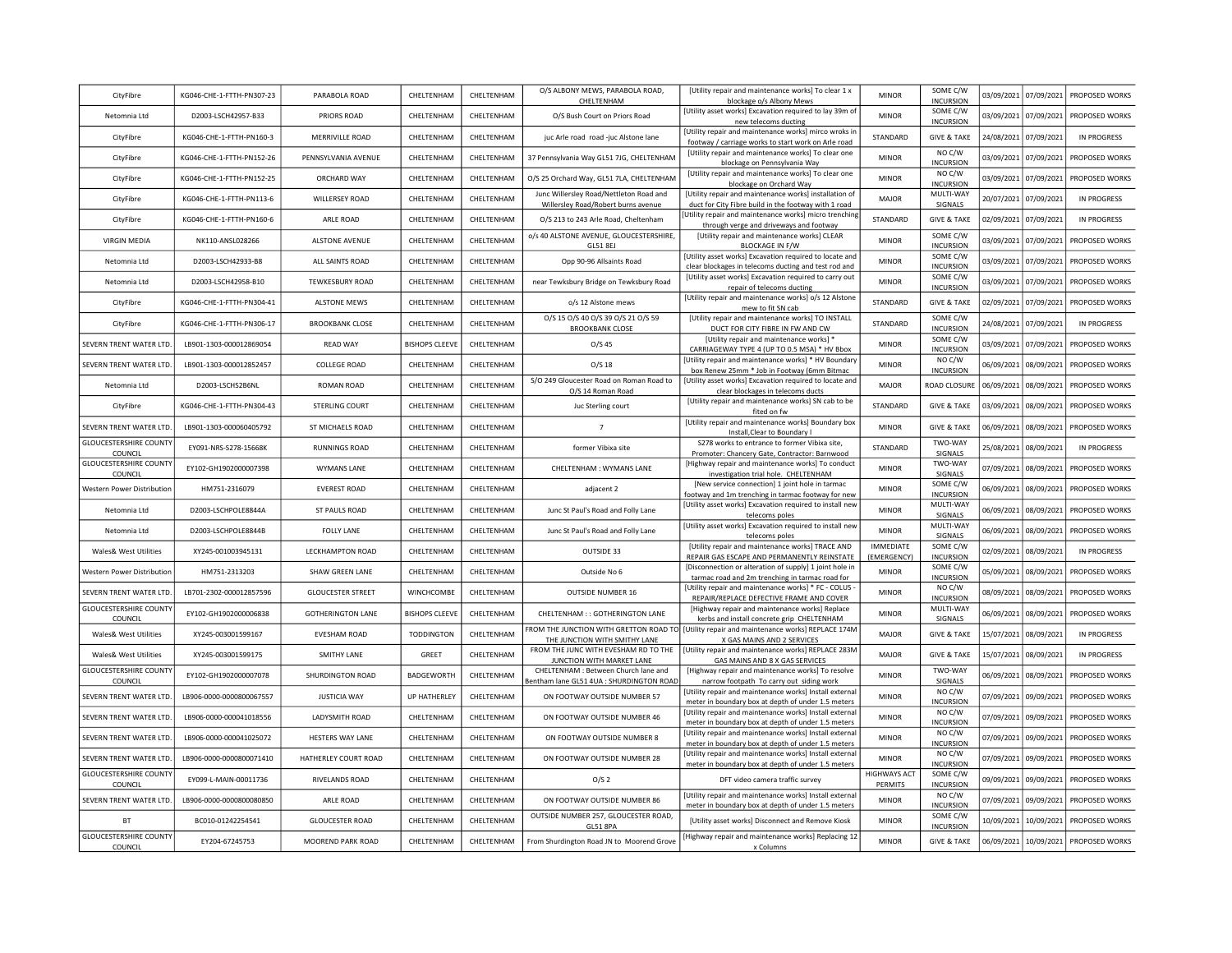| <b>GLOUCESTERSHIRE COUNTY</b><br>[Highway repair and maintenance works] Replacing<br>EY204-39831929<br><b>TIVOLI ROAD</b><br>CHELTENHAM<br>CHELTENHAM<br><b>MINOR</b><br><b>GIVE &amp; TAKE</b><br>08/09/2021<br>10/09/2021<br>PROPOSED WORKS<br>OS 22<br>COUNCIL<br>Column<br><b>GLOUCESTERSHIRE COUNTY</b><br>MULTI-WAY<br>CHELTENHAM: 4/90972 Bibury Road &<br>[Highway repair and maintenance works] Footway<br>EY102-GH1902000006715<br><b>BIBURY ROAD</b><br>CHELTENHAM<br>19/07/2021<br>10/09/2021<br>CHELTENHAM<br>MAIOR<br><b>IN PROGRESS</b><br>SIGNALS<br>COUNCIL<br>Whittington Road Benhall Cheltenham (856289<br>resurfacing CHELTENHAM<br>[Utility repair and maintenance works] SERVICE<br>Wales& West Utilities<br>XY245-009500014209<br><b>EVESHAM ROAD</b><br>CHELTENHAM<br>CHELTENHAM<br><b>GIVE &amp; TAKE</b><br>08/09/2021<br>10/09/2021<br>PROPOSED WORKS<br>O/S CHERRY TREES<br><b>MINOR</b><br>DISCONNECTION 1M PUBLIC<br>SOME C/W<br>[Utility repair and maintenance works] * Hydrant<br>SEVERN TRENT WATER LTD<br>LB901-1303-000012836561B<br>MONTPELLIER GROVE<br>CHELTENHAM<br>CHELTENHAM<br>$\overline{9}$<br>08/09/2021<br>10/09/2021<br>PROPOSED WORKS<br><b>MINOR</b><br>INCURSION<br>Renew * Job in Footway<br><b>GLOUCESTERSHIRE COUNTY</b><br>[Highway repair and maintenance works] Column<br>CHARLTON KINGS<br>EY204-16675095<br><b>VINEYARDS CLOSE</b><br>CHELTENHAM<br>OS 14<br><b>MINOR</b><br><b>GIVE &amp; TAKE</b><br>08/09/2021<br>10/09/2021<br>PROPOSED WORKS<br>COUNCIL<br>Replacement<br>TWO-WAY<br>[Utility repair and maintenance works] Long Comm<br>SEVERN TRENT WATER LTD.<br>ROYAL WELL PLACE<br>10/09/2021<br>LB901-1303-000012856367<br>CHELTENHAM<br>CHELTENHAM<br><b>OUTSIDE NUMBER 3</b><br><b>MINOR</b><br>08/09/2021<br>PROPOSED WORKS<br>SIGNALS<br>pipe Renew 25mm<br>[Utility repair and maintenance works] Stand a SN<br>KG046-CHE-1-FTTH-PN160-5<br>LUCINIA MEWS<br>CHELTENHAM<br>CHELTENHAM<br>S/O 10 Lucina Mews GL51 8DR<br>STANDARD<br><b>GIVE &amp; TAKE</b><br>06/09/2021<br>10/09/2021<br>PROPOSED WORKS<br>CityFibre<br>Cabinet, install duct and core drill to BT network. In<br>[Utility repair and maintenance works] Stand a SN<br>KG046-CHE-1-FTTH-PN160-4<br><b>SOUTH BANK</b><br>CHELTENHAM<br>CHELTENHAM<br>OP 1 Southbank GL51 8DN<br>STANDARD<br><b>GIVE &amp; TAKE</b><br>06/09/2021<br>10/09/2021<br>CityFibre<br>PROPOSED WORKS<br>Cabinet, install duct and core drill to BT network. In<br><b>GLOUCESTERSHIRE COUNTY</b><br>FOOTWAY FROM PRESTBURY ROAD<br>[Highway repair and maintenance works] Column<br>CHELTENHAM<br>CHELTENHAM<br><b>GIVE &amp; TAKE</b><br>08/09/2021<br>10/09/2021<br>EY204-88520488<br>SO 42B Mendip Road<br><b>MINOR</b><br>PROPOSED WORKS<br>COUNCIL<br>TO MENDIP ROAD<br>Replacement<br><b>GLOUCESTERSHIRE COUNTY</b><br>FOOTWAY FROM SUFFOLK ROAD TC<br>[Highway repair and maintenance works] Replacing<br>CHELTENHAM<br><b>GIVE &amp; TAKE</b><br>08/09/2021<br>10/09/2021<br>EY204-41360448<br>CHELTENHAM<br>Side of Lypiatt Court<br><b>MINOR</b><br>PROPOSED WORKS<br>COUNCIL<br>LYPIATT ROAD<br>Column<br>[Utility asset works] Excavation in the verge to install<br>Airband Community<br>A8001 -- G9-LA06POLE-SH<br><b>GRETTON ROAD</b><br><b>GOTHERINGTON</b><br>CHELTENHAM<br>Wide verge on junction with The Lawns<br><b>MINOR</b><br><b>GIVE &amp; TAKE</b><br>08/09/2021<br>10/09/2021<br>PROPOSED WORKS<br>Internet Ltd<br>telegraph pole<br>Footway along Manor Lane, carriageway and<br>[Utility asset works] Excavation in the footway,<br>Airband Community<br><b>MANOR LANE</b><br>GOTHERINGTON<br>10/09/2021<br>A8001-RO-G9-LA14-SH<br>CHELTENHAM<br><b>MINOR</b><br><b>GIVE &amp; TAKE</b><br>08/09/2021<br>PROPOSED WORKS<br>verge near Hill View<br>carriageway and verge to lay ducting, fibre optic cable<br>Internet Ltd<br>O/S BRAMLETYE HOUSE TO O/S CROSS<br>[Utility repair and maintenance works] REPLACE 375M<br>Wales& West Utilities<br>XY245-003001599176<br>MARKET LANE<br>GREET<br>CHELTENHAM<br>MAJOR<br><b>GIVE &amp; TAKE</b><br>15/07/2021<br>10/09/2021<br>IN PROGRESS<br>X GAS MAINS AND 28 SERVICES<br>COTTAGE<br><b>GLOUCESTERSHIRE COUNTY</b><br>CHELTENHAM : Between Bentham Lane and<br>TWO-WAY<br>[Highway repair and maintenance works] Reset Posts<br>SHURDINGTON ROAD<br>EY102-GH1902000007079<br>BADGEWORTH<br>CHELTENHAM<br><b>MINOR</b><br>08/09/2021<br>10/09/2021<br>PROPOSED WORKS<br>COUNCIL<br>Whitelands Lane GL51 4UA : SHURDINGTON<br>CHELTENHAM<br>SIGNALS<br>[Utility asset works] Permit for light head and<br>MULTI-WAY<br>SEVERN TRENT WATER LTD.<br>LB529-A7W-12758056A<br><b>KENELM RISE</b><br>WINCHCOMBE<br>CHELTENHAM<br>MAJOR<br>05/07/2021<br>11/09/2021<br>IN PROGRESS<br>junction of greet road<br>placement of skip within TM set up, work is being<br>SIGNALS<br>NETWORK RAIL -<br>[Works for rail purposes] The Barrier at Morris Hill<br>KL265-85M03BAG110921<br><b>SWINDON LANE</b><br>CHELTENHAM<br>CHELTENHAM<br>Morris Hill Level crossing on Swindon Lane<br>MAJOR<br>ROAD CLOSURE<br>11/09/2021<br>12/09/2021<br>PROPOSED WORKS<br>PROMOTERS NATIONAL<br>evel Crossing is subject to a Full Road Closure in order<br>[Utility repair and maintenance works] Excavate track<br><b>ES Pipelines Ltd</b><br>ZY049-ALIC002/008/2<br><b>CENTRAL WAY</b><br>CHELTENHAM<br>CHELTENHAM<br>STANDARD<br><b>GIVE &amp; TAKE</b><br>31/08/2021<br>13/09/2021<br>IN PROGRESS<br>Junction of Enterprise Way<br>in the footway/carriageway to install single electric<br>USRN: 6700190 O/S Bunwell House, PARABOLA<br>[Utility repair and maintenance works] To clear 1 x<br>SOME C/W<br>KG046-CHE-1-FTTH-PN307-24<br>PARABOLA ROAD<br>CHELTENHAM<br>CHELTENHAM<br><b>MINOR</b><br>13/09/2021<br>PROPOSED WORKS<br>CityFibre<br>09/09/2021<br>ROAD, CHELTENHAM,<br><b>INCURSION</b><br>blockage o/s Bunwell House, Parabola Road<br>[Utility repair and maintenance works] To clear one<br>NO C/W<br>CHELTENHAM<br>13/09/2021<br>CityFibre<br>KG046-CHE-1-FTTH-PN151-2<br><b>KIPLING ROAD</b><br>CHELTENHAM<br>Kipling Road, Shelley Road, Cheltenham<br><b>MINOR</b><br>09/09/2021<br>PROPOSED WORKS<br>blockages on Village Rd Cheltenham.<br><b>INCURSION</b><br>SOME C/W<br>[Utility repair and maintenance works] ELR of<br>KG046-CHE-1-FTTH-PN152-28<br>PENNSYLVANIA AVENUE<br>CHELTENHAM<br>CHELTENHAM<br>STANDARD<br>13/09/2021<br>CityFibre<br>From No 1 No 53 Pennsylvania Avenue<br>17/08/2021<br>IN PROGRESS<br>underground infrastructure<br><b>INCURSION</b><br>[Utility asset works] Traffic management required to<br>MULTI-WAY<br>Netomnia Ltd<br>D2003-LSCH42933-B13B<br><b>EAST END ROAD</b><br><b>CHARLTON KINGS</b><br>CHELTENHAM<br>Junction East End Road and London Road<br><b>MINOR</b><br>09/09/2021<br>13/09/2021<br>PROPOSED WORKS<br>SIGNALS<br>enable desilt and gully suck of telecoms ducting from<br>NO C/W<br>[Utility repair and maintenance works] To clear one<br>13/09/2021<br>CityFibre<br>KG046-CHE-1-FTTH-PN158-24<br><b>BROOKLYN ROAD</b><br>CHELTENHAM<br>CHELTENHAM<br>O/S 49 Brooklyn Road GL51 8DT, CHELTENHAM<br><b>MINOR</b><br>09/09/2021<br>PROPOSED WORKS<br><b>INCURSION</b><br>blockage on Brooklyn Roac<br>[Utility repair and maintenance works] Approx 120M<br>SOME C/W<br>CityFibre<br>KG046-CHE-1-FTTH-PN158-2<br><b>BROOKLYN ROAD</b><br>CHELTENHAM<br>CHELTENHAM<br>STANDARD<br>25/08/2021<br>13/09/2021<br>IN PROGRESS<br>89 brooklyn rd to o/s 133 brooklyn rd<br><b>INCURSION</b><br>of Micro Trenching ELR<br>[Utility repair and maintenance works] Mirco works to<br><b>GIVE &amp; TAKE</b><br>CityFibre<br>KG046-CHE-1-FTTH-PN163-12<br><b>BUCKINGHAM AVENUE</b><br>CHELTENHAM<br>CHELTENHAM<br>o/s4 Buckingham ave - o/s 6 Norfolk Ave<br>STANDARD<br>31/08/2021<br>13/09/2021<br><b>IN PROGRESS</b><br>feed poles<br>NO C/W<br>Junc Manor road to existing OR joint box<br>[Utility repair and maintenance works] [Statutory<br>KG046-CHE-1-FTTH-PN202-15<br>MACKENZIE WAY<br>CHELTENHAM<br>CHELTENHAM<br><b>MINOR</b><br>09/09/2021<br>13/09/2021<br>PROPOSED WORKS<br>CityFibre<br>Infrastructure Work] INSTALL FIBRE OPTIC APPARATU!<br><b>INCURSION</b><br>entrance to manor way Approx 28m<br>[Utility asset works] Multiple excavations to carry out<br>SOME C/W<br>O/S Beechcroft to Opp Shaw Green Lane on<br>Netomnia Ltd<br>D2003-LSCH41506-B32<br><b>BOWBRIDGE LANE</b><br>PRESTBURY<br>CHELTENHAM<br>STANDARD<br>07/09/2021<br>13/09/2021<br>PROPOSED WORKS<br><b>INCURSION</b><br><b>Bowbridge Lane</b><br>work on telecommunication assets - 110m New Track<br>MULTI-WAY<br>[Utility repair and maintenance works] Instalaltion of<br>ZY049-ALIC002/088<br><b>ENTERPRISE WAY</b><br>CHELTENHAM<br>CHELTENHAM<br>STANDARD<br>31/08/2021<br>13/09/2021<br><b>IN PROGRESS</b><br><b>ES Pipelines Ltd</b><br>Junction of Central Way<br>SIGNALS<br>single electric cable in track up to 80 metres for supply<br>[Utility repair and maintenance works] Micro work to<br>KG046-CHE-1-FTTH-PN164-1<br>NORFOLK AVENUE<br>CHELTENHAM<br>CHELTENHAM<br>STANDARD<br><b>GIVE &amp; TAKE</b><br>31/08/2021<br>13/09/2021<br>IN PROGRESS<br>CityFibre<br>40 Norfolk Ave -juc cambridge ave<br>feed pole<br>MULTI-WAY<br>R/O 1-11 Detmore Close on London Road to O/S<br>[Utility asset works] Traffic management required to<br><b>CHARLTON KINGS</b><br>CHELTENHAM<br>13/09/2021<br>D2003-LSCH42933-B13A<br><b>LONDON ROAD</b><br><b>MINOR</b><br>09/09/2021<br>PROPOSED WORKS<br>Netomnia I td<br>SIGNALS<br>386 London Road<br>carry out gully suck and jetting of telecoms ducting<br>SOME C/W<br>[Utility repair and maintenance works] Lay approx.<br><b>GLOUCESTER ROAD</b><br>CHELTENHAM<br>CHELTENHAM<br>STANDARD<br>01/09/2021<br>14/09/2021<br>CityFibre<br>KG005-NDW0626-01<br>IN PROGRESS<br>From Subway to junction Kingsley Gardens<br><b>INCURSION</b><br>265m and build 2 chambers<br>[Utility repair and maintenance works] Installation of<br>28/07/2021<br>KG046-CHE-1-FTTH-PN105-32<br>STANWAY ROAD<br>CHELTENHAM<br>CHELTENHAM<br>MAJOR<br><b>GIVE &amp; TAKE</b><br>14/09/2021<br><b>IN PROGRESS</b><br>CityFibre<br>O/s 73 to juc Benhall Ave<br>duct for City Fibre build in the footway and the<br>[Utility repair and maintenance works] LAY NEW GAS<br><b>MINOR</b><br>10/09/2021<br>14/09/2021<br>Wales& West Utilities<br>XY244-004000172926<br><b>FLECKERS DRIVE</b><br>CHELTENHAM<br>CHELTENHAM<br>O/S <sub>1</sub><br><b>GIVE &amp; TAKE</b><br>PROPOSED WORKS<br><b>SERVICE 2M PUBLIC</b><br>SOME C/W<br>[Utility asset works] Excavation required to install<br>CHELTENHAM<br>CHELTENHAM<br>14/09/2021<br>D2003-LSCH41599-B4<br>COTSWOLD ROAD<br>O/S 1-21 Cotswold Road<br>STANDARD<br>06/09/2021<br>PROPOSED WORKS<br>Netomnia Ltd<br><b>INCURSION</b><br>117m new track<br>[Utility repair and maintenance works] Installation of<br>SOME C/W<br>KG046-CHE-1-FTTH-PN105-36<br><b>COBERLEY ROAD</b><br>CHELTENHAM<br>CHELTENHAM<br>Side of 2 Coberley Road to OS 38 Coberley Road<br>STANDARD<br>01/09/2021<br>14/09/2021<br>PROPOSED WORKS<br>CityFibre<br><b>INCURSION</b><br>duct for City Fibre build in the footway and the<br>[Utility repair and maintenance works] SERVICE<br>10/09/2021<br>MILL LANE<br>CHELTENHAM<br>CHELTENHAM<br>O/S HILL COTTAGE<br><b>MINOR</b><br><b>GIVE &amp; TAKE</b><br>14/09/2021<br><b>Wales&amp; West Utilities</b><br>XY245-009500014149<br>PROPOSED WORKS<br>DISCONNECTION 1M PUBLIC<br>gloucester road from shell garage to junction of<br>[Utility repair and maintenance works] 2 high voltage<br><b>GLOUCESTER ROAD</b><br>15/09/2021<br><b>Energy Assests Networks Ltd</b><br>TT004-ENV1648<br>CHELTENHAM<br>CHELTENHAM<br>STANDARD<br>LANE CLOSURE<br>06/09/2021<br>PROPOSED WORKS<br>joints and installing EV chargers<br>church road<br>[Utility asset works] 1 joint hole in tarmac footway and<br>TWO-WAY<br>HM751-2317463<br><b>BIBURY ROAD</b><br>CHELTENHAM<br>CHELTENHAM<br>Outside 43<br>STANDARD<br>09/09/2021<br>15/09/2021<br>PROPOSED WORKS<br>Western Power Distribution |  |  |  |                                                   |         |  |  |
|------------------------------------------------------------------------------------------------------------------------------------------------------------------------------------------------------------------------------------------------------------------------------------------------------------------------------------------------------------------------------------------------------------------------------------------------------------------------------------------------------------------------------------------------------------------------------------------------------------------------------------------------------------------------------------------------------------------------------------------------------------------------------------------------------------------------------------------------------------------------------------------------------------------------------------------------------------------------------------------------------------------------------------------------------------------------------------------------------------------------------------------------------------------------------------------------------------------------------------------------------------------------------------------------------------------------------------------------------------------------------------------------------------------------------------------------------------------------------------------------------------------------------------------------------------------------------------------------------------------------------------------------------------------------------------------------------------------------------------------------------------------------------------------------------------------------------------------------------------------------------------------------------------------------------------------------------------------------------------------------------------------------------------------------------------------------------------------------------------------------------------------------------------------------------------------------------------------------------------------------------------------------------------------------------------------------------------------------------------------------------------------------------------------------------------------------------------------------------------------------------------------------------------------------------------------------------------------------------------------------------------------------------------------------------------------------------------------------------------------------------------------------------------------------------------------------------------------------------------------------------------------------------------------------------------------------------------------------------------------------------------------------------------------------------------------------------------------------------------------------------------------------------------------------------------------------------------------------------------------------------------------------------------------------------------------------------------------------------------------------------------------------------------------------------------------------------------------------------------------------------------------------------------------------------------------------------------------------------------------------------------------------------------------------------------------------------------------------------------------------------------------------------------------------------------------------------------------------------------------------------------------------------------------------------------------------------------------------------------------------------------------------------------------------------------------------------------------------------------------------------------------------------------------------------------------------------------------------------------------------------------------------------------------------------------------------------------------------------------------------------------------------------------------------------------------------------------------------------------------------------------------------------------------------------------------------------------------------------------------------------------------------------------------------------------------------------------------------------------------------------------------------------------------------------------------------------------------------------------------------------------------------------------------------------------------------------------------------------------------------------------------------------------------------------------------------------------------------------------------------------------------------------------------------------------------------------------------------------------------------------------------------------------------------------------------------------------------------------------------------------------------------------------------------------------------------------------------------------------------------------------------------------------------------------------------------------------------------------------------------------------------------------------------------------------------------------------------------------------------------------------------------------------------------------------------------------------------------------------------------------------------------------------------------------------------------------------------------------------------------------------------------------------------------------------------------------------------------------------------------------------------------------------------------------------------------------------------------------------------------------------------------------------------------------------------------------------------------------------------------------------------------------------------------------------------------------------------------------------------------------------------------------------------------------------------------------------------------------------------------------------------------------------------------------------------------------------------------------------------------------------------------------------------------------------------------------------------------------------------------------------------------------------------------------------------------------------------------------------------------------------------------------------------------------------------------------------------------------------------------------------------------------------------------------------------------------------------------------------------------------------------------------------------------------------------------------------------------------------------------------------------------------------------------------------------------------------------------------------------------------------------------------------------------------------------------------------------------------------------------------------------------------------------------------------------------------------------------------------------------------------------------------------------------------------------------------------------------------------------------------------------------------------------------------------------------------------------------------------------------------------------------------------------------------------------------------------------------------------------------------------------------------------------------------------------------------------------------------------------------------------------------------------------------------------------------------------------------------------------------------------------------------------------------------------------------------------------------------------------------------------------------------------------------------------------------------------------------------------------------------------------------------------------------------------------------------------------------------------------------------------------------------------------------------------------------------------------------------------------------------------------------------------------------------------------------------------------------------------------------------------------------------------------------------------------------------------------------------------------------------------------------------------------------------------------------------------------------------------------------------------------------------------------------------------------------------------------------------------------------------------------------------------------------------------------------------------------------------------------------------------------------------------------------------------------------------------------------------------------------------------------------------------------------------------------------------------------------------------------------------------------------------------------------------------------------------------------------------------------------------------------------------------------------------------------------------------------------------------------------------------------------------------------------------------------------------------------------------------------------------------------------------------------------------------------------------------------------------------------------------------------------------------------------------------------------------------------------------------------------------------------------------------------------------------------------------------------------------------------------------------------------------------------------------------------------------------------------------------------------------------------------------------------------------------------------------------------------------------------------------------------------------------------------------------------------------------------------------------------------------------------------------------------------------------------------------------------------------------------------------------------------------------------------------------------------------------------------------------------------------------------------------------------------------------------------------------------------------------------------------------------------------------------------------------------------------------------------------------------------------------------------------------------------------------------------------------------------------------------------------------------------------------------------------------------------------------------------------------------------------------------------------------------------------------------------------------------------------------------------------------------------------------------------------------------------------------------------------------------------------------------------------------------------------------------------------------------------------------------------------------------------------------------------------------------------------------------------------------------------------------------------|--|--|--|---------------------------------------------------|---------|--|--|
|                                                                                                                                                                                                                                                                                                                                                                                                                                                                                                                                                                                                                                                                                                                                                                                                                                                                                                                                                                                                                                                                                                                                                                                                                                                                                                                                                                                                                                                                                                                                                                                                                                                                                                                                                                                                                                                                                                                                                                                                                                                                                                                                                                                                                                                                                                                                                                                                                                                                                                                                                                                                                                                                                                                                                                                                                                                                                                                                                                                                                                                                                                                                                                                                                                                                                                                                                                                                                                                                                                                                                                                                                                                                                                                                                                                                                                                                                                                                                                                                                                                                                                                                                                                                                                                                                                                                                                                                                                                                                                                                                                                                                                                                                                                                                                                                                                                                                                                                                                                                                                                                                                                                                                                                                                                                                                                                                                                                                                                                                                                                                                                                                                                                                                                                                                                                                                                                                                                                                                                                                                                                                                                                                                                                                                                                                                                                                                                                                                                                                                                                                                                                                                                                                                                                                                                                                                                                                                                                                                                                                                                                                                                                                                                                                                                                                                                                                                                                                                                                                                                                                                                                                                                                                                                                                                                                                                                                                                                                                                                                                                                                                                                                                                                                                                                                                                                                                                                                                                                                                                                                                                                                                                                                                                                                                                                                                                                                                                                                                                                                                                                                                                                                                                                                                                                                                                                                                                                                                                                                                                                                                                                                                                                                                                                                                                                                                                                                                                                                                                                                                                                                                                                                                                                                                                                                                                                                                                                                                                                                                                                                                                                                                                                                                                                                                                                                                                                                                                                                                                                                                                                                                                                                                                                                                                                                                                                                                                                                                                                                                                                                                                                                                                                                                                                                                                                                                                                                                                                                                                                                                                                                                                                                                |  |  |  |                                                   |         |  |  |
|                                                                                                                                                                                                                                                                                                                                                                                                                                                                                                                                                                                                                                                                                                                                                                                                                                                                                                                                                                                                                                                                                                                                                                                                                                                                                                                                                                                                                                                                                                                                                                                                                                                                                                                                                                                                                                                                                                                                                                                                                                                                                                                                                                                                                                                                                                                                                                                                                                                                                                                                                                                                                                                                                                                                                                                                                                                                                                                                                                                                                                                                                                                                                                                                                                                                                                                                                                                                                                                                                                                                                                                                                                                                                                                                                                                                                                                                                                                                                                                                                                                                                                                                                                                                                                                                                                                                                                                                                                                                                                                                                                                                                                                                                                                                                                                                                                                                                                                                                                                                                                                                                                                                                                                                                                                                                                                                                                                                                                                                                                                                                                                                                                                                                                                                                                                                                                                                                                                                                                                                                                                                                                                                                                                                                                                                                                                                                                                                                                                                                                                                                                                                                                                                                                                                                                                                                                                                                                                                                                                                                                                                                                                                                                                                                                                                                                                                                                                                                                                                                                                                                                                                                                                                                                                                                                                                                                                                                                                                                                                                                                                                                                                                                                                                                                                                                                                                                                                                                                                                                                                                                                                                                                                                                                                                                                                                                                                                                                                                                                                                                                                                                                                                                                                                                                                                                                                                                                                                                                                                                                                                                                                                                                                                                                                                                                                                                                                                                                                                                                                                                                                                                                                                                                                                                                                                                                                                                                                                                                                                                                                                                                                                                                                                                                                                                                                                                                                                                                                                                                                                                                                                                                                                                                                                                                                                                                                                                                                                                                                                                                                                                                                                                                                                                                                                                                                                                                                                                                                                                                                                                                                                                                                                                |  |  |  |                                                   |         |  |  |
|                                                                                                                                                                                                                                                                                                                                                                                                                                                                                                                                                                                                                                                                                                                                                                                                                                                                                                                                                                                                                                                                                                                                                                                                                                                                                                                                                                                                                                                                                                                                                                                                                                                                                                                                                                                                                                                                                                                                                                                                                                                                                                                                                                                                                                                                                                                                                                                                                                                                                                                                                                                                                                                                                                                                                                                                                                                                                                                                                                                                                                                                                                                                                                                                                                                                                                                                                                                                                                                                                                                                                                                                                                                                                                                                                                                                                                                                                                                                                                                                                                                                                                                                                                                                                                                                                                                                                                                                                                                                                                                                                                                                                                                                                                                                                                                                                                                                                                                                                                                                                                                                                                                                                                                                                                                                                                                                                                                                                                                                                                                                                                                                                                                                                                                                                                                                                                                                                                                                                                                                                                                                                                                                                                                                                                                                                                                                                                                                                                                                                                                                                                                                                                                                                                                                                                                                                                                                                                                                                                                                                                                                                                                                                                                                                                                                                                                                                                                                                                                                                                                                                                                                                                                                                                                                                                                                                                                                                                                                                                                                                                                                                                                                                                                                                                                                                                                                                                                                                                                                                                                                                                                                                                                                                                                                                                                                                                                                                                                                                                                                                                                                                                                                                                                                                                                                                                                                                                                                                                                                                                                                                                                                                                                                                                                                                                                                                                                                                                                                                                                                                                                                                                                                                                                                                                                                                                                                                                                                                                                                                                                                                                                                                                                                                                                                                                                                                                                                                                                                                                                                                                                                                                                                                                                                                                                                                                                                                                                                                                                                                                                                                                                                                                                                                                                                                                                                                                                                                                                                                                                                                                                                                                                                                |  |  |  |                                                   |         |  |  |
|                                                                                                                                                                                                                                                                                                                                                                                                                                                                                                                                                                                                                                                                                                                                                                                                                                                                                                                                                                                                                                                                                                                                                                                                                                                                                                                                                                                                                                                                                                                                                                                                                                                                                                                                                                                                                                                                                                                                                                                                                                                                                                                                                                                                                                                                                                                                                                                                                                                                                                                                                                                                                                                                                                                                                                                                                                                                                                                                                                                                                                                                                                                                                                                                                                                                                                                                                                                                                                                                                                                                                                                                                                                                                                                                                                                                                                                                                                                                                                                                                                                                                                                                                                                                                                                                                                                                                                                                                                                                                                                                                                                                                                                                                                                                                                                                                                                                                                                                                                                                                                                                                                                                                                                                                                                                                                                                                                                                                                                                                                                                                                                                                                                                                                                                                                                                                                                                                                                                                                                                                                                                                                                                                                                                                                                                                                                                                                                                                                                                                                                                                                                                                                                                                                                                                                                                                                                                                                                                                                                                                                                                                                                                                                                                                                                                                                                                                                                                                                                                                                                                                                                                                                                                                                                                                                                                                                                                                                                                                                                                                                                                                                                                                                                                                                                                                                                                                                                                                                                                                                                                                                                                                                                                                                                                                                                                                                                                                                                                                                                                                                                                                                                                                                                                                                                                                                                                                                                                                                                                                                                                                                                                                                                                                                                                                                                                                                                                                                                                                                                                                                                                                                                                                                                                                                                                                                                                                                                                                                                                                                                                                                                                                                                                                                                                                                                                                                                                                                                                                                                                                                                                                                                                                                                                                                                                                                                                                                                                                                                                                                                                                                                                                                                                                                                                                                                                                                                                                                                                                                                                                                                                                                                                                |  |  |  |                                                   |         |  |  |
|                                                                                                                                                                                                                                                                                                                                                                                                                                                                                                                                                                                                                                                                                                                                                                                                                                                                                                                                                                                                                                                                                                                                                                                                                                                                                                                                                                                                                                                                                                                                                                                                                                                                                                                                                                                                                                                                                                                                                                                                                                                                                                                                                                                                                                                                                                                                                                                                                                                                                                                                                                                                                                                                                                                                                                                                                                                                                                                                                                                                                                                                                                                                                                                                                                                                                                                                                                                                                                                                                                                                                                                                                                                                                                                                                                                                                                                                                                                                                                                                                                                                                                                                                                                                                                                                                                                                                                                                                                                                                                                                                                                                                                                                                                                                                                                                                                                                                                                                                                                                                                                                                                                                                                                                                                                                                                                                                                                                                                                                                                                                                                                                                                                                                                                                                                                                                                                                                                                                                                                                                                                                                                                                                                                                                                                                                                                                                                                                                                                                                                                                                                                                                                                                                                                                                                                                                                                                                                                                                                                                                                                                                                                                                                                                                                                                                                                                                                                                                                                                                                                                                                                                                                                                                                                                                                                                                                                                                                                                                                                                                                                                                                                                                                                                                                                                                                                                                                                                                                                                                                                                                                                                                                                                                                                                                                                                                                                                                                                                                                                                                                                                                                                                                                                                                                                                                                                                                                                                                                                                                                                                                                                                                                                                                                                                                                                                                                                                                                                                                                                                                                                                                                                                                                                                                                                                                                                                                                                                                                                                                                                                                                                                                                                                                                                                                                                                                                                                                                                                                                                                                                                                                                                                                                                                                                                                                                                                                                                                                                                                                                                                                                                                                                                                                                                                                                                                                                                                                                                                                                                                                                                                                                                                                |  |  |  |                                                   |         |  |  |
|                                                                                                                                                                                                                                                                                                                                                                                                                                                                                                                                                                                                                                                                                                                                                                                                                                                                                                                                                                                                                                                                                                                                                                                                                                                                                                                                                                                                                                                                                                                                                                                                                                                                                                                                                                                                                                                                                                                                                                                                                                                                                                                                                                                                                                                                                                                                                                                                                                                                                                                                                                                                                                                                                                                                                                                                                                                                                                                                                                                                                                                                                                                                                                                                                                                                                                                                                                                                                                                                                                                                                                                                                                                                                                                                                                                                                                                                                                                                                                                                                                                                                                                                                                                                                                                                                                                                                                                                                                                                                                                                                                                                                                                                                                                                                                                                                                                                                                                                                                                                                                                                                                                                                                                                                                                                                                                                                                                                                                                                                                                                                                                                                                                                                                                                                                                                                                                                                                                                                                                                                                                                                                                                                                                                                                                                                                                                                                                                                                                                                                                                                                                                                                                                                                                                                                                                                                                                                                                                                                                                                                                                                                                                                                                                                                                                                                                                                                                                                                                                                                                                                                                                                                                                                                                                                                                                                                                                                                                                                                                                                                                                                                                                                                                                                                                                                                                                                                                                                                                                                                                                                                                                                                                                                                                                                                                                                                                                                                                                                                                                                                                                                                                                                                                                                                                                                                                                                                                                                                                                                                                                                                                                                                                                                                                                                                                                                                                                                                                                                                                                                                                                                                                                                                                                                                                                                                                                                                                                                                                                                                                                                                                                                                                                                                                                                                                                                                                                                                                                                                                                                                                                                                                                                                                                                                                                                                                                                                                                                                                                                                                                                                                                                                                                                                                                                                                                                                                                                                                                                                                                                                                                                                                                                |  |  |  |                                                   |         |  |  |
|                                                                                                                                                                                                                                                                                                                                                                                                                                                                                                                                                                                                                                                                                                                                                                                                                                                                                                                                                                                                                                                                                                                                                                                                                                                                                                                                                                                                                                                                                                                                                                                                                                                                                                                                                                                                                                                                                                                                                                                                                                                                                                                                                                                                                                                                                                                                                                                                                                                                                                                                                                                                                                                                                                                                                                                                                                                                                                                                                                                                                                                                                                                                                                                                                                                                                                                                                                                                                                                                                                                                                                                                                                                                                                                                                                                                                                                                                                                                                                                                                                                                                                                                                                                                                                                                                                                                                                                                                                                                                                                                                                                                                                                                                                                                                                                                                                                                                                                                                                                                                                                                                                                                                                                                                                                                                                                                                                                                                                                                                                                                                                                                                                                                                                                                                                                                                                                                                                                                                                                                                                                                                                                                                                                                                                                                                                                                                                                                                                                                                                                                                                                                                                                                                                                                                                                                                                                                                                                                                                                                                                                                                                                                                                                                                                                                                                                                                                                                                                                                                                                                                                                                                                                                                                                                                                                                                                                                                                                                                                                                                                                                                                                                                                                                                                                                                                                                                                                                                                                                                                                                                                                                                                                                                                                                                                                                                                                                                                                                                                                                                                                                                                                                                                                                                                                                                                                                                                                                                                                                                                                                                                                                                                                                                                                                                                                                                                                                                                                                                                                                                                                                                                                                                                                                                                                                                                                                                                                                                                                                                                                                                                                                                                                                                                                                                                                                                                                                                                                                                                                                                                                                                                                                                                                                                                                                                                                                                                                                                                                                                                                                                                                                                                                                                                                                                                                                                                                                                                                                                                                                                                                                                                                                                |  |  |  |                                                   |         |  |  |
|                                                                                                                                                                                                                                                                                                                                                                                                                                                                                                                                                                                                                                                                                                                                                                                                                                                                                                                                                                                                                                                                                                                                                                                                                                                                                                                                                                                                                                                                                                                                                                                                                                                                                                                                                                                                                                                                                                                                                                                                                                                                                                                                                                                                                                                                                                                                                                                                                                                                                                                                                                                                                                                                                                                                                                                                                                                                                                                                                                                                                                                                                                                                                                                                                                                                                                                                                                                                                                                                                                                                                                                                                                                                                                                                                                                                                                                                                                                                                                                                                                                                                                                                                                                                                                                                                                                                                                                                                                                                                                                                                                                                                                                                                                                                                                                                                                                                                                                                                                                                                                                                                                                                                                                                                                                                                                                                                                                                                                                                                                                                                                                                                                                                                                                                                                                                                                                                                                                                                                                                                                                                                                                                                                                                                                                                                                                                                                                                                                                                                                                                                                                                                                                                                                                                                                                                                                                                                                                                                                                                                                                                                                                                                                                                                                                                                                                                                                                                                                                                                                                                                                                                                                                                                                                                                                                                                                                                                                                                                                                                                                                                                                                                                                                                                                                                                                                                                                                                                                                                                                                                                                                                                                                                                                                                                                                                                                                                                                                                                                                                                                                                                                                                                                                                                                                                                                                                                                                                                                                                                                                                                                                                                                                                                                                                                                                                                                                                                                                                                                                                                                                                                                                                                                                                                                                                                                                                                                                                                                                                                                                                                                                                                                                                                                                                                                                                                                                                                                                                                                                                                                                                                                                                                                                                                                                                                                                                                                                                                                                                                                                                                                                                                                                                                                                                                                                                                                                                                                                                                                                                                                                                                                                                                |  |  |  |                                                   |         |  |  |
|                                                                                                                                                                                                                                                                                                                                                                                                                                                                                                                                                                                                                                                                                                                                                                                                                                                                                                                                                                                                                                                                                                                                                                                                                                                                                                                                                                                                                                                                                                                                                                                                                                                                                                                                                                                                                                                                                                                                                                                                                                                                                                                                                                                                                                                                                                                                                                                                                                                                                                                                                                                                                                                                                                                                                                                                                                                                                                                                                                                                                                                                                                                                                                                                                                                                                                                                                                                                                                                                                                                                                                                                                                                                                                                                                                                                                                                                                                                                                                                                                                                                                                                                                                                                                                                                                                                                                                                                                                                                                                                                                                                                                                                                                                                                                                                                                                                                                                                                                                                                                                                                                                                                                                                                                                                                                                                                                                                                                                                                                                                                                                                                                                                                                                                                                                                                                                                                                                                                                                                                                                                                                                                                                                                                                                                                                                                                                                                                                                                                                                                                                                                                                                                                                                                                                                                                                                                                                                                                                                                                                                                                                                                                                                                                                                                                                                                                                                                                                                                                                                                                                                                                                                                                                                                                                                                                                                                                                                                                                                                                                                                                                                                                                                                                                                                                                                                                                                                                                                                                                                                                                                                                                                                                                                                                                                                                                                                                                                                                                                                                                                                                                                                                                                                                                                                                                                                                                                                                                                                                                                                                                                                                                                                                                                                                                                                                                                                                                                                                                                                                                                                                                                                                                                                                                                                                                                                                                                                                                                                                                                                                                                                                                                                                                                                                                                                                                                                                                                                                                                                                                                                                                                                                                                                                                                                                                                                                                                                                                                                                                                                                                                                                                                                                                                                                                                                                                                                                                                                                                                                                                                                                                                                                                |  |  |  |                                                   |         |  |  |
|                                                                                                                                                                                                                                                                                                                                                                                                                                                                                                                                                                                                                                                                                                                                                                                                                                                                                                                                                                                                                                                                                                                                                                                                                                                                                                                                                                                                                                                                                                                                                                                                                                                                                                                                                                                                                                                                                                                                                                                                                                                                                                                                                                                                                                                                                                                                                                                                                                                                                                                                                                                                                                                                                                                                                                                                                                                                                                                                                                                                                                                                                                                                                                                                                                                                                                                                                                                                                                                                                                                                                                                                                                                                                                                                                                                                                                                                                                                                                                                                                                                                                                                                                                                                                                                                                                                                                                                                                                                                                                                                                                                                                                                                                                                                                                                                                                                                                                                                                                                                                                                                                                                                                                                                                                                                                                                                                                                                                                                                                                                                                                                                                                                                                                                                                                                                                                                                                                                                                                                                                                                                                                                                                                                                                                                                                                                                                                                                                                                                                                                                                                                                                                                                                                                                                                                                                                                                                                                                                                                                                                                                                                                                                                                                                                                                                                                                                                                                                                                                                                                                                                                                                                                                                                                                                                                                                                                                                                                                                                                                                                                                                                                                                                                                                                                                                                                                                                                                                                                                                                                                                                                                                                                                                                                                                                                                                                                                                                                                                                                                                                                                                                                                                                                                                                                                                                                                                                                                                                                                                                                                                                                                                                                                                                                                                                                                                                                                                                                                                                                                                                                                                                                                                                                                                                                                                                                                                                                                                                                                                                                                                                                                                                                                                                                                                                                                                                                                                                                                                                                                                                                                                                                                                                                                                                                                                                                                                                                                                                                                                                                                                                                                                                                                                                                                                                                                                                                                                                                                                                                                                                                                                                                                                |  |  |  |                                                   |         |  |  |
|                                                                                                                                                                                                                                                                                                                                                                                                                                                                                                                                                                                                                                                                                                                                                                                                                                                                                                                                                                                                                                                                                                                                                                                                                                                                                                                                                                                                                                                                                                                                                                                                                                                                                                                                                                                                                                                                                                                                                                                                                                                                                                                                                                                                                                                                                                                                                                                                                                                                                                                                                                                                                                                                                                                                                                                                                                                                                                                                                                                                                                                                                                                                                                                                                                                                                                                                                                                                                                                                                                                                                                                                                                                                                                                                                                                                                                                                                                                                                                                                                                                                                                                                                                                                                                                                                                                                                                                                                                                                                                                                                                                                                                                                                                                                                                                                                                                                                                                                                                                                                                                                                                                                                                                                                                                                                                                                                                                                                                                                                                                                                                                                                                                                                                                                                                                                                                                                                                                                                                                                                                                                                                                                                                                                                                                                                                                                                                                                                                                                                                                                                                                                                                                                                                                                                                                                                                                                                                                                                                                                                                                                                                                                                                                                                                                                                                                                                                                                                                                                                                                                                                                                                                                                                                                                                                                                                                                                                                                                                                                                                                                                                                                                                                                                                                                                                                                                                                                                                                                                                                                                                                                                                                                                                                                                                                                                                                                                                                                                                                                                                                                                                                                                                                                                                                                                                                                                                                                                                                                                                                                                                                                                                                                                                                                                                                                                                                                                                                                                                                                                                                                                                                                                                                                                                                                                                                                                                                                                                                                                                                                                                                                                                                                                                                                                                                                                                                                                                                                                                                                                                                                                                                                                                                                                                                                                                                                                                                                                                                                                                                                                                                                                                                                                                                                                                                                                                                                                                                                                                                                                                                                                                                                                                |  |  |  |                                                   |         |  |  |
|                                                                                                                                                                                                                                                                                                                                                                                                                                                                                                                                                                                                                                                                                                                                                                                                                                                                                                                                                                                                                                                                                                                                                                                                                                                                                                                                                                                                                                                                                                                                                                                                                                                                                                                                                                                                                                                                                                                                                                                                                                                                                                                                                                                                                                                                                                                                                                                                                                                                                                                                                                                                                                                                                                                                                                                                                                                                                                                                                                                                                                                                                                                                                                                                                                                                                                                                                                                                                                                                                                                                                                                                                                                                                                                                                                                                                                                                                                                                                                                                                                                                                                                                                                                                                                                                                                                                                                                                                                                                                                                                                                                                                                                                                                                                                                                                                                                                                                                                                                                                                                                                                                                                                                                                                                                                                                                                                                                                                                                                                                                                                                                                                                                                                                                                                                                                                                                                                                                                                                                                                                                                                                                                                                                                                                                                                                                                                                                                                                                                                                                                                                                                                                                                                                                                                                                                                                                                                                                                                                                                                                                                                                                                                                                                                                                                                                                                                                                                                                                                                                                                                                                                                                                                                                                                                                                                                                                                                                                                                                                                                                                                                                                                                                                                                                                                                                                                                                                                                                                                                                                                                                                                                                                                                                                                                                                                                                                                                                                                                                                                                                                                                                                                                                                                                                                                                                                                                                                                                                                                                                                                                                                                                                                                                                                                                                                                                                                                                                                                                                                                                                                                                                                                                                                                                                                                                                                                                                                                                                                                                                                                                                                                                                                                                                                                                                                                                                                                                                                                                                                                                                                                                                                                                                                                                                                                                                                                                                                                                                                                                                                                                                                                                                                                                                                                                                                                                                                                                                                                                                                                                                                                                                                                                |  |  |  |                                                   |         |  |  |
|                                                                                                                                                                                                                                                                                                                                                                                                                                                                                                                                                                                                                                                                                                                                                                                                                                                                                                                                                                                                                                                                                                                                                                                                                                                                                                                                                                                                                                                                                                                                                                                                                                                                                                                                                                                                                                                                                                                                                                                                                                                                                                                                                                                                                                                                                                                                                                                                                                                                                                                                                                                                                                                                                                                                                                                                                                                                                                                                                                                                                                                                                                                                                                                                                                                                                                                                                                                                                                                                                                                                                                                                                                                                                                                                                                                                                                                                                                                                                                                                                                                                                                                                                                                                                                                                                                                                                                                                                                                                                                                                                                                                                                                                                                                                                                                                                                                                                                                                                                                                                                                                                                                                                                                                                                                                                                                                                                                                                                                                                                                                                                                                                                                                                                                                                                                                                                                                                                                                                                                                                                                                                                                                                                                                                                                                                                                                                                                                                                                                                                                                                                                                                                                                                                                                                                                                                                                                                                                                                                                                                                                                                                                                                                                                                                                                                                                                                                                                                                                                                                                                                                                                                                                                                                                                                                                                                                                                                                                                                                                                                                                                                                                                                                                                                                                                                                                                                                                                                                                                                                                                                                                                                                                                                                                                                                                                                                                                                                                                                                                                                                                                                                                                                                                                                                                                                                                                                                                                                                                                                                                                                                                                                                                                                                                                                                                                                                                                                                                                                                                                                                                                                                                                                                                                                                                                                                                                                                                                                                                                                                                                                                                                                                                                                                                                                                                                                                                                                                                                                                                                                                                                                                                                                                                                                                                                                                                                                                                                                                                                                                                                                                                                                                                                                                                                                                                                                                                                                                                                                                                                                                                                                                                                                |  |  |  |                                                   |         |  |  |
|                                                                                                                                                                                                                                                                                                                                                                                                                                                                                                                                                                                                                                                                                                                                                                                                                                                                                                                                                                                                                                                                                                                                                                                                                                                                                                                                                                                                                                                                                                                                                                                                                                                                                                                                                                                                                                                                                                                                                                                                                                                                                                                                                                                                                                                                                                                                                                                                                                                                                                                                                                                                                                                                                                                                                                                                                                                                                                                                                                                                                                                                                                                                                                                                                                                                                                                                                                                                                                                                                                                                                                                                                                                                                                                                                                                                                                                                                                                                                                                                                                                                                                                                                                                                                                                                                                                                                                                                                                                                                                                                                                                                                                                                                                                                                                                                                                                                                                                                                                                                                                                                                                                                                                                                                                                                                                                                                                                                                                                                                                                                                                                                                                                                                                                                                                                                                                                                                                                                                                                                                                                                                                                                                                                                                                                                                                                                                                                                                                                                                                                                                                                                                                                                                                                                                                                                                                                                                                                                                                                                                                                                                                                                                                                                                                                                                                                                                                                                                                                                                                                                                                                                                                                                                                                                                                                                                                                                                                                                                                                                                                                                                                                                                                                                                                                                                                                                                                                                                                                                                                                                                                                                                                                                                                                                                                                                                                                                                                                                                                                                                                                                                                                                                                                                                                                                                                                                                                                                                                                                                                                                                                                                                                                                                                                                                                                                                                                                                                                                                                                                                                                                                                                                                                                                                                                                                                                                                                                                                                                                                                                                                                                                                                                                                                                                                                                                                                                                                                                                                                                                                                                                                                                                                                                                                                                                                                                                                                                                                                                                                                                                                                                                                                                                                                                                                                                                                                                                                                                                                                                                                                                                                                                                                |  |  |  |                                                   |         |  |  |
|                                                                                                                                                                                                                                                                                                                                                                                                                                                                                                                                                                                                                                                                                                                                                                                                                                                                                                                                                                                                                                                                                                                                                                                                                                                                                                                                                                                                                                                                                                                                                                                                                                                                                                                                                                                                                                                                                                                                                                                                                                                                                                                                                                                                                                                                                                                                                                                                                                                                                                                                                                                                                                                                                                                                                                                                                                                                                                                                                                                                                                                                                                                                                                                                                                                                                                                                                                                                                                                                                                                                                                                                                                                                                                                                                                                                                                                                                                                                                                                                                                                                                                                                                                                                                                                                                                                                                                                                                                                                                                                                                                                                                                                                                                                                                                                                                                                                                                                                                                                                                                                                                                                                                                                                                                                                                                                                                                                                                                                                                                                                                                                                                                                                                                                                                                                                                                                                                                                                                                                                                                                                                                                                                                                                                                                                                                                                                                                                                                                                                                                                                                                                                                                                                                                                                                                                                                                                                                                                                                                                                                                                                                                                                                                                                                                                                                                                                                                                                                                                                                                                                                                                                                                                                                                                                                                                                                                                                                                                                                                                                                                                                                                                                                                                                                                                                                                                                                                                                                                                                                                                                                                                                                                                                                                                                                                                                                                                                                                                                                                                                                                                                                                                                                                                                                                                                                                                                                                                                                                                                                                                                                                                                                                                                                                                                                                                                                                                                                                                                                                                                                                                                                                                                                                                                                                                                                                                                                                                                                                                                                                                                                                                                                                                                                                                                                                                                                                                                                                                                                                                                                                                                                                                                                                                                                                                                                                                                                                                                                                                                                                                                                                                                                                                                                                                                                                                                                                                                                                                                                                                                                                                                                                                                |  |  |  |                                                   |         |  |  |
|                                                                                                                                                                                                                                                                                                                                                                                                                                                                                                                                                                                                                                                                                                                                                                                                                                                                                                                                                                                                                                                                                                                                                                                                                                                                                                                                                                                                                                                                                                                                                                                                                                                                                                                                                                                                                                                                                                                                                                                                                                                                                                                                                                                                                                                                                                                                                                                                                                                                                                                                                                                                                                                                                                                                                                                                                                                                                                                                                                                                                                                                                                                                                                                                                                                                                                                                                                                                                                                                                                                                                                                                                                                                                                                                                                                                                                                                                                                                                                                                                                                                                                                                                                                                                                                                                                                                                                                                                                                                                                                                                                                                                                                                                                                                                                                                                                                                                                                                                                                                                                                                                                                                                                                                                                                                                                                                                                                                                                                                                                                                                                                                                                                                                                                                                                                                                                                                                                                                                                                                                                                                                                                                                                                                                                                                                                                                                                                                                                                                                                                                                                                                                                                                                                                                                                                                                                                                                                                                                                                                                                                                                                                                                                                                                                                                                                                                                                                                                                                                                                                                                                                                                                                                                                                                                                                                                                                                                                                                                                                                                                                                                                                                                                                                                                                                                                                                                                                                                                                                                                                                                                                                                                                                                                                                                                                                                                                                                                                                                                                                                                                                                                                                                                                                                                                                                                                                                                                                                                                                                                                                                                                                                                                                                                                                                                                                                                                                                                                                                                                                                                                                                                                                                                                                                                                                                                                                                                                                                                                                                                                                                                                                                                                                                                                                                                                                                                                                                                                                                                                                                                                                                                                                                                                                                                                                                                                                                                                                                                                                                                                                                                                                                                                                                                                                                                                                                                                                                                                                                                                                                                                                                                                                                |  |  |  |                                                   |         |  |  |
|                                                                                                                                                                                                                                                                                                                                                                                                                                                                                                                                                                                                                                                                                                                                                                                                                                                                                                                                                                                                                                                                                                                                                                                                                                                                                                                                                                                                                                                                                                                                                                                                                                                                                                                                                                                                                                                                                                                                                                                                                                                                                                                                                                                                                                                                                                                                                                                                                                                                                                                                                                                                                                                                                                                                                                                                                                                                                                                                                                                                                                                                                                                                                                                                                                                                                                                                                                                                                                                                                                                                                                                                                                                                                                                                                                                                                                                                                                                                                                                                                                                                                                                                                                                                                                                                                                                                                                                                                                                                                                                                                                                                                                                                                                                                                                                                                                                                                                                                                                                                                                                                                                                                                                                                                                                                                                                                                                                                                                                                                                                                                                                                                                                                                                                                                                                                                                                                                                                                                                                                                                                                                                                                                                                                                                                                                                                                                                                                                                                                                                                                                                                                                                                                                                                                                                                                                                                                                                                                                                                                                                                                                                                                                                                                                                                                                                                                                                                                                                                                                                                                                                                                                                                                                                                                                                                                                                                                                                                                                                                                                                                                                                                                                                                                                                                                                                                                                                                                                                                                                                                                                                                                                                                                                                                                                                                                                                                                                                                                                                                                                                                                                                                                                                                                                                                                                                                                                                                                                                                                                                                                                                                                                                                                                                                                                                                                                                                                                                                                                                                                                                                                                                                                                                                                                                                                                                                                                                                                                                                                                                                                                                                                                                                                                                                                                                                                                                                                                                                                                                                                                                                                                                                                                                                                                                                                                                                                                                                                                                                                                                                                                                                                                                                                                                                                                                                                                                                                                                                                                                                                                                                                                                                                                |  |  |  |                                                   |         |  |  |
|                                                                                                                                                                                                                                                                                                                                                                                                                                                                                                                                                                                                                                                                                                                                                                                                                                                                                                                                                                                                                                                                                                                                                                                                                                                                                                                                                                                                                                                                                                                                                                                                                                                                                                                                                                                                                                                                                                                                                                                                                                                                                                                                                                                                                                                                                                                                                                                                                                                                                                                                                                                                                                                                                                                                                                                                                                                                                                                                                                                                                                                                                                                                                                                                                                                                                                                                                                                                                                                                                                                                                                                                                                                                                                                                                                                                                                                                                                                                                                                                                                                                                                                                                                                                                                                                                                                                                                                                                                                                                                                                                                                                                                                                                                                                                                                                                                                                                                                                                                                                                                                                                                                                                                                                                                                                                                                                                                                                                                                                                                                                                                                                                                                                                                                                                                                                                                                                                                                                                                                                                                                                                                                                                                                                                                                                                                                                                                                                                                                                                                                                                                                                                                                                                                                                                                                                                                                                                                                                                                                                                                                                                                                                                                                                                                                                                                                                                                                                                                                                                                                                                                                                                                                                                                                                                                                                                                                                                                                                                                                                                                                                                                                                                                                                                                                                                                                                                                                                                                                                                                                                                                                                                                                                                                                                                                                                                                                                                                                                                                                                                                                                                                                                                                                                                                                                                                                                                                                                                                                                                                                                                                                                                                                                                                                                                                                                                                                                                                                                                                                                                                                                                                                                                                                                                                                                                                                                                                                                                                                                                                                                                                                                                                                                                                                                                                                                                                                                                                                                                                                                                                                                                                                                                                                                                                                                                                                                                                                                                                                                                                                                                                                                                                                                                                                                                                                                                                                                                                                                                                                                                                                                                                                                                |  |  |  |                                                   |         |  |  |
|                                                                                                                                                                                                                                                                                                                                                                                                                                                                                                                                                                                                                                                                                                                                                                                                                                                                                                                                                                                                                                                                                                                                                                                                                                                                                                                                                                                                                                                                                                                                                                                                                                                                                                                                                                                                                                                                                                                                                                                                                                                                                                                                                                                                                                                                                                                                                                                                                                                                                                                                                                                                                                                                                                                                                                                                                                                                                                                                                                                                                                                                                                                                                                                                                                                                                                                                                                                                                                                                                                                                                                                                                                                                                                                                                                                                                                                                                                                                                                                                                                                                                                                                                                                                                                                                                                                                                                                                                                                                                                                                                                                                                                                                                                                                                                                                                                                                                                                                                                                                                                                                                                                                                                                                                                                                                                                                                                                                                                                                                                                                                                                                                                                                                                                                                                                                                                                                                                                                                                                                                                                                                                                                                                                                                                                                                                                                                                                                                                                                                                                                                                                                                                                                                                                                                                                                                                                                                                                                                                                                                                                                                                                                                                                                                                                                                                                                                                                                                                                                                                                                                                                                                                                                                                                                                                                                                                                                                                                                                                                                                                                                                                                                                                                                                                                                                                                                                                                                                                                                                                                                                                                                                                                                                                                                                                                                                                                                                                                                                                                                                                                                                                                                                                                                                                                                                                                                                                                                                                                                                                                                                                                                                                                                                                                                                                                                                                                                                                                                                                                                                                                                                                                                                                                                                                                                                                                                                                                                                                                                                                                                                                                                                                                                                                                                                                                                                                                                                                                                                                                                                                                                                                                                                                                                                                                                                                                                                                                                                                                                                                                                                                                                                                                                                                                                                                                                                                                                                                                                                                                                                                                                                                                                                |  |  |  |                                                   |         |  |  |
|                                                                                                                                                                                                                                                                                                                                                                                                                                                                                                                                                                                                                                                                                                                                                                                                                                                                                                                                                                                                                                                                                                                                                                                                                                                                                                                                                                                                                                                                                                                                                                                                                                                                                                                                                                                                                                                                                                                                                                                                                                                                                                                                                                                                                                                                                                                                                                                                                                                                                                                                                                                                                                                                                                                                                                                                                                                                                                                                                                                                                                                                                                                                                                                                                                                                                                                                                                                                                                                                                                                                                                                                                                                                                                                                                                                                                                                                                                                                                                                                                                                                                                                                                                                                                                                                                                                                                                                                                                                                                                                                                                                                                                                                                                                                                                                                                                                                                                                                                                                                                                                                                                                                                                                                                                                                                                                                                                                                                                                                                                                                                                                                                                                                                                                                                                                                                                                                                                                                                                                                                                                                                                                                                                                                                                                                                                                                                                                                                                                                                                                                                                                                                                                                                                                                                                                                                                                                                                                                                                                                                                                                                                                                                                                                                                                                                                                                                                                                                                                                                                                                                                                                                                                                                                                                                                                                                                                                                                                                                                                                                                                                                                                                                                                                                                                                                                                                                                                                                                                                                                                                                                                                                                                                                                                                                                                                                                                                                                                                                                                                                                                                                                                                                                                                                                                                                                                                                                                                                                                                                                                                                                                                                                                                                                                                                                                                                                                                                                                                                                                                                                                                                                                                                                                                                                                                                                                                                                                                                                                                                                                                                                                                                                                                                                                                                                                                                                                                                                                                                                                                                                                                                                                                                                                                                                                                                                                                                                                                                                                                                                                                                                                                                                                                                                                                                                                                                                                                                                                                                                                                                                                                                                                                                |  |  |  |                                                   |         |  |  |
|                                                                                                                                                                                                                                                                                                                                                                                                                                                                                                                                                                                                                                                                                                                                                                                                                                                                                                                                                                                                                                                                                                                                                                                                                                                                                                                                                                                                                                                                                                                                                                                                                                                                                                                                                                                                                                                                                                                                                                                                                                                                                                                                                                                                                                                                                                                                                                                                                                                                                                                                                                                                                                                                                                                                                                                                                                                                                                                                                                                                                                                                                                                                                                                                                                                                                                                                                                                                                                                                                                                                                                                                                                                                                                                                                                                                                                                                                                                                                                                                                                                                                                                                                                                                                                                                                                                                                                                                                                                                                                                                                                                                                                                                                                                                                                                                                                                                                                                                                                                                                                                                                                                                                                                                                                                                                                                                                                                                                                                                                                                                                                                                                                                                                                                                                                                                                                                                                                                                                                                                                                                                                                                                                                                                                                                                                                                                                                                                                                                                                                                                                                                                                                                                                                                                                                                                                                                                                                                                                                                                                                                                                                                                                                                                                                                                                                                                                                                                                                                                                                                                                                                                                                                                                                                                                                                                                                                                                                                                                                                                                                                                                                                                                                                                                                                                                                                                                                                                                                                                                                                                                                                                                                                                                                                                                                                                                                                                                                                                                                                                                                                                                                                                                                                                                                                                                                                                                                                                                                                                                                                                                                                                                                                                                                                                                                                                                                                                                                                                                                                                                                                                                                                                                                                                                                                                                                                                                                                                                                                                                                                                                                                                                                                                                                                                                                                                                                                                                                                                                                                                                                                                                                                                                                                                                                                                                                                                                                                                                                                                                                                                                                                                                                                                                                                                                                                                                                                                                                                                                                                                                                                                                                                                                |  |  |  |                                                   |         |  |  |
|                                                                                                                                                                                                                                                                                                                                                                                                                                                                                                                                                                                                                                                                                                                                                                                                                                                                                                                                                                                                                                                                                                                                                                                                                                                                                                                                                                                                                                                                                                                                                                                                                                                                                                                                                                                                                                                                                                                                                                                                                                                                                                                                                                                                                                                                                                                                                                                                                                                                                                                                                                                                                                                                                                                                                                                                                                                                                                                                                                                                                                                                                                                                                                                                                                                                                                                                                                                                                                                                                                                                                                                                                                                                                                                                                                                                                                                                                                                                                                                                                                                                                                                                                                                                                                                                                                                                                                                                                                                                                                                                                                                                                                                                                                                                                                                                                                                                                                                                                                                                                                                                                                                                                                                                                                                                                                                                                                                                                                                                                                                                                                                                                                                                                                                                                                                                                                                                                                                                                                                                                                                                                                                                                                                                                                                                                                                                                                                                                                                                                                                                                                                                                                                                                                                                                                                                                                                                                                                                                                                                                                                                                                                                                                                                                                                                                                                                                                                                                                                                                                                                                                                                                                                                                                                                                                                                                                                                                                                                                                                                                                                                                                                                                                                                                                                                                                                                                                                                                                                                                                                                                                                                                                                                                                                                                                                                                                                                                                                                                                                                                                                                                                                                                                                                                                                                                                                                                                                                                                                                                                                                                                                                                                                                                                                                                                                                                                                                                                                                                                                                                                                                                                                                                                                                                                                                                                                                                                                                                                                                                                                                                                                                                                                                                                                                                                                                                                                                                                                                                                                                                                                                                                                                                                                                                                                                                                                                                                                                                                                                                                                                                                                                                                                                                                                                                                                                                                                                                                                                                                                                                                                                                                                                                |  |  |  |                                                   |         |  |  |
|                                                                                                                                                                                                                                                                                                                                                                                                                                                                                                                                                                                                                                                                                                                                                                                                                                                                                                                                                                                                                                                                                                                                                                                                                                                                                                                                                                                                                                                                                                                                                                                                                                                                                                                                                                                                                                                                                                                                                                                                                                                                                                                                                                                                                                                                                                                                                                                                                                                                                                                                                                                                                                                                                                                                                                                                                                                                                                                                                                                                                                                                                                                                                                                                                                                                                                                                                                                                                                                                                                                                                                                                                                                                                                                                                                                                                                                                                                                                                                                                                                                                                                                                                                                                                                                                                                                                                                                                                                                                                                                                                                                                                                                                                                                                                                                                                                                                                                                                                                                                                                                                                                                                                                                                                                                                                                                                                                                                                                                                                                                                                                                                                                                                                                                                                                                                                                                                                                                                                                                                                                                                                                                                                                                                                                                                                                                                                                                                                                                                                                                                                                                                                                                                                                                                                                                                                                                                                                                                                                                                                                                                                                                                                                                                                                                                                                                                                                                                                                                                                                                                                                                                                                                                                                                                                                                                                                                                                                                                                                                                                                                                                                                                                                                                                                                                                                                                                                                                                                                                                                                                                                                                                                                                                                                                                                                                                                                                                                                                                                                                                                                                                                                                                                                                                                                                                                                                                                                                                                                                                                                                                                                                                                                                                                                                                                                                                                                                                                                                                                                                                                                                                                                                                                                                                                                                                                                                                                                                                                                                                                                                                                                                                                                                                                                                                                                                                                                                                                                                                                                                                                                                                                                                                                                                                                                                                                                                                                                                                                                                                                                                                                                                                                                                                                                                                                                                                                                                                                                                                                                                                                                                                                                                                |  |  |  |                                                   |         |  |  |
|                                                                                                                                                                                                                                                                                                                                                                                                                                                                                                                                                                                                                                                                                                                                                                                                                                                                                                                                                                                                                                                                                                                                                                                                                                                                                                                                                                                                                                                                                                                                                                                                                                                                                                                                                                                                                                                                                                                                                                                                                                                                                                                                                                                                                                                                                                                                                                                                                                                                                                                                                                                                                                                                                                                                                                                                                                                                                                                                                                                                                                                                                                                                                                                                                                                                                                                                                                                                                                                                                                                                                                                                                                                                                                                                                                                                                                                                                                                                                                                                                                                                                                                                                                                                                                                                                                                                                                                                                                                                                                                                                                                                                                                                                                                                                                                                                                                                                                                                                                                                                                                                                                                                                                                                                                                                                                                                                                                                                                                                                                                                                                                                                                                                                                                                                                                                                                                                                                                                                                                                                                                                                                                                                                                                                                                                                                                                                                                                                                                                                                                                                                                                                                                                                                                                                                                                                                                                                                                                                                                                                                                                                                                                                                                                                                                                                                                                                                                                                                                                                                                                                                                                                                                                                                                                                                                                                                                                                                                                                                                                                                                                                                                                                                                                                                                                                                                                                                                                                                                                                                                                                                                                                                                                                                                                                                                                                                                                                                                                                                                                                                                                                                                                                                                                                                                                                                                                                                                                                                                                                                                                                                                                                                                                                                                                                                                                                                                                                                                                                                                                                                                                                                                                                                                                                                                                                                                                                                                                                                                                                                                                                                                                                                                                                                                                                                                                                                                                                                                                                                                                                                                                                                                                                                                                                                                                                                                                                                                                                                                                                                                                                                                                                                                                                                                                                                                                                                                                                                                                                                                                                                                                                                                                                |  |  |  |                                                   |         |  |  |
|                                                                                                                                                                                                                                                                                                                                                                                                                                                                                                                                                                                                                                                                                                                                                                                                                                                                                                                                                                                                                                                                                                                                                                                                                                                                                                                                                                                                                                                                                                                                                                                                                                                                                                                                                                                                                                                                                                                                                                                                                                                                                                                                                                                                                                                                                                                                                                                                                                                                                                                                                                                                                                                                                                                                                                                                                                                                                                                                                                                                                                                                                                                                                                                                                                                                                                                                                                                                                                                                                                                                                                                                                                                                                                                                                                                                                                                                                                                                                                                                                                                                                                                                                                                                                                                                                                                                                                                                                                                                                                                                                                                                                                                                                                                                                                                                                                                                                                                                                                                                                                                                                                                                                                                                                                                                                                                                                                                                                                                                                                                                                                                                                                                                                                                                                                                                                                                                                                                                                                                                                                                                                                                                                                                                                                                                                                                                                                                                                                                                                                                                                                                                                                                                                                                                                                                                                                                                                                                                                                                                                                                                                                                                                                                                                                                                                                                                                                                                                                                                                                                                                                                                                                                                                                                                                                                                                                                                                                                                                                                                                                                                                                                                                                                                                                                                                                                                                                                                                                                                                                                                                                                                                                                                                                                                                                                                                                                                                                                                                                                                                                                                                                                                                                                                                                                                                                                                                                                                                                                                                                                                                                                                                                                                                                                                                                                                                                                                                                                                                                                                                                                                                                                                                                                                                                                                                                                                                                                                                                                                                                                                                                                                                                                                                                                                                                                                                                                                                                                                                                                                                                                                                                                                                                                                                                                                                                                                                                                                                                                                                                                                                                                                                                                                                                                                                                                                                                                                                                                                                                                                                                                                                                                                                |  |  |  |                                                   |         |  |  |
|                                                                                                                                                                                                                                                                                                                                                                                                                                                                                                                                                                                                                                                                                                                                                                                                                                                                                                                                                                                                                                                                                                                                                                                                                                                                                                                                                                                                                                                                                                                                                                                                                                                                                                                                                                                                                                                                                                                                                                                                                                                                                                                                                                                                                                                                                                                                                                                                                                                                                                                                                                                                                                                                                                                                                                                                                                                                                                                                                                                                                                                                                                                                                                                                                                                                                                                                                                                                                                                                                                                                                                                                                                                                                                                                                                                                                                                                                                                                                                                                                                                                                                                                                                                                                                                                                                                                                                                                                                                                                                                                                                                                                                                                                                                                                                                                                                                                                                                                                                                                                                                                                                                                                                                                                                                                                                                                                                                                                                                                                                                                                                                                                                                                                                                                                                                                                                                                                                                                                                                                                                                                                                                                                                                                                                                                                                                                                                                                                                                                                                                                                                                                                                                                                                                                                                                                                                                                                                                                                                                                                                                                                                                                                                                                                                                                                                                                                                                                                                                                                                                                                                                                                                                                                                                                                                                                                                                                                                                                                                                                                                                                                                                                                                                                                                                                                                                                                                                                                                                                                                                                                                                                                                                                                                                                                                                                                                                                                                                                                                                                                                                                                                                                                                                                                                                                                                                                                                                                                                                                                                                                                                                                                                                                                                                                                                                                                                                                                                                                                                                                                                                                                                                                                                                                                                                                                                                                                                                                                                                                                                                                                                                                                                                                                                                                                                                                                                                                                                                                                                                                                                                                                                                                                                                                                                                                                                                                                                                                                                                                                                                                                                                                                                                                                                                                                                                                                                                                                                                                                                                                                                                                                                                                                |  |  |  |                                                   |         |  |  |
|                                                                                                                                                                                                                                                                                                                                                                                                                                                                                                                                                                                                                                                                                                                                                                                                                                                                                                                                                                                                                                                                                                                                                                                                                                                                                                                                                                                                                                                                                                                                                                                                                                                                                                                                                                                                                                                                                                                                                                                                                                                                                                                                                                                                                                                                                                                                                                                                                                                                                                                                                                                                                                                                                                                                                                                                                                                                                                                                                                                                                                                                                                                                                                                                                                                                                                                                                                                                                                                                                                                                                                                                                                                                                                                                                                                                                                                                                                                                                                                                                                                                                                                                                                                                                                                                                                                                                                                                                                                                                                                                                                                                                                                                                                                                                                                                                                                                                                                                                                                                                                                                                                                                                                                                                                                                                                                                                                                                                                                                                                                                                                                                                                                                                                                                                                                                                                                                                                                                                                                                                                                                                                                                                                                                                                                                                                                                                                                                                                                                                                                                                                                                                                                                                                                                                                                                                                                                                                                                                                                                                                                                                                                                                                                                                                                                                                                                                                                                                                                                                                                                                                                                                                                                                                                                                                                                                                                                                                                                                                                                                                                                                                                                                                                                                                                                                                                                                                                                                                                                                                                                                                                                                                                                                                                                                                                                                                                                                                                                                                                                                                                                                                                                                                                                                                                                                                                                                                                                                                                                                                                                                                                                                                                                                                                                                                                                                                                                                                                                                                                                                                                                                                                                                                                                                                                                                                                                                                                                                                                                                                                                                                                                                                                                                                                                                                                                                                                                                                                                                                                                                                                                                                                                                                                                                                                                                                                                                                                                                                                                                                                                                                                                                                                                                                                                                                                                                                                                                                                                                                                                                                                                                                                                                |  |  |  |                                                   |         |  |  |
|                                                                                                                                                                                                                                                                                                                                                                                                                                                                                                                                                                                                                                                                                                                                                                                                                                                                                                                                                                                                                                                                                                                                                                                                                                                                                                                                                                                                                                                                                                                                                                                                                                                                                                                                                                                                                                                                                                                                                                                                                                                                                                                                                                                                                                                                                                                                                                                                                                                                                                                                                                                                                                                                                                                                                                                                                                                                                                                                                                                                                                                                                                                                                                                                                                                                                                                                                                                                                                                                                                                                                                                                                                                                                                                                                                                                                                                                                                                                                                                                                                                                                                                                                                                                                                                                                                                                                                                                                                                                                                                                                                                                                                                                                                                                                                                                                                                                                                                                                                                                                                                                                                                                                                                                                                                                                                                                                                                                                                                                                                                                                                                                                                                                                                                                                                                                                                                                                                                                                                                                                                                                                                                                                                                                                                                                                                                                                                                                                                                                                                                                                                                                                                                                                                                                                                                                                                                                                                                                                                                                                                                                                                                                                                                                                                                                                                                                                                                                                                                                                                                                                                                                                                                                                                                                                                                                                                                                                                                                                                                                                                                                                                                                                                                                                                                                                                                                                                                                                                                                                                                                                                                                                                                                                                                                                                                                                                                                                                                                                                                                                                                                                                                                                                                                                                                                                                                                                                                                                                                                                                                                                                                                                                                                                                                                                                                                                                                                                                                                                                                                                                                                                                                                                                                                                                                                                                                                                                                                                                                                                                                                                                                                                                                                                                                                                                                                                                                                                                                                                                                                                                                                                                                                                                                                                                                                                                                                                                                                                                                                                                                                                                                                                                                                                                                                                                                                                                                                                                                                                                                                                                                                                                                                                |  |  |  |                                                   |         |  |  |
|                                                                                                                                                                                                                                                                                                                                                                                                                                                                                                                                                                                                                                                                                                                                                                                                                                                                                                                                                                                                                                                                                                                                                                                                                                                                                                                                                                                                                                                                                                                                                                                                                                                                                                                                                                                                                                                                                                                                                                                                                                                                                                                                                                                                                                                                                                                                                                                                                                                                                                                                                                                                                                                                                                                                                                                                                                                                                                                                                                                                                                                                                                                                                                                                                                                                                                                                                                                                                                                                                                                                                                                                                                                                                                                                                                                                                                                                                                                                                                                                                                                                                                                                                                                                                                                                                                                                                                                                                                                                                                                                                                                                                                                                                                                                                                                                                                                                                                                                                                                                                                                                                                                                                                                                                                                                                                                                                                                                                                                                                                                                                                                                                                                                                                                                                                                                                                                                                                                                                                                                                                                                                                                                                                                                                                                                                                                                                                                                                                                                                                                                                                                                                                                                                                                                                                                                                                                                                                                                                                                                                                                                                                                                                                                                                                                                                                                                                                                                                                                                                                                                                                                                                                                                                                                                                                                                                                                                                                                                                                                                                                                                                                                                                                                                                                                                                                                                                                                                                                                                                                                                                                                                                                                                                                                                                                                                                                                                                                                                                                                                                                                                                                                                                                                                                                                                                                                                                                                                                                                                                                                                                                                                                                                                                                                                                                                                                                                                                                                                                                                                                                                                                                                                                                                                                                                                                                                                                                                                                                                                                                                                                                                                                                                                                                                                                                                                                                                                                                                                                                                                                                                                                                                                                                                                                                                                                                                                                                                                                                                                                                                                                                                                                                                                                                                                                                                                                                                                                                                                                                                                                                                                                                                                                |  |  |  |                                                   |         |  |  |
|                                                                                                                                                                                                                                                                                                                                                                                                                                                                                                                                                                                                                                                                                                                                                                                                                                                                                                                                                                                                                                                                                                                                                                                                                                                                                                                                                                                                                                                                                                                                                                                                                                                                                                                                                                                                                                                                                                                                                                                                                                                                                                                                                                                                                                                                                                                                                                                                                                                                                                                                                                                                                                                                                                                                                                                                                                                                                                                                                                                                                                                                                                                                                                                                                                                                                                                                                                                                                                                                                                                                                                                                                                                                                                                                                                                                                                                                                                                                                                                                                                                                                                                                                                                                                                                                                                                                                                                                                                                                                                                                                                                                                                                                                                                                                                                                                                                                                                                                                                                                                                                                                                                                                                                                                                                                                                                                                                                                                                                                                                                                                                                                                                                                                                                                                                                                                                                                                                                                                                                                                                                                                                                                                                                                                                                                                                                                                                                                                                                                                                                                                                                                                                                                                                                                                                                                                                                                                                                                                                                                                                                                                                                                                                                                                                                                                                                                                                                                                                                                                                                                                                                                                                                                                                                                                                                                                                                                                                                                                                                                                                                                                                                                                                                                                                                                                                                                                                                                                                                                                                                                                                                                                                                                                                                                                                                                                                                                                                                                                                                                                                                                                                                                                                                                                                                                                                                                                                                                                                                                                                                                                                                                                                                                                                                                                                                                                                                                                                                                                                                                                                                                                                                                                                                                                                                                                                                                                                                                                                                                                                                                                                                                                                                                                                                                                                                                                                                                                                                                                                                                                                                                                                                                                                                                                                                                                                                                                                                                                                                                                                                                                                                                                                                                                                                                                                                                                                                                                                                                                                                                                                                                                                                                                |  |  |  |                                                   |         |  |  |
|                                                                                                                                                                                                                                                                                                                                                                                                                                                                                                                                                                                                                                                                                                                                                                                                                                                                                                                                                                                                                                                                                                                                                                                                                                                                                                                                                                                                                                                                                                                                                                                                                                                                                                                                                                                                                                                                                                                                                                                                                                                                                                                                                                                                                                                                                                                                                                                                                                                                                                                                                                                                                                                                                                                                                                                                                                                                                                                                                                                                                                                                                                                                                                                                                                                                                                                                                                                                                                                                                                                                                                                                                                                                                                                                                                                                                                                                                                                                                                                                                                                                                                                                                                                                                                                                                                                                                                                                                                                                                                                                                                                                                                                                                                                                                                                                                                                                                                                                                                                                                                                                                                                                                                                                                                                                                                                                                                                                                                                                                                                                                                                                                                                                                                                                                                                                                                                                                                                                                                                                                                                                                                                                                                                                                                                                                                                                                                                                                                                                                                                                                                                                                                                                                                                                                                                                                                                                                                                                                                                                                                                                                                                                                                                                                                                                                                                                                                                                                                                                                                                                                                                                                                                                                                                                                                                                                                                                                                                                                                                                                                                                                                                                                                                                                                                                                                                                                                                                                                                                                                                                                                                                                                                                                                                                                                                                                                                                                                                                                                                                                                                                                                                                                                                                                                                                                                                                                                                                                                                                                                                                                                                                                                                                                                                                                                                                                                                                                                                                                                                                                                                                                                                                                                                                                                                                                                                                                                                                                                                                                                                                                                                                                                                                                                                                                                                                                                                                                                                                                                                                                                                                                                                                                                                                                                                                                                                                                                                                                                                                                                                                                                                                                                                                                                                                                                                                                                                                                                                                                                                                                                                                                                                                                |  |  |  |                                                   |         |  |  |
|                                                                                                                                                                                                                                                                                                                                                                                                                                                                                                                                                                                                                                                                                                                                                                                                                                                                                                                                                                                                                                                                                                                                                                                                                                                                                                                                                                                                                                                                                                                                                                                                                                                                                                                                                                                                                                                                                                                                                                                                                                                                                                                                                                                                                                                                                                                                                                                                                                                                                                                                                                                                                                                                                                                                                                                                                                                                                                                                                                                                                                                                                                                                                                                                                                                                                                                                                                                                                                                                                                                                                                                                                                                                                                                                                                                                                                                                                                                                                                                                                                                                                                                                                                                                                                                                                                                                                                                                                                                                                                                                                                                                                                                                                                                                                                                                                                                                                                                                                                                                                                                                                                                                                                                                                                                                                                                                                                                                                                                                                                                                                                                                                                                                                                                                                                                                                                                                                                                                                                                                                                                                                                                                                                                                                                                                                                                                                                                                                                                                                                                                                                                                                                                                                                                                                                                                                                                                                                                                                                                                                                                                                                                                                                                                                                                                                                                                                                                                                                                                                                                                                                                                                                                                                                                                                                                                                                                                                                                                                                                                                                                                                                                                                                                                                                                                                                                                                                                                                                                                                                                                                                                                                                                                                                                                                                                                                                                                                                                                                                                                                                                                                                                                                                                                                                                                                                                                                                                                                                                                                                                                                                                                                                                                                                                                                                                                                                                                                                                                                                                                                                                                                                                                                                                                                                                                                                                                                                                                                                                                                                                                                                                                                                                                                                                                                                                                                                                                                                                                                                                                                                                                                                                                                                                                                                                                                                                                                                                                                                                                                                                                                                                                                                                                                                                                                                                                                                                                                                                                                                                                                                                                                                                                                |  |  |  |                                                   |         |  |  |
|                                                                                                                                                                                                                                                                                                                                                                                                                                                                                                                                                                                                                                                                                                                                                                                                                                                                                                                                                                                                                                                                                                                                                                                                                                                                                                                                                                                                                                                                                                                                                                                                                                                                                                                                                                                                                                                                                                                                                                                                                                                                                                                                                                                                                                                                                                                                                                                                                                                                                                                                                                                                                                                                                                                                                                                                                                                                                                                                                                                                                                                                                                                                                                                                                                                                                                                                                                                                                                                                                                                                                                                                                                                                                                                                                                                                                                                                                                                                                                                                                                                                                                                                                                                                                                                                                                                                                                                                                                                                                                                                                                                                                                                                                                                                                                                                                                                                                                                                                                                                                                                                                                                                                                                                                                                                                                                                                                                                                                                                                                                                                                                                                                                                                                                                                                                                                                                                                                                                                                                                                                                                                                                                                                                                                                                                                                                                                                                                                                                                                                                                                                                                                                                                                                                                                                                                                                                                                                                                                                                                                                                                                                                                                                                                                                                                                                                                                                                                                                                                                                                                                                                                                                                                                                                                                                                                                                                                                                                                                                                                                                                                                                                                                                                                                                                                                                                                                                                                                                                                                                                                                                                                                                                                                                                                                                                                                                                                                                                                                                                                                                                                                                                                                                                                                                                                                                                                                                                                                                                                                                                                                                                                                                                                                                                                                                                                                                                                                                                                                                                                                                                                                                                                                                                                                                                                                                                                                                                                                                                                                                                                                                                                                                                                                                                                                                                                                                                                                                                                                                                                                                                                                                                                                                                                                                                                                                                                                                                                                                                                                                                                                                                                                                                                                                                                                                                                                                                                                                                                                                                                                                                                                                                                                |  |  |  |                                                   |         |  |  |
|                                                                                                                                                                                                                                                                                                                                                                                                                                                                                                                                                                                                                                                                                                                                                                                                                                                                                                                                                                                                                                                                                                                                                                                                                                                                                                                                                                                                                                                                                                                                                                                                                                                                                                                                                                                                                                                                                                                                                                                                                                                                                                                                                                                                                                                                                                                                                                                                                                                                                                                                                                                                                                                                                                                                                                                                                                                                                                                                                                                                                                                                                                                                                                                                                                                                                                                                                                                                                                                                                                                                                                                                                                                                                                                                                                                                                                                                                                                                                                                                                                                                                                                                                                                                                                                                                                                                                                                                                                                                                                                                                                                                                                                                                                                                                                                                                                                                                                                                                                                                                                                                                                                                                                                                                                                                                                                                                                                                                                                                                                                                                                                                                                                                                                                                                                                                                                                                                                                                                                                                                                                                                                                                                                                                                                                                                                                                                                                                                                                                                                                                                                                                                                                                                                                                                                                                                                                                                                                                                                                                                                                                                                                                                                                                                                                                                                                                                                                                                                                                                                                                                                                                                                                                                                                                                                                                                                                                                                                                                                                                                                                                                                                                                                                                                                                                                                                                                                                                                                                                                                                                                                                                                                                                                                                                                                                                                                                                                                                                                                                                                                                                                                                                                                                                                                                                                                                                                                                                                                                                                                                                                                                                                                                                                                                                                                                                                                                                                                                                                                                                                                                                                                                                                                                                                                                                                                                                                                                                                                                                                                                                                                                                                                                                                                                                                                                                                                                                                                                                                                                                                                                                                                                                                                                                                                                                                                                                                                                                                                                                                                                                                                                                                                                                                                                                                                                                                                                                                                                                                                                                                                                                                                                                                |  |  |  |                                                   |         |  |  |
|                                                                                                                                                                                                                                                                                                                                                                                                                                                                                                                                                                                                                                                                                                                                                                                                                                                                                                                                                                                                                                                                                                                                                                                                                                                                                                                                                                                                                                                                                                                                                                                                                                                                                                                                                                                                                                                                                                                                                                                                                                                                                                                                                                                                                                                                                                                                                                                                                                                                                                                                                                                                                                                                                                                                                                                                                                                                                                                                                                                                                                                                                                                                                                                                                                                                                                                                                                                                                                                                                                                                                                                                                                                                                                                                                                                                                                                                                                                                                                                                                                                                                                                                                                                                                                                                                                                                                                                                                                                                                                                                                                                                                                                                                                                                                                                                                                                                                                                                                                                                                                                                                                                                                                                                                                                                                                                                                                                                                                                                                                                                                                                                                                                                                                                                                                                                                                                                                                                                                                                                                                                                                                                                                                                                                                                                                                                                                                                                                                                                                                                                                                                                                                                                                                                                                                                                                                                                                                                                                                                                                                                                                                                                                                                                                                                                                                                                                                                                                                                                                                                                                                                                                                                                                                                                                                                                                                                                                                                                                                                                                                                                                                                                                                                                                                                                                                                                                                                                                                                                                                                                                                                                                                                                                                                                                                                                                                                                                                                                                                                                                                                                                                                                                                                                                                                                                                                                                                                                                                                                                                                                                                                                                                                                                                                                                                                                                                                                                                                                                                                                                                                                                                                                                                                                                                                                                                                                                                                                                                                                                                                                                                                                                                                                                                                                                                                                                                                                                                                                                                                                                                                                                                                                                                                                                                                                                                                                                                                                                                                                                                                                                                                                                                                                                                                                                                                                                                                                                                                                                                                                                                                                                                                                                |  |  |  |                                                   |         |  |  |
|                                                                                                                                                                                                                                                                                                                                                                                                                                                                                                                                                                                                                                                                                                                                                                                                                                                                                                                                                                                                                                                                                                                                                                                                                                                                                                                                                                                                                                                                                                                                                                                                                                                                                                                                                                                                                                                                                                                                                                                                                                                                                                                                                                                                                                                                                                                                                                                                                                                                                                                                                                                                                                                                                                                                                                                                                                                                                                                                                                                                                                                                                                                                                                                                                                                                                                                                                                                                                                                                                                                                                                                                                                                                                                                                                                                                                                                                                                                                                                                                                                                                                                                                                                                                                                                                                                                                                                                                                                                                                                                                                                                                                                                                                                                                                                                                                                                                                                                                                                                                                                                                                                                                                                                                                                                                                                                                                                                                                                                                                                                                                                                                                                                                                                                                                                                                                                                                                                                                                                                                                                                                                                                                                                                                                                                                                                                                                                                                                                                                                                                                                                                                                                                                                                                                                                                                                                                                                                                                                                                                                                                                                                                                                                                                                                                                                                                                                                                                                                                                                                                                                                                                                                                                                                                                                                                                                                                                                                                                                                                                                                                                                                                                                                                                                                                                                                                                                                                                                                                                                                                                                                                                                                                                                                                                                                                                                                                                                                                                                                                                                                                                                                                                                                                                                                                                                                                                                                                                                                                                                                                                                                                                                                                                                                                                                                                                                                                                                                                                                                                                                                                                                                                                                                                                                                                                                                                                                                                                                                                                                                                                                                                                                                                                                                                                                                                                                                                                                                                                                                                                                                                                                                                                                                                                                                                                                                                                                                                                                                                                                                                                                                                                                                                                                                                                                                                                                                                                                                                                                                                                                                                                                                                                                |  |  |  |                                                   |         |  |  |
|                                                                                                                                                                                                                                                                                                                                                                                                                                                                                                                                                                                                                                                                                                                                                                                                                                                                                                                                                                                                                                                                                                                                                                                                                                                                                                                                                                                                                                                                                                                                                                                                                                                                                                                                                                                                                                                                                                                                                                                                                                                                                                                                                                                                                                                                                                                                                                                                                                                                                                                                                                                                                                                                                                                                                                                                                                                                                                                                                                                                                                                                                                                                                                                                                                                                                                                                                                                                                                                                                                                                                                                                                                                                                                                                                                                                                                                                                                                                                                                                                                                                                                                                                                                                                                                                                                                                                                                                                                                                                                                                                                                                                                                                                                                                                                                                                                                                                                                                                                                                                                                                                                                                                                                                                                                                                                                                                                                                                                                                                                                                                                                                                                                                                                                                                                                                                                                                                                                                                                                                                                                                                                                                                                                                                                                                                                                                                                                                                                                                                                                                                                                                                                                                                                                                                                                                                                                                                                                                                                                                                                                                                                                                                                                                                                                                                                                                                                                                                                                                                                                                                                                                                                                                                                                                                                                                                                                                                                                                                                                                                                                                                                                                                                                                                                                                                                                                                                                                                                                                                                                                                                                                                                                                                                                                                                                                                                                                                                                                                                                                                                                                                                                                                                                                                                                                                                                                                                                                                                                                                                                                                                                                                                                                                                                                                                                                                                                                                                                                                                                                                                                                                                                                                                                                                                                                                                                                                                                                                                                                                                                                                                                                                                                                                                                                                                                                                                                                                                                                                                                                                                                                                                                                                                                                                                                                                                                                                                                                                                                                                                                                                                                                                                                                                                                                                                                                                                                                                                                                                                                                                                                                                                                                                |  |  |  |                                                   |         |  |  |
|                                                                                                                                                                                                                                                                                                                                                                                                                                                                                                                                                                                                                                                                                                                                                                                                                                                                                                                                                                                                                                                                                                                                                                                                                                                                                                                                                                                                                                                                                                                                                                                                                                                                                                                                                                                                                                                                                                                                                                                                                                                                                                                                                                                                                                                                                                                                                                                                                                                                                                                                                                                                                                                                                                                                                                                                                                                                                                                                                                                                                                                                                                                                                                                                                                                                                                                                                                                                                                                                                                                                                                                                                                                                                                                                                                                                                                                                                                                                                                                                                                                                                                                                                                                                                                                                                                                                                                                                                                                                                                                                                                                                                                                                                                                                                                                                                                                                                                                                                                                                                                                                                                                                                                                                                                                                                                                                                                                                                                                                                                                                                                                                                                                                                                                                                                                                                                                                                                                                                                                                                                                                                                                                                                                                                                                                                                                                                                                                                                                                                                                                                                                                                                                                                                                                                                                                                                                                                                                                                                                                                                                                                                                                                                                                                                                                                                                                                                                                                                                                                                                                                                                                                                                                                                                                                                                                                                                                                                                                                                                                                                                                                                                                                                                                                                                                                                                                                                                                                                                                                                                                                                                                                                                                                                                                                                                                                                                                                                                                                                                                                                                                                                                                                                                                                                                                                                                                                                                                                                                                                                                                                                                                                                                                                                                                                                                                                                                                                                                                                                                                                                                                                                                                                                                                                                                                                                                                                                                                                                                                                                                                                                                                                                                                                                                                                                                                                                                                                                                                                                                                                                                                                                                                                                                                                                                                                                                                                                                                                                                                                                                                                                                                                                                                                                                                                                                                                                                                                                                                                                                                                                                                                                                                                |  |  |  | 10m trenching in tarmac road for new supply. Full | SIGNALS |  |  |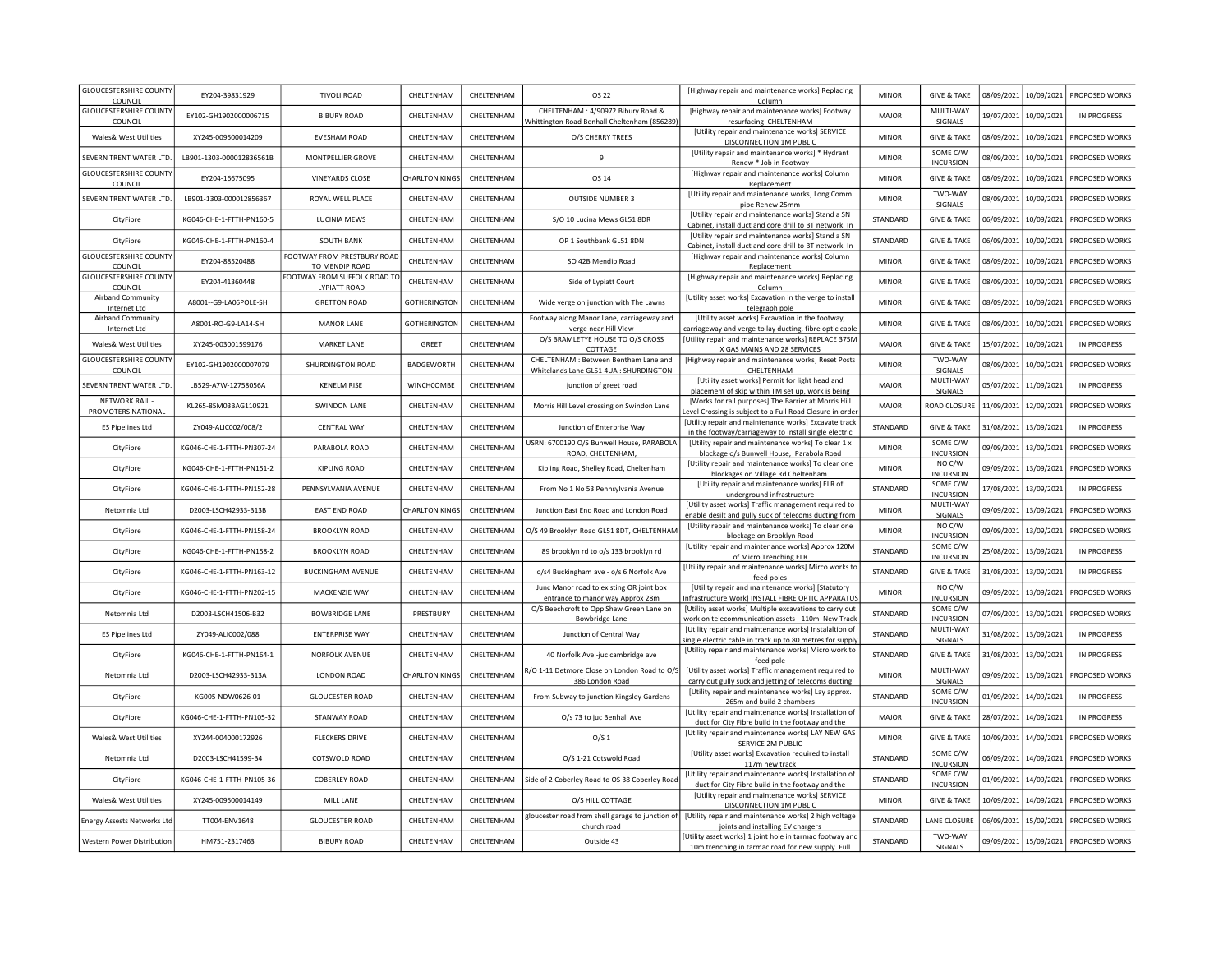| CityFibre                                | KG046-CHE-1-FTTH-PN158-28 | <b>HAWTHORN ROAD</b>                                           | CHELTENHAM            | CHELTENHAM  | juc Orchard ave - juc Tanner road                                             | [Utility repair and maintenance works] 76m mirco<br>track to feed poles Hawthorn road                                           | STANDARD     | <b>GIVE &amp; TAKE</b>                     | 02/09/2021 | 15/09/2021              | PROPOSED WORKS                       |
|------------------------------------------|---------------------------|----------------------------------------------------------------|-----------------------|-------------|-------------------------------------------------------------------------------|---------------------------------------------------------------------------------------------------------------------------------|--------------|--------------------------------------------|------------|-------------------------|--------------------------------------|
| CityFibre                                | KG046-CHE-1-FTTH-PN163-14 | <b>ALSTONE LANE</b>                                            | CHELTENHAM            | CHEI TENHAM | Alstone lane / The Business park                                              | [Utility repair and maintenance works] Road crossing<br>across The Bramery Business park                                        | STANDARD     | <b>GIVE &amp; TAKE</b>                     | 02/09/2021 | 15/09/2021              | PROPOSED WORKS                       |
| CityFibre                                | KG046-CHE-1-FTTH-PN304-42 | ALSTONE LANE                                                   | CHELTENHAM            | CHELTENHAM  | 48-58 Alstone lane                                                            | [Utility repair and maintenance works] micro works to<br>feed 8 house on Alstone lane                                           | STANDARD     | <b>GIVE &amp; TAKE</b>                     | 02/09/2021 |                         | 15/09/2021 PROPOSED WORKS            |
| Western Power Distribution               | HM751-2310517             | <b>BLENHEIM ORCHARD</b>                                        | SHURDINGTON           | CHELTENHAM  | Outside 26                                                                    | [Utility repair and maintenance works] 1 joint hole in<br>tarmac footway for supply alteration                                  | STANDARD     | SOME C/W<br><b>INCURSION</b>               | 09/09/2021 |                         | 15/09/2021   PROPOSED WORKS          |
| CityFibre                                | KG046-CHE-1-FTTH-PN158-29 | <b>TANNERS ROAD</b>                                            | CHELTENHAM            | CHELTENHAM  | Juc Hawthorn road -35 Tanners road                                            | [Utility repair and maintenance works] 120m Micro<br>and crossing to feed poles Tanners road                                    | STANDARD     | <b>GIVE &amp; TAKE</b>                     | 03/09/2021 | 16/09/2021              | <b>PROPOSED WORKS</b>                |
| CityFibre                                | KG046-CHE-1-FTTH-PN304-40 | ARLE ROAD                                                      | CHELTENHAM            | CHELTENHAM  | OPP 46 Arle road                                                              | [Utility repair and maintenance works] FW works to<br>link up CW box to ducts                                                   | STANDARD     | <b>GIVE &amp; TAKE</b>                     | 03/09/2021 | 16/09/2021              | PROPOSED WORKS                       |
| Western Power Distribution               | HM751-2316957             | <b>CENTRAL WAY</b>                                             | CHELTENHAM            | CHELTENHAM  | Outside substation                                                            | [New service connection] 2 joint holes in tarmac<br>footway and tarmac road and 4m trenching in tarmac                          | STANDARD     | SOME C/W<br><b>INCURSION</b>               | 10/09/2021 | 17/09/2021              | PROPOSED WORKS                       |
| CityFibre                                | KG046-CHE-1-FTTH-PN307-19 | PARABOLA ROAD                                                  | CHELTENHAM            | CHELTENHAM  | Footway O/S St Helens                                                         | [Utility repair and maintenance works] Remedial work<br>to excavate around FW chamber to successfully                           | STANDARD     | SOME C/W<br><b>INCURSION</b>               | 06/09/2021 | 17/09/2021              | PROPOSED WORKS                       |
| <b>GLOUCESTERSHIRE COUNTY</b>            | EY091-GCC/TS-187          | <b>BATH ROAD</b>                                               | CHELTENHAM            | CHELTENHAM  | Junction with Vernon Place                                                    | Signal Poles removed for Safety Reasons                                                                                         | MAJOR        | MULTI-WAY                                  | 23/08/2021 | 17/09/2021              | IN PROGRESS                          |
| COUNCIL<br>CityFibre                     | KG046-CHE-1-FTTH-PN111-2  | SEACOMBE ROAD                                                  | CHELTENHAM            | CHELTENHAM  | juc - Marsland road -o/s 61 Seacome road                                      | Retrospective start due to emergency attendance<br>[Utility repair and maintenance works] Micro works to                        | STANDARD     | SIGNALS<br><b>GIVE &amp; TAKE</b>          | 06/09/2021 | 17/09/2021              | PROPOSED WORKS                       |
| CityFibre                                | KG046-CHE-1-FTTH-PN307-18 | PARABOLA CLOSE                                                 | CHELTENHAM            | CHELTENHAM  | Jn of Parabola Rd to all fo Parabola Close                                    | feed flats for cityfibre<br>[Utility repair and maintenance works] Excavate, instal                                             | STANDARD     | SOME C/W                                   | 06/09/2021 | 17/09/2021              | PROPOSED WORKS                       |
| CityFibre                                | KG046-CHE-1-FTTH-PN160-7  | <b>GREVIL ROAD</b>                                             | CHELTENHAM            | CHELTENHAM  | in Arle Road up to 3A Grevil Road                                             | and backfill approx. 30m footway, verge, carriageway<br>[Utility repair and maintenance works] Install 2 way                    | STANDARD     | <b>INCURSION</b><br><b>GIVE &amp; TAKE</b> | 06/09/2021 | 17/09/2021              | PROPOSED WORKS                       |
| CityFibre                                | KG046-CHE-1-FTTH-PN111-1  | MARSLAND ROAD                                                  | CHELTENHAM            | CHELTENHAM  | Juc Winterbotham road-opp Juc fiddleris green                                 | duct in carriageway, with a carriageway crossing, also<br>[Utility repair and maintenance works] Installation of                | STANDARD     | <b>GIVE &amp; TAKE</b>                     | 06/09/2021 | 17/09/2021              | PROPOSED WORKS                       |
| CityFibre                                | KG046-CHE-1-FTTH-PN305-4  | CHRISTCHURCH ROAD                                              | CHELTENHAM            | CHELTENHAM  | lane<br>JN MALVERN RD TO JN QUEENS RD                                         | duct for City Fibre build in the footway and the<br>[Utility repair and maintenance works] [Statutory                           | MAJOR        | NO C/W                                     | 17/08/2021 | 20/09/2021              | IN PROGRESS                          |
| CityFibre                                | KG046-CHE-1-FTTH-PN111-3  | ST AIDANS CLOSE                                                | CHELTENHAM            | CHELTENHAM  | Juc-Seacome road -end of the road                                             | nfrastructure Work] INSTALL FIBRE OPTIC APPARATU<br>[Utility repair and maintenance works] Installation of                      | STANDARD     | <b>INCURSION</b><br><b>GIVE &amp; TAKE</b> | 09/09/2021 | 22/09/2021              | PROPOSED WORKS                       |
| Wales& West Utilities                    | XY410-003001523264/999    | LEDMORE ROAD                                                   | <b>CHARLTON KINGS</b> | CHELTENHAM  | $O/S$ 34                                                                      | duct for City Fibre build in the footway and the<br>[Utility repair and maintenance works] WELFARE UNIT                         | MAJOR        | NO C/W                                     | 06/07/2021 | 24/09/2021              | IN PROGRESS                          |
| SEVERN TRENT WATER LTD.                  | LB529-A7W-12758055A       | <b>GREET ROAD</b>                                              | WINCHCOMBE            | CHELTENHAM  |                                                                               | LOCATION<br>[Utility asset works] Water Quality scheme to renew                                                                 | <b>MAJOR</b> | <b>INCURSION</b><br>MULTI-WAY              |            |                         | IN PROGRESS                          |
|                                          |                           | <b>LIBERTUS ROAD</b>                                           |                       | CHELTENHAM  | from old station house to kenelm rise<br>JUNCTION GLOUCESTER ROAD TO TENNYSON | 752m of existing water mains in carriageway and<br>[Utility repair and maintenance works] Approx 450m                           |              | SIGNALS<br>MULTI-WAY                       | 05/07/2021 | 24/09/2021              |                                      |
| CityFibre                                | KG046-CHE-1-FTTH-PN114-10 |                                                                | CHELTENHAM<br>SWINDON |             | <b>ROAD</b><br>Manor Road roundabout to jn with Runnings                      | Excavate in Verge, Footway & Carriageway to install<br>[Utility repair and maintenance works] [Statutory                        | MAJOR        | SIGNALS<br>NO C/W                          | 23/08/2021 | 04/10/2021              | IN PROGRESS                          |
| CityFibre                                | KG046-CHE-1-FTTH-PN202-21 | <b>MANOR ROAD</b>                                              | VILLAGE               | CHELTENHAM  | Road<br>JUNC BUCKLES CLOSE/GLYNROSA ROAD - O/S                                | nfrastructure Work] INSTALL FIBRE OPTIC APPARATU<br>[Utility repair and maintenance works] REPLACE 230M                         | MAJOR        | <b>INCURSION</b>                           | 08/09/2021 | 05/10/2021              | PROPOSED WORKS                       |
| Wales& West Utilities                    | XY410-003001235755/01     | <b>BUCKLES CLOSE</b>                                           | CHARLTON KINGS        | CHELTENHAM  | NO. 37 BUCKLES CLOSE<br>Outside 85 Nettleton Road to Outside 5                | OF 2IN, 100MM ST, DI WITH 230M OF 40MM, 75MM<br>[Utility repair and maintenance works] Installation of                          | MAJOR        | <b>GIVE &amp; TAKE</b><br>SOME C/W         | 29/07/2021 | 06/10/2021              | <b>IN PROGRESS</b>                   |
| CityFibre                                | KG046-CHE-1-FTTH-PN113-16 | NETTLETON ROAD                                                 | CHELTENHAM            | CHELTENHAM  | Nettleton Road<br>Junc Campden Road/behhall avenue to end of                  | duct for City Fibre build in the footway and the<br>[Utility repair and maintenance works] Installation of                      | MAJOR        | <b>INCURSION</b>                           | 31/08/2021 | 11/10/2021              | PROPOSED WORKS                       |
| CityFibre                                | KG046-CHE-1-FTTH-PN105-34 | <b>CAMPDEN ROAD</b>                                            | CHELTENHAM            | CHELTENHAM  | Campden avenue road end<br>Jnc Swindon Lane, Evesham Road to Jnc              | duct for City Fibre build in the footway and the<br>[Utility repair and maintenance works] Approx. 1200n                        | MAJOR        | <b>GIVE &amp; TAKE</b><br>MULTI-WAY        | 31/08/2021 | 11/10/2021              | <b>IN PROGRESS</b>                   |
| CityFibre                                | KG046-CHE-1-FTTH-PN507-4  | <b>EVESHAM ROAD</b>                                            | CHELTENHAM            | CHELTENHAM  | Wellington Road, Evesham Road.                                                | of trench work to install telecommunication ducting                                                                             | MAJOR        | SIGNALS                                    |            | 08/09/2021   19/10/2021 | PROPOSED WORKS                       |
| <b>GLOUCESTERSHIRE COUNTY</b><br>COUNCIL | EY101-WCTIS4              | <b>GLOUCESTER ROAD</b>                                         | CHELTENHAM            | CHELTENHAM  | A40 Court Roundabout                                                          | [Highway improvement works] Arle Court<br>Improvements                                                                          | MAJOR        | <b>LANE CLOSURE</b>                        |            | 01/07/2020 31/10/2021   | <b>IN PROGRESS</b>                   |
| <b>GLOUCESTERSHIRE COUNTY</b><br>COUNCIL | EY101-WCTIS9              | <b>GLOUCESTER ROAD</b>                                         | CHELTENHAM            | CHELTENHAM  | B4063                                                                         | [Highway improvement works] Arle Court<br>Improvements                                                                          | MAJOR        | LANE CLOSURE                               |            | 01/07/2020 31/10/2021   | <b>IN PROGRESS</b>                   |
| <b>GLOUCESTERSHIRE COUNTY</b><br>COUNCIL | EY101-WCTIS11             | HATHERLEY LANE                                                 | CHELTENHAM            | CHELTENHAM  | Hatherley Lane                                                                | [Highway improvement works] Arle Court<br>Improvements                                                                          | MAJOR        | <b>LANE CLOSURE</b>                        |            | 01/07/2020 31/10/2021   | <b>IN PROGRESS</b>                   |
| <b>GLOUCESTERSHIRE COUNTY</b><br>COUNCIL | EY101-WCTIS10             | <b>FIDDLERS GREEN LANE</b>                                     | CHELTENHAM            | CHELTENHAM  | <b>Fiddlers Green Lane</b>                                                    | [Highway improvement works] Arle Court<br>Improvements                                                                          | MAJOR        | <b>LANE CLOSURE</b>                        |            | 01/07/2020 31/10/2021   | <b>IN PROGRESS</b>                   |
| <b>GLOUCESTERSHIRE COUNTY</b><br>COUNCIL | EY101-WCTIS3              | A40 GOLDEN VALLEY EASTBOUND<br>SLIP ROAD ON FROM ROUNDABOUT    | CHELTENHAM            | CHELTENHAM  | A40 Golden Valley Slip Road                                                   | [Highway improvement works] A40 EB Widening - M5<br>J11 to Arle Court                                                           | MAJOR        | LANE CLOSURE                               |            | 01/07/2020 31/10/2021   | IN PROGRESS                          |
| <b>GLOUCESTERSHIRE COUNTY</b><br>COUNCIL | EY101-WCTIS2              | A40 GOLDEN VALLEY EASTBOUND<br>CENTRE JUNCTION TO SLIP ROAD    | CHELTENHAM            | CHELTENHAM  | A40 Golden Valley Overbridge                                                  | [Highway improvement works] A40 EB Widening - M5<br>J11 to Arle Court                                                           | MAJOR        | LANE CLOSURE                               |            | 01/07/2020 31/10/2021   | <b>IN PROGRESS</b>                   |
| <b>GLOUCESTERSHIRE COUNTY</b><br>COUNCIL | EY102-GH1901000005695     | <b>BADGEWORTH LANE</b>                                         | BADGEWORTH            | CHELTENHAM  | Badgeworth Lane                                                               | [Highway repair and maintenance works] Pre Surface<br>Dressing Patching Badgeworth Lane Cheltenham                              | MAJOR        | ROAD CLOSURE                               | 01/09/2021 | 30/11/2021              | PROPOSED WORKS                       |
| Wales& West Utilities                    | XY245-003001599173        | <b>KYDERMINSTER ROAD</b>                                       | WINCHCOMBE            | CHELTENHAM  | 1 ELDERSFIELD                                                                 | FORM THE JUNC WITH GRETTON RD TO ADJ OF   [Utility repair and maintenance works] REPLACE 307M<br>X GAS MAINS AND 6 GAS SERVICES | MAJOR        | <b>GIVE &amp; TAKE</b>                     | 31/08/2021 | 03/12/2021              | <b>PROPOSED WORKS</b>                |
| Wales& West Utilities                    | XY245-003001599172        | FOOTWAY SOUTH OF 2 NORTON<br>CLOSE AND ADJOINING WESTSIDE      | WINCHCOMBE            | CHELTENHAM  | ADJ OF 2 - REAR OF 12 NORTON CLOSE                                            | [Utility repair and maintenance works] REPLACE 80M<br>XGAS MAINS AND 6 X SERVICES                                               | MAJOR        | <b>GIVE &amp; TAKE</b>                     |            | 31/08/2021 03/12/2021   | PROPOSED WORKS                       |
| Wales& West Utilities                    | XY245-003001599177        | OOTWAY ADJOINING WESTSIDE OF<br>1 TO 9 ODDS NORTON CLOSE       | WINCHCOMBE            | CHELTENHAM  | REAR OF 1-9 NORTON CLOSE                                                      | [Utility repair and maintenance works] REPLACE 38M<br>GAS MAINS AND 5 X SERVICES                                                | MAJOR        | <b>GIVE &amp; TAKE</b>                     | 31/08/2021 | 03/12/2021              | PROPOSED WORKS                       |
| Wales& West Utilities                    | XY245-003001599174        | FOOTWAY ADJOINING WESTSIDE OF<br>6 TO 18 EVENS HUDDLESTON ROAD | WINCHCOMBE            | CHELTENHAM  | REAR OF 6-18 HUDDLESTON RD                                                    | [Utility repair and maintenance works] REPLACE 50 M<br>XGAS MAINS AND 7 SERVICES                                                | MAJOR        | <b>GIVE &amp; TAKE</b>                     | 31/08/2021 | 03/12/2021              | PROPOSED WORKS                       |
| <b>Wales&amp; West Utilities</b>         | XY245-003001599179        | FOOTWAY WEST OF 1 TO 7 ODDS<br>KYDERMINSTER ROAD AND NORTH     | WINCHCOMBE            | CHELTENHAM  | REAR OF 1-5 CLARENDON RD                                                      | [Utility repair and maintenance works] REPLACE 27M )<br>GAS MAINS AND 3 SERVICES                                                | MAJOR        | <b>GIVE &amp; TAKE</b>                     | 31/08/2021 | 03/12/2021              | PROPOSED WORKS                       |
| Wales& West Utilities                    | XY245-003001599182        | FOOTWAY FROM KYDERMINSTER<br>ROAD TO GRETTON ROAD              | WINCHCOMBE            | CHELTENHAM  | REAR OF 1 - 15 HUDDLESTON RD                                                  | [Utility repair and maintenance works] REPLACE 76M ><br><b>GAS MAINS AND 8 SERVICES</b>                                         | MAJOR        | <b>GIVE &amp; TAKE</b>                     | 31/08/2021 | 03/12/2021              | PROPOSED WORKS                       |
| Wales& West Utilities                    | XY245-003001599181        | FOOTWAY ADJOINING SOUTHSIDE<br>OF 1 TO 9 ODDS ELDERSFIELD      | WINCHCOMBE            | CHELTENHAM  | REAR OF 1-9 ELDERSFIELD                                                       | [Utility repair and maintenance works] REPLACE 29M X<br>GAS MAINS AND 5 SERVICES                                                | MAJOR        | <b>GIVE &amp; TAKE</b>                     |            |                         | 31/08/2021 03/12/2021 PROPOSED WORKS |
|                                          |                           |                                                                |                       |             |                                                                               |                                                                                                                                 |              |                                            |            |                         |                                      |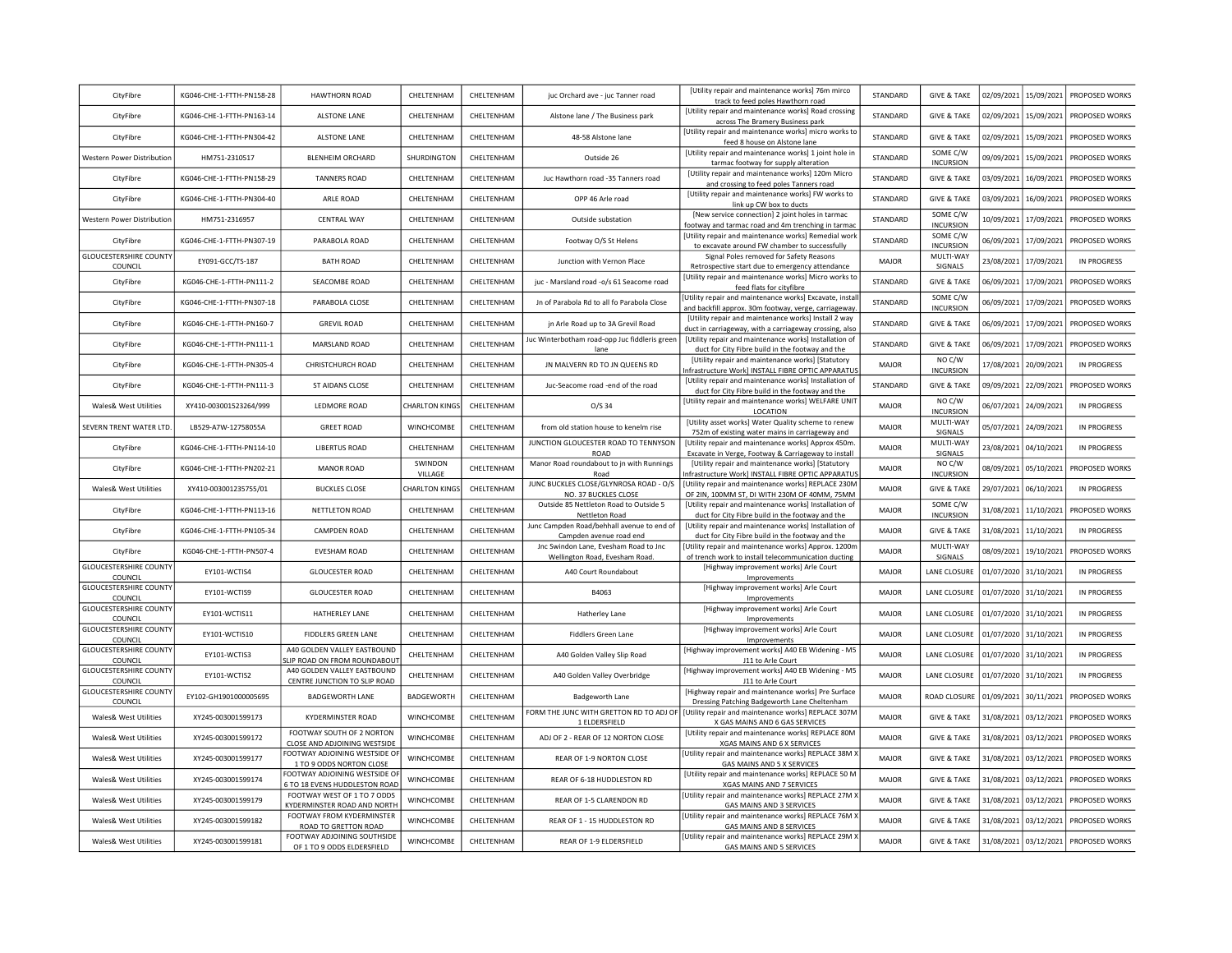| <b>Wales&amp; West Utilities</b>                       | XY245-003001599180        | FOOTWAY ADJOINING SOUTHSIDE | WINCHCOMBE          | CHELTENHAM          | REAR OF 2 - 8 CLAREDOWN RD                                                               | [Utility repair and maintenance works] REPLACE 43M X                                                                                                       | MAJOR                        | <b>GIVE &amp; TAKE</b>       | 31/08/2021 | 03/12/2021            | PROPOSED WORKS     |
|--------------------------------------------------------|---------------------------|-----------------------------|---------------------|---------------------|------------------------------------------------------------------------------------------|------------------------------------------------------------------------------------------------------------------------------------------------------------|------------------------------|------------------------------|------------|-----------------------|--------------------|
| <b>GLOUCESTERSHIRE COUNTY</b>                          |                           | OF 2 TO 8 CLAREDON ROAD     |                     |                     |                                                                                          | GAS MAINS AND 6 X SERVICES<br>[Highway improvement works] Hubble Road Cycleway                                                                             |                              | SOME C/W                     |            |                       |                    |
| COUNCIL                                                | FY101-43072765            | <b>HUBBLE ROAD</b>          | CHELTENHAM          | CHFI TFNHAM         | Hubble Road                                                                              | Scheme                                                                                                                                                     | MAIOR                        | <b>INCURSION</b>             | 02/08/2021 | 01/02/2022            | PROPOSED WORKS     |
| GLOUCESTERSHIRE COUNTY<br>COUNCIL                      | EY101-1300024             | <b>BADGEWORTH ROAD</b>      | CHELTENHAM          | CHELTENHAM          | Junction with B4063                                                                      | [Highway improvement works] New uncontrolled<br>pedestrian crossing and footway links to it                                                                | <b>MAJOR</b>                 | SOME C/W<br><b>INCURSION</b> | 06/09/2021 | 31/03/2022            | PROPOSED WORKS     |
| Gigaclear                                              | KA080-GC/C083193/S551019A | <b>BISHTON LANE</b>         | TIDENHAM            | CHEPSTOW            | CW, VERGE ALONG BISHTON LANE                                                             | [Utility repair and maintenance works] Locating and<br>resolving blockages                                                                                 | <b>MINOR</b>                 | SOME C/W<br>INCURSION        | 03/09/2021 | 07/09/2021            | PROPOSED WORKS     |
| <b>GLOUCESTERSHIRE COUNTY</b><br>COUNCIL               | EY102-GH1901000005702     | <b>BISHTON LANE</b>         | <b>TIDENHAM</b>     | CHEPSTOW            | : For the attention of Ali Jackson : Whole of<br>gloucestershire, for mass orders only.  | [Highway repair and maintenance works] Pre Surface<br>Dressing Patching Bishton Lane Tidenham 807094                                                       | <b>MAJOR</b>                 | ROAD CLOSURE                 | 01/09/2021 | 30/11/2021            | PROPOSED WORKS     |
| <b>GLOUCESTERSHIRE COUNTY</b>                          | EY102-GH1902000007624     | LEYSBOURNE                  | <b>CHIPPING</b>     | <b>CHIPPING</b>     | CHIPPING CAMPDEN : Campden High st to                                                    | [Highway repair and maintenance works] renew york                                                                                                          | STANDARD                     | <b>GIVE &amp; TAKE</b>       | 06/09/2021 | 10/09/2021            | PROPOSED WORKS     |
| COUNCIL<br><b>GLOUCESTERSHIRE COUNTY</b>               |                           |                             | CAMPDEN<br>CHIPPING | CAMPDEN<br>CHIPPING | shops at top of grass bank : LEYSBOURNE<br>CHIPPING CAMPDEN : paxford road by white      | pathe road to block paving. topsoil n turf plus fillet<br>[Highway repair and maintenance works] erect and                                                 |                              | TWO-WAY                      |            |                       |                    |
| COUNCIL                                                | EY102-GH1902000006787     | PAXFORD ROAD                | CAMPDEN             | CAMPDEN             | house: PAXFORD ROAD                                                                      | maintain traffic signals to protect failing retaining wall                                                                                                 | MAIOR                        | SIGNALS                      | 31/12/2020 | 31/12/2021            | IN PROGRESS        |
| Western Power Distribution                             | HM755-9512442B            | <b>GROVE ROAD</b>           | CHRISTCHURCH        | CHRISTCHURCH        | Outside 72                                                                               | [Utility repair and maintenance works] Urgent<br>excavation in highway to locate and repair LV cable                                                       | <b>IMMEDIATE</b><br>(URGENT) | TWO-WAY<br>SIGNALS           | 31/08/2021 | 06/09/2021            | IN PROGRESS        |
| SEVERN TRENT WATER LTD.                                | LB901-1303-000012874886   | <b>ABBEY STREET</b>         | CINDERFORD          | CINDERFORD          | $O/S$ 34                                                                                 | [Utility repair and maintenance works] * Long Comm<br>pipe Renew 25mm * CARRIAGEWAY TYPE 4 (UP TO 0.5                                                      | <b>IMMEDIATE</b><br>(URGENT) | <b>GIVE &amp; TAKE</b>       | 02/09/2021 | 06/09/2021            | IN PROGRESS        |
| Gigaclear                                              | KA170-OCU-CIND-4          | <b>BELLE VUE ROAD</b>       | CINDERFORD          | CINDERFORD          | OF FLAXLEY STREET                                                                        | Works located from WOODSIDE STREET TO JNC   [Utility repair and maintenance works] Non Excavation<br>works located on site to ROD & ROPE using existing BT | <b>MINOR</b>                 | MULTI-WAY<br>SIGNALS         | 05/09/2021 | 08/09/2021            | PROPOSED WORKS     |
| Gigaclear                                              | KA170-OCU-CIND-5          | <b>HIGH STREET</b>          | CINDERFORD          | CINDERFORD          | Works located from Market street to A4151                                                | [Utility repair and maintenance works] Non excavation<br>works located on site to ROD & ROPE using existing BT                                             | <b>MINOR</b>                 | MULTI-WAY<br>SIGNALS         | 05/09/2021 | 08/09/2021            | PROPOSED WORKS     |
| Gigaclear                                              | KA170-OCU-CIND-6          | <b>MARKET STREET</b>        | CINDERFORD          | CINDERFORD          | Market street                                                                            | [Utility repair and maintenance works] Non excavation<br>works located on site to ROD & ROPE using existing BT                                             | <b>MINOR</b>                 | STOP/GO<br><b>BOARDS</b>     | 05/09/2021 | 08/09/2021            | PROPOSED WORKS     |
| BT                                                     | BC010-01594823128         | <b>HIGH STREET</b>          | CINDERFORD          | CINDERFORD          | 10M AWAY FROM JUNCTION TO ALBION PLACE<br>HIGH STREET, GL14 2TB                          | [Utility asset works] Disconnect and Remove Kiosk                                                                                                          | <b>MINOR</b>                 | SOME C/W<br><b>INCURSION</b> | 10/09/2021 | 14/09/2021            | PROPOSED WORKS     |
| Wales& West Utilities                                  | XY244-003001493328        | <b>WESTFIELD ROAD</b>       | CINDERFORD          | CINDERFORD          | JUNCTION OF EDGE HILLS ROAD TO O/S NO.23                                                 | [Utility repair and maintenance works] REPLACE 59M<br>OF OLD METALLIC GAS MAINS WITH NEW PLASTIC                                                           | MAJOR                        | <b>GIVE &amp; TAKE</b>       | 03/08/2021 | 20/09/2021            | <b>IN PROGRESS</b> |
| Western Power Distribution                             | HM755-2291505A            | PARRAGATE                   | CINDERFORD          | CINDERFORD          | Side of 23                                                                               | [Utility asset works] 1 joint hole in tarmac footway and<br>22m trenching in tarmac footway and tarmac road for                                            | MAJOR                        | SOME C/W<br><b>INCURSION</b> | 03/08/2021 | 27/09/2021            | IN PROGRESS        |
| Western Power Distribution                             | HM755-2291505B            | <b>STATION TERRACE</b>      | CINDERFORD          | CINDERFORD          | Outside 2a to opposite 28                                                                | [Utility asset works] 1 joint hole in tarmac footway and<br>40m trenching in tarmac footway for cable overlay In                                           | MAJOR                        | SOME C/W<br>INCURSION        | 03/08/2021 | 27/09/2021            | IN PROGRESS        |
| Western Power Distribution                             | HM755-2291505F            | <b>BARLEY CORN SQUARE</b>   | CINDERFORD          | CINDERFORD          | From 38 to 34                                                                            | [Utility asset works] 66m trenching in tarmac road for                                                                                                     | MAJOR                        | <b>GIVE &amp; TAKE</b>       | 03/08/2021 | 27/09/2021            | IN PROGRESS        |
| Western Power Distribution                             | HM755-2291505D            | <b>STATION STREET</b>       | CINDERFORD          | CINDERFORD          | From the The Keelings to outside 1                                                       | cable overlay. LONG DELAYS ON THIS EXCAVATION In<br>[Utility asset works] 27 joint holes in tarmac footway                                                 | MAJOR                        | SOME C/W                     | 03/08/2021 | 27/09/2021            | IN PROGRESS        |
| Western Power Distribution                             | HM755-2291505E            | PARRAGATE ROAD              | CINDERFORD          | CINDERFORD          | Outside 21-23                                                                            | and 426m trenching in tarmac footway and tarmac<br>[Utility asset works] 2 joint holes in tarmac footway                                                   | <b>MAJOR</b>                 | <b>INCURSION</b><br>SOME C/W | 03/08/2021 | 27/09/2021            | IN PROGRESS        |
| <b>Western Power Distribution</b>                      | HM755-2291505C            | FOOTWAY ADJOINING 8 TO 18   | CINDERFORD          | CINDERFORD          | From No. 8-16                                                                            | and grass verge and 20m trenching in tarmac road and<br>[Utility asset works] 1 joint hole in tarmac footway and                                           | MAJOR                        | <b>INCURSION</b><br>SOME C/W | 03/08/2021 | 27/09/2021            | IN PROGRESS        |
|                                                        |                           | <b>EVENS PARRAGATE ROAD</b> |                     |                     | JUNCTION OF CAUSEWAY ROAD TO JUNCTION                                                    | 28m trenching in tarmac footway and grass verge for<br>[Utility repair and maintenance works] REPLACE 514M                                                 |                              | <b>INCURSION</b>             |            |                       |                    |
| Wales& West Utilities<br><b>GLOUCESTERSHIRE COUNTY</b> | XY244-003001493327        | EDGE HILLS ROAD             | CINDERFORD          | CINDERFORD          | OF NORTHWOOD CLOSE                                                                       | OF OLD METALLIC GAS MAINS WITH NEW PLASTIC<br>[Highway repair and maintenance works] dig trial hole                                                        | <b>MAJOR</b>                 | <b>GIVE &amp; TAKE</b>       | 03/08/2021 | 08/10/2021            | IN PROGRESS        |
| COUNCIL                                                | EY102-GH1902000008061     | <b>CHESTERTON GROVE</b>     | CIRENCESTER         | CIRENCESTER         | CIRENCESTER CHESTERTON GROVE                                                             | CIRENCESTER                                                                                                                                                | <b>MINOR</b>                 | <b>GIVE &amp; TAKE</b>       | 02/09/2021 | 02/09/2021            | IN PROGRESS        |
| Wales& West Utilities                                  | XY242-003001454919        | <b>DYER STREET</b>          | CIRENCESTER         | CIRENCESTER         | $O/S$ 25                                                                                 | [Utility repair and maintenance works] RENEW GAS<br>SERVICE 3M PUBLIC                                                                                      | <b>MINOR</b>                 | <b>GIVE &amp; TAKE</b>       |            | 31/08/2021 03/09/2021 | IN PROGRESS        |
| <b>GLOUCESTERSHIRE COUNTY</b><br>COUNCIL               | EY030-1243/RENTEQ-TM      | <b>STROUD ROAD</b>          | CIRENCESTER         | CIRENCESTER         | Bathurst Estate Car Park                                                                 | 278 works                                                                                                                                                  | MAJOR                        | SOME C/W<br><b>INCURSION</b> | 19/04/2021 | 06/09/2021            | IN PROGRESS        |
| <b>GLOUCESTERSHIRE COUNTY</b><br>COUNCIL               | EY099-S50-00871           | <b>LONDON ROAD</b>          | CIRENCESTER         | CIRENCESTER         | JNC WITPIT LANE & LONDON ROAD                                                            | INSTALLATION OF ELECTRICITY SUPPLY FOR SOLAR<br>FARM - CONTRACTORS - TAYLOR PLANT DRILLING LTD                                                             | STANDARD                     | NO C/W<br><b>INCURSION</b>   |            | 31/08/2021 07/09/2021 | PROPOSED WORKS     |
| Thames Water Utilities Ltd                             | MU039-NOT-270684          | <b>CRABTREE LANE</b>        | CIRENCESTER         | CIRENCESTER         | 34                                                                                       | [Utility asset works] WATER METER INSTALLATION IN<br>CARRIAGEWAY                                                                                           | <b>MINOR</b>                 | SOME C/W<br><b>INCURSION</b> | 06/09/2021 | 08/09/2021            | PROPOSED WORKS     |
| <b>GLOUCESTERSHIRE COUNTY</b><br>COUNCIL               | EY102-GH1902000007864     | <b>CHESTERTON GROVE</b>     | CIRENCESTER         | CIRENCESTER         | KEMBLE: Ewen Wharf Ewen: 401009 TETBURY<br>ROAD TO EWEN                                  | [Highway repair and maintenance works] Cut and<br>patch carriageway KEMBLE                                                                                 | MAJOR                        | ROAD CLOSURE                 | 10/09/2021 | 10/09/2021            | PROPOSED WORKS     |
| Thames Water Utilities Ltd                             | MU055--J823-40-DSR-TV-02  | WATERMOOR ROAD              | CIRENCESTER         | CIRENCESTER         | Outside no. 83 towards junction Queen Street                                             | [Utility asset works] UV lining 675mm foul sewer in CW                                                                                                     | STANDARD                     | MULTI-WAY<br><b>SIGNALS</b>  | 06/09/2021 | 10/09/2021            | PROPOSED WORKS     |
| Thames Water Utilities Ltd                             | MU305-000031629506-002    | <b>AUSTIN ROAD</b>          | CIRENCESTER         | CIRENCESTER         | 60 AUSTIN ROAD                                                                           | [Utility repair and maintenance works] Main Clamp 0<br>to 6' Fway in Footway                                                                               | <b>MINOR</b>                 | SOME C/W<br><b>INCURSION</b> |            | 08/09/2021 10/09/2021 | PROPOSED WORKS     |
| <b>GLOUCESTERSHIRE COUNTY</b><br>COUNCIL               | EY204-93019147            | HAMMOND WAY                 | CIRENCESTER         | CIRENCESTER         | Jn Old Tetbury Road                                                                      | [Highway repair and maintenance works] New Service<br>to Feeder Pillar                                                                                     | <b>MINOR</b>                 | <b>GIVE &amp; TAKE</b>       |            | 08/09/2021 10/09/2021 | PROPOSED WORKS     |
| Thames Water Utilities Ltd                             | MU055--J823-40-DSR-TV-01  | <b>QUEEN STREET</b>         | CIRENCESTER         | CIRENCESTER         | Side of 93 towards junction of Watermoor<br>Road                                         | [Utility asset works] UV lining 675mm foul sewer in CW                                                                                                     | STANDARD                     | MULTI-WAY<br>SIGNALS         |            | 06/09/2021 10/09/2021 | PROPOSED WORKS     |
| SCOTTISH& SOUTHERN<br><b>ELECTRICITY NETWORKS</b>      | LP151-S30005304           | LONDON ROAD                 | CIRENCESTER         | CIRENCESTER         | Under the overhead line near Witpit Lane                                                 | <b>IUtility repair and maintenance works) Occupation of</b><br>the carriageway during off peak hours and only when                                         | STANDARD                     | TWO-WAY<br>SIGNALS           |            | 09/09/2021 17/09/2021 | PROPOSED WORKS     |
| <b>GLOUCESTERSHIRE COUNTY</b><br>COUNCIL               | EY030-1346/BATHURSTDEVELO | <b>LOVE LANE</b>            | CIRENCESTER         | CIRENCESTER         | Love Lane/Wilkinson Road Roundabout                                                      | s278 works Bathurst Development                                                                                                                            | <b>MAJOR</b>                 | MULTI-WAY<br>SIGNALS         |            | 31/08/2021 17/09/2021 | PROPOSED WORKS     |
| Gigaclear                                              | KA030-CU007965            | <b>TOWER STREET</b>         | CIRENCESTER         | CIRENCESTER         | At the cross roads joining Tower Lane to End of<br>the road, junction joining The Avenue | IUtility repair and maintenance works] Installation of<br>multiduct, subscriber duct, boxes, cabinets and cable                                            | MAJOR                        | ROAD CLOSURE                 |            | 06/09/2021 22/09/2021 | PROPOSED WORKS     |
| <b>GLOUCESTERSHIRE COUNTY</b><br>COUNCIL               | EY030-1313/BATHURSTDEVELO | <b>WILKINSON ROAD</b>       | CIRENCESTER         | CIRENCESTER         | Wilkinson Road/Somerford Rd junction                                                     | Traffic Lights for Bathurst Development works                                                                                                              | <b>MAJOR</b>                 | MULTI-WAY<br><b>SIGNALS</b>  |            | 12/07/2021 24/09/2021 | IN PROGRESS        |
| <b>GLOUCESTERSHIRE COUNTY</b><br>COUNCIL               | EY030-1325/BATHURSTDEVELO | <b>CHESTERTON LANE</b>      | CIRENCESTER         | CIRENCESTER         | Junction Somerford Road                                                                  | Proposed 278 works. Creating a zebra crossing                                                                                                              | <b>MAJOR</b>                 | MULTI-WAY<br>SIGNALS         |            | 16/08/2021 08/10/2021 | PROPOSED WORKS     |
| <b>GLOUCESTERSHIRE COUNTY</b><br>COUNCIL               | EY102-GH1901000006386     | <b>STROUD ROAD</b>          | CIRENCESTER         | CIRENCESTER         | Stroud Road Chalford 806091                                                              | [Highway repair and maintenance works] Pre Surface<br>Dressing Patching Stroud Road Chalford 806091                                                        | MAJOR                        | ROAD CLOSURE                 |            | 01/09/2021 30/11/2021 | PROPOSED WORKS     |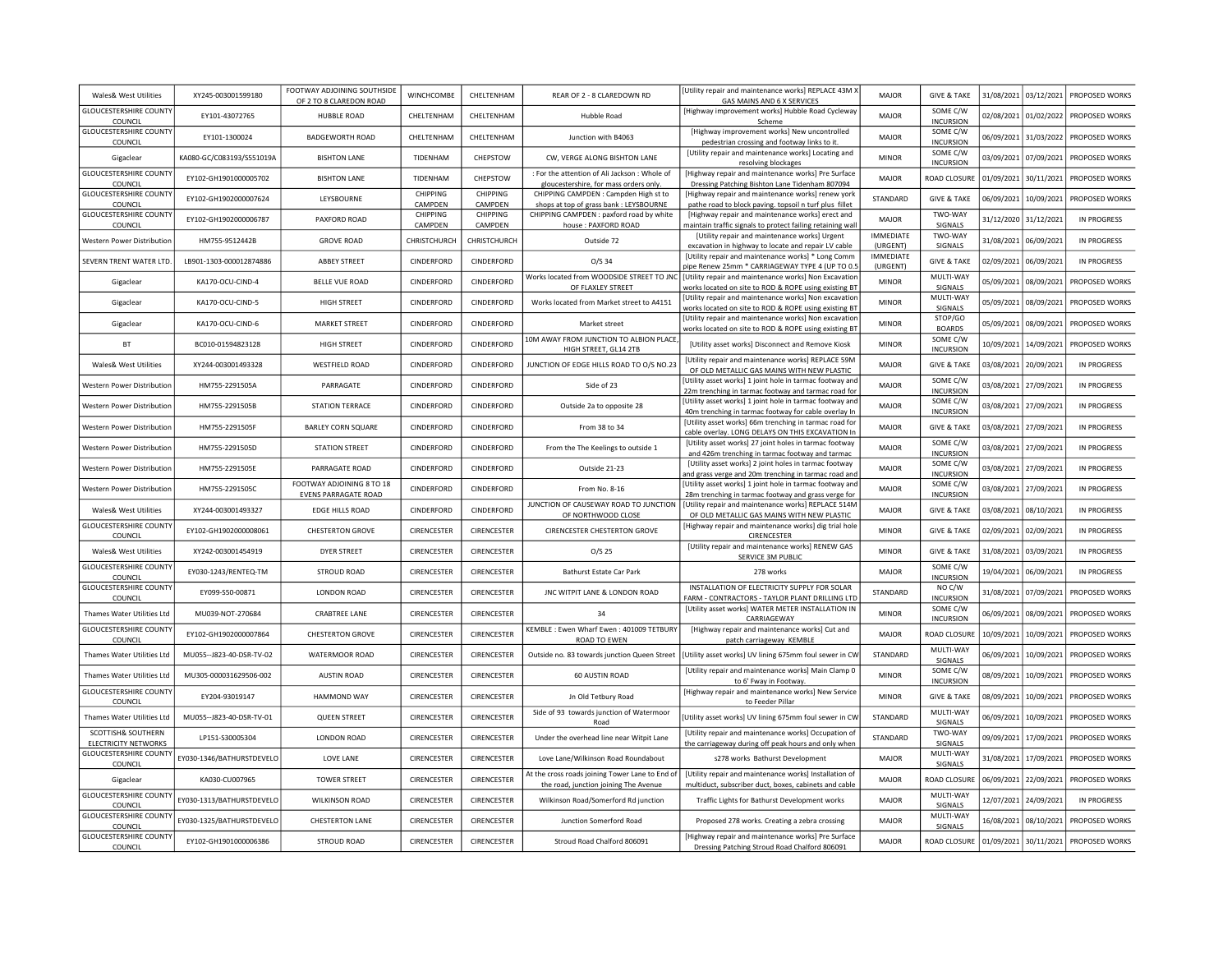| <b>GLOUCESTERSHIRE COUNTY</b><br>COUNCIL | EY030-1017A/ISHERWOOD     | <b>BURFORD ROAD</b>                                  | CIRENCESTER               | CIRENCESTER               | A429/B4425 junction                                                                            | Proposed 278 works at junction                                                                                         | MAJOR                        | MULTI-WAY<br>SIGNALS               | 02/08/2021 | 31/12/2021            | PROPOSED WORKS                 |
|------------------------------------------|---------------------------|------------------------------------------------------|---------------------------|---------------------------|------------------------------------------------------------------------------------------------|------------------------------------------------------------------------------------------------------------------------|------------------------------|------------------------------------|------------|-----------------------|--------------------------------|
| <b>GLOUCESTERSHIRE COUNTY</b><br>COUNCIL | EY030-1345/BATHURSTDEVELO | <b>BURFORD ROAD</b>                                  | CIRENCESTER               | CIRENCESTER               | A429 Burford Road                                                                              | s278 works Bathurst Developments                                                                                       | MAIOR                        | <b>LANE CLOSURE</b>                | 23/08/2021 | 31/01/2022            | PROPOSED WORKS                 |
| Gigaclear                                | KA030-CU007920            | ROAD FROM MARSH HILL TO<br>OAKWOOD ROAD              | <b>CLEMENTS END</b>       | <b>CLEMENTS END</b>       | Marsh Lane to Oakwood Bottom                                                                   | [Utility repair and maintenance works] Instalation of<br>Fibre Optic Ducting and Chambers                              | MAJOR                        | ROAD CLOSURE                       | 05/08/2021 | 22/09/2021            | <b>IN PROGRESS</b>             |
| Gigaclear                                | KA030-CU008343            | TICKSHILL TO HARVEST HOUSE                           | <b>FAR GREEN</b>          | COALEY                    | The junction of Tickshill joining the The Ham<br>lane to Track before the property called      | [Utility repair and maintenance works] Install Chamber<br>CHA05                                                        | <b>MAJOR</b>                 | ROAD CLOSURE                       | 04/09/2021 | 24/09/2021            | PROPOSED WORKS                 |
| Gigaclear                                | KA030-CU008191            | <b>FIMCOTE LANE</b>                                  | COALEY                    | COALEY                    | Junction leading past the property of Millham<br>to Entrance into the Farm called Elmcote Farm | [Utility repair and maintenance works] Installation<br>multiduct, cabinets, boxes, cabling and splicing                | MAIOR                        | ROAD CLOSURE                       | 10/09/2021 | 01/10/2021            | PROPOSED WORKS                 |
| Gigaclear                                | KA030-CU008636            | COALWAY ROAD                                         | COALWAY                   | COALWAY                   | Verge on Coalway road to O/P White Hall                                                        | [Utility repair and maintenance works] Storage<br>compound                                                             | MAJOR                        | NO C/W<br><b>INCURSION</b>         | 17/08/2021 | 03/09/2021            | IN PROGRESS                    |
| <b>GLOUCESTERSHIRE COUNTY</b><br>COUNCIL | EY102-GH1901000006385     | <b>STROUD ROAD</b>                                   | COATES                    | COATES                    | Stroud Road Cirencester                                                                        | [Highway repair and maintenance works] Pre Surface<br>Dressing Patching Stroud Road Chalford 806091                    | <b>MAJOR</b>                 | ROAD CLOSURE                       | 01/09/2021 | 30/11/2021            | PROPOSED WORKS                 |
| BT                                       | BC008-23AUGSSZZX139       | <b>BAKERS HILL</b>                                   | COLEFORD                  | COLEFORD                  | OPPOSITE WOOD SIDE ON BAKERS HILL<br>COLEFORD GL167QR                                          | [Utility repair and maintenance works] 2 WAY LIGHTS<br>AND EXTRA SIGNAGE FOR SAFE ACCESS TO OVERHEAD                   | <b>MINOR</b>                 | TWO-WAY<br>SIGNALS                 | 02/09/2021 | 02/09/2021            | IN PROGRESS                    |
| <b>GLOUCESTERSHIRE COUNTY</b><br>COUNCIL | EY102-GH1902000007952     | B4234 MIREY STOCK CROSSROADS<br>TO CANNOP CROSSROADS | CANNOP                    | COLEFORD                  | COLEFORD B4234 MIREY STOCK XRDS TO<br><b>CANNOP XRDS</b>                                       | [Highway repair and maintenance works] raise 2x<br>dropper and 1 x crossing kerb following surface                     | <b>MINOR</b>                 | TWO-WAY<br>SIGNALS                 | 02/09/2021 | 02/09/2021            | PROPOSED WORKS                 |
| Gigaclear                                | KA030-CU008386            | LORDS HILL                                           | COLEFORD                  | COLEFORD                  | Sevenoaks to Junc with Old Station way                                                         | [Utility repair and maintenance works] Installation of                                                                 | MAJOR                        | ROAD CLOSURE                       | 16/08/2021 | 03/09/2021            | <b>IN PROGRESS</b>             |
| BT                                       | BC008-PTMS220805A         | B4234 MIREY STOCK CROSSROADS                         | CANNOP                    | COLEFORD                  | B4234 NEW ROAD OFF A4136 OPPOSITE                                                              | fibre duct network. Carriageway, Footway.<br>[Utility asset works] TM REQUIRED FOR SAFE                                | <b>MINOR</b>                 | SOME C/W                           | 08/09/2021 | 08/09/2021            | PROPOSED WORKS                 |
| SEVERN TRENT WATER LTD.                  | LB901-1303-000060405682A  | TO CANNOP CROSSROADS<br>JOYFORD HILL                 | COLEFORD                  | COLEFORD                  | MIREYSTOCK HOUSE HEADING TO CANNOP<br>OUTSIDE AMBERLEA                                         | WORKING ZONE FOR POLETEST<br>[Utility repair and maintenance works] HV Bbox                                            | <b>MINOR</b>                 | <b>INCURSION</b><br>SOME C/W       | 06/09/2021 | 08/09/2021            | PROPOSED WORKS                 |
| Gigaclear                                | KA030-CU008264            | <b>JOYFORD</b>                                       | COLEFORD                  | COLEFORD                  | Joyford Farm to The Green                                                                      | Install, Clear to Boundary logger<br>[Utility repair and maintenance works] Installation of                            | MAJOR                        | <b>INCURSION</b><br>ROAD CLOSURE   |            | 01/09/2021 10/09/2021 | <b>IN PROGRESS</b>             |
| Gigaclear                                | KA030-CU008055            | 4/218 TRACK OFF JOYFORD HILL                         | COLEFORD                  | COLEFORD                  | O/s Flat Royal Forest Inn, Edge End Road to O/s                                                | Fibre Optic Ducting and Chambers.<br>[Utility repair and maintenance works] Instalation of                             | STANDARD                     | MULTI-WAY                          | 01/09/2021 | 10/09/2021            | PROPOSED WORKS                 |
|                                          | KA030-CU008468            | <b>JOYFORD</b>                                       | COLEFORD                  | COLEFORD                  | April Trees, Buckstone Close                                                                   | Fibre Optic Ducting and Chambers<br>[Utility repair and maintenance works] Installation of                             | MAJOR                        | SIGNALS<br>ROAD CLOSURE            |            | 01/09/2021 13/09/2021 | <b>IN PROGRESS</b>             |
| Gigaclear                                |                           |                                                      |                           |                           | Jnc at Wallmeadow Lane to The Barn                                                             | Fibre Optic Ducting and Chambers.<br>[Utility repair and maintenance works] Installation of                            |                              |                                    |            |                       |                                |
| Gigaclear                                | KA030-CU008261            | JOYFORD HILL                                         | COLEFORD                  | COLEFORD                  | <b>Bicknor Street to Rock Cottage</b><br>Works located from Lodge barn Farm to jnc of          | Fibre Optic Ducting and Chambers.<br>[Utility repair and maintenance works] Excavation to                              | MAJOR                        | ROAD CLOSURE                       |            | 01/09/2021 13/09/2021 | IN PROGRESS                    |
| Gigaclear                                | KA170-OCU-STBYY-7-32      | NEWLAND FOOTPATH 42                                  | COLEFORD                  | COLEFORD                  | coxbury lane<br>O/S 19 Gampshire Gardens to O/S 11                                             | install fibre optci cable, Dig trench and install main<br><b>IUtility repair and maintenance works] Instalation of</b> | MAJOR                        | <b>GIVE &amp; TAKE</b>             |            | 27/08/2021 15/09/2021 | <b>IN PROGRESS</b>             |
| Gigaclear                                | KA030-CU008383            | <b>HAMPSHIRE GARDENS</b>                             | COLEFORD                  | COLEFORD                  | Hampshire Gardens<br>O/S 11 Hampshire Gardens to O/S 14                                        | Fibre optic connection Ducting and Chambers<br><b>IUtility repair and maintenance works] Instalation of</b>            | MAJOR                        | <b>GIVE &amp; TAKE</b>             |            | 21/07/2021 17/09/2021 | <b>IN PROGRESS</b>             |
| Gigaclear                                | KA030-CU008384            | <b>HAMPSHIRE GARDENS</b>                             | COLEFORD                  | COLEFORD                  | <b>Hampshire Gardens</b><br>O/S 11 Hampshire Gardens to OPP 1 Hampshire                        | Fibre optic connection Ducting and Chambers<br>[Utility repair and maintenance works] Instalation of                   | MAJOR                        | <b>GIVE &amp; TAKE</b>             |            | 21/07/2021 17/09/2021 | IN PROGRESS                    |
| Gigaclear                                | KA030-CU008385            | <b>HAMPSHIRE GARDENS</b>                             | COLEFORD                  | COLEFORD                  | Gardens                                                                                        | Fibre optic connection Ducting and Chambers                                                                            | MAJOR                        | <b>GIVE &amp; TAKE</b>             |            | 21/07/2021 17/09/2021 | IN PROGRESS                    |
| Gigaclear                                | KA030-CU008378            | <b>LAWDLEY ROAD</b>                                  | COLEFORD                  | COLEFORD                  | Full Length of Lawdley Road                                                                    | [Utility repair and maintenance works] Instalation of<br>Fibre optic connection Ducting and Chambers                   | MAJOR                        | <b>GIVE &amp; TAKE</b>             |            | 19/07/2021 17/09/2021 | IN PROGRESS                    |
| Gigaclear                                | KA030-CU008380            | PARLIAMENT PLACE                                     | COLEFORD                  | COLEFORD                  | S/O 74 Lawdley Road to S/O 40 Lawdley Road                                                     | [Utility repair and maintenance works] Instalation of<br>Fibre optic connection Ducting and Chambers                   | MAJOR                        | <b>GIVE &amp; TAKE</b>             |            | 21/07/2021 17/09/2021 | IN PROGRESS                    |
| Gigaclear                                | KA030-CU008382            | PARLIAMENT PLACE                                     | COLEFORD                  | COLEFORD                  | S/O 58 Lawdley Road to O/S 2 Parliament Place                                                  | [Utility repair and maintenance works] Instalation of<br>Fibre optic connection Ducting and Chambers                   | MAJOR                        | <b>GIVE &amp; TAKE</b>             |            | 21/07/2021 17/09/2021 | IN PROGRESS                    |
| Gigaclear                                | KA030-CU008265            | <b>BICKNOR STREET</b>                                | <b>JOYFORD</b>            | COLEFORD                  | The Green to Ross Road                                                                         | [Utility repair and maintenance works] Installation of<br><b>Fibre Optic Ducting and Chambers</b>                      | MAJOR                        | ROAD CLOSURE                       |            | 08/09/2021 24/09/2021 | PROPOSED WORKS                 |
| Gigaclear                                | KA030-CU008095            | PARKSIDE                                             | COLEFORD                  | COLEFORD                  | Parkside to Sparrow Hill                                                                       | [Utility repair and maintenance works] Instalation of<br>Fibre Optic Ducting, Chambers and Cabinets                    | STANDARD                     | <b>GIVE &amp; TAKE</b>             |            | 24/05/2021 01/10/2021 | IN PROGRESS                    |
| Gigaclear                                | KA030-CU007922            | LITTLE DRYBROOK                                      | <b>CLEMENTS END</b>       | COLEFORD                  | Little Drybrook Full Length                                                                    | [Utility repair and maintenance works] Instalation of<br>Fibre Optic Ducting and Chambers TM long delays               | <b>MAJOR</b>                 | <b>GIVE &amp; TAKE</b>             |            | 08/09/2021 05/10/2021 | PROPOSED WORKS                 |
| Gigaclear                                | KA030-CU007921            | <b>CLEMENTS TUMP</b>                                 | <b>CLEMENTS END</b>       | COLEFORD                  | Clements Tump Full Length                                                                      | [Utility repair and maintenance works] Instalation of<br>Fibre Optic Ducting and Chambers TM Long Delays               | MAJOR                        | <b>GIVE &amp; TAKE</b>             |            | 08/09/2021 05/10/2021 | PROPOSED WORKS                 |
| Thames Water Utilities Ltd               | MU305-000031605806-001    | ROAD FROM HATHEROP ROAD TO<br><b>COLN MANOR</b>      | <b>COLN ST</b><br>ALDWYNS | <b>COLN ST</b><br>ALDWYNS | CHERRY TREE COTTAGE                                                                            | [Utility repair and maintenance works] Chamber<br>Repair Med Cway in Carriageway.                                      | <b>MINOR</b>                 | SOME C/W<br><b>INCURSION</b>       |            | 31/08/2021 02/09/2021 | PROPOSED WORKS                 |
| BT                                       | BC410-TM00000500314035301 | OLD HINCHWICK ROAD                                   | CONDICOTE                 | CONDICOTE                 | ONEA71404928, O/S WINDRUSH, OLD<br><b>HINCHWICK ROAD</b>                                       | [New service connection] Install 24m of 1 way poly<br>duct in Verge                                                    | <b>MINOR</b>                 | SOME C/W<br><b>INCURSION</b>       |            | 31/08/2021 02/09/2021 | IN PROGRESS                    |
| SEVERN TRENT WATER LTD.                  | LB901-1303-000012875021   | SCHOOL CRESCENT                                      | CORSE                     | CORSE                     | OUTSIDE FREEDOM COTTAGE                                                                        | [Utility repair and maintenance works] *<br>CARRIAGEWAY TYPE 4 (UP TO 0.5 MSA) * HV Bbox                               | <b>IMMEDIATE</b><br>(URGENT) | SOME C/W<br><b>INCURSION</b>       |            | 01/09/2021 03/09/2021 | IN PROGRESS                    |
| SEVERN TRENT WATER LTD.                  | LB901-1303-000012874976   | MILL LANE                                            | CRANHAM                   | CRANHAM                   | O/S CRANHAM CLOSE                                                                              | [Utility repair and maintenance works] *<br>CARRIAGEWAY TYPE 4 (UP TO 0.5 MSA) * HV Bbox                               | <b>IMMEDIATE</b><br>(URGENT) | TWO-WAY<br>SIGNALS                 | 02/09/2021 | 06/09/2021            | IN PROGRESS                    |
| Gigaclear                                | KA080-GC/C177931/S099488  | DAGLINGWORTH FOOTPATH 12                             | DAGLINGWORTH              | DAGLINGWORTH              | FW & VERGE O/S MANOR FARM                                                                      | [Utility repair and maintenance works] REPLACING<br>POTS TO CUSTOMERS BOUNDARIES                                       | <b>MINOR</b>                 | NO C/W<br><b>INCURSION</b>         |            | 01/09/2021 03/09/2021 | IN PROGRESS                    |
| <b>GLOUCESTERSHIRE COUNTY</b>            | EY102-GH1901000005686     | 3/188 GLOUCESTER ROAD                                | DAGLINGWORTH              | DAGLINGWORTH              | Gloucester Road Cirencester 816820                                                             | [Highway repair and maintenance works] Pre Surface                                                                     | MAJOR                        | ROAD CLOSURE                       | 10/09/2021 | 14/09/2021            | PROPOSED WORKS                 |
| COUNCIL<br>Gigaclear                     | KA080-GC/C236537/S160372- | CIRENCESTER TO DAGLINGWORTH<br>CHELTENHAM ROAD       | DOWDESWELL                | DOWDESWELL                | CW, VERGE SOUTH WEST OF ST                                                                     | Dressing Patching Gloucester Road Cirencester 816820<br>[Utility repair and maintenance works] Trial holes to          | <b>MINOR</b>                 | TWO-WAY                            | 02/09/2021 | 06/09/2021            | PROPOSED WORKS                 |
| BT                                       | BC410-TM00000500297600600 | DRYBROOK ROAD                                        | <b>DRYBROOK</b>           | <b>DRYBROOK</b>           | <b>BARTHOLOMEWS CHURCH</b><br>OPP S/O 2 ON, DRYBROOK ROAD                                      | locate damage fibre<br>[Remedial works] Install 3m of 2 poly ducts in                                                  | <b>MINOR</b>                 | SIGNALS<br>SOME C/W                | 02/09/2021 | 02/09/2021            | PROPOSED                       |
| SEVERN TRENT WATER LTD                   | LB901-1303-000060407280   | DRYBROOK ROAD                                        | <b>DRYBROOK</b>           | <b>DRYBROOK</b>           | OUTSIDE WOOLHOPE BUNGALOW                                                                      | Footway, Install 3m of 2 poly ducts in Verge, Provide,<br>[Utility repair and maintenance works] * HV Boundary         | <b>IMMEDIATE</b>             | <b>INCURSION</b><br><b>TWO-WAY</b> | 01/09/2021 | 03/09/2021            | REMEDIAL<br><b>IN PROGRESS</b> |
| Gigaclear                                | KA170-OCU-CIND-3          | NAILBRIDGE JCT                                       | <b>DRYBROOK</b>           | <b>DRYBROOK</b>           | Nailbridge jct                                                                                 | box Renew 25mm * CARRIAGEWAY TYPE 4 (UP TO 0.5<br>[Utility repair and maintenance works] Works being                   | (URGENT)<br><b>MINOR</b>     | SIGNALS<br><b>GIVE &amp; TAKE</b>  | 05/09/2021 | 06/09/2021            | PROPOSED WORKS                 |
|                                          |                           |                                                      |                           |                           |                                                                                                | carried out on site will include ROD & ROPE with BT                                                                    |                              |                                    |            |                       |                                |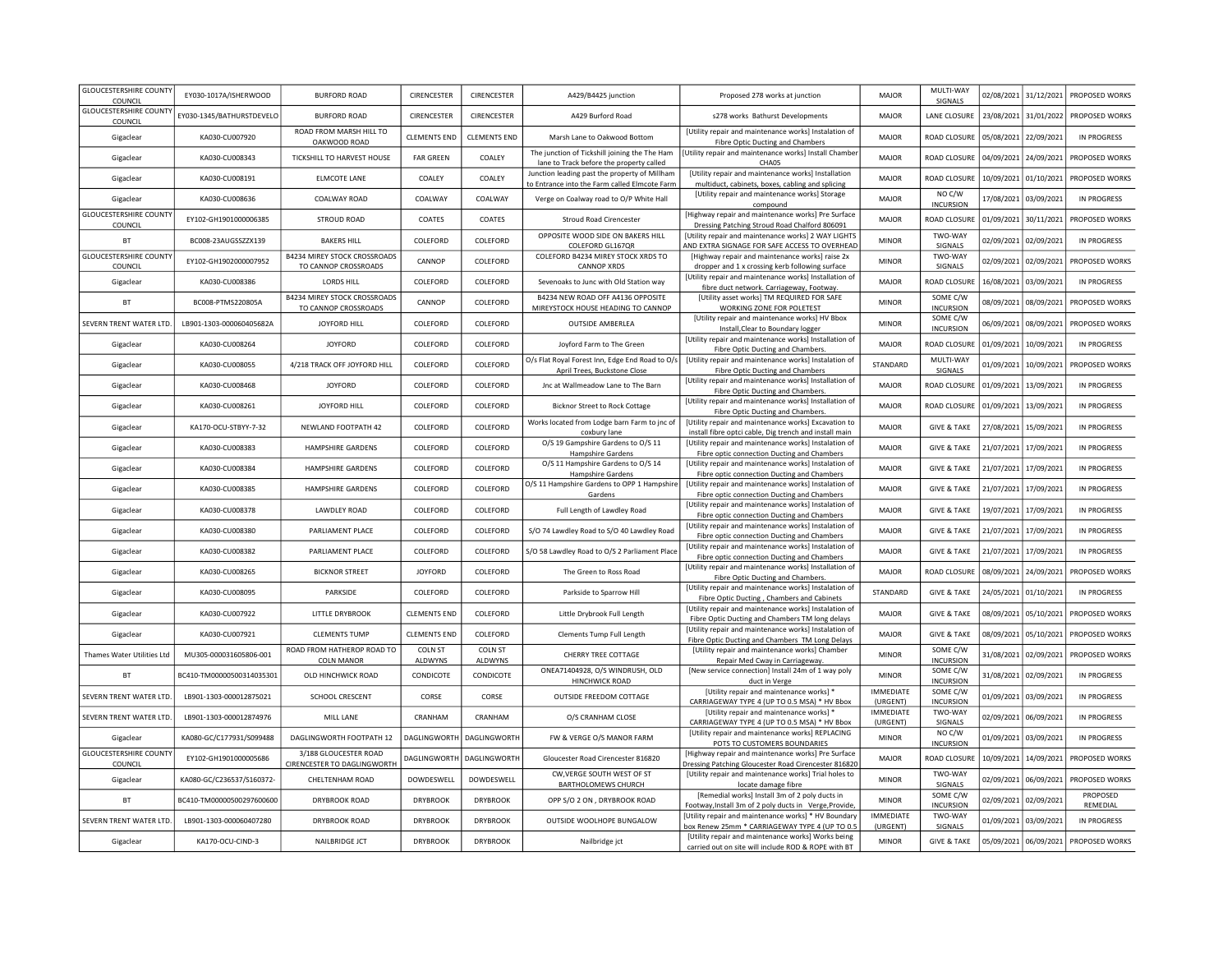| <b>GLOUCESTERSHIRE COUNTY</b><br>COUNCIL                     | EY010-NRS-S278-LAMBE91650 | <b>HIGH STREET</b>                        | <b>DRYBROOK</b>             | <b>DRYBROOK</b>                   | new site entrance to Mannings Road junction                                       | S278 resurfacing and kerb works, Contractor: MLambe<br>I <sub>td</sub>                                      | STANDARD                     | MULTI-WAY<br>SIGNALS         |                       | 23/08/2021 10/09/2021 | <b>IN PROGRESS</b>    |
|--------------------------------------------------------------|---------------------------|-------------------------------------------|-----------------------------|-----------------------------------|-----------------------------------------------------------------------------------|-------------------------------------------------------------------------------------------------------------|------------------------------|------------------------------|-----------------------|-----------------------|-----------------------|
| Gigaclear                                                    | KA030-CU007996            | MORSE ROAD                                | <b>DRYBROOK</b>             | <b>DRYBROOK</b>                   | O/S Delcroft to Junc Swish Jane                                                   | [Utility repair and maintenance works] Instalation of<br>Fibre Optic Ducting and Chambers                   | MAJOR                        | ROAD CLOSURE                 |                       | 08/09/2021 17/09/2021 | PROPOSED WORKS        |
| Gigaclear                                                    | KA030-CU007993            | MORSE LANE                                | <b>DRYBROOK</b>             | <b>DRYBROOK</b>                   | Junction with Whithill Lane to Junc Morse Road                                    | [Utility repair and maintenance works] Instalation of<br>Fibre Optic Ducting and Chambers                   | MAJOR                        | ROAD CLOSURE                 |                       | 06/09/2021 29/09/2021 | PROPOSED WORKS        |
| Gigaclear                                                    | KA030-CU007995            | <b>SWISH LANE</b>                         | <b>DRYBROOK</b>             | <b>DRYBROOK</b>                   | Junc Morse Lane to Junc Morse Road                                                | [Utility repair and maintenance works] Instalation of<br>Fibre Optic Ducting and Chambers                   | MAJOR                        | <b>ROAD CLOSURE</b>          |                       | 06/09/2021 29/09/2021 | PROPOSED WORKS        |
| Gigaclear                                                    | KA030-CU007994            | WELL LANE                                 | <b>DRYBROOK</b>             | <b>DRYBROOK</b>                   | Junction of Morse Lane to Junction of Morse<br>Road                               | [Utility repair and maintenance works] Instalation of<br>Fibre Optic Ducting and Chambers                   | MAIOR                        | <b>ROAD CLOSURE</b>          |                       | 06/09/2021 29/09/2021 | PROPOSED WORKS        |
| <b>GLOUCESTERSHIRE COUNTY</b><br>COUNCIL                     | EY020-GB0109B4078         | WINCHCOMBE ROAD                           | DUMBLETON                   | <b>DUMBLETON</b>                  | B4078                                                                             | Ditch clearance works on private land adj public<br>highway.                                                | <b>MINOR</b>                 | TWO-WAY<br>SIGNALS           |                       | 01/09/2021 04/09/2021 | <b>PROPOSED WORKS</b> |
| <b>GLOUCESTERSHIRE COUNTY</b><br>COUNCIL                     | EY030-1159/GCC            | 400895 LYCH GATE TO LAVENDER<br>COTTAGE   | <b>DUNTISBOURNE</b><br>LEER | <b>DUNTISBOURNE</b><br>LEER       | Long Ford                                                                         | Long Ford Footpath damage                                                                                   | MAJOR                        | ROAD CLOSURE                 |                       | 23/09/2020 31/03/2022 | <b>IN PROGRESS</b>    |
| BT                                                           | BC008-SS1FCP88SH1         | <b>DRAKE LANE</b>                         | <b>DURSLEY</b>              | <b>DURSLEY</b>                    | 100M TO 150M EAST FROM ENT TO THE<br>TOWERS DRAKE LANE DURSLEY GL11 4HH           | [Utility repair and maintenance works] restore<br>customer service ref SS1FCP88, repair faulty overhead     | <b>IMMEDIATE</b><br>(URGENT) | <b>ROAD CLOSURE</b>          | 02/09/2021 02/09/2021 |                       | IN PROGRESS           |
| <b>GLOUCESTERSHIRE COUNTY</b><br>COUNCI                      | EY099-S50-00883           | KINGSDOWN                                 | DURSLEY                     | DURSLEY                           | outside 33A                                                                       | New storm foul water connection, Contractor: The<br>Drain Man Ltd                                           | <b>MINOR</b>                 | <b>GIVE &amp; TAKE</b>       |                       | 01/09/2021 03/09/2021 | PROPOSED WORKS        |
| <b>GLOUCESTERSHIRE COUNTY</b><br>COUNCIL                     | EY102-GH1902000007985     | WHITEWAY HILL                             | WOODMANCOTI                 | <b>DURSLEY</b>                    | DURSLEY : Escape Lane WHITEWAY HILL                                               | [Highway repair and maintenance works] Whiteway<br>Hill Dursley: Clear vegetation,                          | STANDARD                     | TWO-WAY<br>SIGNALS           |                       | 06/09/2021 10/09/2021 | PROPOSED WORKS        |
| SEVERN TRENT WATER LTD.                                      | LB901-1303-000012871113   | <b>BROADFIELD ROAD</b>                    | EASTINGTON                  | <b>EASTINGTON</b>                 | $O/S$ 10                                                                          | [Utility repair and maintenance works] *<br>CARRIAGEWAY TYPE 4 (UP TO 0.5 MSA) * Small Main                 | <b>IMMEDIATE</b><br>(URGENT) | SOME C/W<br><b>INCURSION</b> |                       | 28/08/2021 02/09/2021 | <b>IN PROGRESS</b>    |
| BT                                                           | BC007-WCPCDT7K            | SWALLOWCROFT                              | EASTINGTON                  | EASTINGTON                        | o/s 24 ALKERTON ROAD EASTINGTON<br>STONEHO, USE GL10 3BJ                          | [Utility repair and maintenance works] Customer out                                                         | IMMEDIATE<br>(URGENT)        | SOME C/W<br><b>INCURSION</b> |                       | 02/09/2021 06/09/2021 | <b>IN PROGRESS</b>    |
| <b>GLOUCESTERSHIRE COUNTY</b>                                | EY050-SDC/060421          | <b>BROADFIELD ROAD</b>                    | EASTINGTON                  | EASTINGTON                        | o/s 10 to o/s 38                                                                  | of service excavation required to fix faulty telecom<br>construction of new homes for SDC                   | MAJOR                        | ROAD CLOSURI                 |                       | 06/04/2021 24/12/2021 | <b>IN PROGRESS</b>    |
| COUNCIL<br><b>BT</b>                                         | BC410-TM00000500310199800 | HIDCOTE ROAD                              | <b>EBRINGTON</b>            | EBRINGTON                         | 10M WEST OF ENTRANCE TO 'RYE PIECE                                                | [Utility asset works] Replace 1 existing BT pole. Verge                                                     | <b>MINOR</b>                 | SOME C/W                     |                       | 08/09/2021 08/09/2021 | PROPOSED WORKS        |
| BT                                                           | BC410-TM00000500310201900 | 3/120 HIDCOTE BOYCE JUNCTION              | EBRINGTON                   | EBRINGTON                         | HOUSE, HIDCOTE RD, NR EBRINGTON.,<br>OPPOSITE 'HILLFOOT', 9400898, OFF 'HIDCOTE   | side<br>[Utility asset works] Replace 1 existing BT pole. Verge                                             | <b>MINOR</b>                 | <b>INCURSION</b><br>STOP/GO  |                       | 08/09/2021 08/09/2021 | PROPOSED WORKS        |
| BT                                                           | BC410-TM00000500310202900 | TO HIDCOTE ROAD EBRINGTON<br>HIDCOTE ROAD | EBRINGTON                   | EBRINGTON                         | ROAD', NR EBRINGTON., 3/120 HIDCOTE BOYCI<br>HIDCOTE ROAD, OPP NO59 ROSE COTTAGE, | side<br>[Utility asset works] To replace existing BT pole.                                                  | <b>MINOR</b>                 | <b>BOARDS</b><br>STOP/GO     |                       | 09/09/2021 09/09/2021 | PROPOSED WORKS        |
| SCOTTISH& SOUTHERN                                           | LP151-S30005485           | LONDON ROAD                               | FAIRFORD                    | <b>FAIRFORD</b>                   | EBRINCITON, HIDCOTE ROAD<br>O/S to Opp adj 1                                      | Footway<br>[Utility repair and maintenance works] 6 METER ROAD                                              | STANDARD                     | <b>BOARDS</b><br>TWO-WAY     |                       | 31/08/2021 07/09/2021 | IN PROGRESS           |
| <b>ELECTRICITY NETWORKS</b><br><b>GLOUCESTERSHIRE COUNTY</b> | EY100-816754A             | WELSH WAY                                 | FAIRFORD                    | FAIRFORD                          | 3/170 Welsh Way Fairford                                                          | CROSSING, 2 METER TRENCH IN FOOTWAY AND<br>[Highway improvement works] Carriageway                          | MAJOR                        | SIGNALS<br>ROAD CLOSURI      |                       | 08/09/2021 14/09/2021 | PROPOSED WORKS        |
| COUNCIL<br>Wales& West Utilities                             | XY242-001003725031        | MILTON STREET                             | FAIRFORD                    | FAIRFORD                          | OUTSIDE CALDECOTT HOUSE                                                           | Resurfacing<br>TRACE AND REPAIR GAS ESCAPE AND PERMANENTLY                                                  | <b>IMMEDIATE</b>             | SOME C/W                     |                       | 13/09/2020 24/09/2021 | <b>IN PROGRESS</b>    |
| <b>GLOUCESTERSHIRE COUNTY</b>                                | EY050-JACKSONCE/270721    | ROAD FROM SHIP INN TO MOOR                | FRAMILODE                   | FRAMILODE                         | Frome House                                                                       | REINSTATE WHERE POSSIBLE.<br>works by Jackson Civil Engineers TM required for                               | (EMERGENCY)<br>MAJOR         | <b>INCURSION</b><br>STOP/GO  |                       | 06/09/2021 10/12/2021 | PROPOSED WORKS        |
| COUNCIL<br><b>GLOUCESTERSHIRE COUNTY</b>                     | EY102-GH1902000008037     | <b>STREET</b><br><b>STROUD ROAD</b>       | <b>FRAMPTON</b>             | <b>FRAMPTON</b>                   |                                                                                   | deliveries to and from site only as needed<br>[Highway repair and maintenance works] Replace leg            | <b>MINOR</b>                 | <b>BOARDS</b><br>TWO-WAY     |                       | 09/09/2021 10/09/2021 | PROPOSED WORKS        |
| COUNCIL<br><b>GLOUCESTERSHIRE COUNTY</b>                     |                           |                                           | MANSELL<br><b>FRAMPTON</b>  | <b>MANSELL</b><br><b>FRAMPTON</b> | Stroud Road, Frampton Mansell<br>: For the attention of Ali Jackson : Whole of    | on village gateway. POULTON<br>[Highway repair and maintenance works] Pre Surface                           |                              | SIGNALS                      |                       |                       |                       |
| COUNCIL                                                      | EY102-GH1901000005698     | STROUD ROAD                               | MANSELL                     | MANSELL                           | gloucestershire, for mass orders only.                                            | Dressing Patching Stroud Road Chalford 806091                                                               | MAJOR                        | ROAD CLOSURE                 |                       | 01/08/2021 30/11/2021 | PROPOSED WORKS        |
| CityFibre                                                    | KG046-GLO-1-FTTH-PN651-19 | FIELDCOURT DRIVE                          | QUEDGELEY                   | <b>GLOUCESTER</b>                 | rom school lane roundabout to jct of pinewood<br>road                             | [Utility repair and maintenance works] To rectify<br>blockage on BTOR network in FW,CW & Verge              | STANDARD                     | <b>GIVE &amp; TAKE</b>       |                       | 26/08/2021 02/09/2021 | <b>IN PROGRESS</b>    |
| Wales& West Utilities                                        | XY243-009500014244        | <b>HIGH STREET</b>                        | <b>GLOUCESTER</b>           | GLOUCESTER                        | O/S 179A                                                                          | [Utility repair and maintenance works] SERVICE<br>DISCONNECTION 1M PUBLIC                                   | <b>MINOR</b>                 | <b>GIVE &amp; TAKE</b>       |                       | 31/08/2021 02/09/2021 | <b>IN PROGRESS</b>    |
| Western Power Distribution                                   | HM752-2316816             | <b>WILTON ROAD</b>                        | <b>GLOUCESTER</b>           | <b>GLOUCESTER</b>                 | Outside 40                                                                        | [Utility asset works] 1 joint hole in tarmac footway for<br>supply alteration                               | <b>MINOR</b>                 | SOME C/W<br><b>INCURSION</b> |                       | 31/08/2021 02/09/2021 | <b>IN PROGRESS</b>    |
| SEVERN TRENT WATER LTD.                                      | LB901-1303-000060407650   | ST JOHNS LANE                             | <b>GLOUCESTER</b>           | GLOUCESTER                        | OUTSIDE 7-9 CATHEDRAL MEWS                                                        | [Utility repair and maintenance works] * Small Main<br>Repair Collar 6' * significant leak                  | <b>IMMEDIATE</b><br>(URGENT) | SOME C/W<br><b>INCURSION</b> |                       | 31/08/2021 02/09/2021 | <b>IN PROGRESS</b>    |
| <b>GLOUCESTERSHIRE COUNTY</b><br>COUNCIL                     | EY204-97468065            | MAY TREE SQUARE                           | <b>GLOUCESTER</b>           | GLOUCESTER                        | OS 1                                                                              | [Highway repair and maintenance works] Column<br>Replacement                                                | <b>MINOR</b>                 | <b>GIVE &amp; TAKE</b>       |                       | 31/08/2021 02/09/2021 | PROPOSED WORKS        |
| <b>BT</b>                                                    | BC007-WCPC333S            | CHARTWELL CLOSE                           | <b>GLOUCESTER</b>           | <b>GLOUCESTER</b>                 | o/s 3 CHARTWELL CLOSE HEMPSTED<br><b>GLOUCESTER GL2 5XA</b>                       | [Utility repair and maintenance works] Customer out<br>of service excavation required to fix faulty telecom | <b>IMMEDIATE</b><br>(URGENT) | <b>GIVE &amp; TAKE</b>       |                       | 31/08/2021 02/09/2021 | IN PROGRESS           |
| Vodafone                                                     | NX260-VF10901WHP/EW02     | <b>BARNETT WAY</b>                        | <b>GLOUCESTER</b>           | <b>GLOUCESTER</b>                 | On the grass verge on Barnett Way opp Crest<br>Way                                | [Utility repair and maintenance works] Remedial visit<br>to the existing Vodafone equipment                 | <b>MINOR</b>                 | NO C/W<br><b>INCURSION</b>   |                       | 02/09/2021 02/09/2021 | IN PROGRESS           |
| <b>GLOUCESTERSHIRE COUNTY</b><br>COUNCIL                     | EY204-10304071            | PALMER AVENUE                             | <b>GLOUCESTER</b>           | GLOUCESTER                        | SO 2 Blaby Close                                                                  | [Highway repair and maintenance works] Replacing<br>Column                                                  | <b>MINOR</b>                 | <b>GIVE &amp; TAKE</b>       |                       | 31/08/2021 02/09/2021 | <b>PROPOSED WORKS</b> |
| CityFibre                                                    | KG046-GLO-1-FTTH-PN651-20 | PINEWOOD ROAD                             | HARDWICKE                   | <b>GLOUCESTER</b>                 | Jn Field Court Drive to all of Pinewood Road                                      | [Utility repair and maintenance works] To rectify<br>blockage on BTOR network in FW,CW & Verge              | STANDARD                     | <b>GIVE &amp; TAKE</b>       |                       | 26/08/2021 02/09/2021 | <b>IN PROGRESS</b>    |
| <b>GLOUCESTERSHIRE COUNTY</b><br>COUNCIL                     | EY102-GH1902000006995     | <b>BROOKFIELD LANE</b>                    | CHURCHDOWN                  | <b>GLOUCESTER</b>                 | GLOUCESTER : BROOKFIELD LANE                                                      | [Highway repair and maintenance works] Replace old<br>gully lid with new 600 x 600 gully lid, . GLOUCESTER  | <b>MINOR</b>                 | <b>GIVE &amp; TAKE</b>       |                       | 01/09/2021 02/09/2021 | <b>IN PROGRESS</b>    |
| SEVERN TRENT WATER LTD.                                      | LB901-1303-000060378850D  | TEWKESBURY ROAD                           | LONGFORD                    | GLOUCESTER                        | O/S ESTWIC                                                                        | [Utility repair and maintenance works] HV Bbox<br>Install, Clear to Boundary                                | <b>MINOR</b>                 | TWO-WAY<br>SIGNALS           |                       | 31/08/2021 02/09/2021 | <b>IN PROGRESS</b>    |
| Western Power Distribution                                   | HM751-2316905             | <b>GABB LANE</b>                          | APPERLEY                    | GLOUCESTER                        | Between Southside and West View                                                   | [New service connection] 1 joint hole in grass verge<br>and 4m trenching in tarmac road for new supply      | <b>MINOR</b>                 | <b>GIVE &amp; TAKE</b>       |                       | 31/08/2021 02/09/2021 | PROPOSED WORKS        |
| <b>GLOUCESTERSHIRE COUNTY</b><br>COUNCIL                     | EY204-82317084            | THE PIECE                                 | CHURCHDOWN                  | GLOUCESTER                        | SO Applegarth                                                                     | [Highway repair and maintenance works] 2x column<br>installation                                            | <b>MINOR</b>                 | <b>GIVE &amp; TAKE</b>       |                       | 31/08/2021 02/09/2021 | PROPOSED WORKS        |
| SEVERN TRENT WATER LTD.                                      | LB922-5201-000006606881   | <b>TUFFLEY AVENUE</b>                     | <b>GLOUCESTER</b>           | <b>GLOUCESTER</b>                 | <b>OUTSIDE NO.25</b>                                                              | [New service connection] * Pre Night Cones & Letter<br>Drop * 4 way lights, manual control                  | STANDARD                     | MULTI-WAY<br>SIGNALS         |                       | 31/08/2021 03/09/2021 | IN PROGRESS           |
| CityFibre                                                    | KG046-GLO-1-FTTH-PN657-2  | FIELDCOURT DRIVE                          | QUEDGELEY                   | <b>GLOUCESTER</b>                 | From the rear of 17 Cheviot Close to Naas Lane                                    | [Utility repair and maintenance works] To excavate                                                          | MAJOR                        | MULTI-WAY                    |                       | 19/07/2021 03/09/2021 | IN PROGRESS           |
|                                                              |                           |                                           |                             |                                   | Roundabout                                                                        | and install CF apparatus in Verge, FW & CW                                                                  |                              | SIGNALS                      |                       |                       |                       |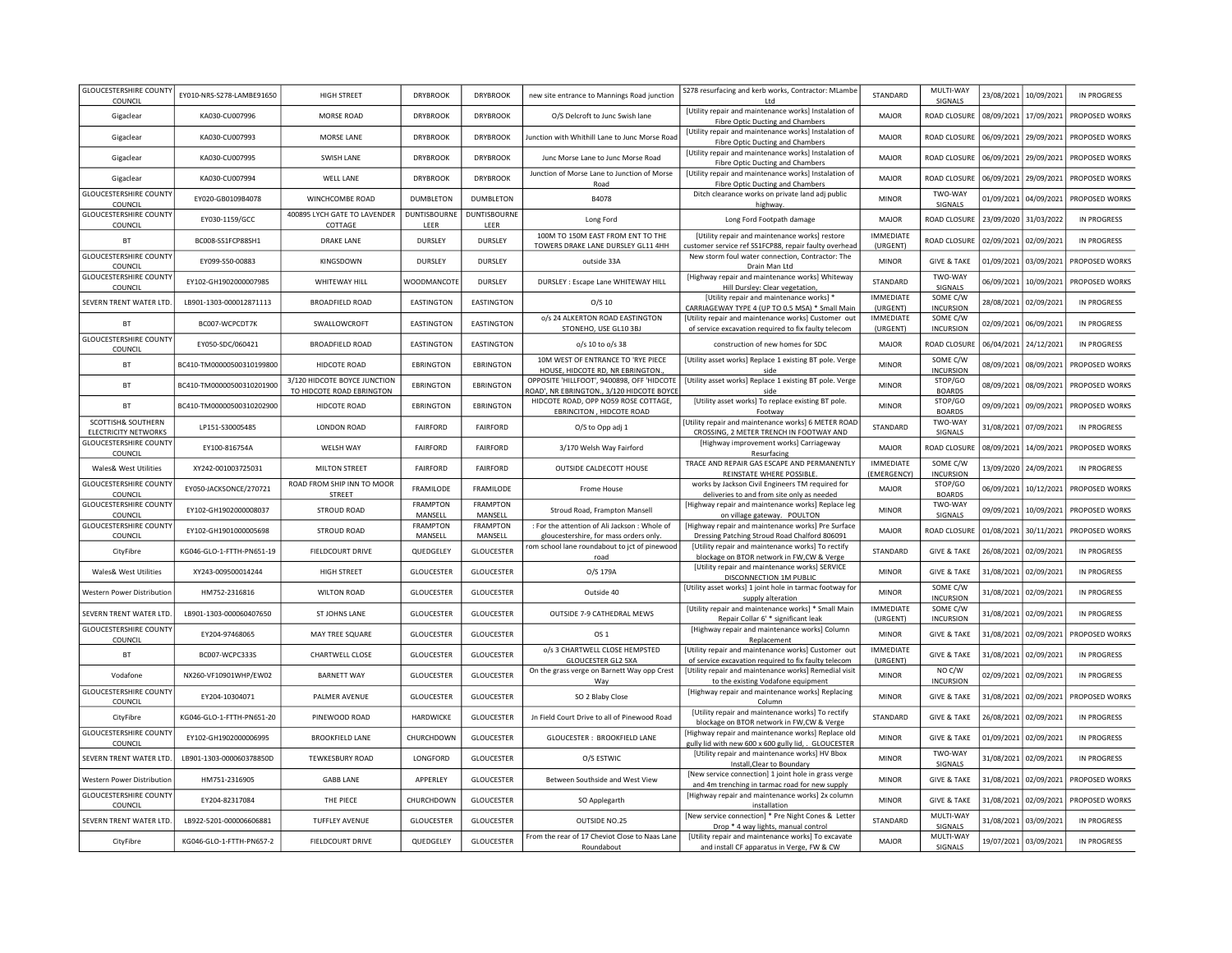| CityFibre                                    | KG046-GLO-1-FTTH-PN658-07 | THE HOLLY GROVE                                              | QUEDGELEY         | <b>GLOUCESTER</b> | From jct of Fieldcourt Drive to entire road                          | [Utility repair and maintenance works] To excavate<br>and install CF apparatus in verge, FW & CW                           | STANDARD                     | <b>GIVE &amp; TAKE</b>                     | 23/08/2021 | 03/09/2021            | IN PROGRESS                    |
|----------------------------------------------|---------------------------|--------------------------------------------------------------|-------------------|-------------------|----------------------------------------------------------------------|----------------------------------------------------------------------------------------------------------------------------|------------------------------|--------------------------------------------|------------|-----------------------|--------------------------------|
| SEVERN TRENT WATER LTD                       | LB701-2302-000012579402   | SEYMOUR ROAD                                                 | <b>GLOUCESTER</b> | <b>GLOUCESTER</b> | 143 SEYMOUR ROAD                                                     | [Utility repair and maintenance works] * Dig at this<br>ocation to remove buried interceptor and restore full              | <b>IMMEDIATE</b><br>(URGENT) | SOME C/W<br><b>INCURSION</b>               | 02/09/2021 | 03/09/2021            | IN PROGRESS                    |
| <b>VIRGIN MEDIA</b>                          | NK110-ANSL029595          | HATHERLEY ROAD                                               | <b>GLOUCESTER</b> | GLOUCESTER        | 39 HATHERLEY ROAD GLOUCESTER GL1 4PN                                 | [Utility repair and maintenance works] INSTALL TEE IN<br>FOOTWAY                                                           | <b>MINOR</b>                 | NO C/W<br><b>INCURSION</b>                 | 02/09/2021 | 03/09/2021            | PROPOSED WORKS                 |
| SEVERN TRENT WATER LTD                       | LB901-1303-000012867229   | HILLVIEW DRIVE                                               | <b>GLOUCESTER</b> | <b>GLOUCESTER</b> | $O/S$ 13                                                             | [Utility repair and maintenance works] HV Boundary<br>box Renew 25mm                                                       | <b>MINOR</b>                 | <b>GIVE &amp; TAKE</b>                     | 01/09/2021 | 03/09/2021            | PROPOSED WORKS                 |
| SEVERN TRENT WATER LTD                       | LB521-A6S-125699350A      | <b>BODIAM AVENUE</b>                                         | <b>GLOUCESTER</b> | GLOUCESTER        | O/S Number 149 Bodiam Avenue                                         | [Utility repair and maintenance works] We are<br>maintaining flow monitoring equipment in the dirty                        | <b>MINOR</b>                 | SOME C/W<br><b>INCURSION</b>               | 02/09/2021 | 03/09/2021            | <b>IN PROGRESS</b>             |
| SEVERN TRENT WATER LTD                       | LB906-0000-0000800073286  | YARROW CLOSE                                                 | GLOUCESTER        | GLOUCESTER        | ON FOOTWAY OUTSIDE NUMBER 8                                          | [Utility repair and maintenance works] Install external<br>meter in boundary box at depth of under 1.5 meters              | <b>MINOR</b>                 | NO C/W<br><b>INCURSION</b>                 | 01/09/2021 | 03/09/2021            | PROPOSED WORKS                 |
| CityFibre                                    | KG046-GLO-1-FTTH-PN401-23 | <b>BRISTOL ROAD</b>                                          | <b>GLOUCESTER</b> | GLOUCESTER        | SECUNDA WAY JN TO TUFFLEY AVENUE JN,<br>BRISTOL ROAD, GLOUCESTER     | [Utility repair and maintenance works] INSTALL FIBRE<br>OPTIC APPARATUS - APPROX. 1707M IN FOOTWAY &                       | MAJOR                        | MULTI-WAY<br>SIGNALS                       | 28/06/2021 | 03/09/2021            | <b>IN PROGRESS</b>             |
| <b>GLOUCESTERSHIRE COUNTY</b><br>COUNCIL     | EY204-58913125            | <b>BRUTON WAY</b>                                            | <b>GLOUCESTER</b> | GLOUCESTER        | Jn Station Approach                                                  | [Highway repair and maintenance works] Column<br>Work and Visabol Replacement                                              | <b>MINOR</b>                 | <b>GIVE &amp; TAKE</b>                     | 01/09/2021 | 03/09/2021            | PROPOSED WORKS                 |
| CityFibre                                    | KG046-GLO-1-FTTH-PN172-2  | HEMPSTED LANE                                                | <b>GLOUCESTER</b> | GLOUCESTER        | From Waters Reach Jn to O/s No. 115                                  | [Utility repair and maintenance works] City Fibre build<br>to lay two way duct for fibre network                           | STANDARD                     | SOME C/W<br><b>INCURSION</b>               | 24/08/2021 | 03/09/2021            | IN PROGRESS                    |
| SEVERN TRENT WATER LTD                       | LB517-A6W-13020100A       | <b>HEMPSTED LANE</b>                                         | <b>GLOUCESTER</b> | GLOUCESTER        | Adj property 112 Hempsted Lane                                       | [New service connection] Install UPT onto existing<br>125mm MDPE water main & opencut approx.5m of                         | <b>MINOR</b>                 | SOME C/W<br><b>INCURSION</b>               | 01/09/2021 | 03/09/2021            | IN PROGRESS                    |
| Wales& West Utilities                        | XY244-005000324141        | <b>SIMON ROAD</b>                                            | <b>GLOUCESTER</b> | GLOUCESTER        | $O/S$ 32                                                             | [Utility repair and maintenance works] LAY NEW GAS<br>SERVICE 9M PUBLIC                                                    | STANDARD                     | <b>GIVE &amp; TAKE</b>                     | 31/08/2021 | 03/09/2021            | IN PROGRESS                    |
| CityFibre                                    | KG046-GLO-1-FTTH-PN658-03 | <b>BARROW CLOSE</b>                                          | QUEDGELEY         | GLOUCESTER        | From jct of Hadow Way to entire road                                 | [Utility repair and maintenance works] To excavate<br>and install CF apparatus in verge, FW & CW                           | STANDARD                     | <b>GIVE &amp; TAKE</b>                     | 23/08/2021 | 03/09/2021            | IN PROGRESS                    |
| SEVERN TRENT WATER LTD.                      | LB906-0000-0000800071960  | WOODPECKER ROAD                                              | <b>GLOUCESTER</b> | <b>GLOUCESTER</b> | ON FOOTWAY OUTSIDE NUMBER 22                                         | [Utility repair and maintenance works] TO INSTALL A<br>WATER METER AND BOUNDARY BOX ON BEHALS OF                           | <b>MINOR</b>                 | NO C/W<br><b>INCURSION</b>                 | 01/09/2021 | 03/09/2021            | PROPOSED WORKS                 |
| <b>VIRGIN MEDIA</b>                          | NK110-ANSL029561          | <b>BARTON STREET</b>                                         | <b>GLOUCESTER</b> | GLOUCESTER        | 156 BARTON STREET GLOUCESTER GL1 4EN                                 | [Utility repair and maintenance works] CLEAR                                                                               | <b>MINOR</b>                 | NO C/W                                     | 02/09/2021 | 03/09/2021            | PROPOSED WORKS                 |
| <b>VIRGIN MEDIA</b>                          | NK110-ANSL029611          | COLWELL AVENUE                                               | <b>GLOUCESTER</b> | <b>GLOUCESTER</b> | 139 CHOSEN WAY HUCCLECOTE GLOUCESTER                                 | BLOCKED TEE IN FOOTWAY<br>[Utility repair and maintenance works] INSTALL TEE IN                                            | <b>MINOR</b>                 | <b>INCURSION</b><br>NO C/W                 | 02/09/2021 | 03/09/2021            | PROPOSED WORKS                 |
| <b>VIRGIN MEDIA</b>                          | NK110-SSWGBEV/LNBU04/48   | <b>VALERIAN CLOSE</b>                                        | <b>GLOUCESTER</b> | <b>GLOUCESTER</b> | GL3 3BY<br>CW, FW & VERGE whole USRN                                 | FOOTWAY<br>[Utility repair and maintenance works] Track work and                                                           | STANDARD                     | <b>INCURSION</b><br>SOME C/W               | 23/08/2021 | 03/09/2021            | IN PROGRESS                    |
| Wales& West Utilities                        | XY243-003001572909        | UNDERHILL ROAD                                               | <b>GLOUCESTER</b> | <b>GLOUCESTER</b> |                                                                      | installation of toby boxes<br>AT THE JUNCTION WITH CRANWELL CLOSE AND [Utility repair and maintenance works] REPLACE 14M ) | MAJOR                        | <b>INCURSION</b><br><b>GIVE &amp; TAKE</b> | 23/07/2021 | 03/09/2021            | <b>IN PROGRESS</b>             |
| Western Power Distribution                   | HM752-2313999             | <b>NAAS LANE</b>                                             | QUEDGELEY         | <b>GLOUCESTER</b> | $O/S$ 34<br>Adjacent Beacon View                                     | <b>GAS MAINS</b><br>[New service connection] 1 joint hole in tarmac                                                        | STANDARD                     | SOME C/W                                   | 31/08/2021 | 03/09/2021            | <b>IN PROGRESS</b>             |
| SEVERN TRENT WATER LTD.                      | LB901-1303-000096003264   | <b>LONGHORN AVENUE</b>                                       | <b>GLOUCESTER</b> | <b>GLOUCESTER</b> | 0/S NO.5                                                             | footway and 3m trenching in tarmac footway for new<br>[Utility asset works] Small Meter Renew 80mm                         | <b>MINOR</b>                 | <b>INCURSION</b><br>LANE CLOSURE           |            | 01/09/2021 03/09/2021 | PROPOSED WORKS                 |
| Wales& West Utilities                        | XY243-003001572910        | FOOTWAY BETWEEN 48 AND 50                                    | <b>GLOUCESTER</b> | <b>GLOUCESTER</b> | $36 - 46$                                                            | [Utility repair and maintenance works] REPLACE 37M )                                                                       | MAJOR                        | NO C/W                                     | 28/05/2021 | 03/09/2021            | IN PROGRESS                    |
| <b>GLOUCESTERSHIRE COUNTY</b>                | EY204-12389275            | UNDERHILL ROAD HEADING EAST<br>FOOTWAY ADJOINING SOUTHEAST   | <b>GLOUCESTER</b> | <b>GLOUCESTER</b> | OS 53                                                                | <b>GAS MAINS</b><br>[Highway repair and maintenance works] Investigating                                                   | <b>MINOR</b>                 | <b>INCURSION</b><br><b>GIVE &amp; TAKE</b> | 01/09/2021 | 03/09/2021            | PROPOSED WORKS                 |
| COUNCIL<br>Wales& West Utilities             | XY244-005000324142        | SIDE OF 50 60 AND 66 LINNET<br><b>GLOUCESTER FOOTPATH 22</b> | <b>GLOUCESTER</b> | <b>GLOUCESTER</b> | $O/S$ 32                                                             | and Repairing Cable Fault<br>[Utility repair and maintenance works] LAY NEW GAS                                            | STANDARD                     | <b>GIVE &amp; TAKE</b>                     | 31/08/2021 | 03/09/2021            | IN PROGRESS                    |
| <b>GLOUCESTERSHIRE COUNTY</b>                | EY204-31715918            | LONG FIELD                                                   | <b>HIGHNAM</b>    | GLOUCESTER        | OS 15                                                                | SERVICE 9M PUBLIC<br>[Highway repair and maintenance works] Column                                                         | <b>MINOR</b>                 | <b>GIVE &amp; TAKE</b>                     | 01/09/2021 | 03/09/2021            | PROPOSED WORKS                 |
| COUNCIL<br><b>GLOUCESTERSHIRE COUNTY</b>     | EY102-GH1902000006673     | <b>GREEN LANE</b>                                            | WITCOMBE          | GLOUCESTER        | GLOUCESTER : Junction of Green lane and                              | Replacemen <sup>®</sup><br>[Highway repair and maintenance works] 2x Trial pits                                            | MAJOR                        | ROAD CLOSURE                               |            | 02/09/2021 03/09/2021 | IN PROGRESS                    |
| COUNCIL<br><b>VIRGIN MEDIA</b>               | NK110-ANSL029844          | MELVILLE ROAD                                                | CHURCHDOWN        | GLOUCESTER        | Cirencester Road GL3 4UA : GREEN LANE<br>18 MELVILLE ROAD CHURCHDOWN | to investigate drainage issues GLOUCESTER<br>[Utility repair and maintenance works] CUSTOMER                               | <b>IMMEDIATE</b>             | NO C/W                                     | 02/09/2021 | 03/09/2021            | IN PROGRESS                    |
| Gigaclear                                    | KA080-GC/C120553/S556036  | WETHERLEIGH DRIVE                                            | <b>HIGHNAM</b>    | GLOUCESTER        | <b>GLOUCESTER GL3 2RD</b><br>FW O/S 8 Wetherleigh Drive              | OUT OF SERVICE - INSTALL TEE IN FOOTWAY<br>[Utility repair and maintenance works] Relocating PO'                           | (URGENT)<br><b>MINOR</b>     | <b>INCURSION</b><br>NO C/W                 | 01/09/2021 | 03/09/2021            | IN PROGRESS                    |
| <b>GLOUCESTERSHIRE COUNTY</b>                | EY204-20133152            | FOOTWAY ADJOINING 10 TO 12                                   | HIGHNAM           | <b>GLOUCESTER</b> | On FP SO 9 To PINCOATE                                               | to customers boundary<br>[Highway repair and maintenance works] Column                                                     | <b>MINOR</b>                 | <b>INCURSION</b><br><b>GIVE &amp; TAKE</b> | 01/09/2021 | 03/09/2021            | PROPOSED WORKS                 |
| COUNCIL<br>Western Power Distribution        | HM756-2240565             | EVENS PINCOATE AND 9 TUNACRE<br>SEVERN VALE DRIVE            | QUEDGELEY         | GLOUCESTER        | Outside El Sub Sta at rear of 2 Curtis Hayward                       | Replacement<br>[Remedial works] COUNCIL DEFECT VERGE STILL NOT                                                             | <b>MINOR</b>                 | NO C/W                                     | 02/09/2021 | 04/09/2021            | PROPOSED                       |
| <b>NETWORK RAIL</b>                          | KL231-BAG92M70C040921     | <b>HORTON ROAD</b>                                           | <b>GLOUCESTER</b> | GLOUCESTER        | Drive<br>HORTON ROAD LC                                              | RECTIFIED FULLY 10x2<br>[Works for rail purposes] 15 minute closures required                                              | <b>MINOR</b>                 | <b>INCURSION</b><br>SOME C/W               | 04/09/2021 | 05/09/2021            | REMEDIAL<br>PROPOSED WORKS     |
| PROMOTERS NATIONAL<br>SEVERN TRENT WATER LTD |                           | <b>FINLAY ROAD</b>                                           |                   |                   |                                                                      | at the beginning and end of the shift to allow Road Rai<br>[Utility repair and maintenance works] * Long Comm              | <b>IMMEDIATE</b>             | <b>INCURSION</b><br>TWO-WAY                |            |                       |                                |
|                                              | LB901-1303-000012873211   |                                                              | <b>GLOUCESTER</b> | GLOUCESTER        | OUTSIDE NUMBER 132                                                   | Pipe Repair 0.75' * Visible Leak<br>[Utility repair and maintenance works] City Fibre build                                | (URGENT)                     | SIGNALS                                    | 02/09/2021 | 06/09/2021            | <b>IN PROGRESS</b>             |
| CityFibre                                    | KG046-GLO-1-FTTH-PN172-5  | <b>HIGH VIEW</b>                                             | <b>GLOUCESTER</b> | GLOUCESTER        | JN St Swithuns Rd to Entire High View                                | to lay two way duct for fibre network<br>[Permanent reinstatement] REPLACE TEMPORARY                                       | MAJOR                        | <b>GIVE &amp; TAKE</b><br>TWO-WAY          | 09/08/2021 | 06/09/2021            | <b>IN PROGRESS</b><br>PROPOSED |
| Wales& West Utilities                        | XY243-005000319004        | RYECROFT STREET                                              | <b>GLOUCESTER</b> | GLOUCESTER        | $O/S$ 24                                                             | REINSTATEMENT WITH PERMANENT<br>[Utility repair and maintenance works] City Fibre build                                    | <b>MINOR</b>                 | SIGNALS                                    | 03/09/2021 | 06/09/2021            | PERMANENT                      |
| CityFibre                                    | KG046-GLO-1-FTTH-PN172-8  | ST SWITHUNS ROAD                                             | <b>GLOUCESTER</b> | GLOUCESTER        | Hempsted Lane JN to Entire St Swithuns Road                          | to lay two way duct for fibre network<br>[Utility repair and maintenance works] City Fibre build                           | STANDARD                     | <b>GIVE &amp; TAKE</b>                     | 13/08/2021 | 06/09/2021            | <b>IN PROGRESS</b>             |
| CityFibre                                    | KG046-GLO-1-FTTH-PN403-11 | <b>BRISTOL ROAD</b>                                          | <b>GLOUCESTER</b> | <b>GLOUCESTER</b> | Start at Tuffley Ave Jn to Jn Linden Road                            | to lay two way duct for fibre network<br>[Utility repair and maintenance works] *                                          | MAJOR                        | <b>GIVE &amp; TAKE</b><br>NO C/W           | 28/07/2021 | 06/09/2021            | <b>IN PROGRESS</b>             |
| SEVERN TRENT WATER LTD                       | LB901-1303-000012847058   | <b>GILPIN AVENUE</b>                                         | <b>GLOUCESTER</b> | GLOUCESTER        | O/S 31                                                               | CARRIAGEWAY TYPE 4 (UP TO 0.5 MSA) * HV Bbox<br>[Utility repair and maintenance works] Install external                    | <b>MINOR</b>                 | <b>INCURSION</b><br>NO C/W                 | 02/09/2021 | 06/09/2021            | PROPOSED WORKS                 |
| SEVERN TRENT WATER LTD                       | LB906-0000-0000800073945  | PORCHESTER ROAD                                              | <b>GLOUCESTER</b> | <b>GLOUCESTER</b> | ON FOOTWAY OUTSIDE NUMBER 109                                        | meter in boundary box at depth of under 1.5 meters<br>[Utility repair and maintenance works] * HV Bbox                     | <b>MINOR</b>                 | <b>INCURSION</b>                           | 02/09/2021 | 06/09/2021            | <b>IN PROGRESS</b>             |
| SEVERN TRENT WATER LTD                       | LB901-1303-000060407262   | <b>BIRCHWOOD FIELDS</b>                                      | <b>GLOUCESTER</b> | GLOUCESTER        | O/S 27 & 29                                                          | Install, Clear to Boundary logger x 2                                                                                      | <b>MINOR</b>                 | <b>GIVE &amp; TAKE</b>                     | 02/09/2021 | 06/09/2021            | <b>IN PROGRESS</b>             |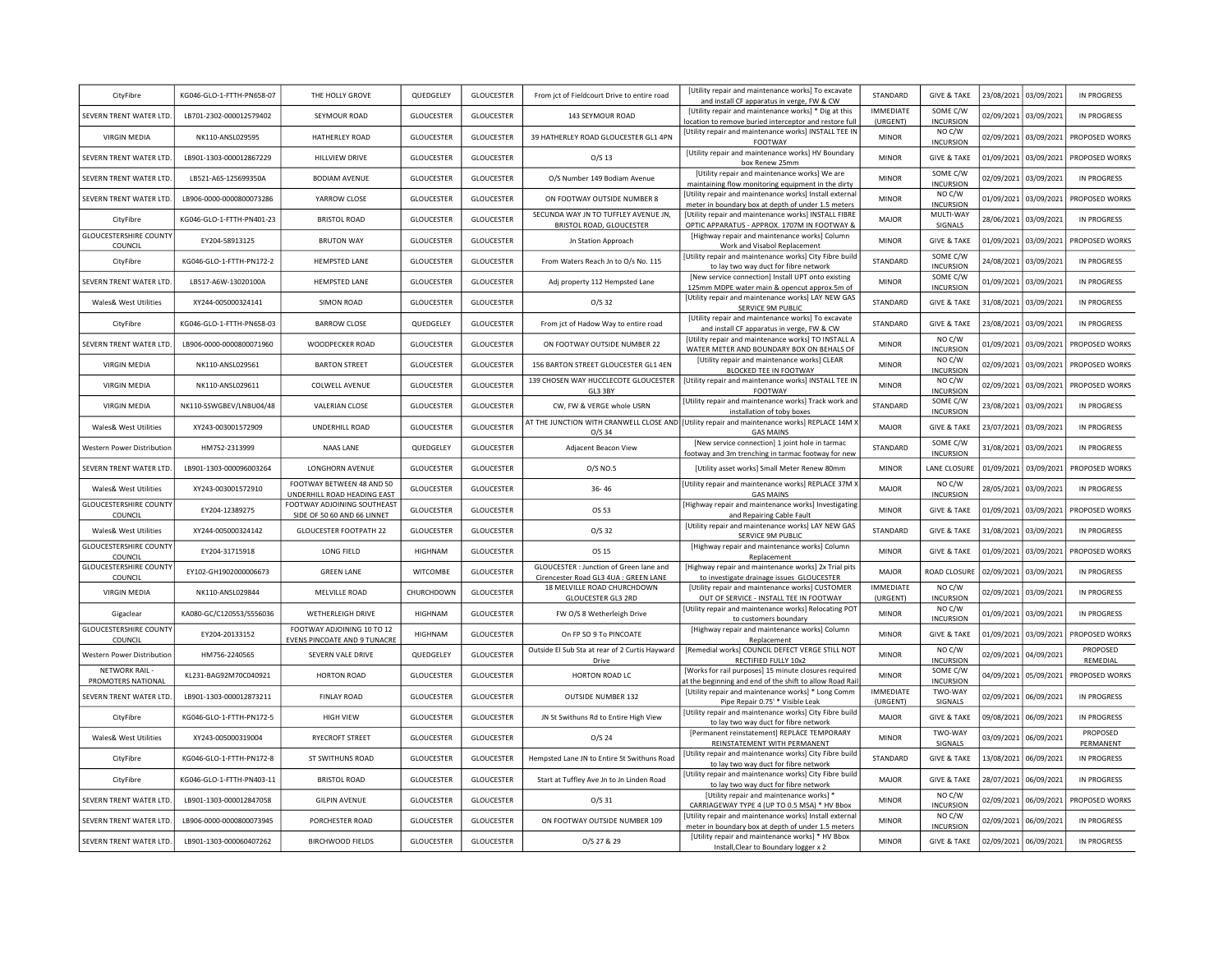| Wales& West Utilities              | XY243-004000172159            | SANDYLEAZE                                                    | <b>GLOUCESTER</b> | <b>GLOUCESTER</b> | OUTSIDE 38                                                                       | [Utility repair and maintenance works] URGENT RELAY<br>AFTER SERVICE AI TER                                    | IMMEDIATE<br>(URGENT)        | SOME C/W<br><b>INCURSION</b>               | 31/08/2021 | 06/09/2021            | IN PROGRESS                    |
|------------------------------------|-------------------------------|---------------------------------------------------------------|-------------------|-------------------|----------------------------------------------------------------------------------|----------------------------------------------------------------------------------------------------------------|------------------------------|--------------------------------------------|------------|-----------------------|--------------------------------|
| SEVERN TRENT WATER LTD             | 18901-1303-000060407809       | OAKLEAZE                                                      | <b>GLOUCESTER</b> | <b>GLOUCESTER</b> | O/S 7                                                                            | [Utility repair and maintenance works] * HV Sh Comm<br>& BB Inst Renew 25MM MDPE * non vis leak                | <b>IMMEDIATE</b><br>(URGENT) | SOME C/W<br><b>INCURSION</b>               | 02/09/2021 | 06/09/2021            | IN PROGRESS                    |
| CityFibre                          | KG046-GLO-1-FTTH-PN172-6      | CHARTWELL CLOSE                                               | <b>GLOUCESTER</b> | <b>GLOUCESTER</b> | JN of Real Lane to Entire Chartwell Close                                        | [Utility repair and maintenance works] City Fibre build<br>to lay two way duct for fibre network               | <b>STANDARD</b>              | <b>GIVE &amp; TAKE</b>                     | 10/08/2021 | 06/09/2021            | IN PROGRESS                    |
| SEVERN TRENT WATER LTD.            | LB901-1303-000012849002A      | KINGSHOLM SQUARE                                              | <b>GLOUCESTER</b> | <b>GLOUCESTER</b> | $O/S$ 21                                                                         | [Utility repair and maintenance works] HV Boundary<br>box Renew 25mm                                           | <b>MINOR</b>                 | <b>GIVE &amp; TAKE</b>                     | 02/09/2021 | 06/09/2021            | IN PROGRESS                    |
| CityFibre                          | KG046-GLO-1-FTTH-PN658-01     | FOOTWAY FROM FIELD COURT<br>DRIVE HEADING NORTHWARDS          | QUEDGELEY         | GLOUCESTER        | From Fieldcourt Drive jct to outside the rear of<br>#46 Darrell Close            | [Utility repair and maintenance works] To excavate<br>and install CF apparatus in Verge & FW                   | STANDARD                     | <b>GIVE &amp; TAKE</b>                     | 24/08/2021 | 06/09/2021            | IN PROGRESS                    |
| SEVERN TRENT WATER LTD.            | LB901-1303-000012875802       | FOOTWAYS FROM STONECHAT<br><b>AVENUE TO HERON WAY BETWEEN</b> | GLOUCESTER        | GLOUCESTER        | O/S 114                                                                          | [Utility repair and maintenance works] * Small Main<br>Repair Collar 4' * OTHER FOOTWAYS * Signficant leak     | <b>IMMEDIATE</b><br>(URGENT) | NO C/W<br><b>INCURSION</b>                 | 02/09/2021 | 06/09/2021            | IN PROGRESS                    |
| CityFibre                          | KG046-GLO-1-FTTH-PN654-12     | <b>BRISTOL ROAD</b>                                           | HARDWICKE         | GLOUCESTER        | Quedgeley Footpath 25 to Gentian House<br><b>Bristol Road</b>                    | [Utility repair and maintenance works] Installing fibre<br>optic apparatus for CityFibre                       | STANDARD                     | MULTI-WAY<br>SIGNALS                       | 31/08/2021 | 06/09/2021            | IN PROGRESS                    |
| BT                                 | BC008-PTMS214177AA            | 3222 LEA COURT FARM TO UPPER<br>FRAMILODE                     | FRAMILODE         | <b>GLOUCESTER</b> | OPPOSIT LEA COURT FARM 3222 LEA COURT<br>ARM TO UPPER FRAMILODE GLOUCESTER GL2   | [Utility asset works] POLETESTING TO BE CARRIED OUT                                                            | MAJOR                        | ROAD CLOSURE                               | 06/09/2021 | 06/09/2021            | PROPOSED WORKS                 |
| <b>VIRGIN MEDIA</b>                | NK110-ANSL029640              | MELVILLE ROAD                                                 | CHURCHDOWN        | GLOUCESTER        | 16 MELVILLE ROAD CHURCHDOWN<br><b>GLOUCESTER GL3 2RD</b>                         | [Utility repair and maintenance works] INSTALL TEE IN<br><b>FOOTWAY</b>                                        | <b>MINOR</b>                 | NO C/W<br><b>INCURSION</b>                 | 03/09/2021 | 06/09/2021            | PROPOSED WORKS                 |
| T-Mobile (UK) Limited              | YN108-<br>GLO16202WHP/3UKJW03 | TUFFLEY AVENUE                                                | <b>GLOUCESTER</b> | GLOUCESTER        | FW ON TUFFLEY AVENUE AT JW BRISTOL ROAD<br>OPPOSITE JUNCTION TOO AVENUE HOTEL PH | [Utility repair and maintenance works] THESE WORKS<br>ARE FOR THE EXCAVATION OF A TRIAL HOLE TO                | <b>MINOR</b>                 | NO C/W<br><b>INCURSION</b>                 | 07/09/2021 | 07/09/2021            | PROPOSED WORKS                 |
| CityFibre                          | KG046-GLO-1-FTTH-PN652-01     | FIELDCOURT DRIVE                                              | QUEDGELEY         | <b>GLOUCESTER</b> | O/s 220 to o/s 25A                                                               | [Remedial works] To rectify defects                                                                            | <b>MINOR</b>                 | TWO-WAY<br>SIGNALS                         | 03/09/2021 | 07/09/2021            | PROPOSED<br>REMEDIAL           |
| <b>VIRGIN MEDIA</b>                | NK110-SSWGBEV/LNBU04/49       | ROMAN ROAD                                                    | <b>GLOUCESTER</b> | GLOUCESTER        | FW, CW, VERGE THE WHOLE OF ROMAN ROAD                                            | [Utility repair and maintenance works] Track work and<br>installation of toby boxes                            | STANDARD                     | <b>GIVE &amp; TAKE</b>                     | 24/08/2021 | 07/09/2021            | <b>IN PROGRESS</b>             |
| CityFibre                          | KG046-GLO-1-FTTH-PN404-1      | MILTON AVENUE                                                 | <b>GLOUCESTER</b> | <b>GLOUCESTER</b> | PODSMEAD ROAD JN TO ENTIRE ROAD, MILTON<br>AVENUE, GLOUCESTER                    | [Remedial works] To rectify defects                                                                            | <b>MINOR</b>                 | <b>GIVE &amp; TAKE</b>                     | 03/09/2021 | 07/09/2021            | PROPOSED<br>REMEDIAL           |
| CityFibre                          | KG046-GLO-1-FTTH-PN552-10     | <b>AVEBURY CLOSE</b>                                          | <b>GLOUCESTER</b> | <b>GLOUCESTER</b> | From jct of Sandford Way to entire road                                          | [Utility repair and maintenance works] To excavate<br>and isntall CF apparatus in Verge, Footway &             | STANDARD                     | <b>GIVE &amp; TAKE</b>                     | 23/08/2021 | 07/09/2021            | IN PROGRESS                    |
| Western Power Distribution         | HM752-2312509                 | JUNIPER AVENUE                                                | <b>GLOUCESTER</b> | <b>GLOUCESTER</b> | Outside no 37                                                                    | [Utility asset works] 1 joint hole in tarmac footway and<br>grass verge and 9m trenching in tarmac footway for | STANDARD                     | NO C/W<br><b>INCURSION</b>                 | 01/09/2021 | 07/09/2021            | IN PROGRESS                    |
| CityFibre                          | KG046-GLO-1-FTTH-PN401-26     | <b>BRISTOL ROAD</b>                                           | <b>GLOUCESTER</b> | <b>GLOUCESTER</b> | Between Esso Garage and Halfords                                                 | [Utility repair and maintenance works] Excavation and                                                          | <b>MINOR</b>                 | <b>GIVE &amp; TAKE</b>                     |            | 03/09/2021 07/09/2021 | PROPOSED WORKS                 |
| SEVERN TRENT WATER LTD.            | LB901-1303-000060407260       | <b>CAMPDEN ROAD</b>                                           | <b>GLOUCESTER</b> | <b>GLOUCESTER</b> | $O/S$ 36                                                                         | laying of CityFibre duct, back fill & reinstate,<br>[Utility repair and maintenance works] *                   | <b>MINOR</b>                 | SOME C/W                                   | 03/09/2021 | 07/09/2021            | PROPOSED WORKS                 |
| CityFibre                          | KG046-GLO-1-FTTH-PN404-3      | <b>HARVEY CLOSE</b>                                           | <b>GLOUCESTER</b> | GLOUCESTER        | MILTON AVENUE JN TO ENTIRE CLOSE, HARVEY                                         | CARRIAGEWAY TYPE 4 (UP TO 0.5 MSA) * HV Bbox<br>[Remedial works] To rectify defects                            | <b>MINOR</b>                 | <b>INCURSION</b><br><b>GIVE &amp; TAKE</b> | 03/09/2021 | 07/09/2021            | PROPOSED                       |
| CityFibre                          | KG046-GLO-1-FTTH-PN404-4      | MANSELL CLOSE                                                 | <b>GLOUCESTER</b> | <b>GLOUCESTER</b> | CLOSE, GLOUCESTER<br>MILTON AVENUE JN TO ENTIRE CLOSE,                           | [Remedial works] To rectify defects                                                                            | <b>MINOR</b>                 | <b>GIVE &amp; TAKE</b>                     | 03/09/2021 | 07/09/2021            | REMEDIAL<br>PROPOSED           |
| SEVERN TRENT WATER LTD.            | LB901-1303-000060401145       | <b>COLE AVENUE</b>                                            | <b>GLOUCESTER</b> | <b>GLOUCESTER</b> | MANSELL CLOSE, GLOUCESTER<br>OUTSIDE UNIT 1 JENS POSH NOSH                       | [Utility repair and maintenance works] Marker post                                                             | <b>MINOR</b>                 | <b>GIVE &amp; TAKE</b>                     | 05/09/2021 | 07/09/2021            | REMEDIAL<br>PROPOSED WORKS     |
| CityFibre                          | KG046-GLO-1-FTTH-PN556-42     | <b>LONGNEY ROAD</b>                                           | <b>GLOUCESTER</b> | <b>GLOUCESTER</b> | Fretherne road jnct to slimbridge road jnct                                      | Install<br>[Remedial works] to rectify defects on verge                                                        | <b>MINOR</b>                 | <b>GIVE &amp; TAKE</b>                     |            | 03/09/2021 07/09/2021 | PROPOSED<br>REMEDIAL           |
| <b>BT</b>                          | BC410-TM00000500306563600     | <b>OVERBROOK CLOSE</b>                                        | <b>GLOUCESTER</b> | <b>GLOUCESTER</b> | O/S SEVERN TRENT PUMP STATION OPP                                                | <b>IUtility repair and maintenance worksl Replace 1</b>                                                        | <b>MINOR</b>                 | SOME C/W                                   | 05/09/2021 | 07/09/2021            | PROPOSED WORKS                 |
| CityFibre                          | KG046-GLO-1-FTTH-PN404-5      | <b>PARTRIDGE CLOSE</b>                                        | <b>GLOUCESTER</b> | <b>GLOUCESTER</b> | OVERBROOK CLOSE GLOCESTER., OVERBROOK<br>Opposite 12 Partridge close             | existing pole<br>[Remedial works] To rectify defects                                                           | <b>MINOR</b>                 | <b>INCURSION</b><br><b>GIVE &amp; TAKE</b> |            | 03/09/2021 07/09/2021 | PROPOSED                       |
| <b>Western Power Distribution</b>  | HM752-2312219                 | THOMPSON WAY                                                  | <b>INNSWORTH</b>  | <b>GLOUCESTER</b> | adjacent 39 Swallow Crescent                                                     | [New service connection] 1 joint hole in tarmac                                                                | STANDARD                     | SOME C/W                                   | 02/09/2021 | 07/09/2021            | REMEDIAL<br>PROPOSED WORKS     |
| <b>VIRGIN MEDIA</b>                | NK110-ANSL029111              | HUCCLECOTE ROAD                                               | HUCCLECOTE        | <b>GLOUCESTER</b> | OPP VICTORIA INN ON HUCCLECOTE ROAD,                                             | ootway and 1m trenching in tarmac footway to install<br>[Utility repair and maintenance works] build new fw    | <b>MINOR</b>                 | <b>INCURSION</b><br>SOME C/W               | 03/09/2021 | 07/09/2021            | PROPOSED WORKS                 |
| <b>VIRGIN MEDIA</b>                | NK110-ANSL029682              | ACCESS ROAD LEADING TO 1 TO 5                                 | CHURCHDOWN        | <b>GLOUCESTER</b> | GLOUCESTERSHIRE, GL3 3TZ<br>2 FROBISHER MEWS CHURCHDOWN                          | box & lay duct to site in F/W<br>[Utility repair and maintenance works] INSTALL TEE IN                         | <b>MINOR</b>                 | <b>INCURSION</b><br>NO C/W                 | 06/09/2021 | 07/09/2021            | PROPOSED WORKS                 |
| <b>VIRGIN MEDIA</b>                | NK110-ANSL027464              | <b>FROBISHER MEWS</b><br><b>SIMS LANE</b>                     | QUEDGELEY         | <b>GLOUCESTER</b> | <b>GLOUCESTER GL3 1NQ</b><br>6 SIMS LANE QUEDGELEY GLOUCESTER GL2 3N             | <b>FOOTWAY</b><br>[Utility repair and maintenance works] INSTALL TEE IN                                        | <b>MINOR</b>                 | <b>INCURSION</b><br>NO C/W                 | 07/09/2021 | 08/09/2021            | PROPOSED WORKS                 |
| <b>BT</b>                          | BC410-TM00000500306607500     | <b>LANNETT ROAD</b>                                           | <b>GLOUCESTER</b> | <b>GLOUCESTER</b> | O\S 4\5 LANNETT ROAD, GLOUCESTER, GL1                                            | <b>FOOTWAY</b><br>[Utility repair and maintenance works] Replace 1                                             | <b>MINOR</b>                 | <b>INCURSION</b><br>SOME C/W               | 05/09/2021 | 08/09/2021            | PROPOSED WORKS                 |
| CityFibre                          | KG046-GLO-1-FTTH-PN172-7      | LADYWELL CLOSE                                                | <b>GLOUCESTER</b> | GLOUCESTER        | 5DE. 15300182., LANNETT ROAD<br>JN Hempsted Lane to Entire Ladywell Close        | existing pol<br>[Utility repair and maintenance works] City Fibre build                                        | MAJOR                        | <b>INCURSION</b><br><b>GIVE &amp; TAKE</b> | 19/08/2021 | 08/09/2021            | IN PROGRESS                    |
| <b>BT</b>                          | BC008-PTMS34697701            | WOODS ORCHARD ROAD                                            | <b>GLOUCESTER</b> | <b>GLOUCESTER</b> | STROUD ROAD NEAR GARAGE TUFFLEY GL4                                              | to lay two way duct for fibre network<br>[Utility asset works] TRAFFIC MANAGMENT REQUIRED                      | <b>MINOR</b>                 | MULTI-WAY                                  | 08/09/2021 | 08/09/2021            | PROPOSED WORKS                 |
| <b>BT</b>                          | BC008-PTMS34697702            | <b>STROUD ROAD</b>                                            | <b>GLOUCESTER</b> | GLOUCESTER        | 0DG<br>STROUD ROAD NEAR GARAGE TUFFLEY GL4                                       | TO PROVIDE SAFE WORKING AREA FOR OVERHEAD<br>[Utility asset works] TRAFFIC MANAGMENT REQUIRED                  | <b>MINOR</b>                 | SIGNALS<br>MULTI-WAY                       | 08/09/2021 | 08/09/2021            | PROPOSED WORKS                 |
| SEVERN TRENT WATER LTD.            | LB922-5201-000006557943       | <b>BRISTOL ROAD</b>                                           | <b>GLOUCESTER</b> | <b>GLOUCESTER</b> | 0 <sub>D</sub> G<br>OPPOSITE RAMSDALE ROAD JUNCTION                              | TO PROVIDE SAFE WORKING AREA FOR OVERHEAD<br>[Remedial works] KERBS MISSING ALTHOUGH                           | <b>MINOR</b>                 | SIGNALS<br>MULTI-WAY                       | 07/09/2021 | 08/09/2021            | PROPOSED                       |
| CityFibre                          | KG046-GLO-1-FTTH-PN658-08     | DARELL CLOSE                                                  | QUEDGELEY         | <b>GLOUCESTER</b> | From jct of the Holly Grove to entire road                                       | DEVELOPER MAY DO THAT FOR YOU. SCARRING IN<br>[Utility repair and maintenance works] To excavate               | STANDARD                     | SIGNALS<br><b>GIVE &amp; TAKE</b>          | 26/08/2021 | 08/09/2021            | REMEDIAL<br><b>IN PROGRESS</b> |
| CityFibre                          | KG046-GLO-1-FTTH-PN658-02     | <b>HADOW WAY</b>                                              | QUEDGELEY         | GLOUCESTER        | From jct of Fieldcourt Drive to entire road                                      | and install CF apparatus in verge, FW & CW<br>[Utility repair and maintenance works] To excavate               | STANDARD                     | <b>GIVE &amp; TAKE</b>                     | 26/08/2021 | 08/09/2021            | <b>IN PROGRESS</b>             |
|                                    |                               |                                                               |                   |                   | Footway and Grass Verge to side of Tesco                                         | and install CF apparatus in verge, FW & CW<br>[Utility repair and maintenance works] Excavation of             |                              | NO C/W                                     |            |                       |                                |
| <b>Energy Assests Networks Ltc</b> | TT003-SES02542                | ABBEYMEAD AVENUE                                              | <b>GLOUCESTER</b> | GLOUCESTER        | Express                                                                          | footway and grass verge for the connection of electric<br>[Utility repair and maintenance works] Boundary box  | <b>MINOR</b>                 | <b>INCURSION</b>                           | 06/09/2021 | 08/09/2021            | PROPOSED WORKS                 |
| SEVERN TRENT WATER LTD.            | LB901-1303-000060407523       | <b>CALTON ROAD</b>                                            | <b>GLOUCESTER</b> | GLOUCESTER        | OUTSIDE NO 95                                                                    | Install, Clear to Boundary I<br>[Utility repair and maintenance works] Light Head                              | <b>MINOR</b>                 | <b>GIVE &amp; TAKE</b><br>MULTI-WAY        | 06/09/2021 | 08/09/2021            | PROPOSED WORKS                 |
| CityFibre                          | KG046-GLO-1-FTTH-PN654-08     | <b>MEERBROOK WAY</b>                                          | QUEDGELEY         | <b>GLOUCESTER</b> | Bristol Rd to south of 15 Meerbrook Way                                          | Permit                                                                                                         | STANDARD                     | SIGNALS                                    | 02/09/2021 | 08/09/2021            | PROPOSED WORKS                 |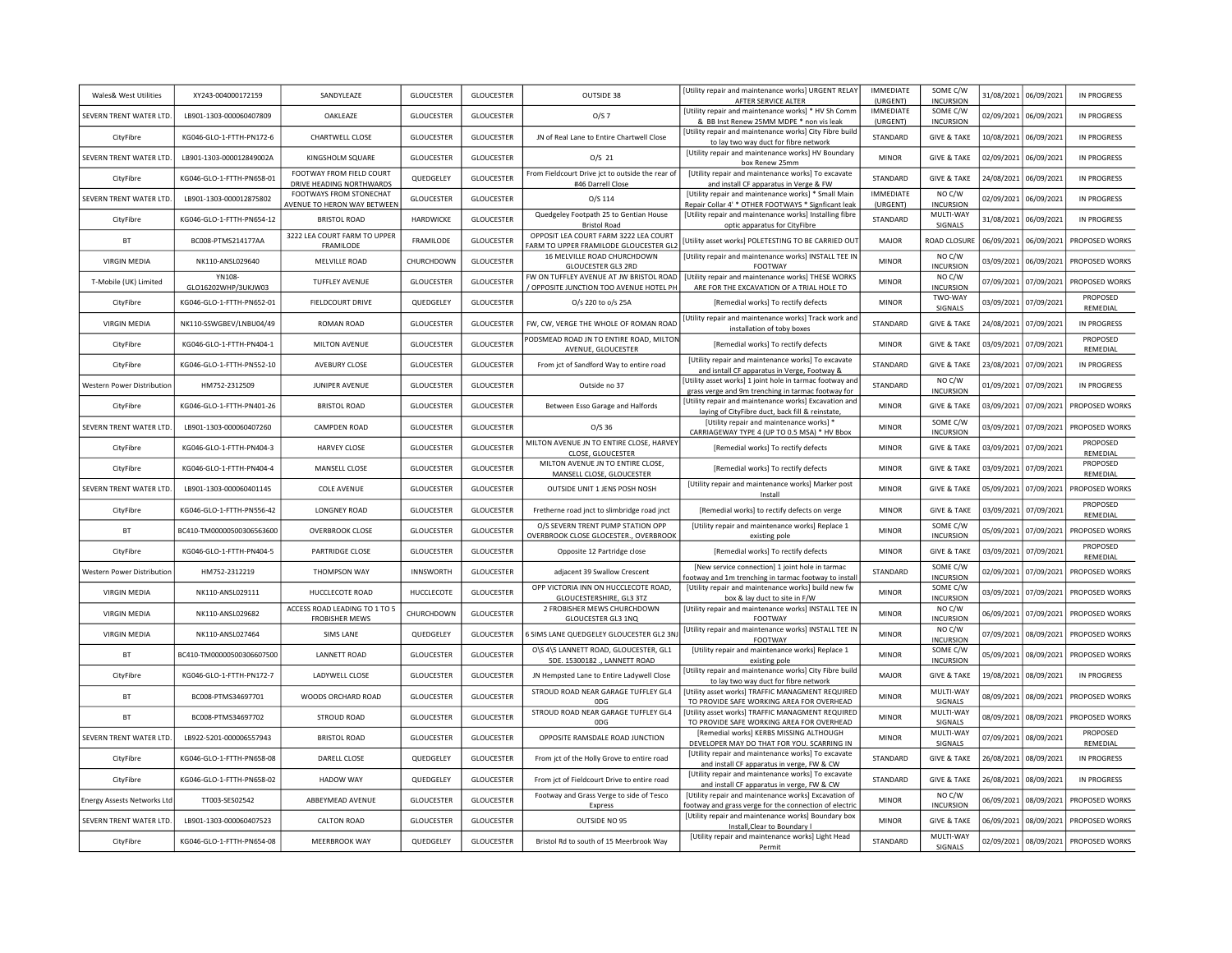| CityFibre                                | KG046-GLO-1-FTTH-PN658-09 | FOOTWAY FROM NORTHWEST OF<br>45 DARELL CLOSE TO NORTHEAST | QUEDGELEY         | <b>GLOUCESTER</b> | From jct of the Holly Grove to entire road                              | [Utility repair and maintenance works] To excavate<br>and install CF apparatus in verge, FW & CW                                                        | STANDARD     | <b>GIVE &amp; TAKE</b>                     | 26/08/2021 | 08/09/2021            | IN PROGRESS                 |
|------------------------------------------|---------------------------|-----------------------------------------------------------|-------------------|-------------------|-------------------------------------------------------------------------|---------------------------------------------------------------------------------------------------------------------------------------------------------|--------------|--------------------------------------------|------------|-----------------------|-----------------------------|
| <b>VIRGIN MEDIA</b>                      | NK110-ANSL029384          | <b>BRIDGE KEEPERS WAY</b>                                 | <b>HARDWICKE</b>  | <b>GLOUCESTER</b> | 44 BRIDGE KEEPERS WAY HARDWICKE<br><b>GLOUCESTER GL2 4BE</b>            | [Utility repair and maintenance works] INSTALL TEE IN<br><b>FOOTWAY</b>                                                                                 | <b>MINOR</b> | NO C/W<br><b>INCURSION</b>                 | 07/09/2021 | 08/09/2021            | PROPOSED WORKS              |
| <b>GLOUCESTERSHIRE COUNTY</b><br>COUNCIL | EY020-GB0809              | CHELTENHAM ROAD EAST                                      | CHURCHDOWN        | <b>GLOUCESTER</b> | o/s Brickhampton Golf Course                                            | Installation of cycle monitoring equipment on behalf<br>of GCC (c/o Kevin Haines)                                                                       | <b>MINOR</b> | TWO-WAY<br>SIGNALS                         | 08/09/2021 | 08/09/2021            | PROPOSED WORKS              |
| VIRGIN MEDIA                             | NK110-ANSL029386          | <b>GREEN STREET</b>                                       | <b>BROCKWORTH</b> | <b>GLOUCESTER</b> | GL3 4LU                                                                 | 51 GREEN STREET BROCKWORTH GLOUCESTER   [Utility repair and maintenance works] INSTALL TEE IN<br>FOOTWAY                                                | <b>MINOR</b> | NO C/W<br><b>INCURSION</b>                 | 07/09/2021 | 08/09/2021            | PROPOSED WORKS              |
| Wales& West Utilities                    | XY243-004000172820        | PRINCE ALBERT COURT                                       | HUCCLECOTE        | GLOUCESTER        | $O/S$ 30                                                                | [Utility repair and maintenance works] LAY NEW GAS<br>SERVICE 4M PUBLIC                                                                                 | STANDARD     | <b>GIVE &amp; TAKE</b>                     | 03/09/2021 | 08/09/2021            | PROPOSED WORKS              |
| Western Power Distribution               | HM752-2238779             | <b>LONDON ROAD</b>                                        | <b>GLOUCESTER</b> | GLOUCESTER        | Outside number 78                                                       | [Remedial works] COUNCIL DEFECT / Supply and lay 7:<br>400x400 (2.8 x 0.4) council grey slabs                                                           | <b>MINOR</b> | NO C/W<br><b>INCURSION</b>                 | 08/09/2021 | 09/09/2021            | <b>PROPOSED</b><br>REMEDIAL |
| CityFibre                                | KG046-GLO-1-FTTH-PN658-04 | <b>GUISE CLOSE</b>                                        | QUEDGELEY         | GLOUCESTER        | From jct of Hadow Way to entire road                                    | [Utility repair and maintenance works] To excavate<br>and install CF apparatus in verge, FW & CW                                                        | STANDARD     | <b>GIVE &amp; TAKE</b>                     | 27/08/2021 | 09/09/2021            | IN PROGRESS                 |
| CityFibre                                | KG046-GLO-1-FTTH-PN172-4  | <b>COURT GARDENS</b>                                      | <b>GLOUCESTER</b> | <b>GLOUCESTER</b> | JN Hempsted Lane to Entire Court Gardens                                | [Utility repair and maintenance works] City Fibre build<br>to lay two way duct for fibre network                                                        | MAJOR        | <b>GIVE &amp; TAKE</b>                     | 17/08/2021 | 09/09/2021            | IN PROGRESS                 |
| CityFibre                                | KG046-GLO-1-FTTH-PN552-8  | DUNSTER CLOSE                                             | <b>GLOUCESTER</b> | GLOUCESTER        | From jct of Sandford Way to entire road                                 | [Utility repair and maintenance works] To excavate<br>and isntall CF apparatus in Verge, Footway &                                                      | STANDARD     | <b>GIVE &amp; TAKE</b>                     | 23/08/2021 | 09/09/2021            | IN PROGRESS                 |
| CityFibre                                | KG046-GLO-1-FTTH-PN658-05 | <b>GILES COX</b>                                          | QUEDGELEY         | <b>GLOUCESTER</b> | From jct of Hadow Way to entire road                                    | [Utility repair and maintenance works] To excavate<br>and install CF apparatus in verge, FW & CW                                                        | STANDARD     | <b>GIVE &amp; TAKE</b>                     | 27/08/2021 | 09/09/2021            | IN PROGRESS                 |
| CityFibre                                | KG046-GLO-1-FTTH-PN552-2  | CHARLECOTE AVENUE                                         | <b>GLOUCESTER</b> | <b>GLOUCESTER</b> | From jct of Chatsworth Avenue to entire road                            | [Remedial works] To Rectify Self Identified Defects                                                                                                     | STANDARD     | <b>GIVE &amp; TAKE</b>                     | 03/09/2021 | 09/09/2021            | PROPOSED<br>REMEDIAL        |
| CityFibre                                | KG046-GLO-1-FTTH-PN172-11 | <b>REA LANE</b>                                           | <b>GLOUCESTER</b> | GLOUCESTER        | St. Swithuns road junction to o/s high tide                             | [Utility repair and maintenance works] City Fibre build<br>to lay two way duct for fibre network                                                        | STANDARD     | MULTI-WAY<br>SIGNALS                       | 02/09/2021 | 09/09/2021            | IN PROGRESS                 |
| SEVERN TRENT WATER LTD.                  | LB901-1303-000060407810   | OAKLEAZE                                                  | <b>GLOUCESTER</b> | GLOUCESTER        | $O/S$ 17                                                                | [Utility repair and maintenance works] HV Bbox<br>Install, Clear to Boundary logger                                                                     | <b>MINOR</b> | SOME C/W<br><b>INCURSION</b>               | 07/09/2021 | 09/09/2021            | PROPOSED WORKS              |
| SEVERN TRENT WATER LTD.                  | LB901-1303-000060407758   | OAKLEAZE                                                  | <b>GLOUCESTER</b> | GLOUCESTER        | $O/S$ 11                                                                | [Utility repair and maintenance works] HV Bbox<br>Install, Clear to Boundary logger                                                                     | <b>MINOR</b> | SOME C/W<br><b>INCURSION</b>               | 07/09/2021 | 09/09/2021            | PROPOSED WORKS              |
| SEVERN TRENT WATER LTD.                  | LB901-1303-000060407771   | OAKLEAZE                                                  | <b>GLOUCESTER</b> | GLOUCESTER        | OUTSIDE 15                                                              | [Utility repair and maintenance works] HV Sh Comm &<br>BB Inst Renew 25MM MDPE                                                                          | <b>MINOR</b> | SOME C/W<br><b>INCURSION</b>               |            | 07/09/2021 09/09/2021 | PROPOSED WORKS              |
| SEVERN TRENT WATER LTD.                  | LB901-1303-000060407756   | OAKLEAZE                                                  | <b>GLOUCESTER</b> | GLOUCESTER        | $C/O$ 12                                                                | [Utility repair and maintenance works] HV Boundary<br>box Renew 25mm                                                                                    | <b>MINOR</b> | SOME C/W<br><b>INCURSION</b>               |            | 07/09/2021 09/09/2021 | PROPOSED WORKS              |
| <b>VIRGIN MEDIA</b>                      | NK100-/SSSMRE/100233950   | <b>OXFORD ROAD</b>                                        | <b>GLOUCESTER</b> | <b>GLOUCESTER</b> | 145 oxford road Gloucester                                              | [Remedial works] Small lid to be replaced, 0.7x0.6<br>6mm dbm to relay.                                                                                 | <b>MINOR</b> | NO C/W<br><b>INCURSION</b>                 | 07/09/2021 | 09/09/2021            | PROPOSED<br>REMEDIAL        |
| CityFibre                                | KG046-GLO-1-FTTH-PN658-06 | <b>KNOLLYS END</b>                                        | QUEDGELEY         | <b>GLOUCESTER</b> | From jct of Giles Cox to entire road                                    | [Utility repair and maintenance works] To excavate<br>and install CF apparatus in verge, FW & CW                                                        | STANDARD     | <b>GIVE &amp; TAKE</b>                     | 27/08/2021 | 09/09/2021            | IN PROGRESS                 |
| CityFibre                                | KG046-GLO-1-FTTH-PN654-09 | <b>BRISTOL ROAD</b>                                       | QUEDGELEY         | <b>GLOUCESTER</b> | 290 Bristol Road to Quedgeley Footpath 25                               | [Utility repair and maintenance works] Excavation and                                                                                                   | MAJOR        | MULTI-WAY<br>SIGNALS                       | 28/07/2021 | 10/09/2021            | IN PROGRESS                 |
| <b>BT</b>                                | BC410-TM00000500312900400 | LOWER TUFFLEY LANE                                        | <b>GLOUCESTER</b> | <b>GLOUCESTER</b> | ONEA66308868 112M EAST TO JUC OF COROLIN<br>ROAD ON, LOWER TUFFLEY LANE | laying of CityFibre duct, back fill & reinstate,<br>[New service connection] Build 1 concrete chamber<br>915mm x 445mm x 965mm deep in Footway, Install | <b>MINOR</b> | SOME C/W<br><b>INCURSION</b>               | 08/09/2021 | 10/09/2021            | PROPOSED WORKS              |
| SEVERN TRENT WATER LTD.                  | LB901-1303-000060407749   | WINCHESTER DRIVE                                          | <b>GLOUCESTER</b> | <b>GLOUCESTER</b> | O/S 18 & 20                                                             | [Utility repair and maintenance works] * HV Bbox<br>Install Clear to Boundary x 2                                                                       | <b>MINOR</b> | NO C/W<br><b>INCURSION</b>                 | 08/09/2021 | 10/09/2021            | PROPOSED WORKS              |
| Wales& West Utilities                    | XY243-004000172197        | SAINTBRIDGE CLOSE                                         | <b>GLOUCESTER</b> | <b>GLOUCESTER</b> | $O/S$ 35                                                                | [Utility repair and maintenance works] LAY NEW GAS                                                                                                      | STANDARD     | SOME C/W                                   | 06/09/2021 | 10/09/2021            | PROPOSED WORKS              |
| SEVERN TRENT WATER LTD.                  | LB901-1303-000012875623   | MATSON LANE                                               | <b>GLOUCESTER</b> | <b>GLOUCESTER</b> | on roundabout                                                           | SERVICE 9M PUBLIC<br>[Utility repair and maintenance works] Sluice Valve                                                                                | <b>MINOR</b> | <b>INCURSION</b><br>NO C/W                 | 08/09/2021 | 10/09/2021            | PROPOSED WORKS              |
| SEVERN TRENT WATER LTD.                  | LB901-1303-000060407845   | SANDYLEAZE                                                | <b>GLOUCESTER</b> | <b>GLOUCESTER</b> | OUTSIDE NO 75                                                           | Rebuild chamber<br>[Utility repair and maintenance works] HV Bbox                                                                                       | <b>MINOR</b> | <b>INCURSION</b><br><b>GIVE &amp; TAKE</b> | 08/09/2021 | 10/09/2021            | PROPOSED WORKS              |
| <b>GLOUCESTERSHIRE COUNTY</b>            | FY204-79379290            | <b>BITTERN AVENUE</b>                                     | <b>GLOUCESTER</b> | <b>GLOUCESTER</b> | Between The Malverns and The Chase                                      | Install, Clear to Boundary logger<br>[Highway repair and maintenance works] Repairing                                                                   | <b>MINOR</b> | <b>GIVE &amp; TAKE</b>                     | 08/09/2021 | 10/09/2021            | PROPOSED WORKS              |
| COUNCIL<br>CityFibre                     | KG046-GLO-1-FTTH-PN408-10 | <b>FRAMPTON ROAD</b>                                      | <b>GLOUCESTER</b> | <b>GLOUCESTER</b> | Seymour Rd junction to Bristol Rd junction                              | Private Cable<br>[Utility repair and maintenance works] Excavation of                                                                                   | STANDARD     | <b>GIVE &amp; TAKE</b>                     | 06/09/2021 | 10/09/2021            | PROPOSED WORKS              |
| Western Power Distribution               | HM752-2308603             | SECUNDA WAY                                               | <b>GLOUCESTER</b> | <b>GLOUCESTER</b> | outside 17/19 Wharfside Cl                                              | footway some carraigeway to lay Fibre Optic cables<br>[New service connection] 1 joint hole in tarmac                                                   | STANDARD     | LANE CLOSURE                               | 06/09/2021 | 10/09/2021            | PROPOSED WORKS              |
| GTC.                                     | ZP010-T4314MODLV/EULSL    | THE DOCKS                                                 | <b>GLOUCESTER</b> | <b>GLOUCESTER</b> | Outside McColl's in THE DOCKS                                           | footway and 3m trenching in tarmac footway and<br>[Utility repair and maintenance works] locate/install a                                               | STANDARD     | <b>GIVE &amp; TAKE</b>                     | 06/09/2021 | 10/09/2021            | PROPOSED WORKS              |
| Gigaclear                                | KA080-GC/C225122/S555595  | CHURCH ROAD                                               | TIRLEY            | GLOUCESTER        | VERGE OS 42 CHURCH ROAD                                                 | missing 63mm SIV install plate<br>[Utility repair and maintenance works] replace                                                                        | <b>MINOR</b> | NO C/W                                     | 08/09/2021 | 10/09/2021            | PROPOSED WORKS              |
| SEVERN TRENT WATER LTD.                  | LB901-1303-000012825159   | <b>GREEN ACRE</b>                                         | <b>BROCKWORTH</b> | GLOUCESTER        | O/S NO 26                                                               | damged pot<br>[Utility repair and maintenance works] HV Stop tap                                                                                        | <b>MINOR</b> | <b>INCURSION</b><br><b>GIVE &amp; TAKE</b> | 08/09/2021 | 10/09/2021            | PROPOSED WORKS              |
| <b>GLOUCESTERSHIRE COUNTY</b>            | EY102-GH1902000006855     | SANDFIELD ROAD                                            | CHURCHDOWN        | GLOUCESTER        | GLOUCESTER : Sandfield Road, Churchdown,                                | Rebuild chamber<br>[Highway repair and maintenance works] To link                                                                                       | MAJOR        | ROAD CLOSURE                               | 09/09/2021 | 10/09/2021            | PROPOSED WORKS              |
| COUNCIL<br><b>GLOUCESTERSHIRE COUNTY</b> | EY204-58486447            | <b>BRUTON WAY</b>                                         | <b>GLOUCESTER</b> | GLOUCESTER        | GL3 2HA : SANDFIELD ROAD<br>In Central Res Opp Jn Metz Way              | existing gully to the existing drainage infrastructure.<br>[Highway repair and maintenance works] Replacing                                             | <b>MINOR</b> | ROAD CLOSURE                               | 12/09/2021 | 12/09/2021            | PROPOSED WORKS              |
| COUNCIL<br>SEVERN TRENT WATER LTD.       | LB901-1303-000012834375A  | <b>BRISTOL ROAD</b>                                       | QUEDGELEY         | GLOUCESTER        | OPP 112                                                                 | Column and Repairing Cable Damage<br>[Utility repair and maintenance works] Hydrant Renev                                                               | <b>MINOR</b> | TWO-WAY                                    | 09/09/2021 | 13/09/2021            | PROPOSED WORKS              |
| Wales& West Utilities                    | XY410-003001520474        | <b>COURT GARDENS</b>                                      | <b>GLOUCESTER</b> | <b>GLOUCESTER</b> | 16                                                                      | [Remedial works] REPAIRS TO DEFECTIVE                                                                                                                   | <b>MINOR</b> | SIGNALS<br><b>GIVE &amp; TAKE</b>          | 10/09/2021 | 13/09/2021            | PROPOSED                    |
| CityFibre                                | KG046-GLO-1-FTTH-PN657-3  | WATER MEADOW                                              | QUEDGELEY         | GLOUCESTER        | JN of Lower Meadow to all of Water Meadow                               | REINSTATEMENT (WWU REF: D12498)<br>[Remedial works] To excavate and install CF apparatus                                                                | STANDARD     | <b>GIVE &amp; TAKE</b>                     | 31/08/2021 | 13/09/2021            | REMEDIAL<br>IN PROGRESS     |
| CityFibre                                | KG046-GLO-1-FTTH-PN657-6  | <b>HARVEST WAY</b>                                        | QUEDGELEY         | <b>GLOUCESTER</b> | JN Lower Meadow to all of Harvest Wav                                   | in Verge, FW & CW<br>[Utility repair and maintenance works] To excavate                                                                                 | STANDARD     | <b>GIVE &amp; TAKE</b>                     | 31/08/2021 | 13/09/2021            | PROPOSED WORKS              |
|                                          | KG046-GLO-1-FTTH-PN657-4  | <b>CATKIN CLOSE</b>                                       | QUEDGELEY         | <b>GLOUCESTER</b> | JN Water Meadow to all of Catkin Close                                  | and install CF apparatus in Verge, FW & CW<br>[Remedial works] To excavate and install CF apparatus                                                     | STANDARD     | <b>GIVE &amp; TAKE</b>                     | 31/08/2021 | 13/09/2021            | PROPOSED                    |
| CityFibre                                |                           |                                                           |                   |                   |                                                                         | in Verge, FW & CW                                                                                                                                       |              |                                            |            |                       | REMEDIAL                    |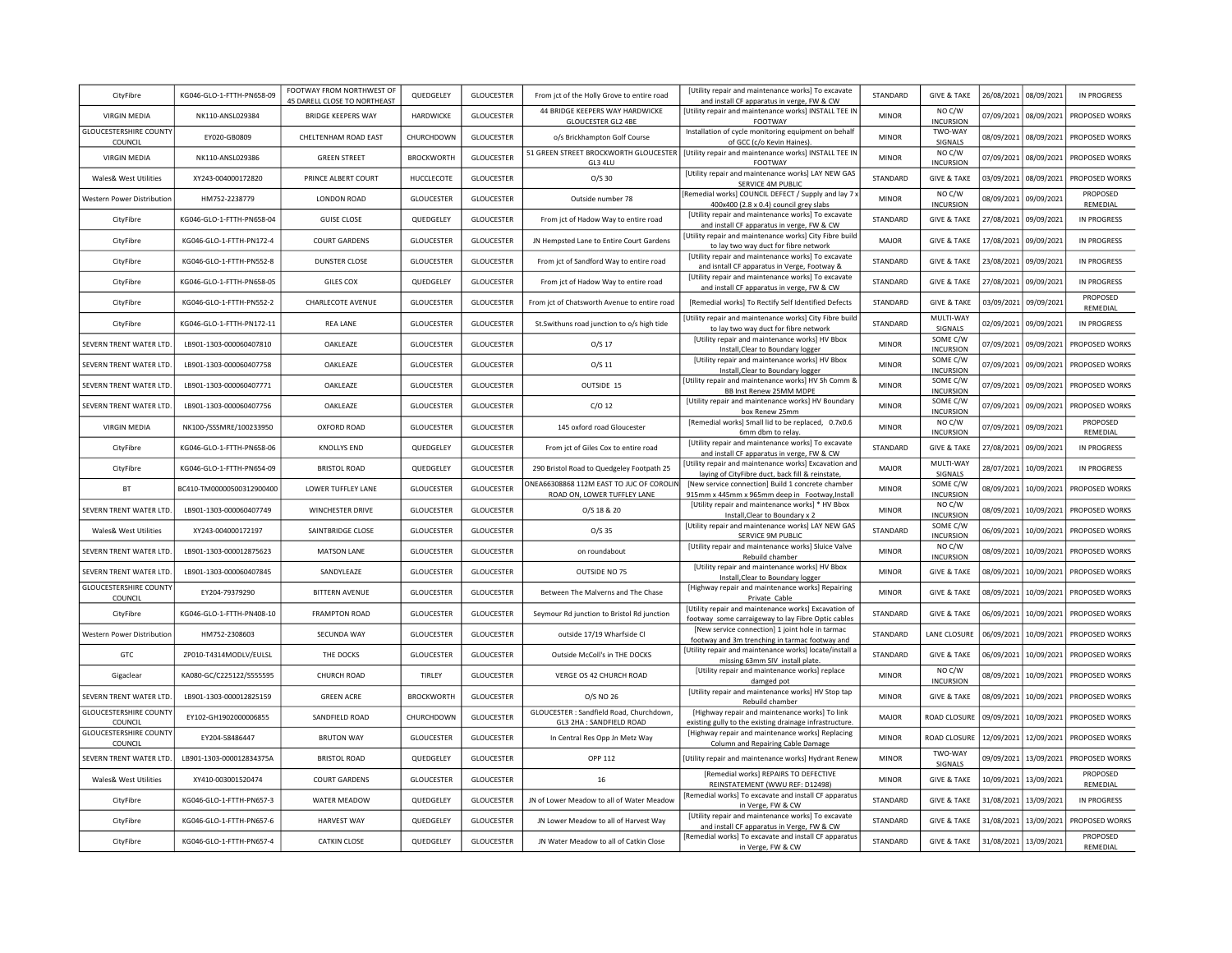| CityFibre                                | KG046-GLO-1-FTTH-PN657-30 | <b>CHAPEL GARDENS</b>                                  | QUEDGELEY         | <b>GLOUCESTER</b> | Jn of Lower Meadow to all of Chapel Gardens                                  | <b>IUtility repair and maintenance works) To rectify</b><br>blockage on BTOR network in FW,CW & Verge                                     | STANDARD              | <b>GIVE &amp; TAKE</b>       |            | 31/08/2021 13/09/2021 | PROPOSED WORKS       |
|------------------------------------------|---------------------------|--------------------------------------------------------|-------------------|-------------------|------------------------------------------------------------------------------|-------------------------------------------------------------------------------------------------------------------------------------------|-----------------------|------------------------------|------------|-----------------------|----------------------|
| CityFibre                                | KG046-GLO-1-FTTH-PN657-27 | SQUIRREL CLOSE                                         | QUEDGELEY         | <b>GLOUCESTER</b> | in Water Meadow to all of Squirrel Close                                     | [Utility repair and maintenance works] To rectify<br>blockage on BTOR network in FW,CW & Verge                                            | STANDARD              | <b>GIVE &amp; TAKE</b>       |            | 31/08/2021 13/09/2021 | IN PROGRESS          |
| CityFibre                                | KG046-GLO-1-FTTH-PN656-9  | <b>CHERRY CLOSE</b>                                    | <b>HARDWICKE</b>  | <b>GLOUCESTER</b> | JN OVERBROOK RD TO ALL OF CHERRY CLOSE                                       | [Utility repair and maintenance works] [Statutory<br>nfrastructure Work] INSTALL FIBRE OPTIC APPARATUS                                    | STANDARD              | <b>GIVE &amp; TAKE</b>       |            | 31/08/2021 13/09/2021 | PROPOSED WORKS       |
| Western Power Distribution               | HM752-2312619             | <b>PARK ROAD</b>                                       | <b>GLOUCESTER</b> | <b>GLOUCESTER</b> | outside 5, 7 and 13                                                          | [New service connection] 4 joint holes in modular<br>footway for new supply, link box                                                     | STANDARD              | SOME C/W<br><b>INCURSION</b> |            | 06/09/2021 14/09/2021 | PROPOSED WORKS       |
| CityFibre                                | KG046-GLO-1-FTTH-PN554-12 | CHATSWORTH AVENUE                                      | GLOUCESTER        | <b>GLOUCESTER</b> | From jct of Windsor Drive to No. 60                                          | [Remedial works] To rectify defects                                                                                                       | <b>MINOR</b>          | <b>GIVE &amp; TAKE</b>       |            | 10/09/2021 14/09/2021 | PROPOSED<br>REMEDIAL |
| CityFibre                                | KG046-GLO-1-FTTH-PN554-15 | <b>CHATSWORTH AVENUE</b>                               | GLOUCESTER        | GLOUCESTER        | #24-56 Chatsworth Avenue                                                     | [Remedial works] To rectify defects                                                                                                       | <b>MINOR</b>          | <b>GIVE &amp; TAKE</b>       | 10/09/2021 | 14/09/2021            | PROPOSED<br>REMEDIAL |
| Western Power Distribution               | HM752-2310564             | <b>HIGH VIEW</b>                                       | <b>GLOUCESTER</b> | <b>GLOUCESTER</b> | Outside No 30                                                                | [Utility asset works] 2 joint holes in tarmac footway<br>and grass verge and 41m trenching in tarmac footway                              | STANDARD              | SOME C/W<br><b>INCURSION</b> | 02/09/2021 | 14/09/2021            | <b>IN PROGRESS</b>   |
| <b>GLOUCESTERSHIRE COUNTY</b><br>COUNCIL | EY102-GH1902000008015     | <b>LLANTHONY ROAD</b>                                  | <b>GLOUCESTER</b> | <b>GLOUCESTER</b> | GLOUCESTER : Junc. w/ Sudmeadow Road. :<br><b>LLANTHONY ROAD</b>             | [Highway repair and maintenance works] Sinkhole has<br>opened up in the road - 10' in size, and cannot see how                            | IMMEDIATE<br>(URGENT) | SOME C/W<br><b>INCURSION</b> | 20/08/2021 | 14/09/2021            | <b>IN PROGRESS</b>   |
| CityFibre                                | KG046-GLO-1-FTTH-PN554-13 | HAREWOOD CLOSE                                         | <b>GLOUCESTER</b> | <b>GLOUCESTER</b> | From Chatsworth Avenue JN to Entire<br>Harewood Close                        | [Remedial works] To rectify defects                                                                                                       | <b>MINOR</b>          | <b>GIVE &amp; TAKE</b>       | 10/09/2021 | 14/09/2021            | PROPOSED<br>REMEDIAL |
| CityFibre                                | KG046-GLO-1-FTTH-PN506-21 | THE CAUSEWAY                                           | QUEDGELEY         | <b>GLOUCESTER</b> | 28 The Causeway to jn with teal Close                                        | [Remedial works] To rectify self identified defect                                                                                        | <b>MINOR</b>          | <b>GIVE &amp; TAKE</b>       | 10/09/2021 | 14/09/2021            | PROPOSED<br>REMEDIAL |
| CityFibre                                | KG046-GLO-1-FTTH-PN656-5  | MAPLE CLOSE                                            | HARDWICKE         | <b>GLOUCESTER</b> | CLOSE, HARDWICKE                                                             | OVERBROOK ROAD JN TO ENTIRE ROAD, MAPLE [Remedial works] INSTALL FIBRE OPTIC APPARATUS IN<br>VERGE, FOOTWAY & CARRIAGEWAY                 | STANDARD              | <b>GIVE &amp; TAKE</b>       | 01/09/2021 | 14/09/2021            | <b>IN PROGRESS</b>   |
| <b>GLOUCESTERSHIRE COUNTY</b><br>COUNCIL | EY102-GH1902000006296     | <b>SISKIN WAY</b>                                      | HARDWICKE         | <b>GLOUCESTER</b> | Siskin Way Gloucester                                                        | [Highway repair and maintenance works] Ash Die Back<br>Siskin Way Gloucester                                                              | MAJOR                 | ROAD CLOSUR                  | 06/09/2021 | 14/09/2021            | PROPOSED WORKS       |
| CityFibre                                | KG046-GLO-1-FTTH-PN403-7  | <b>BRISTOL ROAD</b>                                    | <b>GLOUCESTER</b> | GLOUCESTER        | FROM TUFFLEY AVENUE JUNC TO LYSONS<br>AVENUE JUNC                            | [Utility repair and maintenance works] [Statutory<br>nfrastructure Work] INSTALL FIBRE OPTIC APPARATU                                     | MAJOR                 | MULTI-WAY<br>SIGNALS         | 11/08/2021 | 15/09/2021            | IN PROGRESS          |
| CityFibre                                | KG046-GLO-1-FTTH-PN657-29 | <b>FURZE CROFT</b>                                     | QUEDGELEY         | <b>GLOUCESTER</b> | Jn of Well Cross road to all of Furze Croft                                  | [Utility repair and maintenance works] To rectify<br>blockage on BTOR network in FW,CW & Verge                                            | STANDARD              | <b>GIVE &amp; TAKE</b>       | 02/09/2021 | 15/09/2021            | <b>IN PROGRESS</b>   |
| CityFibre                                | KG046-GLO-1-FTTH-PN657-28 | <b>SEVERN OAKS</b>                                     | QUEDGELEY         | GLOUCESTER        | Jn with Lower Meadow to all of Severn Oaks                                   | [Utility repair and maintenance works] To rectify<br>blockage on BTOR network in FW,CW & Verge                                            | STANDARD              | <b>GIVE &amp; TAKE</b>       | 02/09/2021 | 15/09/2021            | <b>IN PROGRESS</b>   |
| CityFibre                                | KG046-GLO-1-FTTH-PN657-5  | <b>LOWER MEADOW</b>                                    | QUEDGELEY         | GLOUCESTER        | JN Fieldcourt Drive to all of Lower Meadow                                   | [Remedial works] To excavate and install CF apparatus<br>in Verge, FW & CW                                                                | STANDARD              | <b>GIVE &amp; TAKE</b>       | 02/09/2021 | 15/09/2021            | <b>IN PROGRESS</b>   |
| Wales& West Utilities                    | XY410-003001521661/01     | MILL LANE                                              | <b>BROCKWORTH</b> | <b>GLOUCESTER</b> | <b>TANNERS CLOSE</b>                                                         | JUNCTION OF VICARAGE LANE TO JUNCTION OF Utility repair and maintenance works] REPLACE 257M<br>OF OLD METALLIC GAS MAINS WITH NEW PLASTIC | MAJOR                 | <b>GIVE &amp; TAKE</b>       | 29/07/2021 | 15/09/2021            | <b>IN PROGRESS</b>   |
| Western Power Distribution               | HM752-2296678A            | PAINSWICK ROAD                                         | <b>GLOUCESTER</b> | GLOUCESTER        | From Eastern Avenue to Matson Lane                                           | [Utility asset works] 1089m trenching in tarmac<br>footway and tarmac road and grass verge for cable                                      | MAJOR                 | TWO-WAY<br>SIGNALS           | 22/07/2021 | 16/09/2021            | <b>IN PROGRESS</b>   |
| Western Power Distribution               | HM752-2296678B            | <b>EASTERN AVENUE</b>                                  | GLOUCESTER        | GLOUCESTER        | Across Painsiwck Road Roundabout                                             | [Utility asset works] 46m trenching in tarmac footway<br>and tarmac road for cable overlay                                                | <b>MAJOR</b>          | MULTI-WAY<br>SIGNALS         | 22/07/2021 | 16/09/2021            | IN PROGRESS          |
| Western Power Distribution               | HM752-2296678C            | COTTESWOLD ROAD                                        | <b>GLOUCESTER</b> | GLOUCESTER        | From Painswick Road to Electricity Substation                                | [Utility asset works] 86m trenching in tarmac footway<br>and tarmac road for cable overlay                                                | MAJOR                 | TWO-WAY<br>SIGNALS           |            | 22/07/2021 16/09/2021 | <b>IN PROGRESS</b>   |
| <b>Western Power Distribution</b>        | HM752-2296678G            | <b>MATSON LANE</b>                                     | <b>GLOUCESTER</b> | <b>GLOUCESTER</b> | From Painswick Road to Electricity Substation<br>opposite church             | [Utility asset works] 45m trenching in tarmac footway<br>and tarmac road for cable overlay                                                | MAJOR                 | MULTI-WAY<br>SIGNALS         |            | 22/07/2021 16/09/2021 | <b>IN PROGRESS</b>   |
| <b>Western Power Distribution</b>        | HM752-2296678E            | SUDBROOK WAY                                           | <b>GLOUCESTER</b> | GLOUCESTER        | From Painswick Road to Electricity Substation                                | [Utility asset works] 148m trenching in tarmac footway<br>and tarmac road for cable overlay                                               | MAJOR                 | TWO-WAY<br>SIGNALS           |            | 22/07/2021 16/09/2021 | <b>IN PROGRESS</b>   |
| Western Power Distribution               | HM752-2296678F            | NORBURY AVENUE                                         | <b>GLOUCESTER</b> | GLOUCESTER        | From Painswick Road to Electricity Substation                                | [Utility asset works] 225m trenching in tarmac footway<br>and tarmac road for cable overlay                                               | MAIOR                 | TWO-WAY<br>SIGNALS           |            | 22/07/2021 16/09/2021 | <b>IN PROGRESS</b>   |
| Western Power Distribution               | HM752-2296678D            | FOOTWAY FROM NORTH OF 8<br>LINNET CLOSE TO SOUTH OF 57 | <b>GLOUCESTER</b> | <b>GLOUCESTER</b> | From Painswick Road to Electricity Substation                                | [Utility asset works] 124m trenching in tarmac footway<br>and grass verge for cable overlay                                               | MAJOR                 | SOME C/W<br><b>INCURSION</b> |            | 22/07/2021 16/09/2021 | <b>IN PROGRESS</b>   |
| CityFibre                                | KG046-GLO-1-FTTH-PN655-34 | <b>WESTBOURNE DRIVE</b>                                | HARDWICKE         | GLOUCESTER        | Jn from Poplar Way to Jn Elmgrove Road West                                  | [Utility repair and maintenance works] City Fibre build<br>to lay two way duct for fibre network                                          | STANDARD              | MULTI-WAY<br>SIGNALS         |            | 03/09/2021 16/09/2021 | PROPOSED WORKS       |
| CityFibre                                | KG046-GLO-1-FTTH-PN655-32 | ASHGROVE CLOSE                                         | HARDWICKE         | <b>GLOUCESTER</b> | Jn Westbourne Drive to O/s 17 Ashgrove Close                                 | [Utility repair and maintenance works] City Fibre build<br>to lay two way duct for fibre network                                          | STANDARD              | <b>GIVE &amp; TAKE</b>       |            | 03/09/2021 16/09/2021 | PROPOSED WORKS       |
| CityFibre                                | KG046-GLO-1-FTTH-PN409-06 | <b>LANNETT ROAD</b>                                    | <b>GLOUCESTER</b> | <b>GLOUCESTER</b> | JN of King Edward's Avenue to Entire Lannett<br>Road                         | [Utility repair and maintenance works] To excavate<br>and install City Fibre apparatus in CW, FW & Verge                                  | STANDARD              | <b>GIVE &amp; TAKE</b>       |            | 06/09/2021 17/09/2021 | PROPOSED WORKS       |
| Wales& West Utilities                    | XY243-003001572908        | CRANWELL CLOSE                                         | <b>GLOUCESTER</b> | <b>GLOUCESTER</b> | $O/S$ 1-45                                                                   | [Utility repair and maintenance works] REPLACE 333M<br>X GAS MAINS AND 38 GAS SERVICES                                                    | MAJOR                 | <b>GIVE &amp; TAKE</b>       |            | 28/05/2021 17/09/2021 | IN PROGRESS          |
| CityFibre                                | KG046-GLO-1-FTTH-PN551-5  | <b>GLENCAIRN AVENUE</b>                                | <b>GLOUCESTER</b> | <b>GLOUCESTER</b> | Entrace to Glencairn Avenue off Vincent<br>Avenue to End of Glencairn Avenue | [Remedial works] To excavate and install City Fibre<br>apparatus in Verge, Footway and Carriageway                                        | STANDARD              | <b>GIVE &amp; TAKE</b>       |            | 06/09/2021 17/09/2021 | PROPOSED<br>REMEDIAL |
| CityFibre                                | KG046-GLO-1-FTTH-PN405-03 | ROMNEY CLOSE                                           | <b>GLOUCESTER</b> | <b>GLOUCESTER</b> | JN of Tuffley Avenue to Entire Romney Close                                  | [Utility repair and maintenance works] To excavate<br>and install City Fibre apparatus in CW, FW & Verge                                  | STANDARD              | <b>GIVE &amp; TAKE</b>       |            | 06/09/2021 17/09/2021 | PROPOSED WORKS       |
| CityFibre                                | KG046-GLO-1-FTTH-PN409-05 | KING EDWARDS AVENUE                                    | <b>GLOUCESTER</b> | <b>GLOUCESTER</b> | #20-#40 King Edwards Avenue                                                  | [Utility repair and maintenance works] To excavate<br>and install City Fibre apparatus in CW, FW & Verge                                  | STANDARD              | MULTI-WAY<br>SIGNALS         |            | 06/09/2021 17/09/2021 | PROPOSED WORKS       |
| CityFibre                                | KG046-GLO-1-FTTH-PN410-1  | <b>CALTON ROAD</b>                                     | GLOUCESTER        | <b>GLOUCESTER</b> | Jn Sydenham Terrace to Jn Linden Road                                        | [Utility repair and maintenance works] To excavate<br>and install City Fibre apparatus in CW, FW & Verge                                  | STANDARD              | TWO-WAY<br>SIGNALS           |            | 06/09/2021 17/09/2021 | PROPOSED WORKS       |
| CityFibre                                | KG046-GLO-1-FTTH-PN409-04 | <b>DORNEY ROAD</b>                                     | <b>GLOUCESTER</b> | <b>GLOUCESTER</b> | JN of Balfour Road to JN of King Edward's<br>Avenue                          | [Utility repair and maintenance works] To excavate<br>and install City Fibre apparatus in CW, FW & Verge                                  | STANDARD              | <b>GIVE &amp; TAKE</b>       |            | 06/09/2021 17/09/2021 | PROPOSED WORKS       |
| CityFibre                                | KG046-GLO-1-FTTH-PN405-05 | LARKSPEAR CLOSE                                        | <b>GLOUCESTER</b> | <b>GLOUCESTER</b> | JN of Sroud Road to Entire Larkspear Close                                   | [Utility repair and maintenance works] To excavate<br>and install City Fibre apparatus in CW, FW & Verge                                  | STANDARD              | <b>GIVE &amp; TAKE</b>       |            | 06/09/2021 17/09/2021 | PROPOSED WORKS       |
| <b>GLOUCESTERSHIRE COUNTY</b><br>COUNCIL | EY102-GH1902000006849     | PARK END ROAD                                          | <b>GLOUCESTER</b> | <b>GLOUCESTER</b> | GLOUCESTER : B655 Parkend Road - PARK END<br>ROAD                            | [Highway repair and maintenance works] B655<br>Parkend Road - BRIDGE REPAIR GLOUCESTER                                                    | MAJOR                 | ROAD CLOSURE                 | 09/08/2021 | 17/09/2021            | <b>IN PROGRESS</b>   |
| Wales& West Utilities                    | XY243-003001572911        | FOOTWAY FROM END OF<br>CRANWELL CLOSE TO NORTHEAST     | <b>GLOUCESTER</b> | <b>GLOUCESTER</b> | REAR OF 8-10                                                                 | Utility repair and maintenance works] REPLACE 26M ><br><b>GAS MAINS</b>                                                                   | MAJOR                 | NO C/W<br><b>INCURSION</b>   |            | 28/05/2021 17/09/2021 | IN PROGRESS          |
| Wales& West Utilities                    | XY244-003001570894/03     | INNSWORTH LANE                                         | <b>INNSWORTH</b>  | <b>GLOUCESTER</b> | AT THE JUNCTION WITH ROOKERY ROAD                                            | [Utility repair and maintenance works] REPLACE 10M X<br><b>GAS MAINS</b>                                                                  | STANDARD              | <b>GIVE &amp; TAKE</b>       |            | 06/09/2021 17/09/2021 | PROPOSED WORKS       |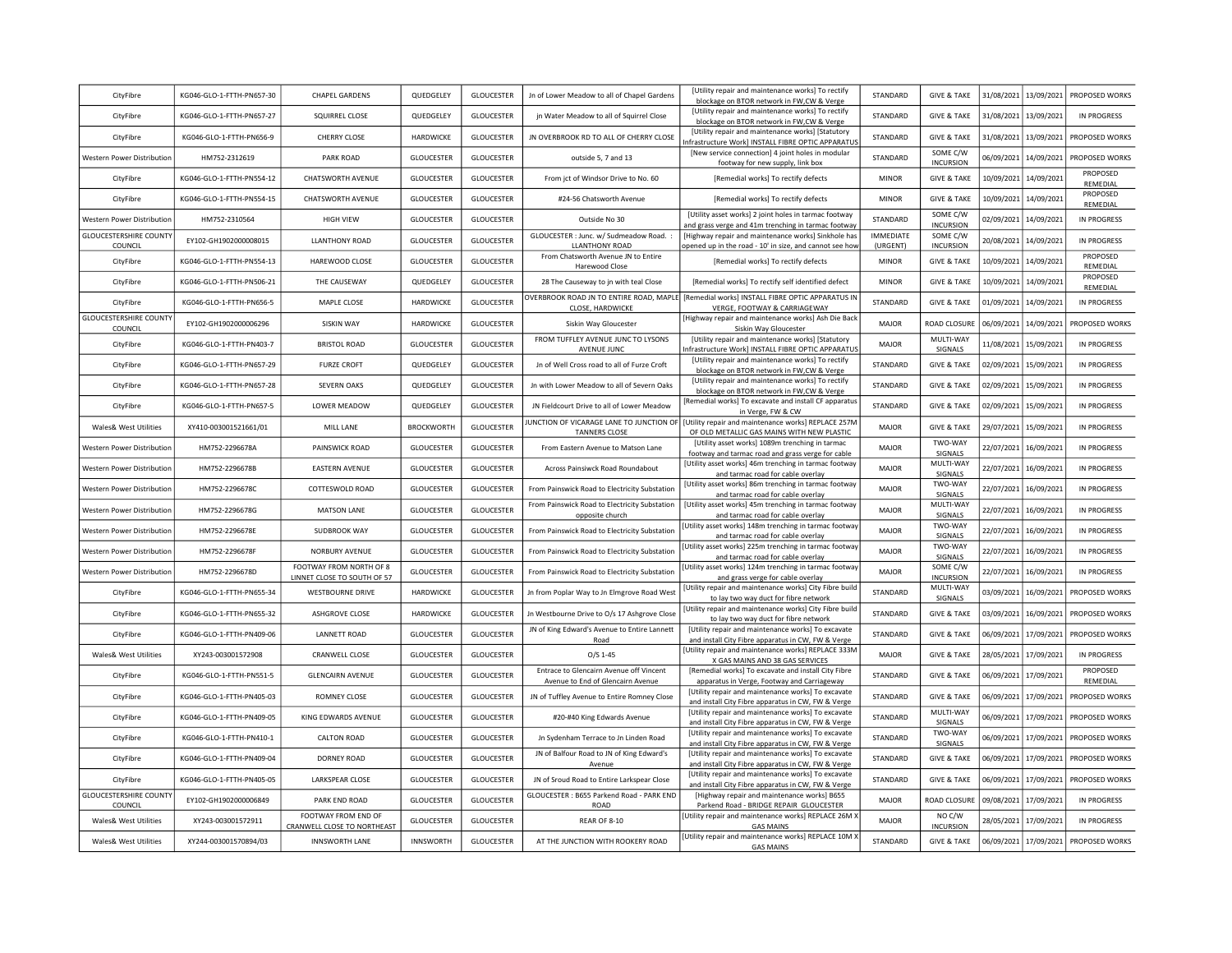| Wales& West Utilities                                  | XY244-003001570895/02     | ROOKERY ROAD                                        | <b>INNSWORTH</b>                   | <b>GLOUCESTER</b>                  | O/S NUMBER 1                                                           | [Utility repair and maintenance works] REPLACE 10M X<br><b>GAS MAINS</b>                                      | STANDARD        | <b>GIVE &amp; TAKE</b>            | 06/09/2021 | 17/09/2021            | PROPOSED WORKS     |
|--------------------------------------------------------|---------------------------|-----------------------------------------------------|------------------------------------|------------------------------------|------------------------------------------------------------------------|---------------------------------------------------------------------------------------------------------------|-----------------|-----------------------------------|------------|-----------------------|--------------------|
| <b>GLOUCESTERSHIRE COUNTY</b><br>COUNCIL               | EY102-GH1902000008059     | WAINI ODE LANE                                      | APPERLEY                           | <b>GLOUCESTER</b>                  | GLOUCESTER: (B406) Grey Hill - Ringway<br>2021/22 : WAINLODE LANE      | [Highway repair and maintenance works] (B406) Grey<br>Hill bridge, Wainlode Lane GLOUCESTER                   | <b>STANDARD</b> | ROAD CLOSURE                      | 06/09/2021 | 17/09/2021            | PROPOSED WORKS     |
| CityFibre                                              | KG046-GLO-1-FTTH-PN160-2  | <b>MAYFAIR CLOSE</b>                                | <b>GLOUCESTER</b>                  | <b>GLOUCESTER</b>                  | Jn Hempsted Lane to all of Mayfair Close                               | [Utility repair and maintenance works] City Fibre build<br>to lay two way duct for fibre network              | <b>MAJOR</b>    | <b>GIVE &amp; TAKE</b>            | 06/09/2021 | 20/09/2021            | PROPOSED WORKS     |
| CityFibre                                              | KG046-GLO-1-FTTH-PN172-10 | <b>RECTORY LANE</b>                                 | GLOUCESTER                         | <b>GLOUCESTER</b>                  | O/s Sewage site to o/s Foxleigh                                        | [Utility repair and maintenance works] City Fibre build<br>to lay two way duct for fibre network              | STANDARD        | <b>GIVE &amp; TAKE</b>            | 09/09/2021 | 22/09/2021            | PROPOSED WORKS     |
| CityFibre                                              | KG046-GLO-1-FTTH-PN407-6  | <b>LYSONS AVENUE</b>                                | <b>GLOUCESTER</b>                  | <b>GLOUCESTER</b>                  | Bristol Rd junction to Seymour Rd junction                             | [Utility repair and maintenance works] Excavation of                                                          | <b>STANDARD</b> | <b>GIVE &amp; TAKE</b>            | 10/09/2021 | 23/09/2021            | PROPOSED WORKS     |
| CityFibre                                              | KG046-GLO-1-FTTH-PN407-7  | <b>I INDEN ROAD</b>                                 | <b>GLOUCESTER</b>                  | <b>GLOUCESTER</b>                  | o/s 83 to Bristol Rd junction                                          | footway some carraigeway to lay Fibre Optic cables<br>[Utility repair and maintenance works] Excavation of    | STANDARD        | <b>GIVE &amp; TAKE</b>            | 10/09/2021 | 23/09/2021            | PROPOSED WORKS     |
| CityFibre                                              | KG046-GLO-1-FTTH-PN172-9  | HONEYTHORN CLOSE                                    | GLOUCESTER                         | GLOUCESTER                         | JN Hempsted Lane to Entire Honeythorn Close                            | footway some carraigeway to lay Fibre Optic cables<br>[Utility repair and maintenance works] City Fibre build | <b>MAJOR</b>    | <b>GIVE &amp; TAKE</b>            | 06/09/2021 | 23/09/2021            | PROPOSED WORKS     |
| CityFibre                                              | KG046-GLO-1-FTTH-PN160-5  | SUDMEADOW ROAD                                      | <b>GLOUCESTER</b>                  | GLOUCESTER                         | Jn Hempsted Lane to all of Sudmeadow Road                              | to lay two way duct for fibre network<br>[Utility repair and maintenance works] City Fibre build              | <b>MAJOR</b>    | <b>GIVE &amp; TAKE</b>            | 23/08/2021 | 24/09/2021            | PROPOSED WORKS     |
| CityFibre                                              | KG046-GLO-1-FTTH-PN160-6  | <b>ILANTHONY ROAD</b>                               | GLOUCESTER                         | GLOUCESTER                         | Jn Sudmeadow Road to Llantony Bridge                                   | to lay two way duct for fibre network<br>[Utility repair and maintenance works] City Fibre build              | MAJOR           | MULTI-WAY                         | 23/08/2021 | 24/09/2021            | PROPOSED WORKS     |
| CityFibre                                              | KG046-GLO-1-FTTH-PN160-7  | <b>SEVERN ROAD</b>                                  | <b>GLOUCESTER</b>                  | <b>GLOUCESTER</b>                  | Jn Llantony Rd to O/s Lock Hse Commercial Rd                           | to lay two way duct for fibre network<br>[Utility repair and maintenance works] City Fibre build              | <b>MAJOR</b>    | SIGNALS<br><b>GIVE &amp; TAKE</b> | 23/08/2021 | 24/09/2021            | PROPOSED WORKS     |
| Wales& West Utilities                                  | XY244-003001570894/999    | <b>INNSWORTH LANE</b>                               | <b>INNSWORTH</b>                   | <b>GLOUCESTER</b>                  | IN VERGE ADJ 148                                                       | to lay two way duct for fibre network<br>[Utility repair and maintenance works] NOTICE FOR                    | MAJOR           | NO C/W                            | 26/07/2021 | 24/09/2021            | IN PROGRESS        |
| <b>GLOUCESTERSHIRE COUNTY</b>                          | EY099-15-153-RSB          | <b>MERCHANTS ROAD</b>                               | GLOUCESTER                         | GLOUCESTER                         | Downings Malthouse                                                     | <b>CABIN ONLY</b><br>Road closed and no parking/ no waiting/ no loading for                                   | MAJOR           | <b>INCURSION</b><br>ROAD CLOSURE  |            | 24/07/2020 01/10/2021 | IN PROGRESS        |
| COUNCIL                                                |                           |                                                     |                                    |                                    | FROM REAR OF NO. 60 FIELDFARE TO OUTSIDE                               | safety shoring, demolitionand construction works.<br>[Utility repair and maintenance works] REPLACE 277M      |                 |                                   |            |                       |                    |
| Wales& West Utilities                                  | XY243-003001625454        | WOODCOCK CLOSE                                      | <b>GLOUCESTER</b>                  | <b>GLOUCESTER</b>                  | NO. 78 WOODCOCK CLOSE.                                                 | OF OLD METALLIC GAS MAINS WITH NEW PLASTIC<br>[Utility repair and maintenance works] City Fibre build         | MAJOR           | <b>GIVE &amp; TAKE</b>            | 02/08/2021 | 04/10/2021            | IN PROGRESS        |
| CityFibre                                              | KG046-GLO-1-FTTH-PN160-8  | ST ANN WAY                                          | <b>GLOUCESTER</b>                  | <b>GLOUCESTER</b>                  | From Spinnaker Rd Jn to High Orchard Bridge                            | to lay two way duct for fibre network<br>[Utility repair and maintenance works] REPLACE 530M                  | MAJOR           | <b>GIVE &amp; TAKE</b>            | 30/08/2021 | 08/10/2021            | PROPOSED WORKS     |
| Wales& West Utilities<br><b>GLOUCESTERSHIRE COUNTY</b> | XY243-003001561800        | SPA ROAD                                            | <b>GLOUCESTER</b>                  | GLOUCESTER                         | O/S 3- O/S PARKHOUSE<br>GLOUCESTER : Bruton Way/Metz Way :             | X GAS MAINS AND 32 SERVICES<br>[Highway repair and maintenance works] Gloucester                              | MAJOR           | <b>GIVE &amp; TAKE</b>            | 18/08/2021 | 08/10/2021            | IN PROGRESS        |
| COUNCIL                                                | EY102-GH1902000007837     | METZ WAY                                            | <b>GLOUCESTER</b>                  | <b>GLOUCESTER</b>                  | <b>BRUTON WAY</b>                                                      | Station Access trial pits/site clearance works.                                                               | MAJOR           | <b>LANE CLOSURE</b>               | 07/09/2021 | 08/10/2021            | PROPOSED WORKS     |
| CityFibre                                              | KG046-GLO-1-FTTH-PN610-2  | THATCHAM AVENUE KINGSWAY                            | QUEDGELEY                          | <b>GLOUCESTER</b>                  | From O/s Manor Farm to No.115 Thatcham ave                             | [Utility repair and maintenance works] City Fibre build<br>to lay two way duct for fibre network              | MAJOR           | <b>GIVE &amp; TAKE</b>            |            | 30/08/2021 08/10/2021 | PROPOSED WORKS     |
| <b>GLOUCESTERSHIRE COUNT</b><br>COUNCIL                | EY020-NRS-S278-22352K     | A4019 SWAN INN TO THE<br><b>GLOUCESTER OLD SPOT</b> | COOMBE HILL                        | <b>GLOUCESTER</b>                  | from Coombe Hill junction past bus stop                                | S278 works including off site drainage, new kerbs and<br>bus stop, Promoter: Kendrick Homes, Contractors: Raw | MAJOR           | MULTI-WAY<br>SIGNALS              |            | 09/08/2021 08/10/2021 | IN PROGRESS        |
| <b>GLOUCESTERSHIRE COUNTY</b><br>COUNCIL               | EY020-NRS-S278-22351K     | <b>TEWKESBURY ROAD</b>                              | COOMBE HILL                        | <b>GLOUCESTER</b>                  | from Coombe Hill junction past bus stop                                | S278 works including off site drainage, new kerbs and<br>bus stop, Promoter: Kendrick Homes, Contractors: Raw | MAJOR           | MULTI-WAY<br>SIGNALS              |            | 09/08/2021 08/10/2021 | IN PROGRESS        |
| CityFibre                                              | KG046-GLO-1-FTTH-PN165-2  | <b>BRISTOL ROAD</b>                                 | <b>GLOUCESTER</b>                  | <b>GLOUCESTER</b>                  | From Jn Clifton Ro to Jn St Ann Way                                    | [Utility repair and maintenance works] City Fibre build<br>to lay two way duct for fibre network              | MAJOR           | TWO-WAY<br>SIGNALS                |            | 01/09/2021 12/10/2021 | PROPOSED WORKS     |
| CityFibre                                              | KG046-GLO-1-FTTH-PN160-1  | <b>HEMPSTED LANE</b>                                | <b>GLOUCESTER</b>                  | <b>GLOUCESTER</b>                  | From Jn Honeythorn Close to Jn Sudmeadow<br>Road                       | [Utility repair and maintenance works] City Fibre build<br>to lay two way duct for fibre network              | MAJOR           | <b>GIVE &amp; TAKE</b>            |            | 01/09/2021 12/10/2021 | PROPOSED WORKS     |
| CityFibre                                              | KG046-GLO-1-FTTH-PN160-4  | SPINNAKER ROAD                                      | <b>GLOUCESTER</b>                  | <b>GLOUCESTER</b>                  | Jn Hempsted Lane to all of Spinnaker Road                              | [Utility repair and maintenance works] City Fibre build<br>to lay two way duct for fibre network              | MAJOR           | <b>GIVE &amp; TAKE</b>            |            | 01/09/2021 12/10/2021 | PROPOSED WORKS     |
| CityFibre                                              | KG046-GLO-1-FTTH-PN165-4  | <b>LLANTHONY ROAD</b>                               | <b>GLOUCESTER</b>                  | <b>GLOUCESTER</b>                  | From Jn Soutgate St to Jn Church St                                    | [Utility repair and maintenance works] City Fibre build<br>to lay two way duct for fibre network              | <b>MAJOR</b>    | <b>GIVE &amp; TAKE</b>            |            | 01/09/2021 12/10/2021 | PROPOSED WORKS     |
| CityFibre                                              | KG046-GLO-1-FTTH-PN160-3  | SANDALWOOD DRIVE                                    | <b>GLOUCESTER</b>                  | <b>GLOUCESTER</b>                  | JN Hempsted Lane to all of sandalwood Drive                            | [Utility repair and maintenance works] City Fibre build<br>to lay two way duct for fibre network              | MAJOR           | <b>GIVE &amp; TAKE</b>            |            | 02/09/2021 13/10/2021 | <b>IN PROGRESS</b> |
| CityFibre                                              | KG046-GLO-1-FTTH-PN408-9  | <b>BRISTOL ROAD</b>                                 | <b>GLOUCESTER</b>                  | <b>GLOUCESTER</b>                  | Linden Rd junction to O/S William Hill Shop<br><b>Bristol Rd</b>       | [Utility repair and maintenance works] Excavation of<br>footway some carraigeway to lay Fibre Optic cables    | MAIOR           | <b>GIVE &amp; TAKE</b>            |            | 06/09/2021 15/10/2021 | PROPOSED WORKS     |
| CityFibre                                              | KG046-GLO-1-FTTH-PN605-3  | VALLEY GARDENS KINGSWAY                             | QUEDGELEY                          | <b>GLOUCESTER</b>                  | From Valley Gardens Jn of Mildenhall Way to<br>Aldergrove Jn           | [Utility repair and maintenance works] City Fibre build<br>to lay two way duct for fibre network              | <b>MAJOR</b>    | <b>GIVE &amp; TAKE</b>            |            | 06/09/2021 15/10/2021 | PROPOSED WORKS     |
| CityFibre                                              | KG046-GLO-1-FTTH-PN610-1  | VALLEY GARDENS KINGSWAY                             | QUEDGELEY                          | <b>GLOUCESTER</b>                  | Valley Gardens Jn from Aldergrove to Jn of                             | [Utility repair and maintenance works] City Fibre build                                                       | <b>MAJOR</b>    | <b>GIVE &amp; TAKE</b>            |            | 10/09/2021 21/10/2021 | PROPOSED WORKS     |
| Wales& West Utilities                                  | XY410-003001521639/01     | <b>VICARAGE LANE</b>                                | <b>BROCKWORTH</b>                  | <b>GLOUCESTER</b>                  | Thatcham Ave<br>JUNCTION OF ERMIN STREET TO JUNCTION OF                | to lay two way duct for fibre network<br>[Utility repair and maintenance works] REPLACE 338M                  | MAIOR           | <b>GIVE &amp; TAKE</b>            |            | 06/09/2021 29/10/2021 | PROPOSED WORKS     |
| <b>GLOUCESTERSHIRE COUNTY</b>                          | EY050-S278/HUNTSGROVEB    | HARESFIELD LANE                                     | HARDWICKE                          | GLOUCESTER                         | MILL LANE<br>New Development                                           | OF OLD METALLIC GAS MAINS WITH NEW PLASTIC<br>s278 works for new road layout associated with                  | MAJOR           | ROAD CLOSURE                      |            | 10/03/2021 08/12/2021 | <b>IN PROGRESS</b> |
| COUNCIL<br><b>GLOUCESTERSHIRE COUNTY</b>               | EY101-1300023             | CHELTENHAM ROAD EAST                                | CHURCHDOWN                         | <b>GLOUCESTER</b>                  | B4063 between M5 overbridge and Arle Court                             | Huntsgrove Development<br>[Highway improvement works] New cycleway along                                      | MAJOR           | SOME C/W                          |            | 16/08/2021 31/03/2022 | PROPOSED WORKS     |
| COUNCIL<br><b>GLOUCESTERSHIRE COUNTY</b>               | EY050-S278/NEWJUNCTION    | <b>BRISTOL ROAD</b>                                 | HARDWICKE                          | <b>GLOUCESTER</b>                  | Roundabout<br>A38 Southern Connector                                   | B4063<br>new junction installation works                                                                      | MAJOR           | <b>INCURSION</b><br>ROAD CLOSURE  | 15/08/2021 | 30/09/2022            | PROPOSED WORKS     |
| COUNCIL<br><b>GLOUCESTERSHIRE COUNTY</b>               | EY050-S278/SOUTHERNCONN   | SOUTHERN CONNECTOR                                  | HARDWICKE                          | <b>GLOUCESTER</b>                  | adj hardwicke slip road                                                | s278 works highway improvements, signalisation,                                                               | MAJOR           | SOME C/W                          |            | 15/08/2021 30/09/2022 | PROPOSED WORKS     |
| COUNCIL<br><b>GLOUCESTERSHIRE COUNTY</b>               | EY102-GH1902000007227     | <b>LOOP ROAD</b>                                    | GREAT                              | GREAT                              | <b>GREAT RISSINGTON: LOOP ROAD</b>                                     | realignment, widening and resurfacing<br>[Highway repair and maintenance works] Intercept                     | STANDARD        | <b>INCURSION</b><br>SOME C/W      | 06/09/2021 | 13/09/2021            | PROPOSED WORKS     |
| COUNCIL<br><b>GLOUCESTERSHIRE COUNTY</b>               | EY102-GH1901000005682     | 3/103 COTSWOLD WILDLIFE PARK                        | RISSINGTON<br><b>GUITING POWER</b> | RISSINGTON<br><b>GUITING POWER</b> | Snowshill Road 806827                                                  | spring and pipe to ditch plus patching GREAT<br>[Highway repair and maintenance works] Pre Surface            | MAJOR           | <b>INCURSION</b><br>ROAD CLOSURE  | 01/09/2021 | 30/11/2021            | PROPOSED WORKS     |
| COUNCIL<br><b>GLOUCESTERSHIRE COUNTY</b>               |                           | TO ROAD TO GUITING POWER                            |                                    |                                    |                                                                        | Dressing Patching Snowshill Road Upper Slaughter<br>[Highway improvement works] Carriageway                   |                 |                                   |            |                       |                    |
| COUNCIL<br><b>GLOUCESTERSHIRE COUNTY</b>               | EY100-870709D             | FOSSEWAY<br>A40 FROM PUESDOWN TO                    | HAMPNETT                           | HAMPNETT                           | A429 Fosseway, Hampnett<br>A40 from Puesdown to Northleach Roundabout, | Resurfacing<br>[Highway improvement works] Carriageway                                                        | MAJOR           | ROAD CLOSURE                      | 31/08/2021 | 15/09/2021            | <b>IN PROGRESS</b> |
| COUNCIL                                                | EY100-870709C             | NORTHLEACH ROUNDABOUT                               | HAMPNETT                           | HAMPNETT                           | Hampnett                                                               | Resurfacing<br>[Utility repair and maintenance works] We are                                                  | MAJOR           | ROAD CLOSURE                      | 31/08/2021 | 15/09/2021            | <b>IN PROGRESS</b> |
| SEVERN TRENT WATER LTD                                 | LB521-A6S-125699240A      | <b>GLOUCESTER ROAD</b>                              | <b>HARTPURY</b>                    | <b>HARTPURY</b>                    | O/S Watersmeet (Hotel) on Gloucester Road                              | maintaining flow monitoring equipment in the dirty                                                            | <b>MINOR</b>    | <b>GIVE &amp; TAKE</b>            | 03/09/2021 | 07/09/2021            | PROPOSED WORKS     |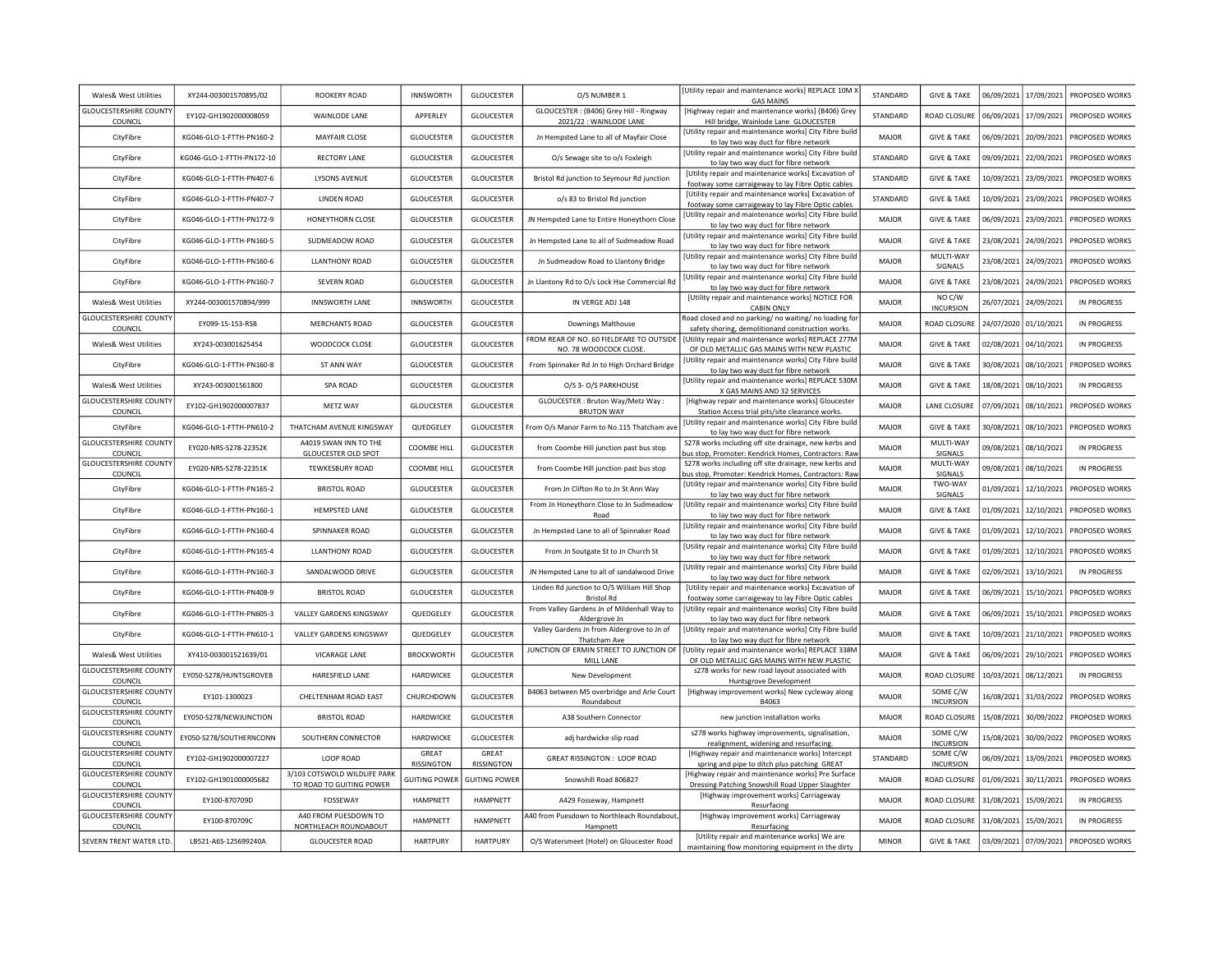| <b>GLOUCESTERSHIRE COUNTY</b><br>COUNCIL | EY099-L-MAIN-00011734                          | <b>FASTLEACH ROAD ADJACENT</b><br><b>WILLIAMSTRIP PARK</b> | <b>HATHEROP</b>       | <b>HATHEROP</b>       | O/s Garden cottage                                                                  | DFT Video camera traffic survey                                                                                  | <b>HIGHWAYS ACT</b><br>PERMITS | NO C/W<br><b>INCURSION</b>               |            | 07/09/2021 07/09/2021 | PROPOSED WORKS     |
|------------------------------------------|------------------------------------------------|------------------------------------------------------------|-----------------------|-----------------------|-------------------------------------------------------------------------------------|------------------------------------------------------------------------------------------------------------------|--------------------------------|------------------------------------------|------------|-----------------------|--------------------|
| <b>GLOUCESTERSHIRE COUNTY</b><br>COUNCIL | EY102-GH1902000008116                          | <b>B4215 FROM BARBERS BRIDGE TO</b><br><b>MAYVIEW</b>      | HIGHI FADON           | <b>HIGHI FADON</b>    | HIGHLEADON : b4215 south bound past<br>trioscape garden centre : B4215 FROM         | [Highway repair and maintenance works] clear ditches<br>rebuild gully and repair defect inline identified tm two | <b>MINOR</b>                   | TWO-WAY<br>SIGNALS                       |            | 06/09/2021 07/09/2021 | PROPOSED WORKS     |
| SEVERN TRENT WATER LTD.                  | LB922-5201-000006572166                        | ROAD FROM WOODLAND ROAD TO<br>REDDINHORN COTTAGE           | HILLERSLAND           | HILLERSLAND           | O/S RHICO                                                                           | [New service connection] * New Clean Water<br>Connection * Lay 1 x service pipe from 4'PVC main                  | <b>MAJOR</b>                   | ROAD CLOSURE                             | 06/09/2021 | 06/09/2021            | PROPOSED WORKS     |
| <b>GLOUCESTERSHIRE COUNTY</b><br>COUNCIL | EY100-816754                                   | WELSH WAY                                                  | HONEYCOMBE<br>LEAZE   | HONEYCOMBE<br>LEAZE   | 3/170 Welsh Way Fairford                                                            | [Highway improvement works] Carriageway<br>Resurfacing                                                           | MAJOR                          | ROAD CLOSURE                             | 08/09/2021 | 14/09/2021            | PROPOSED WORKS     |
| SEVERN TRENT WATER LTD.                  | LB922-5201-000006560558A                       | SUNDIAL COTTAGES TO<br><b>TICKMOREND HOUSE</b>             | TICKMOREND            | HORSLEY               | OUTSIDE THE TICKMOREND HOUSE BARN                                                   | [New service connection] * NEW WATER CONNECTION<br>* CARRIAGEWAY TYPE 4 (UP TO 0.5 MSA)                          | MAJOR                          | ROAD CLOSURE                             | 08/09/2021 | 10/09/2021            | PROPOSED WORKS     |
| SEVERN TRENT WATER LTD.                  | LB901-1303-000012873751                        | HUNTLEY FOOTPATH 31                                        | HUNTLEY               | <b>HUNTLEY</b>        | <b>OUTSIDE BROOK COTTAGE</b>                                                        | [Utility repair and maintenance works] HV Bbox Renev<br>25mm add Meter                                           | <b>MINOR</b>                   | SOME C/W<br><b>INCURSION</b>             | 06/09/2021 | 08/09/2021            | PROPOSED WORKS     |
| Gigaclear                                | KA030-CU008263                                 | ROAD FROM ASHFIELD TO<br>JUNCTION WITH JOYFORD HILL        | <b>JOYFORD</b>        | <b>IOYFORD</b>        | Joyford Hill to Jnc at Wallmeadow Lane                                              | [Utility repair and maintenance works] Installation of<br>Fibre Optic Ducting and Chambers.                      | MAJOR                          | ROAD CLOSURE                             | 01/09/2021 | 13/09/2021            | <b>IN PROGRESS</b> |
| <b>GLOUCESTERSHIRE COUNTY</b><br>COUNCIL | EY102-GH1902000007645                          | 401009 TETBURY ROAD TO EWEN                                | EWEN                  | <b>KFMBIF</b>         | KEMBLE: Ewen Wharf Ewen: 401009 TETBURY<br>ROAD TO EWEN                             | [Highway repair and maintenance works] Clear silt<br>from bridge and uncover gullies and clean KEMBLE            | MAJOR                          | ROAD CLOSURI                             | 03/09/2021 | 03/09/2021            | PROPOSED WORKS     |
| <b>GLOUCESTERSHIRE COUNTY</b><br>COUNCIL | EY102-GH1901000005687                          | 3/184 PARK LEAZE BRIDGE TO<br>POOLE ROAD EWEN              | <b>EWEN</b>           | KEMBLE                | Somerford Keynes Road Siddington 807006                                             | [Highway repair and maintenance works] Pre Surface<br>Dressing Patching Somerford Keynes Road Siddington         | MAJOR                          | ROAD CLOSURI                             | 01/09/2021 | 30/11/2021            | PROPOSED WORKS     |
| <b>GLOUCESTERSHIRE COUNTY</b><br>COUNCIL | EY102-GH1902000006785                          | <b>ROSS ROAD</b>                                           | KILCOT                | KILCOT                | NEWENT: 41000 Ross Rd, Newent (2021-2022)<br>B4221 PICKLENASH TO JCT 400326 NEWENT  | [Highway repair and maintenance works] Construction<br>/ Repair works - Drainage NEWENT :                        | MAJOR                          | ROAD CLOSUR                              | 16/08/2021 | 03/09/2021            | <b>IN PROGRESS</b> |
| SEVERN TRENT WATER LTD.                  | LB901-1303-000012867232                        | THE DAFFODILS                                              | <b>KINGS STANLEY</b>  | <b>KINGS STANLEY</b>  | <b>OUTSIDE NUMBER 25</b>                                                            | [Utility repair and maintenance works] * HV Hydrant<br>Rebuild chamber                                           | <b>MINOR</b>                   | SOME C/W<br><b>INCURSION</b>             | 03/09/2021 | 07/09/2021            | PROPOSED WORKS     |
| BT                                       | BC410-TM00000500304515900                      | 401495 HAZELCOTE LANE HORSLEY<br>TO KINGSCOTE              | KINGSCOTE             | KINGSCOTE             | rom 15m NE of the War Memorial to outside 2<br>Boxwood Close, 401495 HAZELCOTE LANE | [Utility repair and maintenance works] To locate and<br>excavate to clear blockage and access to jointing        | <b>MINOR</b>                   | SOME C/W<br><b>INCURSION</b>             | 10/09/2021 | 13/09/2021            | PROPOSED WORKS     |
| SEVERN TRENT WATER LTD.                  | LB922-5201-000006531427A                       | WICKWAR ROAD                                               | <b>KINGSWOOD</b>      | KINGSWOOD             | OPP NUMBERS 25-27                                                                   | [Remedial works] Interim-Perm. lay anti skid                                                                     | <b>MINOR</b>                   | SOME C/W                                 | 06/09/2021 | 06/09/2021            | PROPOSED           |
| <b>GLOUCESTERSHIRE COUNTY</b>            |                                                | ROAD FROM LONDON ROAD TO                                   |                       |                       |                                                                                     | [Highway repair and maintenance works] Column                                                                    |                                | <b>INCURSION</b>                         |            |                       | REMEDIAL           |
| COUNCIL<br>SCOTTISH& SOUTHERN            | EY204-52847952                                 | <b>FAIRFORD ROAD</b>                                       | <b>WARRENS CROSS</b>  | LECHLADE              | On RAB Jn The Wern                                                                  | Replacement<br>[Utility repair and maintenance works] joint hole in                                              | <b>MINOR</b>                   | <b>GIVE &amp; TAKE</b>                   | 01/09/2021 | 03/09/2021            | PROPOSED WORKS     |
| ELECTRICITY NETWORKS                     | LP151-S30005484                                | MOORGATE                                                   | <b>DOWNINGTON</b>     | LECHLADE              | 0/s <sub>1</sub>                                                                    | footway, expose lv mains for connection-consac, 14                                                               | STANDARD                       | <b>GIVE &amp; TAKE</b>                   | 01/09/2021 | 08/09/2021            | PROPOSED WORKS     |
| Thames Water Utilities Ltd               | MU305-000031644062-001                         | SWANSFIFI D                                                | LECHLADE              | LECHLADE              | 6                                                                                   | [Utility repair and maintenance works] B Box Exchange<br><33mm Fway in Footway                                   | <b>MINOR</b>                   | SOME C/W<br><b>INCURSION</b>             | 07/09/2021 | 09/09/2021            | PROPOSED WORKS     |
| <b>GLOUCESTERSHIRE COUNTY</b><br>COUNCIL | EY102-GH1901000005685                          | HAMBIDGE LANE                                              | LECHLADE              | LECHLADE              | Hambridge Lane Lechlade                                                             | [Highway repair and maintenance works] Pre Surface<br>Dressing Patching Hambridge Lane Lechlade 854186           | MAJOR                          | ROAD CLOSURE                             | 01/09/2021 | 30/11/2021            | PROPOSED WORKS     |
| <b>GLOUCESTERSHIRE COUNTY</b><br>COUNCIL | EY099-L-MAIN-00011950                          | MARSH ROAD                                                 | LEONARD<br>STANLEY    | LEONARD<br>STANLEY    | outside 'belle vue' just up from church road<br>junction                            | ATC Speed count                                                                                                  | <b>HIGHWAYS ACT</b><br>PERMITS | NO C/W<br><b>INCURSION</b>               | 30/08/2021 | 07/09/2021            | PROPOSED WORKS     |
| Wales& West Utilities                    | XY244-001003846178                             | DOZULE CLOSE                                               | LEONARD               | LEONARD               | OUTSIDE 58                                                                          | [Utility repair and maintenance works] TRACE AND                                                                 | <b>IMMEDIATE</b>               | SOME C/W                                 | 02/09/2021 | 08/09/2021            | IN PROGRESS        |
| <b>BT</b>                                | BC010-01594823162                              | <b>BROAD STREET</b>                                        | STANLEY<br>LITTLEDEAN | STANLEY<br>LITTLEDEAN | OPPOSITE GRANGE LANE, BROAD STREET, GL14                                            | REPAIR GAS ESCAPE AND PERMANENTLY REINSTATE<br>[Utility asset works] Disconnect and Remove Kiosk                 | (EMERGENCY)<br><b>MINOR</b>    | <b>INCURSION</b><br>SOME C/W             | 10/09/2021 | 10/09/2021            | PROPOSED WORKS     |
| <b>GLOUCESTERSHIRE COUNTY</b><br>COUNCIL | EY102-GH1902000007884                          | <b>GRANGE LANE</b>                                         | LITTLEDEAN            | LITTLEDEAN            | 3NH<br>LITTLEDEAN : Grange Lane, Littledean, GL14<br>3NQ: GRANGE LANE               | [Highway repair and maintenance works] Drainage<br>investigation. then repair to connect in existing line.       | <b>MINOR</b>                   | <b>INCURSION</b><br>MULTI-WAY<br>SIGNALS | 06/09/2021 | 10/09/2021            | PROPOSED WORKS     |
| <b>BT</b>                                | BC008-PTMS1909629201                           | THE CROOK                                                  | LONGBOROUGH           | LONGBOROUGH           | Cotswald View The Crook Longborough<br>Gloucestershire GL56 0QY                     | [Utility asset works] poletest works                                                                             | MAJOR                          | <b>ROAD CLOSUR</b>                       |            | 07/09/2021 07/09/2021 | PROPOSED WORKS     |
| Western Power Distribution               | HM744-2308087                                  | MORETON ROAD                                               | LONGBOROUGH           | LONGBOROUGH           | 580M from junction with Stow Road                                                   | [New service connection] 1 joint hole in grass verge fo                                                          | STANDARD                       | TWO-WAY<br>SIGNALS                       | 06/09/2021 | 11/09/2021            | PROPOSED WORKS     |
| SEVERN TRENT WATER LTD.                  | LB521-A6S-125699224A                           | MONMOUTH ROAD                                              | LONGHOPE              | LONGHOPE              | O/S Oldway House on Monmouth Road                                                   | new supply<br>[Utility repair and maintenance works] We are                                                      | <b>MINOR</b>                   | NO C/W<br><b>INCURSION</b>               |            | 31/08/2021 02/09/2021 | <b>IN PROGRESS</b> |
| <b>GLOUCESTERSHIRE COUNTY</b><br>COUNCIL | EY010-NRS-S278-00095J                          | MONMOUTH ROAD                                              | LONGHOPE              | LONGHOPE              | outside site formerly knowns as Richard Read<br>Haulage                             | maintaining flow monitoring equipment in the dirty<br>S278 works including new pedestrian island/crossing,       | STANDARD                       | MULTI-WAY<br>SIGNALS                     |            | 09/08/2021 03/09/2021 | <b>IN PROGRESS</b> |
| <b>GLOUCESTERSHIRE COUNTY</b><br>COUNCIL | EY010-NRS-0S278-00095K                         | LATCHEN                                                    | LONGHOPE              | LONGHOPE              | outside site formerly knowns as Richard Read                                        | Contractor: Hand Contractors Ltd<br>Traffic Light Heads only (S278 works on Monmouth                             | STANDARD                       | MULTI-WAY                                |            | 09/08/2021 03/09/2021 | <b>IN PROGRESS</b> |
| Highways England                         | FN402-<br>NEM210581CHURCHROAD                  | <b>CHURCH ROAD</b>                                         | LONGHOPE              | LONGHOPE              | Haulage<br>A40 Boxbush (Church Road)                                                | Road) Contractor: Hand Contractors Ltd<br>[Optional permit no fee] multiway traffic signals to                   | <b>MAJOR</b>                   | SIGNALS<br>MULTI-WAY<br>SIGNALS          | 09/08/2021 | 10/09/2021            | IN PROGRESS        |
| Highways England                         | <b>FN402</b>                                   | <b>BARREL LANE</b>                                         | LONGHOPE              | LONGHOPE              | A40 Boxbush (Barrel Lane)                                                           | rebuild retaining wall outside Norton House (traffic<br>[Optional permit no fee] multiway traffic signals to     | MAJOR                          | MULTI-WAY                                | 09/08/2021 | 10/09/2021            | IN PROGRESS        |
| SEVERN TRENT WATER LTD                   | NEM210581BARRELLANE<br>LB901-1303-000012867661 | <b>SQUIRES ROAD</b>                                        | HANGERBERRY           | LYDBROOK              | <b>OUTISDE PROPERTY KNOWN AS FAIRVIEW</b>                                           | rebuild retaining wall outside Norton House (traffic<br>[Utility repair and maintenance works] * HV Bbox         | <b>MINOR</b>                   | SIGNALS<br>SOME C/W                      | 06/09/2021 | 08/09/2021            | PROPOSED WORKS     |
| Gigaclear                                | KA030-CU008220                                 | PROBERTS BARN LANE                                         | LYDBROOK              | LYDBROOK              | COTTAGE<br>Tump Lane to B4234                                                       | Renew 25mm w/ Trailer add Meter * visible leak<br>[Utility repair and maintenance works] Instalation of          | MAJOR                          | <b>INCURSION</b><br>ROAD CLOSURE         |            | 06/09/2021 01/10/2021 | PROPOSED WORKS     |
| Gigaclear                                | KA170-OCU-STRCHW/0037                          | 500015 OFF A48 BROOKEND                                    | LYDNEY                | LYDNEY                | ROM JNC O/S LANDOWNE HOUSE TO PRIVATE                                               | Fibre Optic Ducting and Chambers<br>[Utility repair and maintenance works] Excavation to                         | MAJOR                          | <b>LANE CLOSURE</b>                      | 05/08/2021 | 03/09/2021            | <b>IN PROGRESS</b> |
| <b>GLOUCESTERSHIRE COUNTY</b>            | EY100-853137B                                  | A48 FROM JUNCTION WITH                                     | THE PURLIEU           | LYDNEY                | TRACK O/S LAUREL COTTAGE<br>A48 from High Street to Jct with Lensbrook,             | install fibre optic cable in surface location listed<br>[Highway improvement works] Carriageway                  | MAJOR                          | ROAD CLOSURE                             |            | 16/08/2021 03/09/2021 | IN PROGRESS        |
| COUNCIL<br>SEVERN TRENT WATER LTD.       | LB521-A6S-125699239A                           | LENSBROOK TO LYDNEY BYPASS<br>NEWERNE STREET               | LYDNEY                | LYDNEY                | Blakeney<br>O/S Waterside Court on Newerne Street                                   | Resurfacing<br>[Utility repair and maintenance works] We are                                                     | <b>MINOR</b>                   | <b>GIVE &amp; TAKE</b>                   | 03/09/2021 | 07/09/2021            | PROPOSED WORKS     |
| Gigaclear                                | KA170-K170-OCU-HEYY/13-B                       | KIMBERLEY CLOSE                                            | LYDNEY                | LYDNEY                | Works located in Kimberley close                                                    | maintaining flow monitoring equipment in the dirty<br>[Utility repair and maintenance works] Excavation to       | STANDARD                       | <b>GIVE &amp; TAKE</b>                   | 03/09/2021 | 08/09/2021            | PROPOSED WORKS     |
|                                          | KA170-K170-OCU-HEYY/14                         | KIMBERLEY DRIVE                                            | LYDNEY                | LYDNEY                |                                                                                     | install fibre optic cable in surface location listed<br>[Utility repair and maintenance works] Excavation to     | STANDARD                       | <b>GIVE &amp; TAKE</b>                   | 30/08/2021 | 08/09/2021            | PROPOSED WORKS     |
| Gigaclear<br>Gigaclear                   | KA170-K170-OCU-HEYY/11                         | THE HAWTHORNS                                              | LYDNEY                | LYDNEY                | Works along Kimberley drive<br>Works along The Hawthorns                            | install fibre optic cable in surface location listed<br>[Utility repair and maintenance works] Excavation to     | STANDARD                       | <b>GIVE &amp; TAKE</b>                   | 03/09/2021 | 08/09/2021            | PROPOSED WORKS     |
|                                          |                                                |                                                            |                       |                       |                                                                                     | install fibre optic cable in surface location listed<br>[Utility repair and maintenance works] Excavation to     |                                |                                          |            |                       |                    |
| Gigaclear                                | KA170-K170-OCU-HEYY/15                         | KIMBERLEY CLOSE                                            | LYDNEY                | LYDNEY                | Works located on Kimberley close                                                    | install fibre optic cable in surface location listed                                                             | <b>MINOR</b>                   | <b>GIVE &amp; TAKE</b>                   | 07/09/2021 | 09/09/2021            | PROPOSED WORKS     |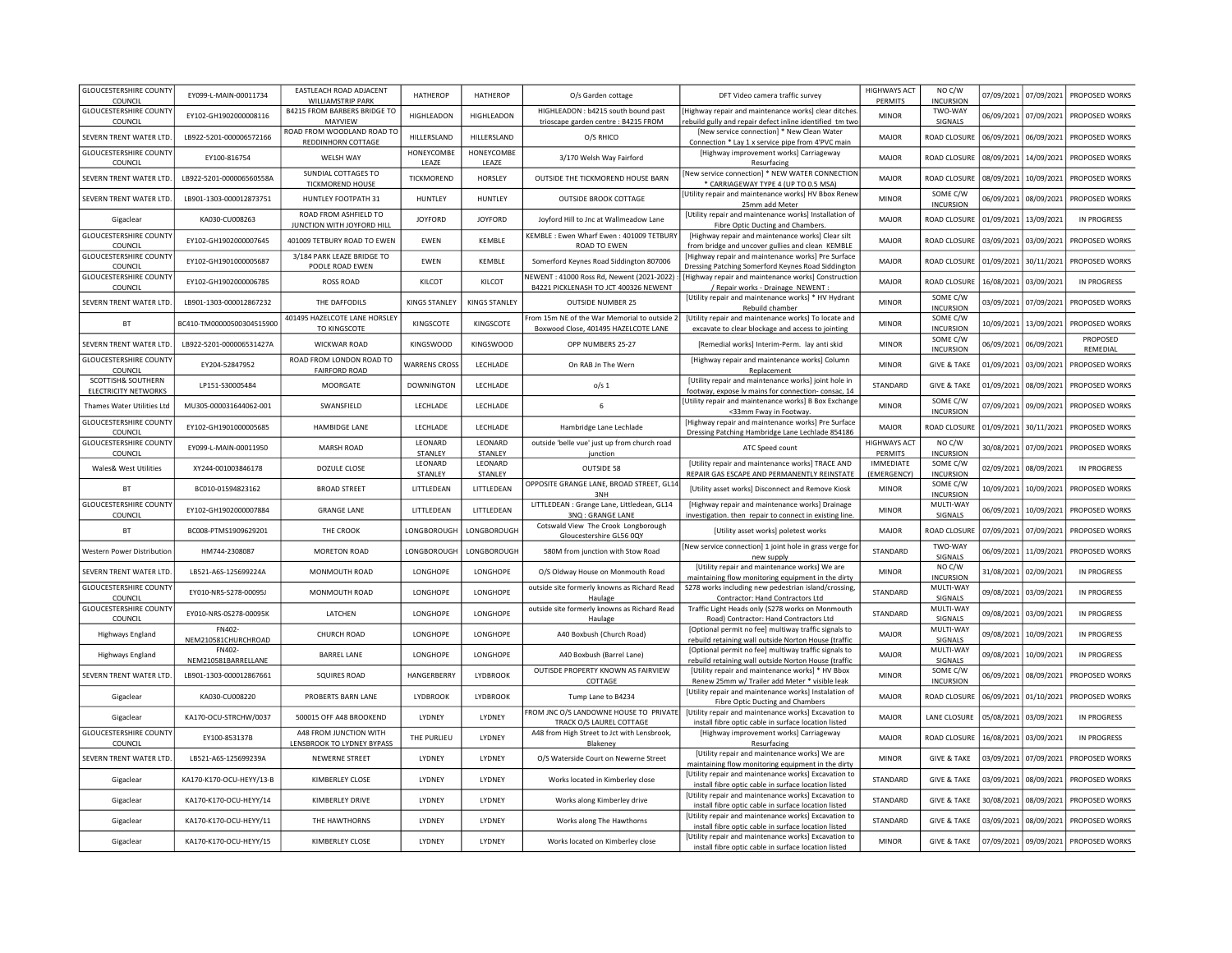| <b>Western Power Distribution</b>                      | HM755-2312762            | PRIMROSE WAY                                    | LYDNEY               | LYDNEY               | Outside 17                                                      | [Disconnection or alteration of supply] 1 joint hole in<br>tarmac footway and 1m trenching in tarmac footway        | STANDARD                       | NO C/W<br><b>INCURSION</b>   | 03/09/2021 | 09/09/2021            | PROPOSED WORKS |
|--------------------------------------------------------|--------------------------|-------------------------------------------------|----------------------|----------------------|-----------------------------------------------------------------|---------------------------------------------------------------------------------------------------------------------|--------------------------------|------------------------------|------------|-----------------------|----------------|
| Western Power Distribution                             | HM755-2315268            | <b>HAMS ROAD</b>                                | <b>I YDNEY</b>       | <b>I YDNEY</b>       | outside hylton court                                            | [New service connection] 1 joint hole in tarmac<br>footway and 20m trenching in tarmac footway for new              | STANDARD                       | SOME C/W<br><b>INCURSION</b> | 06/09/2021 | 09/09/2021            | PROPOSED WORKS |
| Western Power Distribution                             | HM755-2312344A           | ALBERT STREET                                   | <b>I YDNEY</b>       | <b>I YDNEY</b>       | outside 5 Springfield Road                                      | [Utility asset works] Traffic light head only - no                                                                  | <b>STANDARD</b>                | MULTI-WAY                    | 01/09/2021 | 10/09/2021            | IN PROGRESS    |
| Western Power Distribution                             | HM755-2312344C           | SPRINGFIELD ROAD                                | LYDNEY               | LYDNEY               | deom the junction with Spring Meadow Road to                    | excavation in conjunction with parts B and C<br>[Utility asset works] 3 joint holes in tarmac footway               | STANDARD                       | SIGNALS<br>MULTI-WAY         | 01/09/2021 | 10/09/2021            | IN PROGRESS    |
| Gigaclear                                              | KA170-K170-OCU-HEYY/9    | <b>TUTNALLS STREET</b>                          | <b>I YDNEY</b>       | <b>I YDNEY</b>       | adjacent 11<br>Works along Tutnalls street                      | and 109m trenching in tarmac footway and tarmac<br>[Utility repair and maintenance works] Excavation to             | <b>STANDARD</b>                | SIGNALS<br>MULTI-WAY         | 31/08/2021 | 10/09/2021            | IN PROGRESS    |
|                                                        |                          |                                                 |                      |                      | from outside 39 to the junction with SPringfield                | install fibre optic cable in surface location listed<br>[Utility asset works] 52m trenching in tarmac footway       |                                | SIGNALS<br>MULTI-WAY         |            |                       |                |
| Western Power Distribution                             | HM755-2312344B           | SPRING MEADOW ROAD                              | LYDNEY               | <b>I YDNEY</b>       | Road                                                            | for under grounding cables, pole changes - ESQCR in                                                                 | STANDARD                       | SIGNALS                      | 01/09/2021 | 10/09/2021            | IN PROGRESS    |
| Gigaclear                                              | KA170-OCU-BREYNY/0025    | FOOTWAY ADJOINING 16 AND 17<br>TRENCHARD ROAD   | <b>BREAM</b>         | LYDNEY               | WORKS LOCATED IN FOOTWAY                                        | [Utility repair and maintenance works] Excavation to<br>install fibre optic cable in surface location listed        | <b>MAJOR</b>                   | <b>GIVE &amp; TAKE</b>       | 10/08/2021 | 10/09/2021            | IN PROGRESS    |
| <b>GLOUCESTERSHIRE COUNTY</b><br>COUNCIL               | EY100-851614             | A48 FROM ROUNDABOUT TO HIGH<br>STREET AYLBURTON | LYDNEY               | LYDNEY               | A48 from Roundabout to High Street, Aylburton                   | [Highway improvement works] Carriageway<br>Resurfacing - Lining on Saturday                                         | <b>MAJOR</b>                   | ROAD CLOSURE                 | 06/09/2021 | 11/09/2021            | PROPOSED WORKS |
| Gigaclear                                              | KA170-K170-OCU-HEYY/8-B  | NAAS LANE                                       | LYDNEY               | LYDNEY               | Works along tutnalls street                                     | [Utility repair and maintenance works] Excavation to<br>install fibre optic cable in surface location listed        | STANDARD                       | MULTI-WAY<br>SIGNALS         | 30/08/2021 | 13/09/2021            | PROPOSED WORKS |
| Gigaclear                                              | KA170-OCU-HGHYNY/PLINTH1 | <b>DRIFFIELD ROAD</b>                           | LYDNEY               | LYDNEY               | s/o tan-y-bryn                                                  | [Utility repair and maintenance works] Excavation to<br>install acces cab in prep to build trench to install fibre  | STANDARD                       | <b>GIVE &amp; TAKE</b>       | 02/09/2021 | 15/09/2021            | IN PROGRESS    |
| Gigaclear                                              | KA170-K170-OCU-HEYY/8    | <b>NAAS LANE</b>                                | LYDNEY               | LYDNEY               | Works along Nass lane                                           | <b>IUtility repair and maintenance works) Excavation to</b><br>install fibre optic cable in surface location listed | STANDARD                       | MULTI-WAY<br>SIGNALS         | 20/08/2021 | 17/09/2021            | IN PROGRESS    |
| Gigaclear                                              | KA170-K170-OCU-HEYY/4    | NEWERNE STREET                                  | LYDNEY               | LYDNEY               | Works located along Newerne street                              | [Utility repair and maintenance works] Excavation to                                                                | STANDARD                       | <b>GIVE &amp; TAKE</b>       | 09/09/2021 | 20/09/2021            | PROPOSED WORKS |
| Gigaclear                                              | KA170-OCU-STRCHW/22      | <b>KERRIN LANE</b>                              | <b>WOOLASTON</b>     | LYDNEY               | from jnc on A48 o/s the Bungalow to Kerrin                      | install fibre optic cable in surface location listed<br>[Utility repair and maintenance works] Excavation to        | MAJOR                          | ROAD CLOSURE                 | 06/09/2021 | 24/09/2021            | PROPOSED WORKS |
|                                                        |                          |                                                 |                      |                      | Farm, KERRIN LANE, GL15 6PL                                     | install fibre optic cable in surface location listed                                                                |                                | SOME C/W                     |            |                       |                |
| Gigaclear                                              | KA080-GC/C180758/S444127 | <b>BROADWAY ROAD</b>                            | MICKLETON            | <b>MICKLETON</b>     | CW V ENTRANCE TO HAYCROFT                                       | [Utility repair and maintenance works] Relcote POT<br>[Utility repair and maintenance works] PIA Works to           | <b>MINOR</b>                   | <b>INCURSION</b><br>NO C/W   | 02/09/2021 | 06/09/2021            | IN PROGRESS    |
| Gigaclear                                              | KA080-GC/S963529         | <b>HIGH STREET</b>                              | MICKLETON            | <b>MICKLETON</b>     | FW, CW OS 1 - PEDDARS WAY, HIGH STREET                          | give customer live service                                                                                          | <b>MINOR</b>                   | <b>INCURSION</b>             | 02/09/2021 | 06/09/2021            | PROPOSED WORKS |
| Thames Water Utilities Ltd                             | MU305-000031638117-002   | <b>FURZE LANE</b>                               | MICKLETON            | <b>MICKLETON</b>     | 400M FROM LONGLANDS COTTAGES                                    | [Utility repair and maintenance works] Air Valve<br>exchange Fway in Footway.                                       | <b>MINOR</b>                   | SOME C/W<br><b>INCURSION</b> | 06/09/2021 | 08/09/2021            | PROPOSED WORKS |
| Wales& West Utilities                                  | XY245-004000172275       | <b>HIGH STREET</b>                              | MICKLETON            | <b>MICKLETON</b>     | O/S HOLLYMOUNT                                                  | [Utility repair and maintenance works] LAY NEW GAS<br>SERVICE 3M PUBLIC                                             | STANDARD                       | TWO-WAY<br>SIGNALS           |            | 07/09/2021 13/09/2021 | PROPOSED WORKS |
| Gigaclear                                              | KA030-CU008054           | <b>BUCKSTONE CLOSE</b>                          | MILE END             | MILE END             | O/s 6 Woodgate Road to O/s 5 Buckstone Close                    | [Utility repair and maintenance works] Instalation of<br>Fibre Optic Ducting and Chambers                           | STANDARD                       | MULTI-WAY<br>SIGNALS         |            | 01/09/2021 10/09/2021 | PROPOSED WORKS |
| Gigaclear                                              | KA030-CU008056           | <b>EDGE END ROAD</b>                            | MILE END             | MILE END             | Wood Road to Main Road                                          | [Utility repair and maintenance works] Instalation of<br>Fibre Optic Ducting and Chambers                           | STANDARD                       | MULTI-WAY<br>SIGNALS         |            | 10/09/2021 17/09/2021 | PROPOSED WORKS |
| Gigaclear                                              | KA030-CU008057           | MAIN ROAD                                       | MILE END             | MILE END             | Junction with Edge End Road to O/s 4 Edge End<br>Road, Mile End | [Utility repair and maintenance works] Instalation of<br>Fibre Optic Ducting and Chambers                           | STANDARD                       | MULTI-WAY<br>SIGNALS         |            | 10/09/2021 17/09/2021 | PROPOSED WORKS |
| <b>GLOUCESTERSHIRE COUNTY</b>                          | EY099-S50-00891          | SUMMERSFIELD ROAD                               | MINCHINHAMPT         | MINCHINHAMPT         | outside 10                                                      | New drainage connection, Contractor: Beard                                                                          | MAJOR                          | ROAD CLOSURE                 |            | 31/08/2021 02/09/2021 | PROPOSED WORKS |
| COUNCIL<br>NFTWORK RAIL                                | KL265-120M20CH020921     | LEY LANE                                        | ON<br>MINSTERWORTH   | ON<br>MINSTERWORTH   | Ley Level Crossing                                              | Construction<br>[Works for rail purposes] The barrier at Ley Level                                                  | MAJOR                          | ROAD CLOSURE                 |            | 02/09/2021 03/09/2021 | PROPOSED WORKS |
| PROMOTERS NATIONAL<br>NFTWORK RAIL -                   | KL265-120M20CH060921     | LEY LANE                                        | <b>MINSTERWORTH</b>  | MINSTERWORTH         |                                                                 | Crossing is subject to a Full Road Closure in order to<br>[Works for rail purposes] The barrier at Ley Level        | <b>MAJOR</b>                   | ROAD CLOSURE                 |            | 06/09/2021 07/09/2021 | PROPOSED WORKS |
| PROMOTERS NATIONAL                                     |                          |                                                 |                      |                      | Lev Level Crossing                                              | Crossing is subject to a Full Road Closure in order to<br><b>IUtility repair and maintenance works] TRACE AND</b>   | <b>IMMEDIATE</b>               | SOME C/W                     |            |                       |                |
| Wales& West Utilities<br><b>GLOUCESTERSHIRE COUNTY</b> | XY244-001003942273       | ABENHALL ROAD                                   | MITCHELDEAN          | MITCHELDEAN          | OUTSIDE ABENHALL HOUSE                                          | REPAIR GAS ESCAPE AND PERMANENTLY REINSTATE                                                                         | (EMERGENCY)                    | <b>INCURSION</b>             |            | 26/08/2021 03/09/2021 | IN PROGRESS    |
| COUNCIL                                                | EY099-L-MAIN-00011735    | <b>BAYNHAM ROAD</b>                             | MITCHELDEAN          | MITCHELDEAN          | $O/S$ 29                                                        | DFT Video Camera Traffic survey                                                                                     | <b>HIGHWAYS ACT</b><br>PERMITS | NO C/W<br><b>INCURSION</b>   |            | 07/09/2021 07/09/2021 | PROPOSED WORKS |
| Western Power Distribution                             | HM755-6005990            | <b>WALWYN CLOSE</b>                             | MITCHELDEAN          | MITCHELDEAN          | <b>OUTSIDE 4</b>                                                | [Utility repair and maintenance works] Urgent<br>excavation in highway to locate and repair LV cable                | IMMEDIATE<br>(URGENT)          | SOME C/W<br><b>INCURSION</b> |            | 01/09/2021 09/09/2021 | IN PROGRESS    |
| Gigaclear                                              | KA030-CU008065           | <b>BRADLEY COURT ROAD</b>                       | MITCHELDEAN          | MITCHELDEAN          | Denbara Lodge to Junc with Carisbrook Road                      | [Utility repair and maintenance works] Installation of<br>fibre ducts                                               | MAJOR                          | ROAD CLOSURE                 |            | 06/09/2021 08/10/2021 | PROPOSED WORKS |
| <b>GLOUCESTERSHIRE COUNTY</b><br>COUNCI                | EY010-JH-MENDIPFOREST-01 | 4466 LOWER REDBROOK TO GREAT<br>GROVE           | LOWER<br>REDBROOK    | MONMOUTH             | A466                                                            | <b>Tree Felling</b>                                                                                                 | MAJOR                          | TWO-WAY<br>SIGNALS           |            | 31/08/2021 28/09/2021 | PROPOSED WORKS |
| Thames Water Utilities Ltd                             | MU026-001119SFRB--000002 | TODENHAM ROAD                                   | MORETON-IN-<br>MARSH | MORETON-IN-<br>MARSH | THE MERROWS                                                     | [Utility repair and maintenance works] SEWER-PUBLIC<br>ATTD NOT CLEARED                                             | <b>IMMEDIATE</b><br>(URGENT)   | SOME C/W<br><b>INCURSION</b> |            | 01/09/2021 03/09/2021 | IN PROGRESS    |
| <b>GLOUCESTERSHIRE COUNT</b>                           | EY030-1335/MORETONSHOW   | <b>BATSFORD ROAD</b>                            | MORETON-IN-          | MORETON-IN-          | Opp Cricket Ground                                              | Road Closure for traffic control for Moreton Show                                                                   | <b>MINOR</b>                   | ROAD CLOSURE                 |            | 04/09/2021 04/09/2021 | PROPOSED WORKS |
| COUNCI<br>Thames Water Utilities Ltd                   | MU305-000031667807-001   | <b>HIGH STREET</b>                              | MARSH<br>MORETON-IN- | MARSH<br>MORETON-IN- | 15 High Street                                                  | [Utility repair and maintenance works] Ferrule                                                                      | <b>IMMEDIATE</b>               | SOME C/W                     |            | 29/08/2021 06/09/2021 | IN PROGRESS    |
| Thames Water Utilities Lto                             | MU305-000031668992-001   | HIGH STREET                                     | MARSH<br>MORETON-IN- | MARSH<br>MORETON-IN- | 19 HIGH STREET                                                  | Exchange Cway in Carriageway. Our intention is to<br>[Utility repair and maintenance works] Ferrule                 | (URGENT)<br>IMMEDIATE          | <b>INCURSION</b><br>SOME C/W |            | 02/09/2021 06/09/2021 | IN PROGRESS    |
|                                                        |                          |                                                 | MARSH<br>MORETON-IN- | MARSH<br>MORETON-IN  |                                                                 | Exchange Cway in Carriageway.<br>[Utility repair and maintenance works] Ferrule                                     | (URGENT)<br>IMMEDIATE          | <b>INCURSION</b><br>SOME C/W |            |                       |                |
| Thames Water Utilities Ltd                             | MU305-000031667929-001   | <b>TINKERS CLOSE</b>                            | MARSH                | MARSH                | 1 Tinkers Close                                                 | Exchange Fway in Footway. Our intention is to                                                                       | (URGENT)                       | <b>INCURSION</b>             | 29/08/2021 | 06/09/2021            | IN PROGRESS    |
| Wales& West Utilities                                  | XY245-005000319531       | HOSPITAL ROAD                                   | MORETON-IN-<br>MARSH | MORETON-IN-<br>MARSH | O/S FORMER COTTAGE HOSPITAL                                     | [Utility repair and maintenance works] LAY NEW GAS<br>SERVICE(S)X15 2M PUBLIC                                       | STANDARD                       | <b>GIVE &amp; TAKE</b>       | 07/09/2021 | 10/09/2021            | PROPOSED WORKS |
| Thames Water Utilities Ltd                             | MU305-000031646470-001   | EVENLODE ROAD                                   | MORETON-IN-<br>MARSH | MORETON-IN<br>MARSH  | MARSHFIELD                                                      | [Utility repair and maintenance works] Service Pipe<br>Repair <33mm Fway in Footway.                                | <b>MINOR</b>                   | SOME C/W<br><b>INCURSION</b> | 08/09/2021 | 10/09/2021            | PROPOSED WORKS |
| Gigaclear                                              | KA030-CU008609           | <b>OLD MARKET</b>                               | NAILSWORTH           | NAILSWORTH           | Market Street to Spring Hill                                    | [Utility repair and maintenance works] Installation of<br>multiduct, subscriber duct, cabinet, boxes, cable and     | STANDARD                       | MULTI-WAY<br>SIGNALS         | 26/08/2021 | 02/09/2021            | PROPOSED WORKS |
| Gigaclear                                              | KA030-CU008608           | SPRING HILL                                     | NAILSWORTH           | NAILSWORTH           | <b>Bridge Street to Springhill Close</b>                        | [Utility repair and maintenance works] Installation of<br>multiduct, subscriber duct, cabinet, boxes, cable and     | STANDARD                       | MULTI-WAY<br>SIGNALS         |            | 23/08/2021 03/09/2021 | IN PROGRESS    |
|                                                        |                          |                                                 |                      |                      |                                                                 |                                                                                                                     |                                |                              |            |                       |                |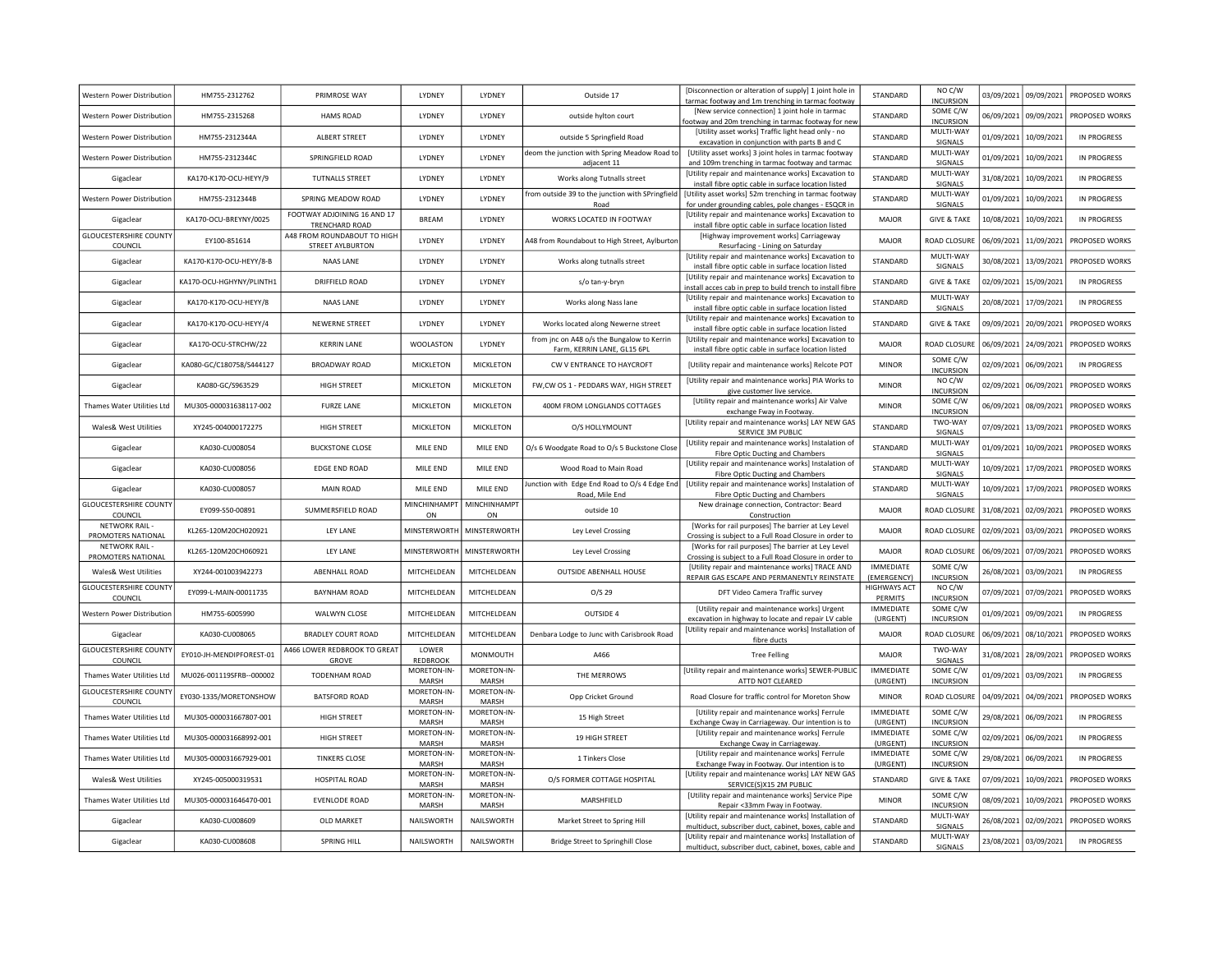| SEVERN TRENT WATER LTD.                  | LB901-1303-000012874276   | <b>DARK LANE</b>                                         | NAILSWORTH                | NAILSWORTH                | O/S <sub>2</sub>                                                 | [Utility repair and maintenance works] HV Stop tap<br>Renew 25mm * CARRIAGEWAY TYPE 4 (UP TO 0.5                   | <b>IMMEDIATE</b><br>(URGENT) | ROAD CLOSURE                     | 01/09/2021 | 03/09/2021            | <b>IN PROGRESS</b> |
|------------------------------------------|---------------------------|----------------------------------------------------------|---------------------------|---------------------------|------------------------------------------------------------------|--------------------------------------------------------------------------------------------------------------------|------------------------------|----------------------------------|------------|-----------------------|--------------------|
| Gigaclear                                | KA030-CU008610            | <b>GEORGE STREET</b>                                     | NAILSWORTH                | NAILSWORTH                | Spring Hill to Watledge Road                                     | [Utility repair and maintenance works] Installation of<br>multiduct, subscriber duct, cabinet, boxes, cable and    | <b>STANDARD</b>              | MULTI-WAY<br><b>SIGNALS</b>      | 01/09/2021 | 06/09/2021            | PROPOSED WORKS     |
| SEVERN TRENT WATER LTD.                  | LB901-1303-000060407535   | NAILSWORTH FOOTPATH 75                                   | NAILSWORTH                | NAILSWORTH                | OUTSIDE 6                                                        | [Utility repair and maintenance works] * HV Short                                                                  | <b>IMMEDIATE</b>             | SOME C/W                         | 02/09/2021 | 06/09/2021            | IN PROGRESS        |
| Gigaclear                                | KA030-CU008070            | <b>GEORGE STREET</b>                                     | NAILSWORTH                | NAILSWORTH                | Spring Hill to Watledge Road                                     | Comm Pipe Repair .5' * OTHER FOOTWAYS * stop<br>[Utility repair and maintenance works] Installation of             | (URGENT)<br>STANDARD         | <b>INCURSION</b><br>MULTI-WAY    | 25/08/2021 | 08/09/2021            | PROPOSED WORKS     |
|                                          |                           |                                                          |                           |                           |                                                                  | box and duct<br>[Utility repair and maintenance works] * Hydrant                                                   |                              | SIGNALS<br>NO C/W                |            |                       |                    |
| SEVERN TRENT WATER LTD.                  | LB901-1303-000060407201   | CHURCHILL ROAD                                           | NAILSWORTH                | NAILSWORTH                | $O/S$ 81                                                         | Repair                                                                                                             | <b>MINOR</b>                 | <b>INCURSION</b>                 | 07/09/2021 | 09/09/2021            | PROPOSED WORKS     |
| Gigaclear                                | KA030-CU008077            | NEWMARKET ROAD                                           | NAILSWORTH                | NAILSWORTH                | Junction Horsley Road to Chestnut Hill                           | [Utility repair and maintenance works] Duct and<br>chamber installation                                            | STANDARD                     | MULTI-WAY<br>SIGNALS             | 02/09/2021 | 09/09/2021            | PROPOSED WORKS     |
| Gigaclear                                | KA030-CU006990            | NAILSWORTH FOOTPATH 76                                   | NAILSWORTH                | NAILSWORTH                | Shortwood Road to Homefield                                      | [Utility repair and maintenance works] Install<br>multiduct and customer connection. Working hours                 | MAJOR                        | ROAD CLOSURE                     | 12/09/2021 | 13/09/2021            | PROPOSED WORKS     |
| Gigaclear                                | KA030-CU008078            | SPRING HILL                                              | NAILSWORTH                | NAILSWORTH                | Spring Hill Close to A46 Fountain Street                         | [Utility repair and maintenance works] Duct and<br>chamber installation                                            | STANDARD                     | MULTI-WAY<br>SIGNALS             | 07/09/2021 | 14/09/2021            | PROPOSED WORKS     |
| Gigaclear                                | KA030-CU008079            | <b>GEORGE STREET</b>                                     | NAILSWORTH                | NAILSWORTH                | Spring Hill to Watledge Road                                     | [Utility repair and maintenance works] Duct and<br>chamber installation                                            | <b>STANDARD</b>              | MULTI-WAY<br>SIGNALS             | 10/09/2021 | 17/09/2021            | PROPOSED WORKS     |
| Gigaclear                                | KA030-CU006981            | ROCKNESS HILL                                            | NAILSWORTH                | NAILSWORTH                | Horsley Road to Pike Lane                                        | [Utility repair and maintenance works] Install                                                                     | MAJOR                        | ROAD CLOSURE                     | 26/08/2021 | 20/09/2021            | PROPOSED WORKS     |
| Gigaclear                                | KA030-CU006982            | <b>ROCKNESS</b>                                          | WALKLEY WOOD              | NAILSWORTH                | Rockness to Pike Lane House                                      | multiduct and customer connection. Working hours<br>[Utility repair and maintenance works] Install                 | MAJOR                        | <b>ROAD CLOSURE</b>              | 05/09/2021 | 24/09/2021            | PROPOSED WORKS     |
|                                          |                           |                                                          |                           |                           |                                                                  | multiduct and customer connection. Working hours<br>[Utility repair and maintenance works] Install                 |                              |                                  |            |                       |                    |
| Gigaclear                                | KA030-CU006983            | SHORTWOOD ROAD                                           | <b>WALKLEY WOOD</b>       | NAILSWORTH                | Pike Lane House to Fairfield House                               | multiduct and customer connection. Working hours<br>[Utility repair and maintenance works] REPLACE 497M            | MAJOR                        | ROAD CLOSURE                     | 11/09/2021 | 27/09/2021            | PROPOSED WORKS     |
| Wales& West Utilities                    | XY410-003001521267        | <b>DARK LANE</b>                                         | NAILSWORTH                | NAILSWORTH                | JUNC BURMA ROAD - JUNC FEWSTER ROAD                              | OF OLD METALLIC GAS MAINS WITH NEW PLASTIC                                                                         | MAJOR                        | <b>GIVE &amp; TAKE</b>           | 28/07/2021 | 28/09/2021            | IN PROGRESS        |
| Wales& West Utilities                    | XY410-003001521261        | CHURCHILL ROAD                                           | NAILSWORTH                | NAILSWORTH                | 0/S NO. 2 - 0/S NO. 38 - 0/S NO. 81                              | [Utility repair and maintenance works] REPLACE 391M<br>OF OLD METALLIC GAS MAINS WITH NEW PLASTIC                  | MAJOR                        | <b>GIVE &amp; TAKE</b>           |            | 25/08/2021 12/10/2021 | IN PROGRESS        |
| Wales& West Utilities                    | XY410-003001521264        | CHURCHILL CLOSE                                          | NAILSWORTH                | NAILSWORTH                | JUNC CHURCHILL ROAD - O/S NO. 6                                  | [Utility repair and maintenance works] REPLACE 35M<br>OF OLD METALLIC GAS MAINS WITH NEW PLASTIC                   | MAJOR                        | <b>GIVE &amp; TAKE</b>           |            | 25/08/2021 12/10/2021 | <b>IN PROGRESS</b> |
| <b>GLOUCESTERSHIRE COUNTY</b><br>COUNCIL | EY050-SDC/180121          | RINGFIELD CLOSE                                          | NAILSWORTH                | NAILSWORTH                | ringfield close                                                  | construction of new houses by beard construction on<br>behalf of SDC                                               | MAJOR                        | ROAD CLOSURE                     |            | 18/01/2021 23/12/2021 | IN PROGRESS        |
| Wales& West Utilities                    | XY410-003001521261/999    | CHURCHILL ROAD                                           | NAILSWORTH                | NAILSWORTH                | SIDE OF 40 CHURCHILL ROAD                                        | [Utility repair and maintenance works] WELFARE UNIT<br>LOCATION                                                    | MAJOR                        | NO C/W<br><b>INCURSION</b>       | 31/08/2021 | 28/01/2022            | PROPOSED WORKS     |
| <b>GLOUCESTERSHIRE COUNTY</b>            | EY102-GH1901000005683     | 3/103 GUITING POWER JUNCTION                             | <b>NAUNTON</b>            | <b>NAUNTON</b>            | Snowshill Road 806827                                            | [Highway repair and maintenance works] Pre Surface                                                                 | MAJOR                        | ROAD CLOSURE                     | 01/09/2021 | 30/11/2021            | PROPOSED WORKS     |
| COUNCIL<br><b>GLOUCESTERSHIRE COUNTY</b> | EY102-GH1902000006786     | TO SNOWSHILL ROAD<br><b>ROSS ROAD</b>                    | NEWENT                    | NEWENT                    | NEWENT: 41000 Ross Rd, Newent (2021-2022)                        | Dressing Patching Snowshill Upper Slaughter 806827<br>[Highway repair and maintenance works] Construction          | MAJOR                        | ROAD CLOSURE                     |            | 16/08/2021 03/09/2021 | <b>IN PROGRESS</b> |
| COUNCIL<br><b>GLOUCESTERSHIRE COUNTY</b> | EY102-GH1902000007953     | <b>BROAD STREET</b>                                      | NEWENT                    | NEWENT                    | B4221 PICKLENASH TO JCT 400326 NEWENT<br>NEWENT BROAD STREET     | / Repair Drainage NEWENT<br>[Highway repair and maintenance works] relay 4m2                                       | <b>MINOR</b>                 | TWO-WAY                          |            | 03/09/2021 03/09/2021 | PROPOSED WORKS     |
| COUNCIL<br><b>GLOUCESTERSHIRE COUNTY</b> |                           | B4221 PICKLENASH TO JCT 400326                           |                           |                           | NEWENT: 41000 Ross Rd, Newent (2021-2022)                        | block modules from channel drainage and remove<br>[Highway repair and maintenance works] Construction              |                              | SIGNALS                          |            |                       |                    |
| COUNCIL<br><b>GLOUCESTERSHIRE COUNTY</b> | EY102-GH1902000006783     | NEWENT                                                   | NEWENT                    | NEWENT                    | B4221 PICKLENASH TO JCT 400326 NEWENT                            | / Repair Drainage Works NEWENT :                                                                                   | MAJOR                        | ROAD CLOSURE                     |            | 16/08/2021 03/09/2021 | <b>IN PROGRESS</b> |
| COUNCIL                                  | EY010-LURSB265971         | MARKET SQUARE                                            | NEWENT                    | NEWENT                    | junction of broad street to jct church street                    | event closure. (similar to Newent Oopen day)                                                                       | <b>MINOR</b>                 | ROAD CLOSURE                     |            | 04/09/2021 04/09/2021 | PROPOSED WORKS     |
| <b>GLOUCESTERSHIRE COUNTY</b><br>COUNCIL | EY099-LURSB182634         | <b>CHURCH STREET</b>                                     | NEWENT                    | NEWENT                    | from ict market square to outside black dog inr                  | event closure. (similar to Newent Oopen day)                                                                       | <b>MINOR</b>                 | ROAD CLOSURE                     |            | 04/09/2021 04/09/2021 | PROPOSED WORKS     |
| <b>GLOUCESTERSHIRE COUNTY</b><br>COUNCIL | EY010-LURSB641934         | <b>BROAD STREET</b>                                      | NEWENT                    | NEWENT                    | from jct culver street to market square                          | event closure. (similar to Newent Oopen day)                                                                       | <b>MINOR</b>                 | ROAD CLOSURE                     |            | 04/09/2021 04/09/2021 | PROPOSED WORKS     |
| <b>GLOUCESTERSHIRE COUNTY</b><br>COUNCIL | EY102-GH1902000007954     | SOUTHEND LANE                                            | NEWENT                    | <b>NEWENT</b>             | <b>NEWENT Southend Lane</b>                                      | [Highway repair and maintenance works] Ditching<br><b>NEWENT</b>                                                   | <b>MINOR</b>                 | <b>GIVE &amp; TAKE</b>           |            | 06/09/2021 06/09/2021 | PROPOSED WORKS     |
| SEVERN TRENT WATER LTD.                  | LB901-1303-000012703819A  | <b>BRADFORDS LANE</b>                                    | <b>NEWENT</b>             | <b>NEWENT</b>             | OUTSIDE BRADFORDS COTTAGE                                        | [Utility repair and maintenance works] Sluice Valve                                                                | <b>MAJOR</b>                 | ROAD CLOSURE                     | 08/09/2021 | 10/09/2021            | PROPOSED WORKS     |
| GTC.                                     | ZP010-22003-1/T4576/CF/EU | SHEENS MEADOW                                            | NEWNHAM                   | NEWNHAM                   | o/s nO. 27 Sheen's Court in SHEENS MEADOW                        | Rebuild chamber<br>[Utility repair and maintenance works] Excavate &                                               | STANDARD                     | SOME C/W                         | 18/08/2021 | 04/09/2021            | IN PROGRESS        |
|                                          |                           |                                                          |                           | NEWNHAM                   | From junction with Elton Rd to Junction with                     | connect to CGL/SGN Gas Main providing gas supply to<br>[Utility repair and maintenance works] Instalation of       |                              | <b>INCURSION</b><br>ROAD CLOSURE |            |                       | IN PROGRESS        |
| Gigaclear                                | KA030-CU007872            | <b>ELTON LANE</b>                                        | <b>ELTON</b>              |                           | <b>Flaxley Road</b><br>Between junctions of Dean Road and Queens | Fibre Optic Ducting and Chambers<br>[Utility asset works] 5 joint holes in tarmac footway                          | MAJOR                        | SOME C/W                         |            | 02/08/2021 06/09/2021 |                    |
| Western Power Distributior               | HM755-2313038A            | <b>ORCHARD RISE</b>                                      | NEWNHAM                   | <b>NEWNHAM</b>            | Acre                                                             | and 25m trenching in tarmac footway for supply                                                                     | STANDARD                     | <b>INCURSION</b>                 | 01/09/2021 | 13/09/2021            | IN PROGRESS        |
| Western Power Distribution               | HM755-2313038C            | <b>DEAN ROAD</b>                                         | NEWNHAM                   | NEWNHAM                   | From junction of Orchard Rise to adjacent<br>Hither Brome        | [Utility asset works] 45m trenching in tarmac footway<br>for supply alteration. Works to be done in conjunction    | STANDARD                     | SOME C/W<br><b>INCURSION</b>     | 01/09/2021 | 13/09/2021            | IN PROGRESS        |
| Western Power Distribution               | HM755-2313038B            | FOOTWAY FROM DEAN ROAD TO<br>ALLSOPP CLOSE               | NFWNHAM                   | NEWNHAM                   | From junction of Dean Road to rear of 8<br>Orchard Rise          | [Utility asset works] 67m trenching in tarmac footway<br>for supply alteration, under grounding cables. Works      | STANDARD                     | SOME C/W<br><b>INCURSION</b>     |            | 01/09/2021 13/09/2021 | IN PROGRESS        |
| Gigaclear                                | KA030-CU007873            | ROAD FROM ST MARYS CHURCH TO<br>JUNCTION WITH ELTON LANE | FLAXLEY                   | NEWNHAM                   | From junction with New Road to Peglar's Farm                     | [Utility repair and maintenance works] Instalation of<br>Fibre Optic Ducting and Chambers                          | MAJOR                        | ROAD CLOSURE                     |            | 02/09/2021 20/09/2021 | <b>IN PROGRESS</b> |
| Gigaclear                                | KA030-CU008239            | <b>LUMBARS LANE</b>                                      | <b>ELTON</b>              | NEWNHAM                   | Junc Eldon Road to Bells House                                   | [Utility repair and maintenance works] Instalation of                                                              | MAJOR                        | <b>GIVE &amp; TAKE</b>           | 07/09/2021 | 21/09/2021            | PROPOSED WORKS     |
| <b>GLOUCESTERSHIRE COUNTY</b>            | EY102-GH1901000005705     | ROAD FROM MONK HILL FARM TO                              | FLAXLEY                   | NEWNHAM                   | : For the attention of Ali Jackson : Whole of                    | Fibre Optic Ducting and Chambers. Long Delays<br>[Highway repair and maintenance works] Pre Surface                | MAJOR                        | ROAD CLOSURE                     | 01/09/2021 | 30/11/2021            | PROPOSED WORKS     |
| COUNCIL<br><b>GLOUCESTERSHIRE COUNTY</b> |                           | JUNCTION AT THE FORGE HOUSE                              |                           |                           | gloucestershire, for mass orders only.                           | Dressing Patching Monk Hill Farm Newnham 807118<br>[Highway improvement works] Carriageway                         |                              |                                  |            |                       |                    |
| COUNCIL<br><b>GLOUCESTERSHIRE COUNTY</b> | EY100-870709A             | FOSSEWAY                                                 | NORTHLEACH                | NORTHLEACH                | A429 Fosseway, Northleach                                        | Resurfacing<br>[Highway improvement works] Carriageway                                                             | MAJOR                        | ROAD CLOSURE                     | 31/08/2021 | 15/09/2021            | <b>IN PROGRESS</b> |
| COUNCIL                                  | EY100-870709B             | <b>LONDON ROAD</b>                                       | NORTHLEACH                | NORTHLEACH                | A40 London Road, Northleach                                      | Resurfacing                                                                                                        | MAJOR                        | <b>ROAD CLOSURE</b>              | 31/08/2021 | 15/09/2021            | <b>IN PROGRESS</b> |
| NETWORK RAIL<br>PROMOTERS NATIONAL       | KL265-122M11SWM080921     | CHURCH LANE                                              | <b>NORTHWOOD</b><br>GREEN | <b>NORTHWOOD</b><br>GREEN | At Westbury On Severn level crossing                             | [Works for rail purposes] The barrier at Westbury On<br>Severn level crossing is subject to a full Road Closure in | MAJOR                        | ROAD CLOSURE                     | 08/09/2021 | 09/09/2021            | PROPOSED WORKS     |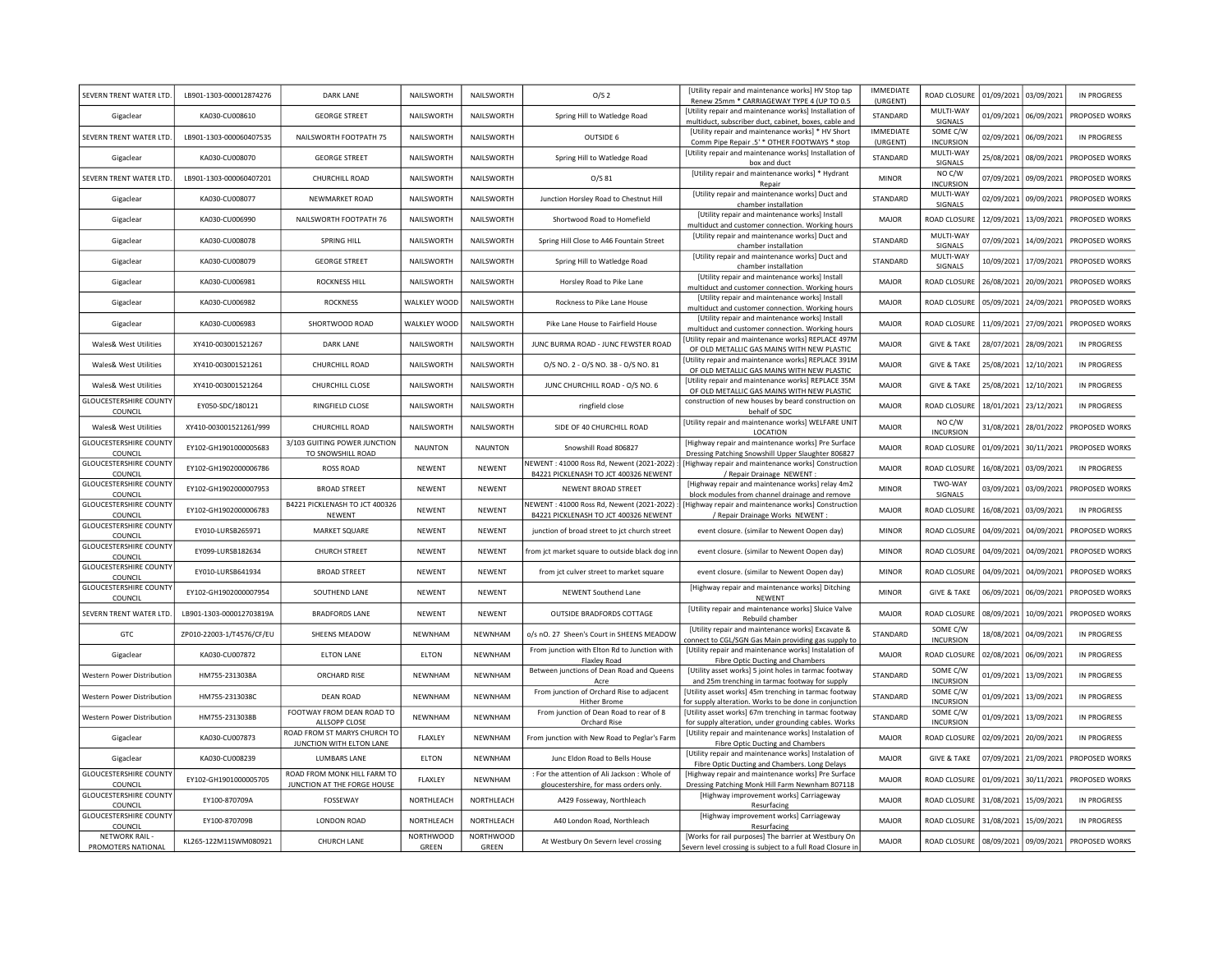| <b>GLOUCESTERSHIRE COUNTY</b><br>COUNCIL | EY102-GH1901000005710     | AMPNEY LANE                                              | <b>NORTHWOOD</b><br>GREEN     | <b>NORTHWOOD</b><br>GREEN     | : For the attention of Ali Jackson : Whole of<br>gloucestershire, for mass orders only      | [Highway repair and maintenance works] Pre Surface                                                           | MAJOR                          | ROAD CLOSURE                     | 01/09/2021 | 30/11/2021 | PROPOSED WORKS     |
|------------------------------------------|---------------------------|----------------------------------------------------------|-------------------------------|-------------------------------|---------------------------------------------------------------------------------------------|--------------------------------------------------------------------------------------------------------------|--------------------------------|----------------------------------|------------|------------|--------------------|
| <b>GLOUCESTERSHIRE COUNTY</b>            | FY102-GH1901000005708     | <b>WINTLES LANE</b>                                      | <b>NORTHWOOD</b>              | <b>NORTHWOOD</b>              | : For the attention of Ali Jackson : Whole of                                               | Dressing Patching Ampney Green Northwood Green<br>[Highway repair and maintenance works] Pre Surface         | MAIOR                          |                                  |            |            | PROPOSED WORKS     |
| COUNCIL                                  |                           |                                                          | GREEN                         | GREEN                         | gloucestershire, for mass orders only.                                                      | Dressing Patching Wintles Lane Northwood Green                                                               |                                | ROAD CLOSURE                     | 01/09/2021 | 30/11/2021 |                    |
| Wales& West Utilities                    | XY243-004000172798        | <b>EDGE ROAD</b>                                         | PAINSWICK                     | <b>PAINSWICK</b>              | O/S HAMBUTTS HOUSE                                                                          | [Utility repair and maintenance works] LAY NEW GAS<br>SERVICE 2M PUBLIC                                      | <b>MINOR</b>                   | <b>GIVE &amp; TAKE</b>           | 02/09/2021 | 06/09/2021 | PROPOSED WORKS     |
| Wales& West Utilities                    | XY243-004000172133        | TIBBIWELL LANE                                           | PAINSWICK                     | PAINSWICK                     | O/S CARDYNHAM HOUSE                                                                         | [Utility repair and maintenance works] LAY NEW GAS<br>SERVICE 10M PUBLIC                                     | STANDARD                       | <b>GIVE &amp; TAKE</b>           | 08/09/2021 | 15/09/2021 | PROPOSED WORKS     |
| Wales& West Utilities                    | XY243-004000172097        | VICARAGE STREET                                          | PAINSWICK                     | PAINSWICK                     | O/S TROOPERS REST                                                                           | [Utility repair and maintenance works] LAY NEW GAS<br>SERVICE 4M PUBLIC                                      | STANDARD                       | <b>GIVE &amp; TAKE</b>           | 12/09/2021 | 16/09/2021 | PROPOSED WORKS     |
| <b>GLOUCESTERSHIRE COUNTY</b><br>COUNCIL | EY102-GH1902000007612     | <b>GREENHOUSE LANE</b>                                   | PAINSWICK                     | PAINSWICK                     | PAINSWICK: 236 - Brookhouse Mill, Painswick,<br>Brickwork Repairs - (2021 / 2022) :         | [Highway repair and maintenance works] Culvert<br>repair. Brookhouse Mill PAINSWICK                          | MAJOR                          | ROAD CLOSURE                     | 06/09/2021 | 18/10/2021 | PROPOSED WORKS     |
| <b>GLOUCESTERSHIRE COUNTY</b>            | EY102-GH1902000007869     | LONDON ROAD                                              | POULTON                       | POULTON                       | POULTON : A417 London Road Poulton :                                                        | [Highway repair and maintenance works] Cut and                                                               | MAJOR                          | ROAD CLOSURE                     | 08/09/2021 | 08/09/2021 | PROPOSED WORKS     |
| COUNCIL<br><b>GLOUCESTERSHIRE COUNTY</b> | EY030-1268/GRIDSERVE      | <b>WITPIT LANE</b>                                       | PRESTON                       | PRESTON                       | LONDON ROAD<br>East side of Witpit Lane                                                     | patch carriageway POULTON<br>Construction of Solar Farm                                                      | <b>MAJOR</b>                   | ROAD CLOSURE                     | 04/05/2021 | 30/11/2021 | IN PROGRESS        |
| COUNCIL<br><b>BT</b>                     | BC410-TM00000500314690200 | MAIN ROAD RANDWICK                                       | RANDWICK                      | RANDWICK                      | SS1FDC77, IN C/W O/S THE VICARAGE TO IN                                                     | [Utility repair and maintenance works] 1                                                                     | IMMEDIATE                      | SOME C/W                         | 26/08/2021 | 03/09/2021 | IN PROGRESS        |
| <b>BT</b>                                | BC008-SS1FDC77CS          | MAIN ROAD RANDWICK                                       | RANDWICK                      | RANDWICK                      | C/W O/S PARKLANDS, MAIN ROAD RANDWICK<br>OPP THE VICARAGE ON Main Road Randwick             | [Utility repair and maintenance works] Access to                                                             | (URGENT)<br><b>IMMEDIATE</b>   | <b>INCURSION</b>                 | 02/09/2021 | 06/09/2021 | IN PROGRESS        |
|                                          |                           | ROAD FROM JUNCTION WITH THE                              |                               |                               | AND SOUTH FOR 145M TO OPP COURT FARM                                                        | Underground structure - cable renewal to restore<br>[Utility repair and maintenance works] * HV Bbox         | (URGENT)<br><b>IMMEDIATE</b>   | ROAD CLOSURE                     |            |            |                    |
| SEVERN TRENT WATER LTD.                  | LB901-1303-000012873617   | LOTTERY TO JUNCTION WITH                                 | PAYFORD                       | REDMARLEY                     | O/S PELL MELL                                                                               | Renew 25mm add Meter - stop significant leak                                                                 | (URGENT)                       | ROAD CLOSURE                     | 01/09/2021 | 03/09/2021 | <b>IN PROGRESS</b> |
| <b>BT</b>                                | BC008-PTMS359782A         | CATSHILL                                                 | RUARDEAN                      | RUARDEAN                      | CATSHILL OPPOSITE ROCK VILLA RUARDEAN<br>GL17 9TQ                                           | [Utility asset works] TM REQUIRED FOR SAFE WORK<br>ZONE                                                      | <b>MINOR</b>                   | TWO-WAY<br>SIGNALS               | 07/09/2021 | 07/09/2021 | PROPOSED WORKS     |
| Gigaclear                                | KA030-CU008127            | NEWHAM BOTTOM                                            | RUARDEAN<br>WOODSIDE          | RUARDEAN<br>WOODSIDE          | Brierley Road to Barn Lane                                                                  | [Utility repair and maintenance works] Instalation of<br>Fibre Optic Ducting and Chambers TM Long Delays     | MAJOR                          | <b>GIVE &amp; TAKE</b>           | 01/09/2021 | 17/09/2021 | PROPOSED WORKS     |
| <b>GLOUCESTERSHIRE COUNTY</b><br>COUNCIL | EY102-GH1902000007956     | <b>MAIN ROAD</b>                                         | <b>RUDFORD</b>                | <b>RUDFORD</b>                | RUDFORD : between church lane and whitehal<br>lane b4251 rudford : MAIN ROAD                | [Highway repair and maintenance works] Clear ditch.<br>dispose of waste in county chippings yard. tm two way | <b>MINOR</b>                   | TWO-WAY<br>SIGNALS               | 06/09/2021 | 06/09/2021 | PROPOSED WORKS     |
| <b>GLOUCESTERSHIRE COUNTY</b><br>COUNCIL | EY099-L-MAIN-00011951     | <b>B4632 LOWER FARM TO WILLERSEY</b>                     | SAINTBURY                     | SAINTBURY                     | just up from Badsey Lane junction                                                           | ATC Speed Count Traffic Survey                                                                               | <b>HIGHWAYS ACT</b><br>PERMITS | NO C/W<br><b>INCURSION</b>       | 01/09/2021 | 09/09/2021 | PROPOSED WORKS     |
| Thames Water Utilities Ltd               | MU306-000807850620125-001 | 400503 LOWER FARM SAINTBURY<br>TO CAMPDEN LANE           | SAINTBURY                     | SAINTBURY                     | Barn at Saintbury Hill Buckle Street, Saintbury<br><b>WR12 7LB</b>                          | [New service connection] NHH PL1 1x25mm MDPE<br>mtrd sply in Carriageway. Our intention is tocomplete        | MAJOR                          | ROAD CLOSURE                     | 07/09/2021 | 13/09/2021 | PROPOSED WORKS     |
| Thames Water Utilities Ltd               | MU305-000031635559-001    | SAPPERTON FOOTPATH 27                                    | SAPPERTON                     | SAPPERTON                     | UPPER DORVAL HOUSE                                                                          | [Utility repair and maintenance works] Service Pipe<br>Repair <33mm Cway in Carriageway.                     | <b>MINOR</b>                   | SOME C/W<br><b>INCURSION</b>     | 07/09/2021 | 09/09/2021 | PROPOSED WORKS     |
| <b>GLOUCESTERSHIRE COUNT</b><br>COUNCIL  | EY102-GH1901000005699     | <b>STROUD ROAD</b>                                       | SAPPERTON                     | SAPPERTON                     | : For the attention of Ali Jackson : Whole of<br>gloucestershire, for mass orders only      | [Highway repair and maintenance works] Pre Surface<br>Dressing Patching Stroud Road Cowcombe Hill            | MAJOR                          | ROAD CLOSURE                     | 01/09/2021 | 30/11/2021 | PROPOSED WORKS     |
| SEVERN TRENT WATER LTD.                  | LB901-1303-000012873614   | <b>FRETHERNE LANE</b>                                    | SAUL                          | SAUL                          | OPPOSITE ENTRANCE TO GREEN FARM                                                             | f Utility repair and maintenance worksl *                                                                    | <b>IMMEDIATE</b>               | ROAD CLOSURE                     | 01/09/2021 | 03/09/2021 | <b>IN PROGRESS</b> |
|                                          |                           |                                                          |                               |                               |                                                                                             | CARRIAGEWAY TYPE 4 (UP TO 0.5 MSA) * Short Comm<br>[Utility repair and maintenance works] LOCATING AND       | (URGENT)                       | SOME C/W                         |            |            |                    |
| Gigaclear                                | KA080-GC/C221001/S406953  | LONGRIDGE                                                | SHEEPSCOMBE                   | SHEEPSCOMBE                   | CW/VERGE FIELDWAYS - S/O THREE GABLES                                                       | RESOLVING BLOCKAGES                                                                                          | <b>MINOR</b>                   | <b>INCURSION</b>                 | 01/09/2021 | 03/09/2021 | PROPOSED WORKS     |
| SEVERN TRENT WATER LTD.                  | LB901-1303-000060407414   | <b>ROSS ROAD</b>                                         | SHORTSTANDING                 | SHORTSTANDING                 | OUTSIDE MEADOW VIEW                                                                         | [Utility repair and maintenance works] * HV Short<br>Comm pipe Renew 25mm * CARRIAGEWAY TYPE 4 (UP           | <b>IMMEDIATE</b><br>(URGENT)   | TWO-WAY<br>SIGNALS               | 31/08/2021 | 02/09/2021 | IN PROGRESS        |
| Thames Water Utilities Ltd               | MU306-000811534230045-001 | PARKWAY                                                  | SIDDINGTON                    | SIDDINGTON                    | PARK WAY, SIDDINGTON, CIRENCESTER GL7 6H                                                    | [New service connection] NHH BW Plot 1, 1x32mm<br>BP mtrd Supply in Verge. Our intention is tocomplete       | STANDARD                       | TWO-WAY<br>SIGNALS               | 25/08/2021 | 03/09/2021 | IN PROGRESS        |
| Wales& West Utilities                    | XY242-003001543337        | ELIZABETH WAY                                            | SIDDINGTON                    | SIDDINGTON                    | $O/S$ 25                                                                                    | [Utility repair and maintenance works] SERVICE RELAY<br>1M PUBLIC                                            | <b>MINOR</b>                   | SOME C/W<br><b>INCURSION</b>     | 01/09/2021 | 03/09/2021 | PROPOSED WORKS     |
| <b>GLOUCESTERSHIRE COUNTY</b><br>COUNCIL | EY102-GH1901000005688     | 3/184 SOMERFORD KEYNES ROAD<br>TO PARK LEAZE BRIDGE EWEN | SIDDINGTON                    | SIDDINGTON                    | Somerford Keynes Siddington 807006                                                          | [Highway repair and maintenance works] Pre Surface<br>Dressing Patching Somerford Keynes Road 807006         | <b>MAJOR</b>                   | ROAD CLOSURE                     | 06/09/2021 | 07/09/2021 | PROPOSED WORKS     |
| Gigaclear                                | KA170-OCU-BREYNY/005      | CHEPSTOW ROAD                                            | <b>SLING</b>                  | <b>SLING</b>                  | Works start at approx. 140M north of Pike<br>Cottage at jnc on Chepstow road To jnc leading | [Utility repair and maintenance works] Excavation to<br>install fibre optic cable in surface location listed | <b>MAJOR</b>                   | MULTI-WAY<br>SIGNALS             | 05/03/2021 | 10/09/2021 | IN PROGRESS        |
| Gigaclear                                | KA030-CU007919            | <b>CLEMENTS END ROAD</b>                                 | <b>SLING</b>                  | <b>SLING</b>                  | Clements End Rd to Marsh Lane                                                               | [Utility repair and maintenance works] Instalation of<br>Fibre Optic Ducting and Chambers                    | <b>MAJOR</b>                   | ROAD CLOSURE                     | 27/07/2021 | 13/09/2021 | <b>IN PROGRESS</b> |
| Gigaclear                                | KA030-CU008098            | <b>MARSH HILL</b>                                        | <b>SLING</b>                  | <b>SLING</b>                  | O/s BrambleCottage in the Layby                                                             | [Utility repair and maintenance works] Storage                                                               | MAJOR                          | NO C/W<br>INCURSION              | 14/05/2021 | 27/09/2021 | IN PROGRESS        |
| <b>GLOUCESTERSHIRE COUNTY</b>            | EY102-GH1901000005701     | CHEPSTOW ROAD                                            | SLING                         | <b>SLING</b>                  | : For the attention of Ali Jackson : Whole of                                               | compound<br>[Highway repair and maintenance works] Pre Surface                                               | MAJOR                          | ROAD CLOSURE                     | 01/09/2021 | 30/11/2021 | PROPOSED WORKS     |
| COUNCIL<br><b>GLOUCESTERSHIRE COUNTY</b> | EY030-1218/TRITOTAL       | SPRATSGATE LANE                                          | SOMERFORD                     | SOMERFORD                     | gloucestershire, for mass orders only<br>Cotswold Water Parl - Wiltshire & back             | Dressing Patching Chepstow Road Newland 806243<br><b>Total Promotions Cycle Event</b>                        | <b>MINOR</b>                   | NO C/W                           | 05/09/2021 | 05/09/2021 | PROPOSED WORKS     |
| COUNCIL<br><b>GLOUCESTERSHIRE COUNTY</b> | EY102-GH1902000007862     | <b>CLARKS HAY</b>                                        | KEYNES<br><b>SOUTH CERNEY</b> | <b>KEYNES</b><br>SOUTH CERNEY | SOUTH CERNEY : Silver Street South Cerney                                                   | [Highway repair and maintenance works] Cut and                                                               | MAJOR                          | <b>INCURSION</b><br>ROAD CLOSURE | 06/09/2021 | 06/09/2021 | PROPOSED WORKS     |
| COUNCIL<br><b>GLOUCESTERSHIRE COUNTY</b> |                           |                                                          |                               |                               | SILVER STREET<br>SOUTH CERNEY : Silver Street South Cerney                                  | patch carriageway SOUTH CERNEY<br>[Highway repair and maintenance works] Cut and                             |                                |                                  |            |            |                    |
| COUNCIL                                  | EY102-GH1902000007863     | <b>SILVER STREET</b>                                     | <b>SOUTH CERNEY</b>           | SOUTH CERNEY                  | SILVER STREET                                                                               | patch carriageway SOUTH CERNEY                                                                               | MAJOR                          | ROAD CLOSURE<br>NO C/W           | 06/09/2021 | 06/09/2021 | PROPOSED WORKS     |
| Thames Water Utilities Ltd               | MU054-4750-01-01-01       | <b>CLARKS HAY</b>                                        | SOUTH CERNEY                  | SOUTH CERNEY                  | Verge, adjacent to South Cerney Farmhouse                                                   | [Utility asset works] hand dug trial hole in verge<br>[Utility asset works] WATER METER INSTALLATION IN      | <b>MINOR</b>                   | <b>INCURSION</b><br>NO C/W       | 06/09/2021 | 08/09/2021 | PROPOSED WORKS     |
| Thames Water Utilities Ltd               | MU039-NOT-269747          | <b>WILLOW GROVE</b>                                      | SOUTH CERNEY                  | SOUTH CERNEY                  | 16                                                                                          | THE FOOTWAY                                                                                                  | <b>MINOR</b>                   | <b>INCURSION</b>                 | 06/09/2021 | 08/09/2021 | PROPOSED WORKS     |
| Thames Water Utilities Ltd               | MU055-J823-4243-DSR-TV-03 | <b>CLARKS HAY</b>                                        | <b>SOUTH CERNEY</b>           | SOUTH CERNEY                  | Junction Silver Street/ School Lane                                                         | [Optional permit no fee] TM to co-inside with SILVER<br>STREET MU055J823-4243-DSR-TV-01 SCHOOL LANE          | <b>MINOR</b>                   | MULTI-WAY<br>SIGNALS             | 07/09/2021 | 09/09/2021 | PROPOSED WORKS     |
| <b>GLOUCESTERSHIRE COUNT</b><br>COUNCIL  | EY102-GH1901000005689     | <b>CERNEY WICK LANE</b>                                  | <b>CERNEY WICK</b>            | SOUTH CERNEY                  | Cerney Wick Lane South Cerney 807007                                                        | [Highway repair and maintenance works] Pre Surface<br>Dressing Patching Cerney Wick Lane South Cerney        | MAJOR                          | ROAD CLOSURE                     | 08/09/2021 | 09/09/2021 | PROPOSED WORKS     |
| Thames Water Utilities Ltd               | MU055-J823-4243-DSR-TV-02 | SCHOOL LANE                                              | <b>SOUTH CERNEY</b>           | SOUTH CERNEY                  | o/s 20 School Lane to junction Silver Street/<br>Clarks Hay                                 | [Utility asset works] Chambers requires lifting at<br>different times of the day to assist with sewer lining | <b>MINOR</b>                   | MULTI-WAY<br>SIGNALS             | 07/09/2021 | 09/09/2021 | PROPOSED WORKS     |
| Thames Water Utilities Ltd               | MU055-J823-4243-DSR-TV-01 | SILVER STREET                                            | SOUTH CERNEY                  | SOUTH CERNEY                  | Junction School Lane                                                                        | [Utility asset works] Chambers requires lifting at<br>different times of the day to assist with sewer lining | <b>MINOR</b>                   | MULTI-WAY<br>SIGNALS             | 07/09/2021 | 09/09/2021 | PROPOSED WORKS     |
|                                          |                           |                                                          |                               |                               |                                                                                             |                                                                                                              |                                |                                  |            |            |                    |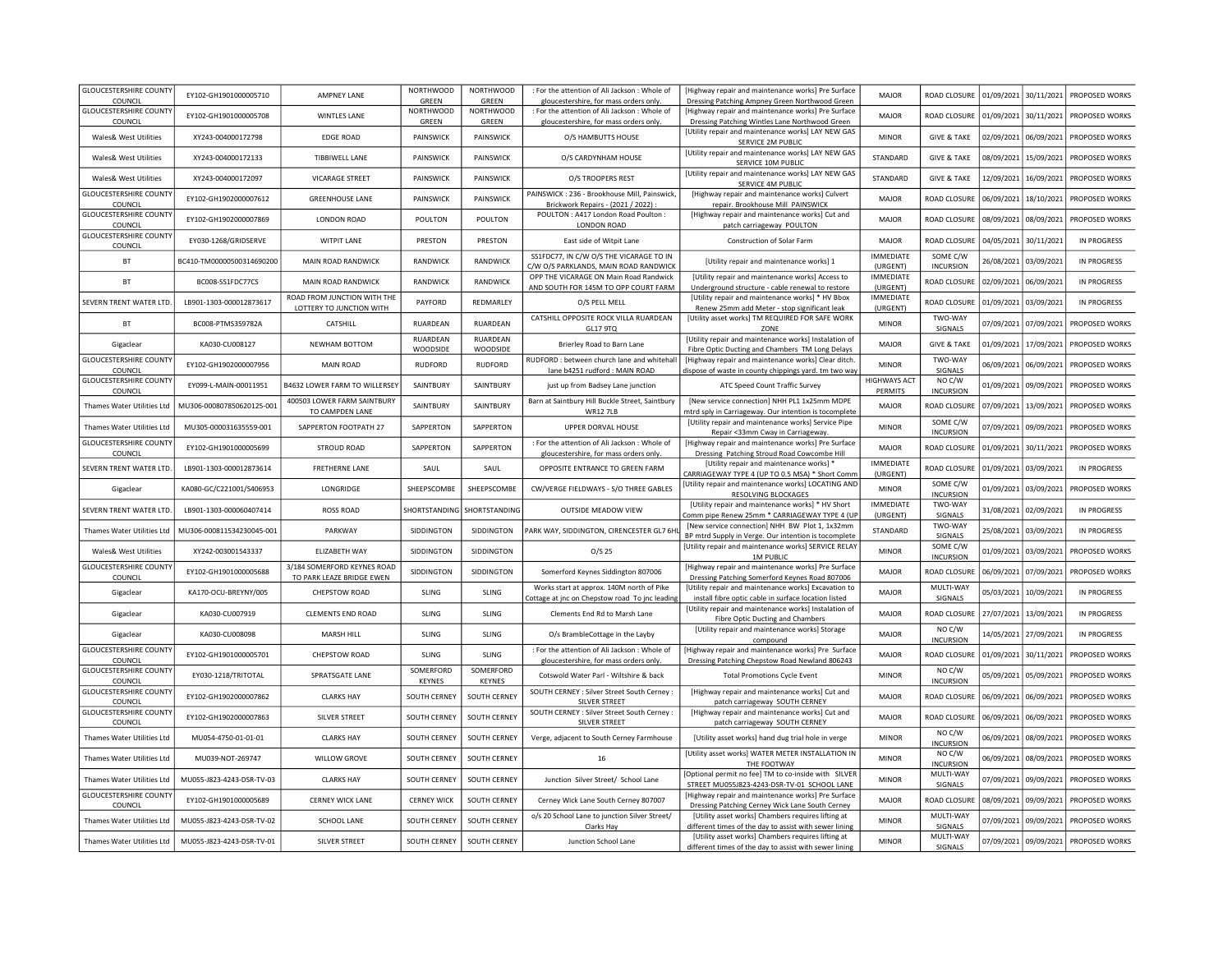| Wales& West Utilities                                        | XY242-004000172127                                     | <b>WILLOW GROVE</b>                                            | SOUTH CERNEY                 | SOUTH CERNEY                | $O/S$ 16                                                                             | [Utility repair and maintenance works] LAY NEW GAS<br>SERVICE 1M PUBLIC                                           | <b>MINOR</b>                     | SOME C/W<br><b>INCURSION</b>      |            | 10/09/2021 14/09/2021 | PROPOSED WORKS     |
|--------------------------------------------------------------|--------------------------------------------------------|----------------------------------------------------------------|------------------------------|-----------------------------|--------------------------------------------------------------------------------------|-------------------------------------------------------------------------------------------------------------------|----------------------------------|-----------------------------------|------------|-----------------------|--------------------|
| Gigaclear                                                    | KA080-GC/C152812/S212160                               | DAWES CLOSE                                                    | SOUTHROP                     | SOUTHROP                    | VERGE The whole of Dawes Close                                                       | [Utility repair and maintenance works] PIA WORKS                                                                  | <b>MINOR</b>                     | NO C/W<br><b>INCURSION</b>        |            | 01/09/2021 03/09/2021 | IN PROGRESS        |
| Gigaclear                                                    | KA170-OCU-STBYY-COM                                    | HEWELSFIELD LANE                                               | <b>ST BRIAVELS</b>           | ST BRIAVELS                 | Near conrer of Park close                                                            | [Utility repair and maintenance works] Permit to be<br>used to notify compound located on Hewelsfield Lane        | MAIOR                            | <b>GIVE &amp; TAKE</b>            |            | 08/07/2021 02/09/2021 | IN PROGRESS        |
| Gigaclear                                                    | KA170-OCU-STBYY-8                                      | STOWE LANE                                                     | <b>ST BRIAVELS</b>           | ST BRIAVELS                 | works located in Stowe lane                                                          | [Utility repair and maintenance works] Excavation to<br>install fibre optic cable in surface location listed      | <b>MINOR</b>                     | MULTI-WAY<br>SIGNALS              | 01/09/2021 | 02/09/2021            | IN PROGRESS        |
| Gigaclear                                                    | KA170-OCU-STBYY-7-36                                   | <b>WYEGATE LANE</b>                                            | <b>ST BRIAVELS</b>           | ST BRIAVELS                 | works located in wyegate lane                                                        | [Utility repair and maintenance works] Excavation to<br>Dig trench and install drop ducts (section #1) off        | STANDARD                         | ROAD CLOSURE                      | 27/08/2021 | 03/09/2021            | <b>IN PROGRESS</b> |
| Gigaclear                                                    | KA170-OCU-STBYY-7-34                                   | <b>COXBURY LANE</b>                                            | ST BRIAVELS                  | ST BRIAVELS                 | Works located from track to lodge barn farm to<br>WYEGATE LANE                       | [Utility repair and maintenance works] Excavation to<br>install fibre optic cable in surface location listed      | STANDARD                         | <b>ROAD CLOSURE</b>               | 27/08/2021 | 03/09/2021            | <b>IN PROGRESS</b> |
| Western Power Distribution                                   | HM755-0696182                                          | <b>STOWE ROAD</b>                                              | <b>MORK</b>                  | ST BRIAVELS                 | OUTSIDE STOWE COURT AND STOWE HALL                                                   | Utility repair and maintenance works] Tree trimming<br>No excavation                                              | <b>MINOR</b>                     | TWO-WAY<br>SIGNALS                | 08/09/2021 | 08/09/2021            | PROPOSED WORKS     |
| Gigaclear                                                    | KA170-OCU-STBYY-1                                      | <b>COLEFORD ROAD</b>                                           | <b>ST BRIAVELS</b>           | ST BRIAVELS                 | Coleford road, St Brivals                                                            | [Utility repair and maintenance works] Excavation to<br>install fibre optic cable in surface location listed      | STANDARD                         | <b>GIVE &amp; TAKE</b>            | 01/09/2021 | 10/09/2021            | IN PROGRESS        |
| Gigaclear                                                    | KA170-OCU-STBYY-4                                      | HEWELSFIELD LANE                                               | ST BRIAVELS                  | <b>ST BRIAVELS</b>          | Along Hewelsfield lane                                                               | [Utility repair and maintenance works] Excavation Dig<br>trench and install main ducts between CHA07 and          | MAJOR                            | ROAD CLOSURE                      | 13/07/2021 | 14/09/2021            | <b>IN PROGRESS</b> |
| Gigaclear                                                    | KA170-OCU-STBYY-2                                      | <b>EAST STREET</b>                                             | ST BRIAVELS                  | ST BRIAVELS                 | Works from jnc along East street.                                                    | [Utility repair and maintenance works] Excavation to                                                              | STANDARD                         | ROAD CLOSURE                      | 02/09/2021 | 15/09/2021            | PROPOSED WORKS     |
| Gigaclear                                                    | KA170-OCU-STBYY-13-8                                   | SMITHVILLE CLOSE                                               | ST BRIAVELS                  | ST BRIAVELS                 | works locted on Smithville close                                                     | install fibre optic cable in surface location listed<br>[Utility repair and maintenance works] Excavation to      | STANDARD                         | MULTI-WAY<br>SIGNALS              | 10/09/2021 | 20/09/2021            | PROPOSED WORKS     |
| Gigaclear                                                    | KA080-GC/C211125/S422072                               | <b>B4008 LITTLE HARESFIELD TO</b><br>STANDISH                  | LITTLE<br>HARESFIELD         | STANDISH                    | FW, CWVERGE FROM LITTLE HARESFIELD FARM<br><b>EAST BARN</b>                          | install fibre optic cable in surface location listed<br>[Utility repair and maintenance works] SPLIT POT          | <b>MINOR</b>                     | SOME C/W<br><b>INCURSION</b>      | 02/09/2021 | 06/09/2021            | PROPOSED WORKS     |
| SEVERN TRENT WATER LTD.                                      | LB901-1303-000012875054                                | PRINCE CRESCENT                                                | <b>STAUNTON</b>              | <b>STAUNTON</b>             | OUTSIDE PROPERTY KNOWN AS OLD POLICE                                                 | [Utility repair and maintenance works] * HV Bbox                                                                  | <b>IMMEDIATE</b>                 | SOME C/W                          |            | 01/09/2021 03/09/2021 | IN PROGRESS        |
| <b>BT</b>                                                    | BC008-PTMS172209A                                      | LEDBURY ROAD                                                   | <b>STAUNTON</b>              | <b>STAUNTON</b>             | <b>STATION</b><br>LEDBURY ROAD O/S HAW GREEN COTTAGE                                 | Install 25mm and Meter * Visible Leak<br>[Utility asset works] TM REQUIRED FOR SAFE                               | (URGENT)<br><b>MINOR</b>         | <b>INCURSION</b><br>TWO-WAY       |            | 09/09/2021 09/09/2021 | PROPOSED WORKS     |
| <b>GLOUCESTERSHIRE COUNTY</b>                                | EY102-GH1901000007999                                  | ROAD FROM JUNCTION AT ALL                                      | STAUNTON                     | STAUNTON                    | STAUNTON FOREST OF DEAN GL19 3QA<br><b>Staunton Road</b>                             | WORKING ZONE FOR POLETEST<br>[Highway repair and maintenance works] Sinkhole /                                    | <b>IMMEDIATE</b>                 | SIGNALS<br><b>GIVE &amp; TAKE</b> | 18/08/2021 | 15/09/2021            | IN PROGRESS        |
| COUNCI<br><b>BT</b>                                          | BC008-WCNW748YTB                                       | SAINTS TO JUNCTION WITH A4136<br>HARESFIELD TO GLOUCESTER ROAD | HARESFIELD                   | STONEHOUSE                  | 70mts south of entrance to dowager cottage                                           | drainage<br>[Utility repair and maintenance works] Access to                                                      | (URGENT)<br><b>IMMEDIATE</b>     | ROAD CLOSURE                      |            | 02/09/2021 02/09/2021 | <b>IN PROGRESS</b> |
| <b>GLOUCESTERSHIRE COUNTY</b>                                | EY204-60900836                                         | OLDENDS LANE                                                   | STONEHOUSE                   | STONEHOUSE                  | then 300mts west on Haresfield To Gloucester<br>On RAB Opp Fairview                  | Overhead Network - cable renewal to restore<br>[Highway repair and maintenance works] Installing                  | (URGENT)<br><b>MINOR</b>         | <b>GIVE &amp; TAKE</b>            |            | 31/08/2021 02/09/2021 | PROPOSED WORKS     |
| COUNCIL<br>SEVERN TRENT WATER LTD.                           | LB901-1303-000012874413                                | MEADWAY ROAD                                                   | BRIDGEND                     | STONEHOUSE                  | O/S9                                                                                 | New Column<br><b>IUtility repair and maintenance worksl *</b>                                                     | <b>IMMEDIATE</b>                 | SOME C/W                          |            | 01/09/2021 03/09/2021 | IN PROGRESS        |
| <b>ES Pipelines Ltd</b>                                      | ZY006-5088904A                                         | <b>BATH ROAD</b>                                               | HARESFIELD                   | STONEHOUSE                  | Near roundabout near Javelin Park                                                    | CARRIAGEWAY TYPE 4 (UP TO 0.5 MSA) * HV Boundary<br>[Utility repair and maintenance works] Excavate and           | (URGENT)<br>STANDARD             | <b>INCURSION</b><br>SOME C/W      |            | 24/08/2021 08/09/2021 | IN PROGRESS        |
| Netomnia Ltd                                                 | D2003-LSSTPOLE5742                                     | WHITEFIELD CLOSE                                               | <b>BRIDGEND</b>              | STONEHOUSE                  | S/O Number 23 on Whitefield Close                                                    | install approx 16m new gas pipe in f/way. E380211<br>[Utility asset works] Works to install telecoms pole         | <b>MINOR</b>                     | <b>INCURSION</b><br>SOME C/W      |            | 07/09/2021 09/09/2021 | PROPOSED WORKS     |
| Western Power Distribution                                   | HM752-0700228                                          | <b>GROVE LANE</b>                                              | WESTEND                      | STONEHOUSE                  | Outside Westend Farm                                                                 | [Utility asset works] Decayed pole change - remove 2                                                              | <b>MINOR</b>                     | <b>INCURSION</b><br>TWO-WAY       |            | 09/09/2021 09/09/2021 | PROPOSED WORKS     |
| Netomnia Ltd                                                 | D2003-LSSTPOLE5380                                     | DOWNTON ROAD TO DOWNTON                                        | <b>STANI FY</b>              | STONEHOUSE                  | O/S Brooklyr, Stanley Downton Road to                                                | old poles<br>[Utility asset works] Works to install telecoms pole                                                 | <b>MINOR</b>                     | <b>SIGNALS</b><br>SOME C/W        |            | 07/09/2021 09/09/2021 | PROPOSED WORKS     |
| <b>GLOUCESTERSHIRE COUNTY</b>                                | EY102-GH1902000007840                                  | FARM<br><b>GLOUCESTER ROAD</b>                                 | <b>DOWNTON</b><br>STONEHOUSE | STONEHOUSE                  | Downton Farm<br>STONEHOUSE: B4008 : GLOUCESTER ROAD                                  | [Highway repair and maintenance works] install new                                                                | STANDARD                         | <b>INCURSION</b><br>MUITI-WAY     |            | 06/09/2021 10/09/2021 | PROPOSED WORKS     |
| COUNCIL<br>Netomnia Ltd                                      | D2003-LSCH69538-1A                                     | <b>GLOUCESTER ROAD</b>                                         | STONEHOUSE                   | STONEHOUSE                  | Jct of Gloucester Rd & Grosvenor Rd                                                  | draiange and repair existing STONEHOUSE<br>[Utility asset works] De-silt to be carried out telecoms               | <b>MINOR</b>                     | <b>SIGNALS</b><br>MULTI-WAY       | 12/09/2021 |                       | PROPOSED WORKS     |
|                                                              |                                                        |                                                                |                              |                             |                                                                                      | assets<br>[Utility asset works] De-silt to be carried out telecoms                                                |                                  | SIGNALS<br>MUITI-WAY              |            | 14/09/2021            |                    |
| Netomnia I td                                                | D2003-LSCH69538-1B                                     | <b>GROSVENOR ROAD</b>                                          | STONEHOUSE<br>STOW-ON-THE-   | STONEHOUSE<br>STOW-ON-THE   | Ict of Gloucester Rd & Grosvenor Rd                                                  | assets<br>[Utility repair and maintenance works] Boundary Box                                                     | <b>MINOR</b><br><b>IMMEDIATE</b> | SIGNALS<br>SOME C/W               | 12/09/2021 | 14/09/2021            | PROPOSED WORKS     |
| Thames Water Utilities I td<br><b>GLOUCESTERSHIRE COUNTY</b> | MU305-000031668219-001                                 | THE SQUARE                                                     | <b>WOLD</b><br>STOW-ON-THE-  | <b>WOLD</b><br>STOW-ON-THE- | 5 THE SQUARE                                                                         | Repair Fway in Footway.<br>[Highway improvement works] Carriageway                                                | (URGENT)                         | <b>INCURSION</b>                  |            | 01/09/2021 03/09/2021 | IN PROGRESS        |
| COUNCIL<br><b>GLOUCESTERSHIRE COUNTY</b>                     | EY100-853404B                                          | <b>ODDINGTON ROAD</b>                                          | WOLD<br>STOW-ON-THE-         | WOLD<br>STOW-ON-THE-        | A436 Oddington Road, Stow-on-the-Wold                                                | Resurfacing<br>[Highway improvement works] Carriageway                                                            | MAJOR                            | ROAD CLOSURE                      | 26/08/2021 | 09/09/2021            | <b>IN PROGRESS</b> |
| COUNCIL<br><b>GLOUCESTERSHIRE COUNTY</b>                     | EY100-853404A                                          | <b>PARK STREET</b>                                             | WOLD<br>STOW-ON-THE-         | WOLD<br>STOW-ON-THE-        | A436 Park Street, Stow-on-the-Wold                                                   | Resurfacing<br>[Highway improvement works] Carriageway                                                            | MAJOR                            | ROAD CLOSURE                      |            | 26/08/2021 09/09/2021 | <b>IN PROGRESS</b> |
| COUNCIL                                                      | FY100-853404                                           | SHEEP STREET                                                   | WOLD                         | WOLD                        | A436 Sheep Street, Stow-on-the-Wold<br>Centre of the carriageway. The second half of | Resurfacing<br>[Disconnection or alteration of supply] The second half                                            | MAJOR                            | ROAD CLOSURE<br>MULTI-WAY         |            | 26/08/2021 09/09/2021 | <b>IN PROGRESS</b> |
| Thames Water Utilities Ltd<br>SCOTTISH& SOUTHERN             | MU306-J528CHESERTONTP03-                               | <b>GLOUCESTER ROAD</b>                                         | <b>STRATTON</b>              | <b>STRATTON</b>             | <b>TP03.</b>                                                                         | of TP03 required to prove the existing line and levels                                                            | <b>MINOR</b><br><b>IMMEDIATE</b> | SIGNALS<br>SOME C/W               | 02/09/2021 | 03/09/2021            | IN PROGRESS        |
| ELECTRICITY NETWORKS                                         | LP151-S30005610                                        | TINGLESFIELD                                                   | <b>STRATTON</b>              | <b>STRATTON</b>             | o/s Sub station                                                                      | [Utility repair and maintenance works] Fault locating,<br>excavation & Works to repair Low Voltage Mains fault    | (URGENT)                         | <b>INCURSION</b>                  |            | 31/08/2021 06/09/2021 | IN PROGRESS        |
|                                                              | Thames Water Utilities Ltd   MU306-J528CHESERTONTP06-1 | <b>GLOUCESTER ROAD</b>                                         | <b>STRATTON</b>              | STRATTON                    | One trial hole located in the centre of the<br>carriageway.                          | [Disconnection or alteration of supply] Half of TP06<br>required to prove the existing line and levels of the     | <b>MINOR</b>                     | MULTI-WAY<br>SIGNALS              |            | 06/09/2021 07/09/2021 | PROPOSED WORKS     |
|                                                              | Thames Water Utilities Ltd   MU306-J528CHESERTONTP06-2 | <b>GLOUCESTER ROAD</b>                                         | STRATTON                     | <b>STRATTON</b>             | One trial hole located in the carriageway. The<br>second half of TP06.               | [Disconnection or alteration of supply] The second half<br>of TP06 required to prove the existing line and levels | <b>MINOR</b>                     | MULTI-WAY<br>SIGNALS              | 08/09/2021 | 09/09/2021            | PROPOSED WORKS     |
| Thames Water Utilities Ltd                                   | MU306-J528CHESERTONTP04                                | <b>GLOUCESTER ROAD</b>                                         | <b>STRATTON</b>              | <b>STRATTON</b>             | One trial hole located in the carriageway and<br>verge.                              | [Disconnection or alteration of supply] One trial hole<br>to confirm the line and level of existing services.     | <b>MINOR</b>                     | TWO-WAY<br>SIGNALS                | 10/09/2021 | 13/09/2021            | PROPOSED WORKS     |
| SEVERN TRENT WATER LTD.                                      | LB922-5201-000006611800                                | A48 FROM JUNCTION AT<br>WOOLASTON GRANGE TO                    | <b>STROAT</b>                | <b>STROAT</b>               | ADJ WIBDON FRUIT FARM                                                                | [New service connection] * New Clean Water<br>Connection * Lay 2 x service pipe from 4'CI main                    | <b>MINOR</b>                     | TWO-WAY<br>SIGNALS                | 07/09/2021 | 09/09/2021            | PROPOSED WORKS     |
| SEVERN TRENT WATER LTD.                                      | LB901-1303-000012873402                                | PEGHOUSE RISE                                                  | <b>STROUD</b>                | <b>STROUD</b>               | <b>OUTSIDE NUMBER 7</b>                                                              | [Utility repair and maintenance works] * HV Boundary<br>box Renew 25mm * visible leak in footway                  | <b>IMMEDIATE</b><br>(URGENT)     | SOME C/W<br><b>INCURSION</b>      |            | 29/08/2021 02/09/2021 | IN PROGRESS        |
| <b>GLOUCESTERSHIRE COUNTY</b><br>COUNCIL                     | EY102-GH1902000006273                                  | PAGANHILL LANE                                                 | STROUD                       | <b>STROUD</b>               | Pagan Hill                                                                           | [Utility repair and maintenance works] Ash Die Back<br>Paganhill Stroud                                           | MAJOR                            | ROAD CLOSURE                      | 01/09/2021 | 02/09/2021            | <b>IN PROGRESS</b> |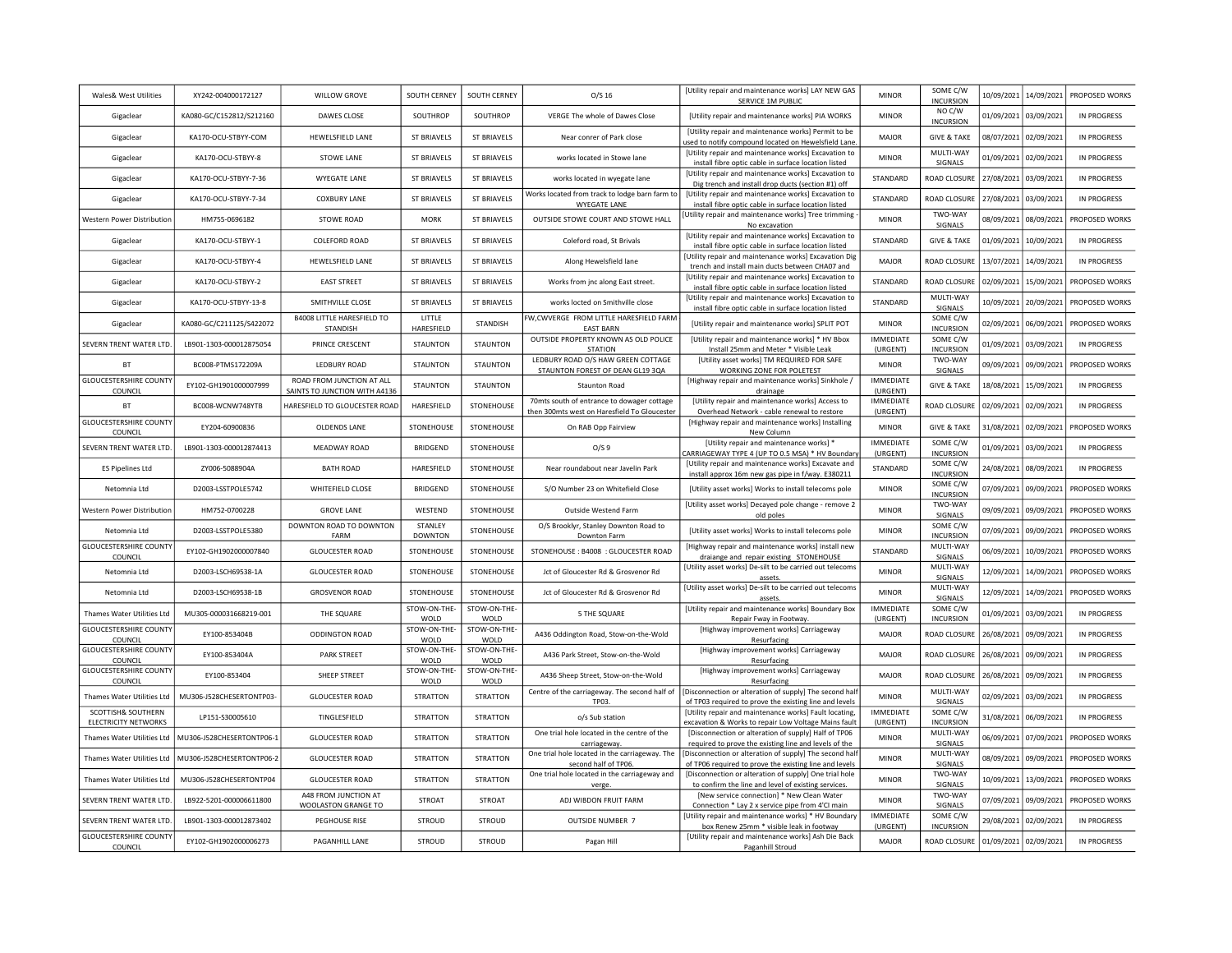| <b>BT</b>                                                   | BC008-PTMS75814          | <b>SLAD ROAD</b>              | STROUD             | STROUD        | B4070 Opposite Hazel Mill Slad Road Stroud<br>GL6 7JU               | [Utility asset works] TM REQUIRED FOR SAFE<br>WORKING ZONE FOR POLETEST                                    | <b>MINOR</b>                 | TWO-WAY<br><b>SIGNALS</b>        | 02/09/2021 | 02/09/2021              | PROPOSED WORKS     |
|-------------------------------------------------------------|--------------------------|-------------------------------|--------------------|---------------|---------------------------------------------------------------------|------------------------------------------------------------------------------------------------------------|------------------------------|----------------------------------|------------|-------------------------|--------------------|
| <b>Western Power Distribution</b>                           | HM753-2317703            | CHESTNUT LANE                 | <b>STROUD</b>      | <b>STROUD</b> | Outside Jackanory                                                   | [Utility repair and maintenance works] Urgent                                                              | <b>IMMEDIATE</b><br>(URGENT) | NO C/W<br><b>INCURSION</b>       | 26/08/2021 | 02/09/2021              | IN PROGRESS        |
| SEVERN TRENT WATER LTD.                                     | LB901-1303-000012860569  | <b>SUMMER STREET</b>          | STROUD             | <b>STROUD</b> | $O/S$ 64                                                            | excavation in highway to locate and repair LV cable<br>Utility repair and maintenance works] HV Bbox Renew | <b>MINOR</b>                 | NO C/W                           | 31/08/2021 | 02/09/2021              | IN PROGRESS        |
| SEVERN TRENT WATER LTD                                      | LB901-1303-000012872312  | <b>HIGH STREET</b>            | CHALFORD           | <b>STROUD</b> | OUTSIDE THE GREEN COURT COTTAGE                                     | 25mm add Meter<br>[Utility repair and maintenance works] * HV Bbox                                         | <b>IMMEDIATE</b>             | <b>INCURSION</b><br>ROAD CLOSURE | 01/09/2021 | 03/09/2021              | <b>IN PROGRESS</b> |
| Wales& West Utilities                                       | XY410-003001520905/999   | KITESNEST LANE                | LIGHTPILL          | <b>STROUD</b> | OPP 25                                                              | Install 25mm and Meter * Significant leak<br>[Utility repair and maintenance works] WELFARE UNIT           | (URGENT)<br>MAIOR            | SOME C/W                         | 09/03/2021 | 03/09/2021              | IN PROGRESS        |
| Wales& West Utilities                                       | XY243-004000171589       | <b>SLAD ROAD</b>              | STROUD             | STROUD        | O/S 30A                                                             | LOCATION<br>[Utility repair and maintenance works] LAY NEW GAS                                             | <b>MINOR</b>                 | <b>INCURSION</b><br>STOP/GO      | 29/08/2021 | 03/09/2021              | IN PROGRESS        |
| SEVERN TRENT WATER LTD.                                     | LB901-1303-000012869562  | DARK LANE                     | RODBOROUGH         | <b>STROUD</b> | SALEM HOUSE                                                         | SERVICE 5M PUBLIC<br>[Utility repair and maintenance works] * Stop visible                                 | IMMEDIATE                    | <b>BOARDS</b><br>ROAD CLOSURE    | 01/09/2021 | 03/09/2021              | <b>IN PROGRESS</b> |
|                                                             | HM753-6005989            | CHESTNUT LANE                 | STROUD             | STROUD        |                                                                     | leak<br>[Utility repair and maintenance works] Urgent                                                      | (URGENT)<br><b>IMMEDIATE</b> | SOME C/W                         |            |                         | IN PROGRESS        |
| Western Power Distribution<br><b>GLOUCESTERSHIRE COUNTY</b> |                          |                               |                    |               | Outside Jackanory                                                   | excavation in highway to locate and repair LV cable<br>[Highway repair and maintenance works] Sign         | (URGENT)                     | <b>INCURSION</b><br>TWO-WAY      | 26/08/2021 | 03/09/2021              |                    |
| COUNCI<br><b>GLOUCESTERSHIRE COUNTY</b>                     | EY204-69677856           | PAINSWICK ROAD                | STROUD             | STROUD        | App Stroud Road, from Glos<br>: Whole of Gloucestershire : Whole of | Replacement<br>[Highway repair and maintenance works] Ash Die Back                                         | <b>MINOR</b>                 | SIGNALS                          | 03/09/2021 | 03/09/2021              | PROPOSED WORKS     |
| COUNCIL<br><b>GLOUCESTERSHIRE COUNTY</b>                    | EY102-GH1902000006267    | TABERNACLE WALK               | RODBOROUGH         | <b>STROUD</b> | gloucestershire, for mass orders only.                              | <b>Tabernacle Walk Stroud</b>                                                                              | MAJOR                        | ROAD CLOSURE<br>TWO-WAY          | 31/08/2021 | 03/09/2021              | <b>IN PROGRESS</b> |
| COUNCI                                                      | EY102-GH1902000006477    | <b>BATH ROAD</b>              | STROUD             | STROUD        | STROUD: B683 Rodborough Rail : BATH ROAD                            | [Highway repair and maintenance works] B683<br>Rodborough Rail - Bridge Investigation Trial Holes          | <b>MINOR</b>                 | SIGNALS                          | 31/08/2021 | 03/09/2021              | IN PROGRESS        |
| <b>GLOUCESTERSHIRE COUNTY</b><br>COUNCIL                    | EY102-GH1902000008058    | <b>BATH ROAD</b>              | STROUD             | STROUD        | A46 Bath Road Rodborough rail bridge                                | [Highway repair and maintenance works] Bridge<br>inspection                                                | STANDARD                     | TWO-WAY<br>SIGNALS               | 31/08/2021 | 03/09/2021              | IN PROGRESS        |
| Gigaclear                                                   | KA080-GC/C234690/S408383 | <b>DARK LANE</b>              | CHALFORD           | <b>STROUD</b> | CW & VERGE whole USRN                                               | [Utility repair and maintenance works] Locating and<br>resolving blockages                                 | <b>MINOR</b>                 | SOME C/W<br><b>INCURSION</b>     | 01/09/2021 | 03/09/2021              | PROPOSED WORKS     |
| Netomnia Ltd                                                | D2003-LSST69535-B7       | ORCHARD ROAD                  | EBLEY              | <b>STROUD</b> | Opp 11A Orchard Road                                                | [Utility asset works] Excavation required to locate and<br>clear blockages in telecoms ducting             | <b>MINOR</b>                 | SOME C/W<br><b>INCURSION</b>     | 02/09/2021 | 06/09/2021              | IN PROGRESS        |
| Wales& West Utilities                                       | XY243-004000171042       | THRUPP LANE                   | THRUPP             | <b>STROUD</b> | O/S 154                                                             | [Utility repair and maintenance works] LAY NEW GAS<br>SERVICE 6M PUBLIC                                    | STANDARD                     | TWO-WAY<br>SIGNALS               | 01/09/2021 | 06/09/2021              | PROPOSED WORKS     |
| Wales& West Utilities                                       | XY243-004000170567       | <b>DUDBRIDGE HILL</b>         | STROUD             | <b>STROUD</b> | O/S PLEASAUNCE COTTAGE                                              | [Utility repair and maintenance works] LAY NEW GAS<br>SERVICE 5M PUBLIC                                    | STANDARD                     | TWO-WAY<br>SIGNALS               | 01/09/2021 | 06/09/2021              | IN PROGRESS        |
| Netomnia Ltd                                                | D2003-LSST70346-B7       | CASTLEMEAD ROAD               | RODBOROUGH         | STROUD        | OS No. 21 on Castlemead Road                                        | [Utility asset works] Works to locate and clear blockaes<br>in telecoms ducting                            | <b>MINOR</b>                 | SOME C/W<br><b>INCURSION</b>     |            | 02/09/2021 06/09/2021   | PROPOSED WORKS     |
| Wales& West Utilities                                       | XY243-003001639606       | KINGSCOURT LANE               | STROUD             | STROUD        | BETWEEN SPINDLEWOOD & GREENSLOPES                                   | [Utility repair and maintenance works] TRIAL<br>HOLE(S)1M X 1M WHICH INCLUDES CAMERA SURVEY                | <b>MINOR</b>                 | <b>GIVE &amp; TAKE</b>           |            | 06/09/2021 08/09/2021   | PROPOSED WORKS     |
| SEVERN TRENT WATER LTD.                                     | LB901-1303-000012800508  | <b>SLAD ROAD</b>              | STROUD             | <b>STROUD</b> | 201 SLAD ROAD                                                       | [Utility repair and maintenance works] Hydrant<br>Rebuild chamber                                          | MAJOR                        | ROAD CLOSURE                     |            | 06/09/2021 08/09/2021   | PROPOSED WORKS     |
| SEVERN TRENT WATER LTD.                                     | LB901-1303-000060404542A | SOUTHBANK                     | <b>WOODCHESTER</b> | <b>STROUD</b> | OUTSIDE 17                                                          | [Utility repair and maintenance works] Small Meter<br>Renew 40mm                                           | <b>MINOR</b>                 | SOME C/W<br><b>INCURSION</b>     |            | 06/09/2021 08/09/2021   | PROPOSED WORKS     |
| SEVERN TRENT WATER LTD.                                     | LB901-1303-000074216039  | <b>BRIMSCOMBE HILL</b>        | <b>BURLEIGH</b>    | <b>STROUD</b> | C/O 4 YEW TREE COTTAGE                                              | [Utility repair and maintenance works] * PRV Service                                                       | <b>MINOR</b>                 | TWO-WAY                          |            | 07/09/2021 08/09/2021   | PROPOSED WORKS     |
| <b>BT</b>                                                   | BC008-PTMS261068         | <b>WRAGG CASTLE LANE</b>      | PITCHCOMBE         | STROUD        | WRAGG CASTLE LANE NEAR JUNC OF A46                                  | (planned) * Job in Carriageway (10mm Bitmac<br>[Utility asset works] TM REQUIRED TO PROVIDE SAFE           | MAJOR                        | SIGNALS<br>ROAD CLOSURE          |            | 08/09/2021 08/09/2021   | PROPOSED WORKS     |
| <b>GLOUCESTERSHIRE COUNTY</b>                               | EY102-GH1902000006257    | <b>BEAR HILL</b>              | <b>RODBOROUGH</b>  | <b>STROUD</b> | PITCHCOMBE STROUD GLOUCESTERSHIRE GL6<br><b>BEAR HILL</b>           | WORKING ZONE FOR POLE TEST<br>[Highway repair and maintenance works] Ash Die Back                          | <b>MAJOR</b>                 | ROAD CLOSURE                     |            | 06/09/2021 09/09/2021   | PROPOSED WORKS     |
| COUNCIL<br><b>GLOUCESTERSHIRE COUNTY</b>                    | EY099-L-MAIN-00011737    | SPIDER LANE                   | STROUD             | STROUD        | o/s <sub>9</sub>                                                    | <b>Bear Hill</b><br>DFT Video Camera traffic survey                                                        | <b>HIGHWAYS ACT</b>          | NO C/W                           |            | 10/09/2021 10/09/2021   | PROPOSED WORKS     |
| COUNCIL<br><b>GLOUCESTERSHIRE COUNTY</b>                    | EY102-GH1902000007904    | MAIN ROAD MIDDLEYARD TO THE   | SELSLEY WEST       | <b>STROUD</b> | STROUD POOLES LANE                                                  | [Highway repair and maintenance works] Footwat                                                             | PERMITS<br><b>STANDARD</b>   | <b>INCURSION</b><br>TWO-WAY      |            | 06/09/2021 10/09/2021   | PROPOSED WORKS     |
| COUNCIL<br><b>GLOUCESTERSHIRE COUNTY</b>                    |                          | GROVE                         |                    |               |                                                                     | resurfacing and Kerbig STROUD<br>[Highway repair and maintenance works] Drainage                           |                              | SIGNALS<br>TWO-WAY               |            |                         |                    |
| COUNCIL                                                     | EY102-GH1902000007680    | <b>BATH ROAD</b>              | WOODCHESTER        | <b>STROUD</b> | STROUD BATH ROAD<br>From Outside Millvale Engineering to Outside    | works & carrigeway depression. On A46 next to<br>[Utility asset works] Excavate and lay 33kv and           | <b>MINOR</b>                 | SIGNALS<br>TWO-WAY               |            | 09/09/2021 13/09/2021   | PROPOSED WORKS     |
| Western Power Distribution                                  | HM762-90373369B          | SELSLEY HILL                  | STROUD             | STROUD        | <b>Esso MFG</b>                                                     | Telecoms cables, This has to be done in conjunction                                                        | STANDARD                     | SIGNALS                          | 12/07/2021 | 14/09/2021              | <b>IN PROGRESS</b> |
| <b>BT</b>                                                   | BC010-01453764608        | BISLEY OLD ROAD               | <b>STROUD</b>      | <b>STROUD</b> | NEXT TO NUMBER 136, BISLEY OLD ROAD, GL5<br>1NF                     | [Utility asset works] Disconnect and Remove Kiosk                                                          | <b>MINOR</b>                 | <b>GIVE &amp; TAKE</b>           | 10/09/2021 | 14/09/2021              | PROPOSED WORKS     |
| Wales& West Utilities                                       | XY243-004000169509       | THOMPSON ROAD                 | <b>UPLANDS</b>     | STROUD        | O/S 53                                                              | [Utility repair and maintenance works] LAY NEW GAS<br>SERVICE 7M PUBLIC                                    | <b>STANDARD</b>              | <b>GIVE &amp; TAKE</b>           | 08/09/2021 | 14/09/2021              | PROPOSED WORKS     |
| Western Power Distributior                                  | HM753-2312526B           | <b>BEDFORD STREET</b>         | STROUD             | STROUD        | Adjacent to No 2                                                    | [New service connection] 1 joint hole in tarmac<br>footway for new supply. Works to be done in             | STANDARD                     | SOME C/W<br><b>INCURSION</b>     | 06/09/2021 | 15/09/2021              | PROPOSED WORKS     |
| Western Power Distribution                                  | HM753-2312526A           | <b>FAWKES PLACE</b>           | STROUD             | <b>STROUD</b> | Behind sub station                                                  | [New service connection] 1 joint hole in tarmac road<br>and 35m trenching in tarmac road for new supply    | STANDARD                     | SOME C/W<br><b>INCURSION</b>     |            | 06/09/2021 15/09/2021   | PROPOSED WORKS     |
| Western Power Distributior                                  | HM762-90373369C          | <b>DUDBRIDGE HILL</b>         | STROUD             | STROUD        | From the Junction Selsley Hill to Outside Shroud<br>Recovery        | [Utility asset works] Excavate and lay 33kv and<br>Telecoms cables, This has to be done in conjunction     | <b>MAJOR</b>                 | MULTI-WAY<br>SIGNALS             |            | 16/08/2021 17/09/2021   | IN PROGRESS        |
| Western Power Distribution                                  | HM762-90373369D          | <b>DUDBRIDGE ROAD</b>         | STROUD             | <b>STROUD</b> | From the Junction with Selsley Hill to Outside                      | [Utility asset works] Excavate and lay 33kv and                                                            | MAJOR                        | MULTI-WAY<br>SIGNALS             |            | 12/07/2021   17/09/2021 | IN PROGRESS        |
| <b>GLOUCESTERSHIRE COUNTY</b>                               | EY099-S50-00888          | LYNDHOLME TO TIVOLI EASTCOMBE | <b>BUSSAGE</b>     | <b>STROUD</b> | Shroud Recovery<br>outside Risedale                                 | Telecoms cables, This has to be done in conjunction<br>New foul water connection, Contractor: Yateman &    | <b>MAJOR</b>                 | ROAD CLOSURE                     |            | 06/09/2021 17/09/2021   | PROPOSED WORKS     |
| COUNCI<br><b>GLOUCESTERSHIRE COUNTY</b>                     | EY102-GH1902000006258    | <b>BRIMSCOMBE HILL</b>        | <b>BURLEIGH</b>    | STROUD        | <b>Brimscombe Hill Stroud</b>                                       | Sons Ltd<br>[Highway repair and maintenance works] Ash Die Back                                            | MAJOR                        | ROAD CLOSURE                     |            | 10/09/2021 21/09/2021   | PROPOSED WORKS     |
| COUNCIL<br>Wales& West Utilities                            | XY410-003001326400/999   | <b>BATH ROAD</b>              | WOODCHESTER        | STROUD        | LAYBY ADJACENT TO WOODCHESTER GARAGE                                | <b>Brimscombe Hill Stroud</b><br>[Utility repair and maintenance works] PERMIT FOR                         | MAJOR                        | NO C/W                           | 06/08/2021 | 24/12/2021              | IN PROGRESS        |
| <b>GLOUCESTERSHIRE COUNTY</b>                               |                          |                               |                    |               |                                                                     | COMPOUND<br>tm only on site due to issues with stonework on sub                                            |                              | <b>INCURSION</b><br>SOME C/W     |            |                         |                    |
| COUNCIL                                                     | EY050-STC/SUBROOMS       | <b>KENDRICK STREET</b>        | STROUD             | <b>STROUD</b> | Sub Rooms                                                           | rooms building - stroud town council                                                                       | MAJOR                        | <b>INCURSION</b>                 | 20/07/2021 | 31/12/2021              | IN PROGRESS        |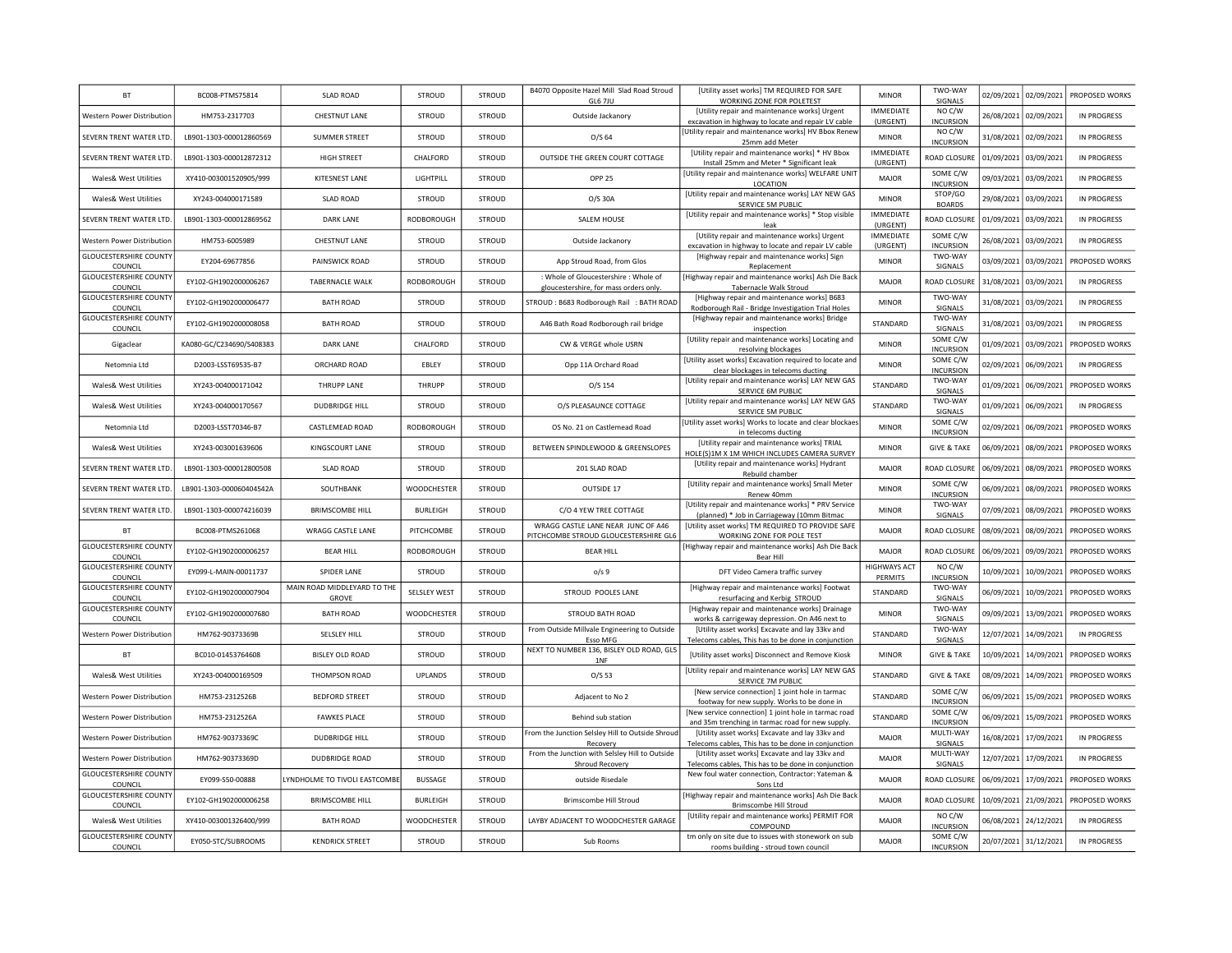| <b>GLOUCESTERSHIRE COUNTY</b><br>COUNCIL                     | EY050-STROUDMARKET        | <b>LONDON ROAD</b>                                         | STROUD          | STROUD         | jun cornhill to jun russell st                                             | closures on saturdays only 05.30hrs to 15.30hrs for<br>market----sdc legal order                               | <b>MAJOR</b>                     | ROAD CLOSURE                 | 09/01/2021 | 26/03/2022 | IN PROGRESS        |
|--------------------------------------------------------------|---------------------------|------------------------------------------------------------|-----------------|----------------|----------------------------------------------------------------------------|----------------------------------------------------------------------------------------------------------------|----------------------------------|------------------------------|------------|------------|--------------------|
| SEVERN TRENT WATER LTD.                                      | LB906-0000-0000800070223  | ROAD UNOFFICIALLY KNOWN AS<br><b>TAYNTON LANE</b>          | <b>TAYNTON</b>  | <b>TAYNTON</b> | ON VERGE OPPOSITE DRIVEWAY TO OLD<br>RECTORY                               | [Utility repair and maintenance works] Install external                                                        | <b>MINOR</b>                     | NO C/W<br><b>INCURSION</b>   | 02/09/2021 | 02/09/2021 | IN PROGRESS        |
| <b>Bristol Water</b>                                         | AY009-2702755             | ST MARYS ROAD                                              | <b>TETBURY</b>  | TFTBURY        | Outside 171                                                                | meter in boundary box at depth of under 1.5 meters<br>[Utility repair and maintenance works] replace leaking   | IMMEDIATE                        | SOME C/W                     | 01/09/2021 | 02/09/2021 | IN PROGRESS        |
| <b>Bristol Water</b>                                         | AY009-2702790             | PRIORY WAY                                                 | <b>TETBURY</b>  | <b>TETBURY</b> | Outside 2 Sargents Court, Excavating in Priory                             | stoptap<br>[Utility repair and maintenance works] Repair Leak on                                               | (URGENT)<br><b>IMMEDIATE</b>     | <b>INCURSION</b><br>SOME C/W | 01/09/2021 |            | <b>IN PROGRESS</b> |
|                                                              |                           |                                                            |                 |                | Way<br>Opposite 20 Cirencester Road, in lane which                         | Inlet to Twin Atplas Box                                                                                       | (URGENT)                         | <b>INCURSION</b><br>NO C/W   |            | 03/09/2021 |                    |
| <b>Bristol Water</b>                                         | AY009-2702236             | <b>CIRENCESTER ROAD</b>                                    | TFTBURY         | <b>TETBURY</b> | heads towards Gumstool Hill                                                | [Utility repair and maintenance works] Repair stoptap                                                          | <b>MINOR</b><br><b>IMMEDIATE</b> | <b>INCURSION</b>             | 01/09/2021 | 03/09/2021 | IN PROGRESS        |
| <b>Bristol Water</b>                                         | AY009-2703119             | THE DAMSELLS                                               | <b>TETBURY</b>  | <b>TETBURY</b> | To the side of 10 Priory Way Excavating in the<br>Damsells                 | [Utility repair and maintenance works] Repair leaking<br>ferrule                                               | (URGENT)                         | SOME C/W<br><b>INCURSION</b> | 01/09/2021 | 03/09/2021 | IN PROGRESS        |
| <b>BT</b>                                                    | BC007-WCNCG23S01          | <b>CHURCH STREET</b>                                       | <b>TETBURY</b>  | <b>TETBURY</b> | Near 10 Church Street, Tetbury, GL8 8JG                                    | [Utility repair and maintenance works] excavation in<br>f.way to lay telecoms duct                             | <b>MINOR</b>                     | NO C/W<br><b>INCURSION</b>   | 04/09/2021 | 05/09/2021 | PROPOSED WORKS     |
| <b>Bristol Water</b>                                         | AY009-2703110             | <b>ROMNEY ROAD</b>                                         | <b>TETBURY</b>  | <b>TETBURY</b> | Outside 18                                                                 | [Utility repair and maintenance works]<br>REPAIR/REPLACE LEAKING STOP TAP OR METER                             | <b>MINOR</b>                     | SOME C/W<br><b>INCURSION</b> | 03/09/2021 | 07/09/2021 | PROPOSED WORKS     |
| <b>Bristol Water</b>                                         | AY009-2703637             | HOLDER CLOSE                                               | TFTBURY         | TETBURY        | Outside 4                                                                  | [Utility repair and maintenance works] Repair Leak or<br>Inlet to Twin Atplas Box                              | <b>MINOR</b>                     | SOME C/W<br><b>INCURSION</b> | 06/09/2021 | 08/09/2021 | PROPOSED WORKS     |
| <b>Bristol Water</b>                                         | AY009-2696602             | <b>LONG STREET</b>                                         | <b>TETBURY</b>  | <b>TETBURY</b> | Outside Number 15                                                          | [Utility repair and maintenance works] New Water                                                               | STANDARD                         | TWO-WAY                      | 06/09/2021 | 10/09/2021 | PROPOSED WORKS     |
| SEVERN TRENT WATER LTD.                                      | LB906-0000-000041026773   | SINDERBERRY DRIVE                                          | NORTHWAY        | TEWKESBURY     | ON FOOTWAY OUTSIDE NUMBER 19                                               | Supply's - X7 plots. (7 Meter Carriageway, 2.5 Meter<br>[Utility repair and maintenance works] Install externa | <b>MINOR</b>                     | SIGNALS<br>NO C/W            | 02/09/2021 | 02/09/2021 | PROPOSED WORKS     |
|                                                              |                           | <b>DERWENT DRIVE</b>                                       | <b>MITTON</b>   |                |                                                                            | meter in boundary box at depth of under 1.5 meters<br>[Utility repair and maintenance works] HV Bbox Renev     |                                  | <b>INCURSION</b>             |            |            |                    |
| SEVERN TRENT WATER LTD.<br><b>GLOUCESTERSHIRE COUNTY</b>     | LB901-1303-000012867987   |                                                            |                 | TEWKESBURY     | O/S <sub>2</sub>                                                           | 25mm add Meter<br>[Highway repair and maintenance works] Bollard                                               | <b>MINOR</b>                     | <b>GIVE &amp; TAKE</b>       | 31/08/2021 | 02/09/2021 | PROPOSED WORKS     |
| COUNCIL                                                      | EY204-06045252            | <b>GLOUCESTER ROAD</b>                                     | TEWKESBURY      | TEWKESBURY     | 80m From Abbots Road JN                                                    | Replacement                                                                                                    | <b>MINOR</b>                     | <b>GIVE &amp; TAKE</b>       | 01/09/2021 | 03/09/2021 | PROPOSED WORKS     |
| SEVERN TRENT WATER LTD.                                      | LB901-1303-000060407292   | ALSTONE FIELDS                                             | TEWKESBURY      | TEWKESBURY     | OPPOSITE PUMP (DISUSED)                                                    | [Utility repair and maintenance works] *<br>CARRIAGEWAY TYPE 3 (0.5 TO 2.5 MSA) * Small Main                   | <b>IMMEDIATE</b><br>(URGENT)     | TWO-WAY<br>SIGNALS           | 31/08/2021 | 03/09/2021 | IN PROGRESS        |
| <b>GLOUCESTERSHIRE COUNTY</b><br>COUNCIL                     | EY020-NRS-S278-REM93841   | A435 OXENTON TURNING TO<br><b>GOTHERINGTON FIELDS</b>      | GOTHERINGTON    | TEWKESBURY     | Junc with Gotherington Fields & Malleson Road                              | S278 remedial works incl amending kerb lines, locating<br>directionall signs, white lining. Contractor:        | STANDARD                         | MULTI-WAY<br>SIGNALS         | 23/08/2021 | 04/09/2021 | IN PROGRESS        |
| SEVERN TRENT WATER LTD.                                      | LB901-1303-000012869346   | <b>TREDINGTON PARK</b>                                     | TREDINGTON      | TEWKESBURY     | REAR/SIDE OF NUMBER 1                                                      | [Utility repair and maintenance works] * Short Comm<br>pipe Renew 25mm                                         | <b>MINOR</b>                     | <b>GIVE &amp; TAKE</b>       | 02/09/2021 | 06/09/2021 | PROPOSED WORKS     |
| <b>Western Power Distribution</b>                            | HM751-0702471             | <b>BARTON STREET</b>                                       | TEWKESBURY      | TEWKESBURY     | Outside number 60                                                          | [Utility repair and maintenance works] Link box<br>cover/frame repair/replacement - No excavation              | <b>MINOR</b>                     | NO C/W<br><b>INCURSION</b>   | 06/09/2021 | 07/09/2021 | PROPOSED WORKS     |
| SEVERN TRENT WATER LTD.                                      | LB901-1303-000012834900A  | 300086 GLOUCESTER ROAD TO                                  | TREDINGTON      | TEWKESBURY     | OUTSDIE HOO ORCHARD                                                        | [Utility repair and maintenance works] Bbox Install                                                            | <b>MINOR</b>                     | NO C/W                       | 03/09/2021 | 07/09/2021 | PROPOSED WORKS     |
| SEVERN TRENT WATER LTD.                                      | LB901-1303-000012870931   | STOKE ROAD TREDINGTON<br>SPRINGFIELD                       | TEWKESBURY      | TEWKESBURY     | $O/S$ 16                                                                   | 25mm and Meter<br>[Utility repair and maintenance works] *                                                     | <b>MINOR</b>                     | <b>INCURSION</b><br>SOME C/W | 06/09/2021 | 08/09/2021 | PROPOSED WORKS     |
| <b>BT</b>                                                    | BC410-TM00000500314580800 | <b>GANDER LANE</b>                                         | TEWKESBURY      | TEWKESBURY     | ONEA72799000, APPROX 11M NORTH AND                                         | CARRIAGEWAY TYPE 4 (UP TO 0.5 MSA) * HV Bbox<br>[Utility repair and maintenance works] Provide 2 new           | <b>MINOR</b>                     | <b>INCURSION</b><br>SOME C/W | 06/09/2021 | 08/09/2021 | PROPOSED WORKS     |
|                                                              |                           |                                                            |                 |                | 59M SOUTH OF JCN WITH SWILGATE ROAD                                        | pole<br>[Utility repair and maintenance works] LAY NEW GAS                                                     |                                  | <b>INCURSION</b><br>SOME C/W |            |            |                    |
| Wales& West Utilities<br><b>GLOUCESTERSHIRE COUNTY</b>       | XY245-004000172350        | REDWOOD COURT                                              | NORTHWAY        | TEWKESBURY     | $O/S$ 26                                                                   | SERVICE 14M PUBLIC                                                                                             | STANDARD                         | <b>INCURSION</b>             | 06/09/2021 | 10/09/2021 | PROPOSED WORKS     |
| COUNCIL                                                      | EY020-GB3108              | NORTHWAY LANE                                              | NORTHWAY        | TEWKESBURY     | Northway Lane Jct.                                                         | A46 Jct. Signal refurbishment works                                                                            | <b>MAJOR</b>                     | LANE CLOSURE                 | 31/08/2021 | 17/09/2021 | PROPOSED WORKS     |
| <b>GLOUCESTERSHIRE COUNTY</b><br>COUNCIL                     | EY102-GH1902000008038     | <b>HOWELLS ROAD</b>                                        | TEWKESBURY      | TEWKESBURY     | TEWKESBURY: Grass from Link Rd to Howells<br>road HOWELLS ROAD             | [Highway repair and maintenance works] Footway<br>construction                                                 | STANDARD                         | <b>GIVE &amp; TAKE</b>       | 09/09/2021 | 17/09/2021 | PROPOSED WORKS     |
| <b>GLOUCESTERSHIRE COUNTY</b><br>COUNCIL                     | EY102-GH1902000008039     | LINK ROAD                                                  | TEWKESBURY      | TEWKESBURY     | TEWKESBURY: Grass from Link Rd to Howells<br>road. see map. : HOWELLS ROAD | [Highway repair and maintenance works] Construct<br>footway                                                    | STANDARD                         | <b>GIVE &amp; TAKE</b>       | 09/09/2021 | 17/09/2021 | PROPOSED WORKS     |
| Independent Next<br><b>Generation Networks Ltd</b>           | UX001-AGTC00803F          | <b>ASHCHURCH ROAD</b>                                      | TEWKESBURY      | TEWKESBURY     | Outside Ashchurch Lodge                                                    | [Utility repair and maintenance works] Excavate verge<br>to repair blockage                                    | STANDARD                         | NO C/W<br><b>INCURSION</b>   | 11/09/2021 | 23/09/2021 | PROPOSED WORKS     |
| Independent Next                                             | UX001-AGTC00803D          | <b>CHANCE STREET</b>                                       | TEWKESBURY      | TEWKESBURY     | Outside 19 - Outside Church                                                | [Utility repair and maintenance works] Excavate                                                                | STANDARD                         | TWO-WAY                      | 11/09/2021 | 23/09/2021 | PROPOSED WORKS     |
| <b>Generation Networks Ltd</b><br>Western Power Distribution | HM751-9517617             | <b>GREEN LANE</b>                                          | <b>NEWTOWN</b>  | TEWKESBURY     | Opposite cycleway from Furrowfield Way                                     | carriageway to repair blockage<br>[Utility repair and maintenance works] Urgent                                | <b>IMMEDIATE</b>                 | SIGNALS<br>SOME C/W          | 15/07/2021 | 30/09/2021 | IN PROGRESS        |
| <b>GLOUCESTERSHIRE COUNTY</b>                                |                           | 300084 ROAD TO ELMSTONE                                    | <b>ELMSTONE</b> |                |                                                                            | excavation in highway to locate and repair LV cable<br>[Highway repair and maintenance works] Pre Surface      | (URGENT)                         | <b>INCURSION</b>             |            |            |                    |
| COUNCIL                                                      | EY102-GH1901000005694     | HARDWICKE                                                  | HARDWICKE       | TEWKESBURY     | Road to Elmstone Hardwicke                                                 | Dressing Patching Road to Elmstone Hardwicke 80731<br>[Utility asset works] Barriers in place to protect bell  | MAJOR                            | ROAD CLOSURE<br>NO C/W       | 01/09/2021 | 30/11/2021 | PROPOSED WORKS     |
| SEVERN TRENT WATER LTD.                                      | LB529-A6W-12464-02-A      | <b>FLOUR MILLS</b>                                         | TEWKESBURY      | TEWKESBURY     | On the bridge named 'Flour Mills'                                          | barriers (from lorries delivering to the STW site) that                                                        | MAJOR                            | <b>INCURSION</b>             | 06/04/2021 | 30/11/2021 | IN PROGRESS        |
| Gigaclear                                                    | KA080-GC/C235235/S559135  | ROAD FROM JUNCTION WITH<br>BOUGHSPRING LANE TO JUNCTION    | TIDENHAM        | TIDENHAM       | VERGE / CW O/S Claremont                                                   | [Utility repair and maintenance works] Relocate<br>Customers pot to boundary                                   | <b>MINOR</b>                     | SOME C/W<br><b>INCURSION</b> | 02/09/2021 | 06/09/2021 | PROPOSED WORKS     |
| Gigaclear                                                    | KA080-GC/C198629/S735657  | <b>CASTLEFORD HILL</b>                                     | TUTSHILL        | TUTSHILL       | FW, CW, VERGE ALONG CASTLEFORD HILL                                        | [Utility repair and maintenance works] LOCATING AND<br><b>RESOLVING BLOCKAGES</b>                              | <b>MINOR</b>                     | TWO-WAY<br>SIGNALS           | 03/09/2021 | 07/09/2021 | PROPOSED WORKS     |
| SEVERN TRENT WATER LTD.                                      | LB901-1303-000060407882   | <b>COURT GARDEN</b>                                        | ULEY            | ULEY           | OUTSIDE 11                                                                 | [Utility repair and maintenance works] *<br>CARRIAGEWAY TYPE 4 (UP TO 0.5 MSA) * HV Stop tap                   | <b>IMMEDIATE</b><br>(URGENT)     | SOME C/W<br><b>INCURSION</b> | 31/08/2021 | 02/09/2021 | IN PROGRESS        |
| <b>GLOUCESTERSHIRE COUNTY</b>                                | EY101-WCTIS6              | A40 GOLDEN VALLEY WESTBOUND                                | CHELTENHAM      | UNSPECIFIED    | A40 Golden Valley (Westbound Exit)                                         | [Highway improvement works] Arle Court                                                                         | MAJOR                            | LANE CLOSURE                 | 01/07/2020 | 31/10/2021 | <b>IN PROGRESS</b> |
| COUNCIL<br><b>GLOUCESTERSHIRE COUNTY</b>                     | EY101-WCTIS8              | ARLE COURT TO SLIP ROAD OFF<br>A40 GOLDEN VALLEY WESTBOUND | CHELTENHAM      | UNSPECIFIED    | A40 Golden Valley (Eastbound Exit)                                         | <b>Improvements</b><br>[Highway improvement works] Arle Court                                                  | MAJOR                            | LANE CLOSURE                 | 01/07/2020 | 31/10/2021 | IN PROGRESS        |
| COUNCIL<br><b>GLOUCESTERSHIRE COUNTY</b>                     |                           | ARLE COURT TO SLIP ROAD OFF<br>A40 GOLDEN VALLEY EASTBOUND |                 |                |                                                                            | Improvements<br>[Highway improvement works] A40 EB Widening - M5                                               |                                  |                              |            |            |                    |
| COUNCIL<br><b>GLOUCESTERSHIRE COUNTY</b>                     | EY101-WCTIS1              | SLIP ROAD TO ARLE COURT<br>A40 GOLDEN VALLEY EASTBOUND     | CHELTENHAM      | UNSPECIFIED    | A40 Golden Valley                                                          | J11 to Arle Court<br>[Highway improvement works] Arle Court                                                    | MAJOR                            | LANE CLOSURE                 | 01/07/2020 | 31/10/2021 | <b>IN PROGRESS</b> |
| COUNCIL                                                      | EY101-WCTIS5              | SLIP ROAD TO ARLE COURT                                    | CHELTENHAM      | UNSPECIFIED    | A40 Golden Valley (East bound approach)                                    | Improvements                                                                                                   | MAJOR                            | LANE CLOSURE                 | 01/07/2020 | 31/10/2021 | <b>IN PROGRESS</b> |
| <b>GLOUCESTERSHIRE COUNTY</b><br>COUNCIL                     | EY101-WCTIS7              | A40 GOLDEN VALLEY EASTBOUND<br>SLIP ROAD TO ARLE COURT     | CHELTENHAM      | UNSPECIFIED    | A40 Golden Valley (Westbound approach)                                     | [Highway improvement works] Arle Court<br>Improvements                                                         | MAIOR                            | LANE CLOSURE                 | 01/07/2020 | 31/10/2021 | <b>IN PROGRESS</b> |